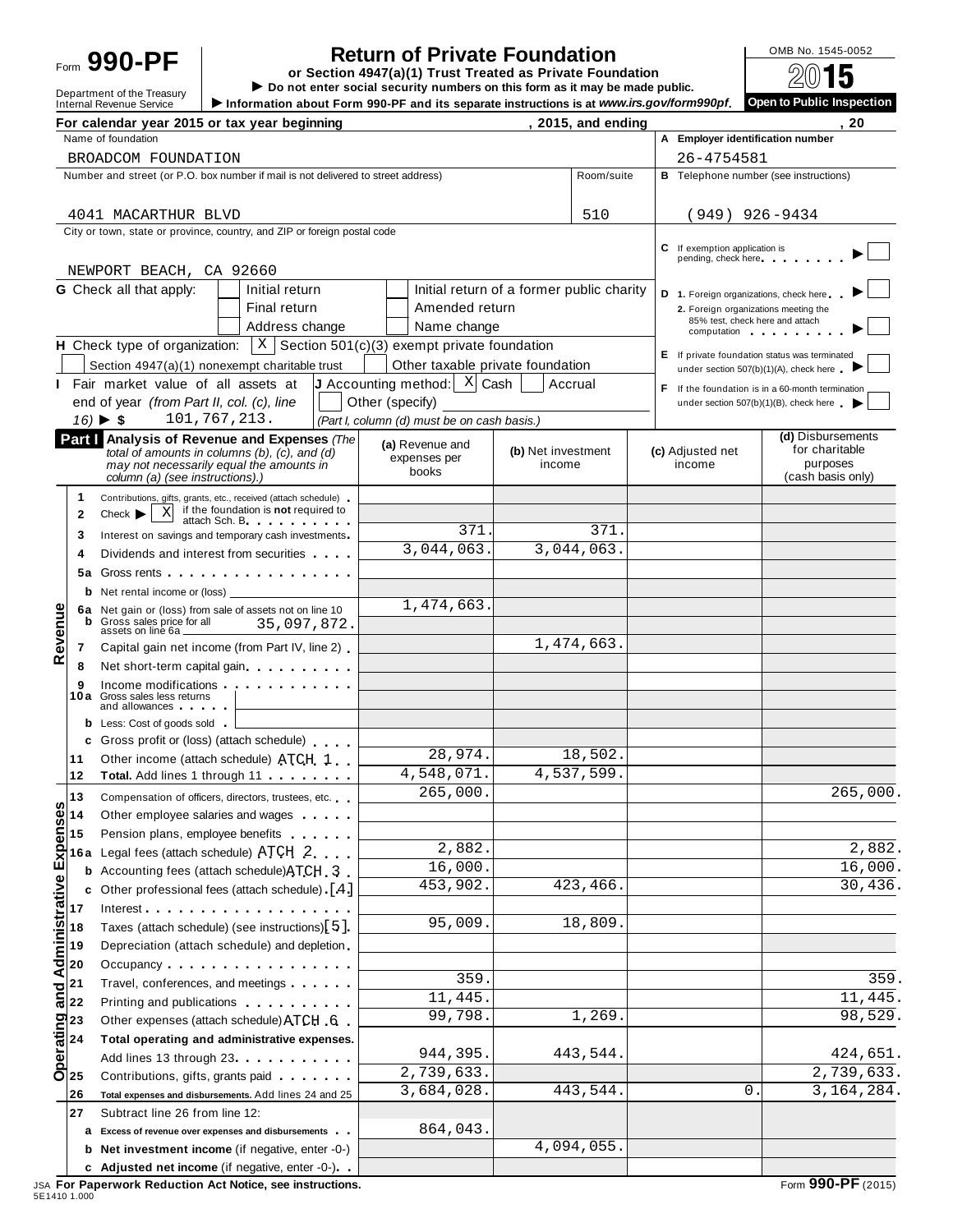|                        |                | BROADCOM FOUNDATION<br>Form 990-PF (2015)                                                                                                                                                                                      |                                                                            |                | 26-4754581<br>Page 2  |
|------------------------|----------------|--------------------------------------------------------------------------------------------------------------------------------------------------------------------------------------------------------------------------------|----------------------------------------------------------------------------|----------------|-----------------------|
|                        |                | Attached schedules and amounts in the                                                                                                                                                                                          | Beginning of year                                                          | End of year    |                       |
|                        | Part II        | <b>Balance Sheets</b> description column should be for end-of-year<br>amounts only. (See instructions.)                                                                                                                        | (a) Book Value                                                             | (b) Book Value | (c) Fair Market Value |
|                        | 1              |                                                                                                                                                                                                                                |                                                                            |                |                       |
|                        | 2              | Savings and temporary cash investments                                                                                                                                                                                         | 3,067,194.                                                                 | 5,311,077.     | 5, 311, 077.          |
|                        | 3              |                                                                                                                                                                                                                                |                                                                            |                |                       |
|                        |                |                                                                                                                                                                                                                                | 13,454.                                                                    | 26,801.        | 26,801.               |
|                        | 4              | Pledges receivable ▶                                                                                                                                                                                                           |                                                                            |                |                       |
|                        |                |                                                                                                                                                                                                                                |                                                                            |                |                       |
|                        | 5              | Grants receivable                                                                                                                                                                                                              |                                                                            |                |                       |
|                        | 6              | Receivables due from officers, directors, trustees, and other                                                                                                                                                                  |                                                                            |                |                       |
|                        |                | disqualified persons (attach schedule) (see instructions)                                                                                                                                                                      |                                                                            |                |                       |
|                        | $\overline{7}$ | Other notes and loans receivable (attach schedule) > _______                                                                                                                                                                   |                                                                            |                |                       |
|                        |                |                                                                                                                                                                                                                                |                                                                            |                |                       |
|                        | 8              | Inventories for sale or use experience of the set of the set of the set of the set of the set of the set of the set of the set of the set of the set of the set of the set of the set of the set of the set of the set of the  |                                                                            |                |                       |
| ssets                  | 9              |                                                                                                                                                                                                                                |                                                                            |                |                       |
| ⋖                      | 10a            | Investments - U.S. and state government obligations (attach schedule) [7]                                                                                                                                                      | 14, 148, 753.                                                              | 15, 276, 769.  | 15, 159, 054.         |
|                        | b              | Investments - corporate stock (attach schedule) ATCH 8                                                                                                                                                                         | 43, 122, 420.                                                              | 43,864,964.    | 52,683,314.           |
|                        | c              | Investments - corporate bonds (attach schedule) ATCH 9                                                                                                                                                                         | 31,932,493.                                                                | 29, 225, 230.  | 28,586,967.           |
|                        | 11             | Investments - land, buildings,                                                                                                                                                                                                 |                                                                            |                |                       |
|                        |                | and equipment: basis<br>Less: $\bar{a}$ ccumulated depreciation                                                                                                                                                                |                                                                            |                |                       |
|                        |                | (attach schedule)                                                                                                                                                                                                              |                                                                            |                |                       |
|                        | 12<br>13       | Investments - mortgage loans<br>Investments - other (attach schedule)                                                                                                                                                          | 556,484.                                                                   |                |                       |
|                        | 14             | Land, buildings, and                                                                                                                                                                                                           |                                                                            |                |                       |
|                        |                | equipment: basis<br>Less: accumulated depreciation                                                                                                                                                                             |                                                                            |                |                       |
|                        | 15             | (attach schedule)<br>Other assets (describe $\blacktriangleright$                                                                                                                                                              |                                                                            |                |                       |
|                        | 16             | Total assets (to be completed by all filers - see the                                                                                                                                                                          |                                                                            |                |                       |
|                        |                | instructions. Also, see page 1, item I)                                                                                                                                                                                        | 92,840,798.                                                                | 93,704,841.    | 101,767,213.          |
|                        |                |                                                                                                                                                                                                                                |                                                                            |                |                       |
|                        | 17             | Accounts payable and accrued expenses                                                                                                                                                                                          |                                                                            |                |                       |
|                        | 18             | Grants payable entering the state of the state of the state of the state of the state of the state of the state of the state of the state of the state of the state of the state of the state of the state of the state of the |                                                                            |                |                       |
|                        | 19             |                                                                                                                                                                                                                                |                                                                            |                |                       |
| Liabilities            | 20<br>21       | Loans from officers, directors, trustees, and other disqualified persons<br>Mortgages and other notes payable (attach schedule)                                                                                                | the control of the control of the control of the control of the control of |                |                       |
|                        | 22             |                                                                                                                                                                                                                                |                                                                            |                |                       |
|                        |                |                                                                                                                                                                                                                                |                                                                            |                |                       |
|                        | 23             | Total liabilities (add lines 17 through 22)                                                                                                                                                                                    | 0.                                                                         | О.             |                       |
|                        |                | Foundations that follow SFAS 117, check here $\blacktriangleright$ $\lfloor \frac{X}{X} \rfloor$                                                                                                                               |                                                                            |                |                       |
| U)                     |                | and complete lines 24 through 26 and lines 30 and 31                                                                                                                                                                           |                                                                            |                |                       |
|                        | 24             |                                                                                                                                                                                                                                | 92,840,798.                                                                | 93,704,841.    |                       |
|                        | 25             | Temporarily restricted entering the state of the state of the state of the state of the state of the state of                                                                                                                  |                                                                            |                |                       |
|                        | 26             |                                                                                                                                                                                                                                |                                                                            |                |                       |
|                        |                | ▶<br>Foundations that do not follow SFAS 117,                                                                                                                                                                                  |                                                                            |                |                       |
| Assets or Fund Balance |                | check here and complete lines 27 through 31.                                                                                                                                                                                   |                                                                            |                |                       |
|                        | 27             | Capital stock, trust principal, or current funds                                                                                                                                                                               |                                                                            |                |                       |
|                        | 28             | Paid-in or capital surplus, or land, bldg., and equipment fund                                                                                                                                                                 |                                                                            |                |                       |
|                        | 29             | Retained earnings, accumulated income, endowment, or other funds                                                                                                                                                               |                                                                            |                |                       |
|                        | 30             | Total net assets or fund balances (see instructions)                                                                                                                                                                           | 92,840,798.                                                                | 93,704,841.    |                       |
| $\frac{1}{2}$          | 31             | Total liabilities and net assets/fund balances (see                                                                                                                                                                            |                                                                            |                |                       |
|                        |                | $instructions)$                                                                                                                                                                                                                | 92,840,798.                                                                | 93,704,841.    |                       |
|                        |                | Part III Analysis of Changes in Net Assets or Fund Balances                                                                                                                                                                    |                                                                            |                |                       |
|                        |                | 1 Total net assets or fund balances at beginning of year - Part II, column (a), line 30 (must agree with                                                                                                                       |                                                                            |                |                       |
|                        |                |                                                                                                                                                                                                                                |                                                                            | 1              | 92,840,798.           |
|                        |                |                                                                                                                                                                                                                                |                                                                            | $\mathbf{2}$   | 864,043.              |
|                        |                | 3 Other increases not included in line 2 (itemize) >                                                                                                                                                                           | <u> 1980 - Johann Stoff, fransk politik (d. 1980)</u>                      | 3              |                       |
|                        |                |                                                                                                                                                                                                                                |                                                                            | 4              | 93,704,841.           |
|                        |                | 5 Decreases not included in line 2 (itemize) >                                                                                                                                                                                 |                                                                            | 5              |                       |
| 6                      |                | Total net assets or fund balances at end of year (line 4 minus line 5) - Part II, column (b), line 30                                                                                                                          |                                                                            | 6              | 93,704,841.           |
|                        |                |                                                                                                                                                                                                                                |                                                                            |                |                       |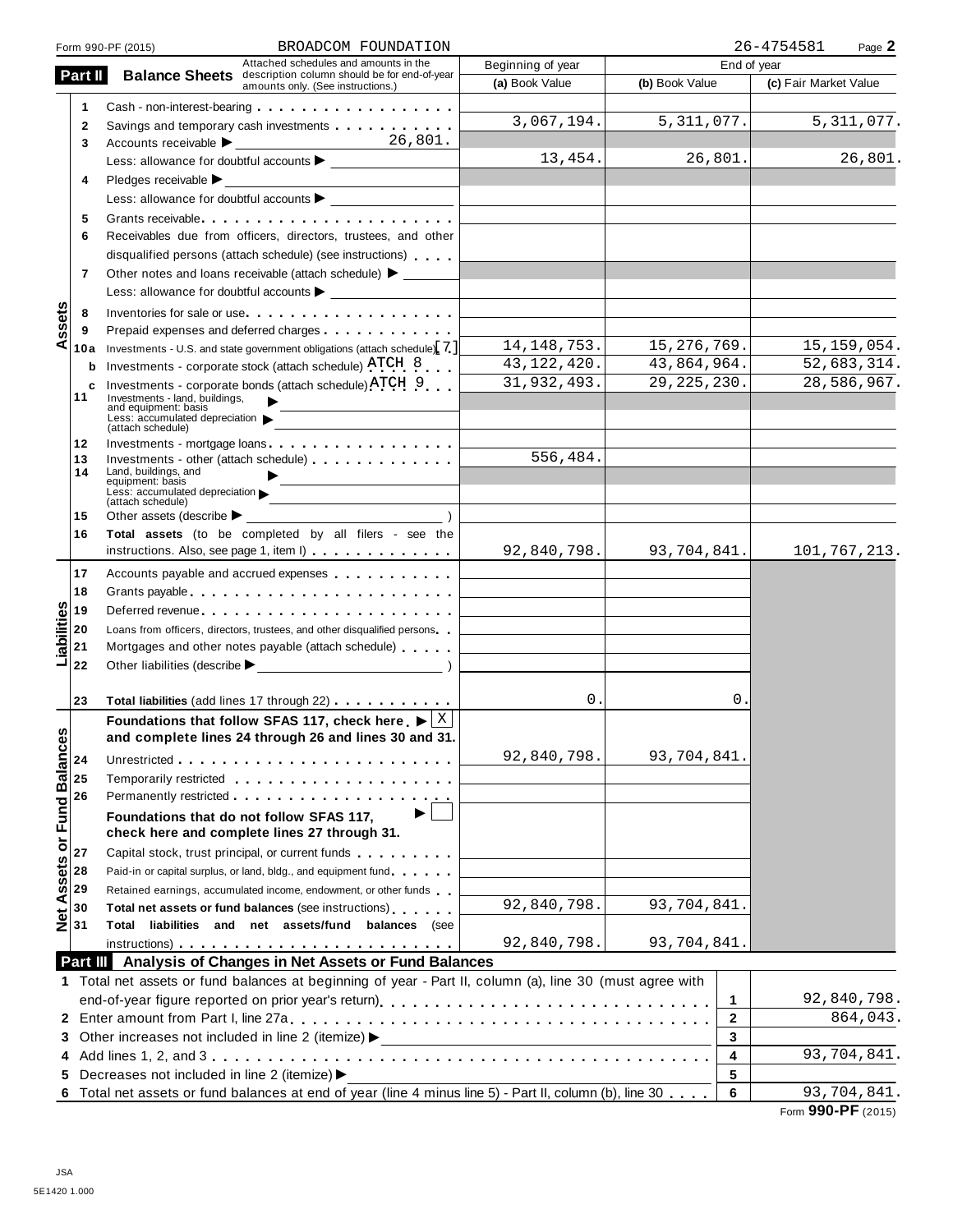**Part IV Capital Gains and Losses for Tax on Investment Income**

|                                                                                                                         | (a) List and describe the kind(s) of property sold (e.g., real estate,<br>2-story brick warehouse: or common stock, 200 shs. MLC Co.)                                          |                                                                                                                                                                                                 | (b) How<br>àcquired<br>P - Purchase | (c) Date<br>acquired<br>(mo., day, yr.)                       | (d) Date sold<br>(mo., day, yr.)  |
|-------------------------------------------------------------------------------------------------------------------------|--------------------------------------------------------------------------------------------------------------------------------------------------------------------------------|-------------------------------------------------------------------------------------------------------------------------------------------------------------------------------------------------|-------------------------------------|---------------------------------------------------------------|-----------------------------------|
| SEE PART IV SCHEDULE<br>1a                                                                                              |                                                                                                                                                                                |                                                                                                                                                                                                 | D - Donation                        |                                                               |                                   |
| b                                                                                                                       |                                                                                                                                                                                |                                                                                                                                                                                                 |                                     |                                                               |                                   |
| c                                                                                                                       |                                                                                                                                                                                |                                                                                                                                                                                                 |                                     |                                                               |                                   |
| d                                                                                                                       |                                                                                                                                                                                |                                                                                                                                                                                                 |                                     |                                                               |                                   |
| е                                                                                                                       |                                                                                                                                                                                |                                                                                                                                                                                                 |                                     |                                                               |                                   |
| (e) Gross sales price                                                                                                   | (f) Depreciation allowed<br>(or allowable)                                                                                                                                     | (g) Cost or other basis<br>plus expense of sale                                                                                                                                                 |                                     | (h) Gain or (loss)<br>$(e)$ plus $(f)$ minus $(q)$            |                                   |
| а                                                                                                                       |                                                                                                                                                                                |                                                                                                                                                                                                 |                                     |                                                               |                                   |
|                                                                                                                         |                                                                                                                                                                                |                                                                                                                                                                                                 |                                     |                                                               |                                   |
|                                                                                                                         |                                                                                                                                                                                |                                                                                                                                                                                                 |                                     |                                                               |                                   |
|                                                                                                                         |                                                                                                                                                                                |                                                                                                                                                                                                 |                                     |                                                               |                                   |
|                                                                                                                         |                                                                                                                                                                                |                                                                                                                                                                                                 |                                     |                                                               |                                   |
|                                                                                                                         | Complete only for assets showing gain in column (h) and owned by the foundation on 12/31/69                                                                                    |                                                                                                                                                                                                 |                                     | (I) Gains (Col. (h) gain minus                                |                                   |
| (i) F.M.V. as of 12/31/69                                                                                               | (i) Adjusted basis<br>as of 12/31/69                                                                                                                                           | (k) Excess of col. (i)<br>over col. (j), if any                                                                                                                                                 |                                     | col. (k), but not less than -0-) or<br>Losses (from col. (h)) |                                   |
|                                                                                                                         |                                                                                                                                                                                |                                                                                                                                                                                                 |                                     |                                                               |                                   |
|                                                                                                                         |                                                                                                                                                                                |                                                                                                                                                                                                 |                                     |                                                               |                                   |
|                                                                                                                         |                                                                                                                                                                                |                                                                                                                                                                                                 |                                     |                                                               |                                   |
|                                                                                                                         |                                                                                                                                                                                |                                                                                                                                                                                                 |                                     |                                                               |                                   |
|                                                                                                                         |                                                                                                                                                                                |                                                                                                                                                                                                 |                                     |                                                               |                                   |
| Capital gain net income or (net capital loss)                                                                           |                                                                                                                                                                                | If gain, also enter in Part I, line 7                                                                                                                                                           |                                     |                                                               |                                   |
|                                                                                                                         |                                                                                                                                                                                | If (loss), enter -0- in Part I, line 7                                                                                                                                                          | $\mathbf{2}$                        |                                                               | 1,474,663.                        |
|                                                                                                                         | Net short-term capital gain or (loss) as defined in sections 1222(5) and (6):<br>If gain, also enter in Part I, line 8, column (c) (see instructions). If (loss), enter -0- in |                                                                                                                                                                                                 |                                     |                                                               |                                   |
|                                                                                                                         |                                                                                                                                                                                |                                                                                                                                                                                                 |                                     |                                                               |                                   |
|                                                                                                                         |                                                                                                                                                                                |                                                                                                                                                                                                 |                                     |                                                               |                                   |
|                                                                                                                         |                                                                                                                                                                                | Qualification Under Section 4940(e) for Reduced Tax on Net Investment Income<br>(For optional use by domestic private foundations subject to the section 4940(a) tax on net investment income.) |                                     |                                                               | 0.                                |
|                                                                                                                         |                                                                                                                                                                                | Was the foundation liable for the section 4942 tax on the distributable amount of any year in the base period?                                                                                  |                                     |                                                               |                                   |
|                                                                                                                         | If "Yes," the foundation does not qualify under section 4940(e). Do not complete this part.                                                                                    |                                                                                                                                                                                                 |                                     |                                                               |                                   |
|                                                                                                                         |                                                                                                                                                                                | Enter the appropriate amount in each column for each year; see the instructions before making any entries.                                                                                      |                                     |                                                               |                                   |
| (a)<br>Base period years                                                                                                | (b)<br>Adjusted qualifying distributions                                                                                                                                       | (c)<br>Net value of noncharitable-use assets                                                                                                                                                    |                                     | (d)<br>Distribution ratio<br>(col. (b) divided by col. (c))   |                                   |
| 2014                                                                                                                    | 4, 444, 245.                                                                                                                                                                   | 103, 243, 892.                                                                                                                                                                                  |                                     |                                                               | 0.043046                          |
| 2013                                                                                                                    | 3,920,178.                                                                                                                                                                     | 83, 222, 901.                                                                                                                                                                                   |                                     |                                                               | 0.047105                          |
| 2012                                                                                                                    | 3,827,091.                                                                                                                                                                     | 74,150,292.                                                                                                                                                                                     |                                     |                                                               | 0.051613                          |
| 2011                                                                                                                    | 2,693,323.                                                                                                                                                                     | 63,533,681.                                                                                                                                                                                     |                                     |                                                               | 0.042392                          |
| 2010                                                                                                                    | 1,249,833.                                                                                                                                                                     | 48,389,589.                                                                                                                                                                                     |                                     |                                                               | 0.025829                          |
|                                                                                                                         |                                                                                                                                                                                |                                                                                                                                                                                                 |                                     |                                                               |                                   |
|                                                                                                                         |                                                                                                                                                                                |                                                                                                                                                                                                 | $\mathbf{2}$                        |                                                               | 0.209985                          |
|                                                                                                                         | Average distribution ratio for the 5-year base period - divide the total on line 2 by 5, or by the                                                                             |                                                                                                                                                                                                 |                                     |                                                               |                                   |
|                                                                                                                         | number of years the foundation has been in existence if less than 5 years                                                                                                      |                                                                                                                                                                                                 | 3                                   |                                                               | 0.041997                          |
|                                                                                                                         | Enter the net value of noncharitable-use assets for 2015 from Part X, line 5                                                                                                   |                                                                                                                                                                                                 | 4                                   |                                                               | 102,054,206.                      |
|                                                                                                                         |                                                                                                                                                                                |                                                                                                                                                                                                 | 5                                   |                                                               | 4,285,970.                        |
|                                                                                                                         |                                                                                                                                                                                |                                                                                                                                                                                                 | 6                                   |                                                               | Yes $x \mid \text{No}$<br>40,941. |
|                                                                                                                         |                                                                                                                                                                                |                                                                                                                                                                                                 | $\overline{7}$                      |                                                               | 4,326,911.                        |
| Part V<br>If section $4940(d)(2)$ applies, leave this part blank.<br>Calendar year (or tax year beginning in)<br>3<br>7 |                                                                                                                                                                                |                                                                                                                                                                                                 | 8                                   |                                                               | 3, 164, 284.                      |

Form 990-PF (2015)  $P_{\text{e}}$   $\sim$   $P_{\text{e}}$   $\sim$   $P_{\text{e}}$   $\sim$   $P_{\text{e}}$   $\sim$   $P_{\text{e}}$   $\sim$   $P_{\text{e}}$   $\sim$   $P_{\text{e}}$   $\sim$   $P_{\text{e}}$   $\sim$   $P_{\text{e}}$   $\sim$   $P_{\text{e}}$   $\sim$   $P_{\text{e}}$   $\sim$   $P_{\text{e}}$   $\sim$   $P_{\text{e}}$   $\sim$   $P_{\text{e$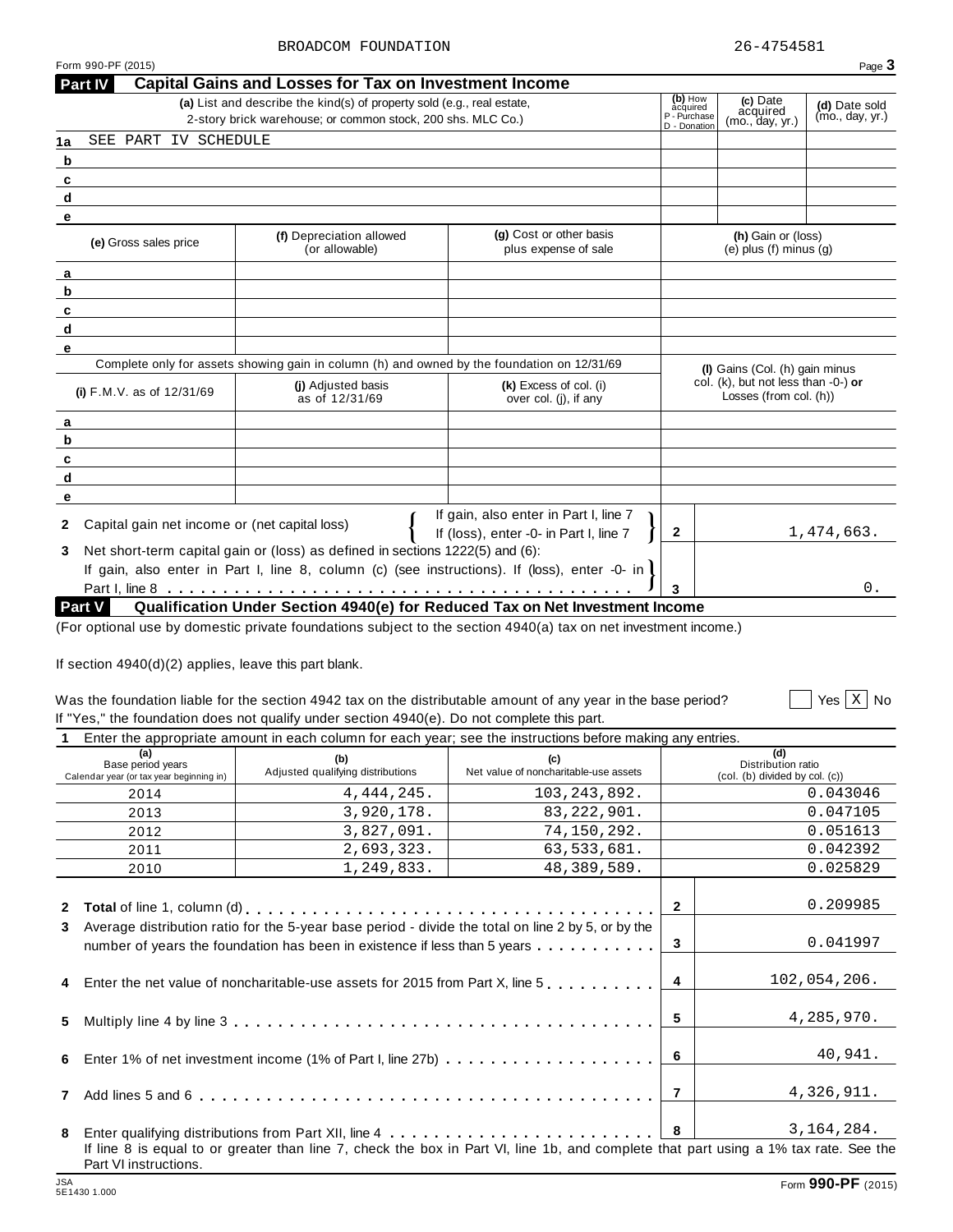|                | 26-4754581<br>BROADCOM FOUNDATION<br>Form 990-PF (2015)                                                                                                                                                                              |                |           | Page 4 |
|----------------|--------------------------------------------------------------------------------------------------------------------------------------------------------------------------------------------------------------------------------------|----------------|-----------|--------|
| <b>Part VI</b> | Excise Tax Based on Investment Income (Section 4940(a), 4940(b), 4940(e), or 4948 - see instructions)                                                                                                                                |                |           |        |
|                | 1a Exempt operating foundations described in section $4940(d)(2)$ , check here $\blacktriangleright$ and enter "N/A" on line 1.                                                                                                      |                |           |        |
|                | Date of ruling or determination letter: ______________ (attach copy of letter if necessary - see instructions)                                                                                                                       |                |           |        |
|                | $\mathbf{1}$<br><b>b</b> Domestic foundations that meet the section 4940(e) requirements in Part V, check                                                                                                                            |                | 81,881.   |        |
|                | here $\blacktriangleright$    <br>and enter 1% of Part I, line 27b                                                                                                                                                                   |                |           |        |
|                | c All other domestic foundations enter 2% of line 27b. Exempt foreign organizations enter 4% of                                                                                                                                      |                |           |        |
|                | Part I, line 12, col. (b).                                                                                                                                                                                                           |                |           |        |
| 2              | $\mathbf{2}$<br>Tax under section 511 (domestic section 4947(a)(1) trusts and taxable foundations only. Others enter -0-)                                                                                                            |                | 81,881.   |        |
| 3              | 3<br>4                                                                                                                                                                                                                               |                |           | 0.     |
| 4              | Subtitle A (income) tax (domestic section 4947(a)(1) trusts and taxable foundations only. Others enter -0-)<br>5                                                                                                                     |                | 81,881.   |        |
| 5              |                                                                                                                                                                                                                                      |                |           |        |
| 6<br>a         | Credits/Payments:<br>108,300.<br>6a<br>2015 estimated tax payments and 2014 overpayment credited to 2015                                                                                                                             |                |           |        |
| b              | 6b.<br>Exempt foreign organizations - tax withheld at source exercise and solution of the set of the set of the set of the set of the set of the set of the set of the set of the set of the set of the set of the set of the set of |                |           |        |
| c              | 6c<br>Tax paid with application for extension of time to file (Form 8868)                                                                                                                                                            |                |           |        |
| d              | 6d<br>Backup withholding erroneously withheld entitled and an arrangement of the set of the set of the set of the set of the set of the set of the set of the set of the set of the set of the set of the set of the set of the set  |                |           |        |
| 7              | $\overline{7}$                                                                                                                                                                                                                       |                | 108, 300. |        |
| 8              | Enter any <b>penalty</b> for underpayment of estimated tax. Check here $\frac{X}{X}$ if Form 2220 is attached<br>8                                                                                                                   |                |           |        |
| 9              | 9                                                                                                                                                                                                                                    |                |           |        |
| 10             | 10<br>Overpayment. If line 7 is more than the total of lines 5 and 8, enter the amount overpaid ▶                                                                                                                                    |                | 26, 419.  |        |
| 11             | Enter the amount of line 10 to be: Credited to 2016 estimated tax $\blacktriangleright$ 26, 419. Refunded $\blacktriangleright$<br>11                                                                                                |                |           |        |
|                | <b>Part VII-A</b> Statements Regarding Activities                                                                                                                                                                                    |                |           |        |
|                | 1a During the tax year, did the foundation attempt to influence any national, state, or local legislation or did it                                                                                                                  |                | Yes       | No     |
|                |                                                                                                                                                                                                                                      | 1a             |           | Χ      |
|                | b Did it spend more than \$100 during the year (either directly or indirectly) for political purposes (see                                                                                                                           |                |           |        |
|                |                                                                                                                                                                                                                                      | 1b.            |           | Χ      |
|                | If the answer is "Yes" to 1a or 1b, attach a detailed description of the activities and copies of any materials                                                                                                                      |                |           |        |
|                | published or distributed by the foundation in connection with the activities.                                                                                                                                                        |                |           | Χ      |
|                |                                                                                                                                                                                                                                      | 1c             |           |        |
|                | d Enter the amount (if any) of tax on political expenditures (section 4955) imposed during the year:<br>(1) On the foundation. $\triangleright$ \$                                                                                   |                |           |        |
|                | e Enter the reimbursement (if any) paid by the foundation during the year for political expenditure tax imposed on                                                                                                                   |                |           |        |
|                | foundation managers. $\triangleright$ \$                                                                                                                                                                                             |                |           |        |
| 2              | Has the foundation engaged in any activities that have not previously been reported to the IRS?                                                                                                                                      | $\mathbf{2}$   |           | Χ      |
|                | If "Yes," attach a detailed description of the activities.                                                                                                                                                                           |                |           |        |
| 3              | Has the foundation made any changes, not previously reported to the IRS, in its governing instrument, articles of                                                                                                                    |                |           |        |
|                |                                                                                                                                                                                                                                      | 3              |           | Χ      |
| 4a             |                                                                                                                                                                                                                                      | 4a             |           | Χ      |
| b              |                                                                                                                                                                                                                                      | 4b             |           |        |
| 5              |                                                                                                                                                                                                                                      | 5              |           | Χ      |
|                | If "Yes," attach the statement required by General Instruction T.                                                                                                                                                                    |                |           |        |
| 6              | Are the requirements of section 508(e) (relating to sections 4941 through 4945) satisfied either:                                                                                                                                    |                |           |        |
|                | • By language in the governing instrument, or                                                                                                                                                                                        |                |           |        |
|                | • By state legislation that effectively amends the governing instrument so that no mandatory directions that                                                                                                                         |                |           |        |
|                |                                                                                                                                                                                                                                      | 6              | Χ<br>Χ    |        |
| 7              | Did the foundation have at least \$5,000 in assets at any time during the year? If "Yes," complete Part II, col. (c), and Part XV                                                                                                    | $\overline{7}$ |           |        |
| 8a             | Enter the states to which the foundation reports or with which it is registered (see instructions) $\blacktriangleright$<br>CA,                                                                                                      |                |           |        |
| b              | If the answer is "Yes" to line 7, has the foundation furnished a copy of Form 990-PF to the Attorney General                                                                                                                         |                |           |        |
|                | (or designate) of each state as required by General Instruction G? If "No," attach explanation enterprise view of each state as required by General Instruction G? If "No," attach explanation                                       | 8b             | Χ         |        |
| 9              | Is the foundation claiming status as a private operating foundation within the meaning of section 4942(j)(3) or                                                                                                                      |                |           |        |
|                | 4942(j)(5) for calendar year 2015 or the taxable year beginning in 2015 (see instructions for Part XIV)? If "Yes,"                                                                                                                   |                |           |        |
|                |                                                                                                                                                                                                                                      | 9              |           | Χ      |
| 10             | Did any persons become substantial contributors during the tax year? If "Yes," attach a schedule listing their                                                                                                                       |                |           |        |
|                |                                                                                                                                                                                                                                      | 10             |           | Χ      |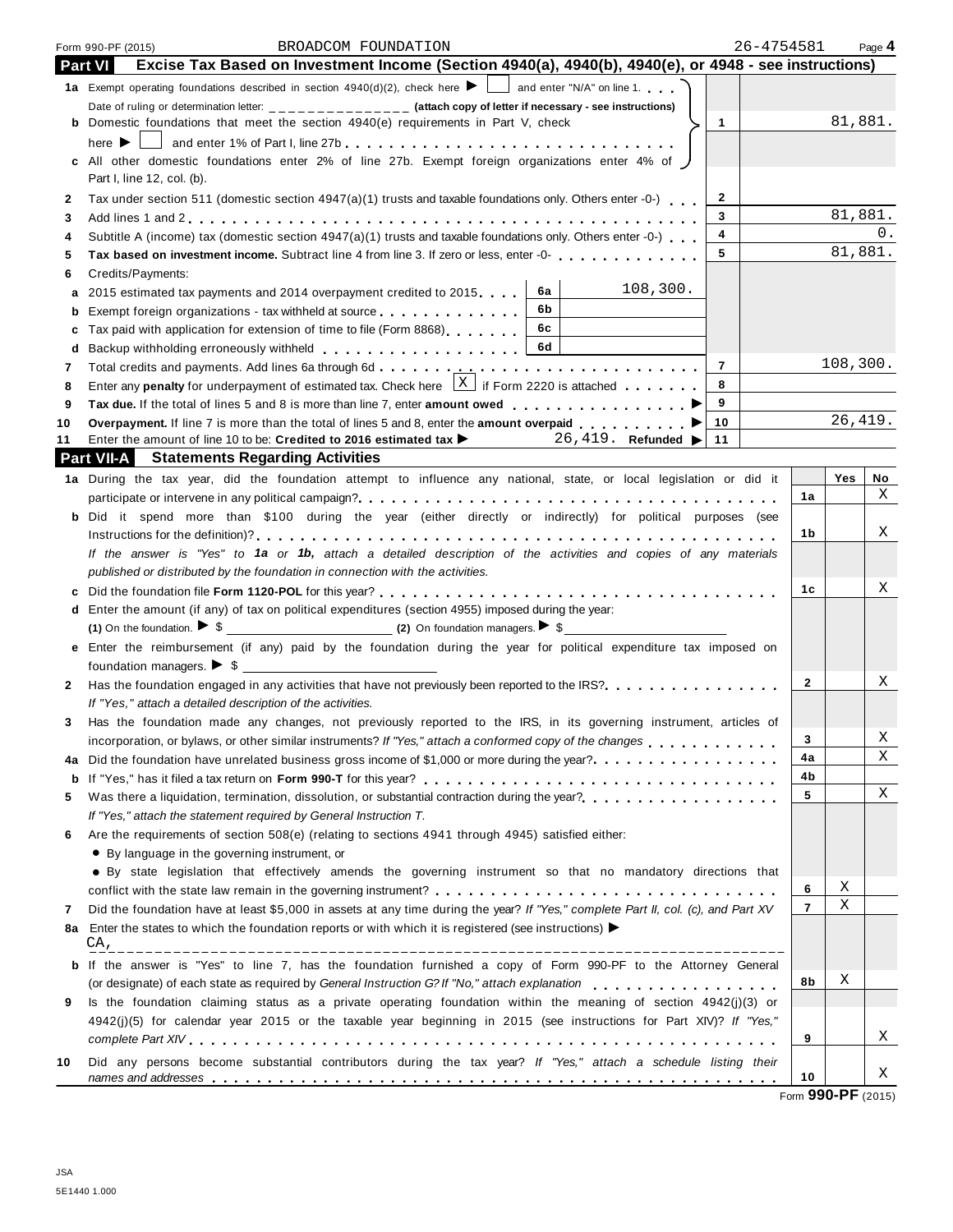|    | Form 990-PF (2015)<br>26-4754581<br>BROADCOM FOUNDATION                                                                                                                                                                          |        |            | Page 5    |
|----|----------------------------------------------------------------------------------------------------------------------------------------------------------------------------------------------------------------------------------|--------|------------|-----------|
|    | <b>Part VII-A</b><br><b>Statements Regarding Activities (continued)</b>                                                                                                                                                          |        |            |           |
|    | 11 At any time during the year, did the foundation, directly or indirectly, own a controlled entity within the                                                                                                                   |        | <b>Yes</b> | No.       |
|    |                                                                                                                                                                                                                                  | 11     |            | X         |
|    | 12 Did the foundation make a distribution to a donor advised fund over which the foundation or a disqualified                                                                                                                    |        |            |           |
|    | person had advisory privileges? If "Yes," attach statement (see instructions)                                                                                                                                                    | 12     |            | X         |
| 13 | Did the foundation comply with the public inspection requirements for its annual returns and exemption application?                                                                                                              | 13     | Χ          |           |
|    | Website address > WWW.BROADCOMFOUNDATION.ORG                                                                                                                                                                                     |        |            |           |
| 14 | Telephone no. $\triangleright$ 949-926-6642<br>The books are in care of $\blacktriangleright$ MARIA WRONSKI                                                                                                                      |        |            |           |
|    | Located at $\triangleright$ 4041 MACARTHUR BLVD, STE 510 NEWPORT BEACH, CA ZIP+4 $\triangleright$ 92660                                                                                                                          |        |            |           |
| 15 | Section 4947(a)(1) nonexempt charitable trusts filing Form 990-PF in lieu of Form 1041 - Check here                                                                                                                              |        |            |           |
|    |                                                                                                                                                                                                                                  |        |            |           |
|    | 16 At any time during calendar year 2015, did the foundation have an interest in or a signature or other authority                                                                                                               |        | <b>Yes</b> | <b>No</b> |
|    |                                                                                                                                                                                                                                  | 16     |            | Χ         |
|    | See the instructions for exceptions and filing requirements for FinCEN Form 114. If "Yes," enter the name of                                                                                                                     |        |            |           |
|    | the foreign country                                                                                                                                                                                                              |        |            |           |
|    | <b>Part VII-B</b> Statements Regarding Activities for Which Form 4720 May Be Required                                                                                                                                            |        |            |           |
|    | File Form 4720 if any item is checked in the "Yes" column, unless an exception applies.                                                                                                                                          |        | Yes        | No        |
|    | 1a During the year did the foundation (either directly or indirectly):                                                                                                                                                           |        |            |           |
|    | X <br>(1) Engage in the sale or exchange, or leasing of property with a disqualified person? $\ldots \ldots$<br><b>No</b>                                                                                                        |        |            |           |
|    | (2) Borrow money from, lend money to, or otherwise extend credit to (or accept it from) a                                                                                                                                        |        |            |           |
|    | X<br><b>No</b><br>Yes                                                                                                                                                                                                            |        |            |           |
|    | X<br>(3) Furnish goods, services, or facilities to (or accept them from) a disqualified person?<br>Yes<br>No                                                                                                                     |        |            |           |
|    | $X \mathbf{y}$ Yes<br>No                                                                                                                                                                                                         |        |            |           |
|    | (5) Transfer any income or assets to a disqualified person (or make any of either available for<br>$\mathbf{x}$                                                                                                                  |        |            |           |
|    | <b>No</b><br>the benefit or use of a disqualified person)?<br><br>Yes                                                                                                                                                            |        |            |           |
|    | (6) Agree to pay money or property to a government official? (Exception. Check "No" if the                                                                                                                                       |        |            |           |
|    | foundation agreed to make a grant to or to employ the official for a period after<br>$\mathbf{X} \mid \mathbf{N}$ o                                                                                                              |        |            |           |
|    | termination of government service, if terminating within 90 days.)<br>Yes                                                                                                                                                        |        |            |           |
|    | <b>b</b> If any answer is "Yes" to 1a(1)-(6), did any of the acts fail to qualify under the exceptions described in Regulations<br>section 53.4941(d)-3 or in a current notice regarding disaster assistance (see instructions)? | 1b     |            | Χ         |
|    |                                                                                                                                                                                                                                  |        |            |           |
|    | c Did the foundation engage in a prior year in any of the acts described in 1a, other than excepted acts, that                                                                                                                   |        |            |           |
|    |                                                                                                                                                                                                                                  | 1c     |            | Χ         |
|    | 2 Taxes on failure to distribute income (section 4942) (does not apply for years the foundation was a private                                                                                                                    |        |            |           |
|    | operating foundation defined in section $4942(i)(3)$ or $4942(i)(5)$ :                                                                                                                                                           |        |            |           |
|    | a At the end of tax year 2015, did the foundation have any undistributed income (lines 6d and                                                                                                                                    |        |            |           |
|    | $\Box$<br>$X \mid No$<br>Yes                                                                                                                                                                                                     |        |            |           |
|    | If "Yes," list the years $\blacktriangleright$                                                                                                                                                                                   |        |            |           |
|    | <b>b</b> Are there any years listed in 2a for which the foundation is not applying the provisions of section 4942(a)(2)                                                                                                          |        |            |           |
|    | (relating to incorrect valuation of assets) to the year's undistributed income? (If applying section 4942(a)(2) to                                                                                                               |        |            |           |
|    |                                                                                                                                                                                                                                  | 2b     |            |           |
|    | c If the provisions of section 4942(a)(2) are being applied to any of the years listed in 2a, list the years here.                                                                                                               |        |            |           |
|    | ▶                                                                                                                                                                                                                                |        |            |           |
|    | 3a Did the foundation hold more than a 2% direct or indirect interest in any business enterprise                                                                                                                                 |        |            |           |
|    | $\mathbf{X}$<br>No<br>Yes                                                                                                                                                                                                        |        |            |           |
|    | <b>b</b> If "Yes," did it have excess business holdings in 2015 as a result of (1) any purchase by the foundation or                                                                                                             |        |            |           |
|    | disqualified persons after May 26, 1969; (2) the lapse of the 5-year period (or longer period approved by the                                                                                                                    |        |            |           |
|    | Commissioner under section $4943(c)(7)$ ) to dispose of holdings acquired by gift or bequest; or (3) the lapse of                                                                                                                |        |            |           |
|    | the 10-, 15-, or 20-year first phase holding period? (Use Schedule C, Form 4720, to determine if the                                                                                                                             |        |            |           |
|    |                                                                                                                                                                                                                                  | 3b     |            |           |
|    | 4a Did the foundation invest during the year any amount in a manner that would jeopardize its charitable purposes?                                                                                                               | 4a     |            | Χ         |
|    | b Did the foundation make any investment in a prior year (but after December 31, 1969) that could jeopardize its                                                                                                                 |        |            |           |
|    | charitable purpose that had not been removed from jeopardy before the first day of the tax year beginning in 2015?                                                                                                               | 4b<br> |            | Χ         |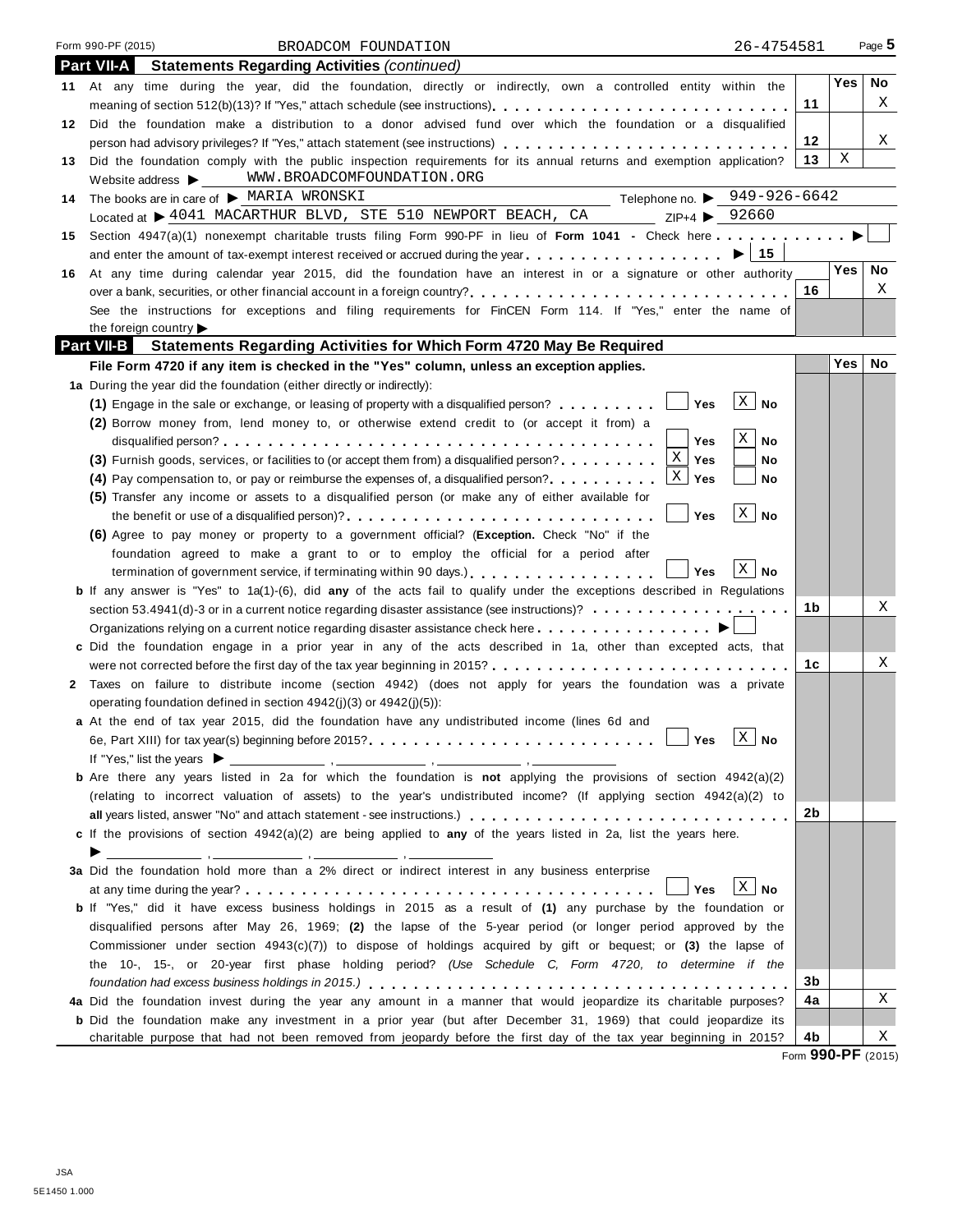|    | Form 990-PF (2015)              | BROADCOM FOUNDATION                                                                                                                                                                                              |                                          |                                   |                                                | 26-4754581                               | Page $6$ |
|----|---------------------------------|------------------------------------------------------------------------------------------------------------------------------------------------------------------------------------------------------------------|------------------------------------------|-----------------------------------|------------------------------------------------|------------------------------------------|----------|
|    | <b>Part VII-B</b>               | Statements Regarding Activities for Which Form 4720 May Be Required (continued)                                                                                                                                  |                                          |                                   |                                                |                                          |          |
| 5а |                                 | During the year did the foundation pay or incur any amount to:                                                                                                                                                   |                                          |                                   |                                                |                                          |          |
|    |                                 | (1) Carry on propaganda, or otherwise attempt to influence legislation (section $4945(e)$ )?                                                                                                                     |                                          |                                   | $X$ No<br><b>Yes</b>                           |                                          |          |
|    |                                 | (2) Influence the outcome of any specific public election (see section 4955); or to carry on,                                                                                                                    |                                          |                                   |                                                |                                          |          |
|    |                                 | directly or indirectly, any voter registration drive?                                                                                                                                                            |                                          |                                   | $X$ No<br>Yes                                  |                                          |          |
|    |                                 | (3) Provide a grant to an individual for travel, study, or other similar purposes?                                                                                                                               |                                          |                                   | $X $ No<br>Yes                                 |                                          |          |
|    |                                 | (4) Provide a grant to an organization other than a charitable, etc., organization described in                                                                                                                  |                                          |                                   |                                                |                                          |          |
|    |                                 |                                                                                                                                                                                                                  |                                          |                                   | X Yes<br>No                                    |                                          |          |
|    |                                 | (5) Provide for any purpose other than religious, charitable, scientific, literary, or educational                                                                                                               |                                          |                                   |                                                |                                          |          |
|    |                                 | purposes, or for the prevention of cruelty to children or animals?                                                                                                                                               |                                          |                                   | $X$ No<br><b>Yes</b>                           |                                          |          |
| b  |                                 | If any answer is "Yes" to 5a(1)-(5), did any of the transactions fail to qualify under the exceptions described in                                                                                               |                                          |                                   |                                                |                                          |          |
|    |                                 | Regulations section 53.4945 or in a current notice regarding disaster assistance (see instructions)?                                                                                                             |                                          |                                   |                                                | 5b                                       | Χ        |
|    |                                 | Organizations relying on a current notice regarding disaster assistance check here entitled as a controller or an analyzing on a current notice regarding disaster assistance check here $\ldots$ , and $\ldots$ |                                          |                                   |                                                |                                          |          |
| c  |                                 | If the answer is "Yes" to question $5a(4)$ , does the foundation claim exemption from the tax                                                                                                                    |                                          |                                   |                                                |                                          |          |
|    |                                 | because it maintained expenditure responsibility for the grant? $\frac{ATCH}{10}$ , ,,,,,,,                                                                                                                      |                                          |                                   | X Yes<br><b>No</b>                             |                                          |          |
|    |                                 | If "Yes," attach the statement required by Regulations section 53.4945-5(d).                                                                                                                                     |                                          |                                   |                                                |                                          |          |
| 6a |                                 | Did the foundation, during the year, receive any funds, directly or indirectly, to pay premiums                                                                                                                  |                                          |                                   |                                                |                                          |          |
|    |                                 |                                                                                                                                                                                                                  |                                          |                                   | $X$ No<br>Yes                                  |                                          |          |
| b  |                                 | Did the foundation, during the year, pay premiums, directly or indirectly, on a personal benefit contract?                                                                                                       |                                          |                                   |                                                | 6b                                       | х        |
|    | If "Yes" to 6b, file Form 8870. |                                                                                                                                                                                                                  |                                          |                                   |                                                |                                          |          |
| 7a |                                 | At any time during the tax year, was the foundation a party to a prohibited tax shelter transaction? $ \cdot $ Yes $ X $ No                                                                                      |                                          |                                   |                                                |                                          |          |
|    |                                 | <b>b</b> If "Yes," did the foundation receive any proceeds or have any net income attributable to the transaction?                                                                                               |                                          |                                   |                                                | 7b                                       |          |
|    | Part VIII                       | Information About Officers, Directors, Trustees, Foundation Managers, Highly Paid Employees,<br>and Contractors                                                                                                  |                                          |                                   |                                                |                                          |          |
| 1  |                                 | List all officers, directors, trustees, foundation managers and their compensation (see instructions).                                                                                                           |                                          |                                   |                                                |                                          |          |
|    |                                 | (a) Name and address                                                                                                                                                                                             | (b) Title, and average<br>hours per week | (c) Compensation<br>(If not paid, | (d) Contributions to<br>employee benefit plans | (e) Expense account,                     |          |
|    |                                 |                                                                                                                                                                                                                  | devoted to position                      | enter -0-)                        | and deferred compensation                      | other allowances                         |          |
|    |                                 |                                                                                                                                                                                                                  |                                          |                                   |                                                |                                          |          |
|    | ATCH 11                         |                                                                                                                                                                                                                  |                                          | 265,000.                          | 0.                                             |                                          | 0.       |
|    |                                 |                                                                                                                                                                                                                  |                                          |                                   |                                                |                                          |          |
|    |                                 |                                                                                                                                                                                                                  |                                          |                                   |                                                |                                          |          |
|    |                                 |                                                                                                                                                                                                                  |                                          |                                   |                                                |                                          |          |
|    |                                 |                                                                                                                                                                                                                  |                                          |                                   |                                                |                                          |          |
|    |                                 |                                                                                                                                                                                                                  |                                          |                                   |                                                |                                          |          |
|    |                                 |                                                                                                                                                                                                                  |                                          |                                   |                                                |                                          |          |
|    |                                 |                                                                                                                                                                                                                  |                                          |                                   |                                                |                                          |          |
| 2  |                                 | Compensation of five highest-paid employees (other than those included on line 1 - see instructions). If none, enter                                                                                             |                                          |                                   |                                                |                                          |          |
|    | "NONE."                         |                                                                                                                                                                                                                  |                                          |                                   | (d) Contributions to                           |                                          |          |
|    |                                 | (a) Name and address of each employee paid more than \$50,000                                                                                                                                                    | (b) Title, and average<br>hours per week | (c) Compensation                  | employee benefit<br>plans and deferred         | (e) Expense account,<br>other allowances |          |
|    |                                 |                                                                                                                                                                                                                  | devoted to position                      |                                   | compensation                                   |                                          |          |
|    |                                 |                                                                                                                                                                                                                  |                                          |                                   |                                                |                                          |          |
|    | <b>NONE</b>                     |                                                                                                                                                                                                                  |                                          |                                   |                                                |                                          |          |
|    |                                 |                                                                                                                                                                                                                  |                                          |                                   |                                                |                                          |          |
|    |                                 |                                                                                                                                                                                                                  |                                          |                                   |                                                |                                          |          |
|    |                                 |                                                                                                                                                                                                                  |                                          |                                   |                                                |                                          |          |
|    |                                 |                                                                                                                                                                                                                  |                                          |                                   |                                                |                                          |          |
|    |                                 |                                                                                                                                                                                                                  |                                          |                                   |                                                |                                          |          |
|    |                                 |                                                                                                                                                                                                                  |                                          |                                   |                                                |                                          |          |
|    |                                 |                                                                                                                                                                                                                  |                                          |                                   |                                                |                                          |          |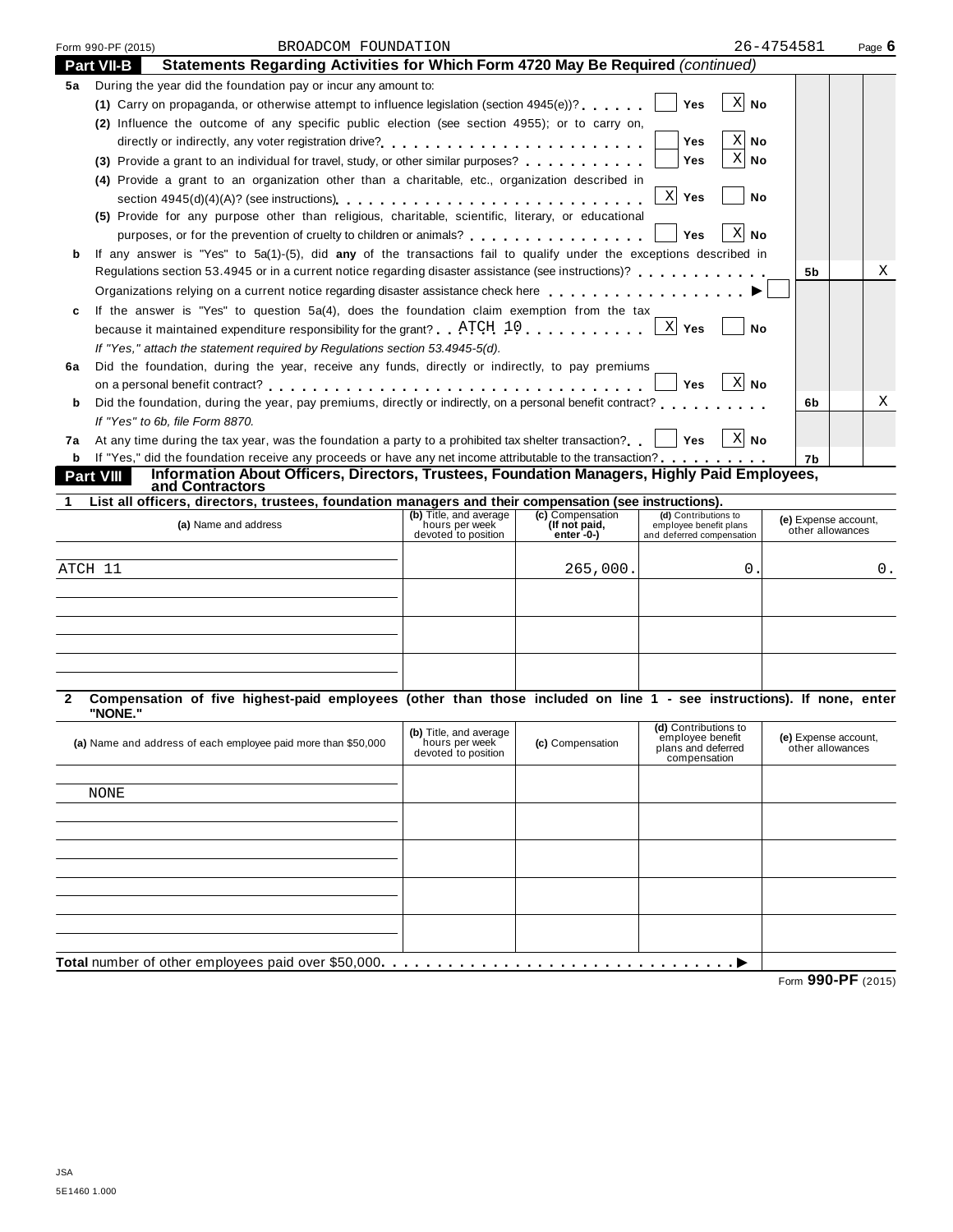| Form 990-PF (2015)                                                                                                                                                                                                                                        | Page 7                                  |
|-----------------------------------------------------------------------------------------------------------------------------------------------------------------------------------------------------------------------------------------------------------|-----------------------------------------|
| <b>Part VIII</b><br>Information About Officers, Directors, Trustees, Foundation Managers, Highly Paid Employees,<br>and Contractors (continued)                                                                                                           |                                         |
| Five highest-paid independent contractors for professional services (see instructions). If none, enter "NONE."<br>3                                                                                                                                       |                                         |
| (a) Name and address of each person paid more than \$50,000                                                                                                                                                                                               | (b) Type of service<br>(c) Compensation |
| ATCH 12                                                                                                                                                                                                                                                   | 519,966.                                |
|                                                                                                                                                                                                                                                           |                                         |
|                                                                                                                                                                                                                                                           |                                         |
|                                                                                                                                                                                                                                                           |                                         |
|                                                                                                                                                                                                                                                           |                                         |
|                                                                                                                                                                                                                                                           |                                         |
|                                                                                                                                                                                                                                                           |                                         |
|                                                                                                                                                                                                                                                           | ▶                                       |
| Part IX-A<br><b>Summary of Direct Charitable Activities</b>                                                                                                                                                                                               |                                         |
| List the foundation's four largest direct charitable activities during the tax year. Include relevant statistical information such as the number of<br>organizations and other beneficiaries served, conferences convened, research papers produced, etc. | Expenses                                |
| BROADCOM FOUNDATION SPONSORS AN ANNUAL UNIVERSITY RESEARCH<br>1.                                                                                                                                                                                          |                                         |
| COMPETITION TO REWARD INNOVATIVE GRADUATE STUDENTS DOING                                                                                                                                                                                                  |                                         |
| RESEARCH AT TOP ENGINEERING UNIVERSITIES AROUND THE WORLD.<br>BROADCOM MASTERS® (MATH, APPLIED SCIENCE, TECHNOLOGY AND<br>2                                                                                                                               | 26,500.                                 |
| ENGINEERING AS RISING STARS), IS THE PREMIER INTERNATIONAL                                                                                                                                                                                                |                                         |
| MIDDLE SCHOOL SCIENCE AND ENGINEERING FAIR COMPETITION.                                                                                                                                                                                                   | 11,829.                                 |
| 3                                                                                                                                                                                                                                                         |                                         |
|                                                                                                                                                                                                                                                           |                                         |
|                                                                                                                                                                                                                                                           |                                         |
|                                                                                                                                                                                                                                                           |                                         |
|                                                                                                                                                                                                                                                           |                                         |
| Part IX-B<br><b>Summary of Program-Related Investments (see instructions)</b><br>Describe the two largest program-related investments made by the foundation during the tax year on lines 1 and 2.                                                        | Amount                                  |
| NONE<br>1                                                                                                                                                                                                                                                 |                                         |
|                                                                                                                                                                                                                                                           |                                         |
|                                                                                                                                                                                                                                                           |                                         |
|                                                                                                                                                                                                                                                           |                                         |
|                                                                                                                                                                                                                                                           |                                         |
| All other program-related investments. See instructions.                                                                                                                                                                                                  |                                         |
| 3 NONE                                                                                                                                                                                                                                                    |                                         |
|                                                                                                                                                                                                                                                           |                                         |
|                                                                                                                                                                                                                                                           |                                         |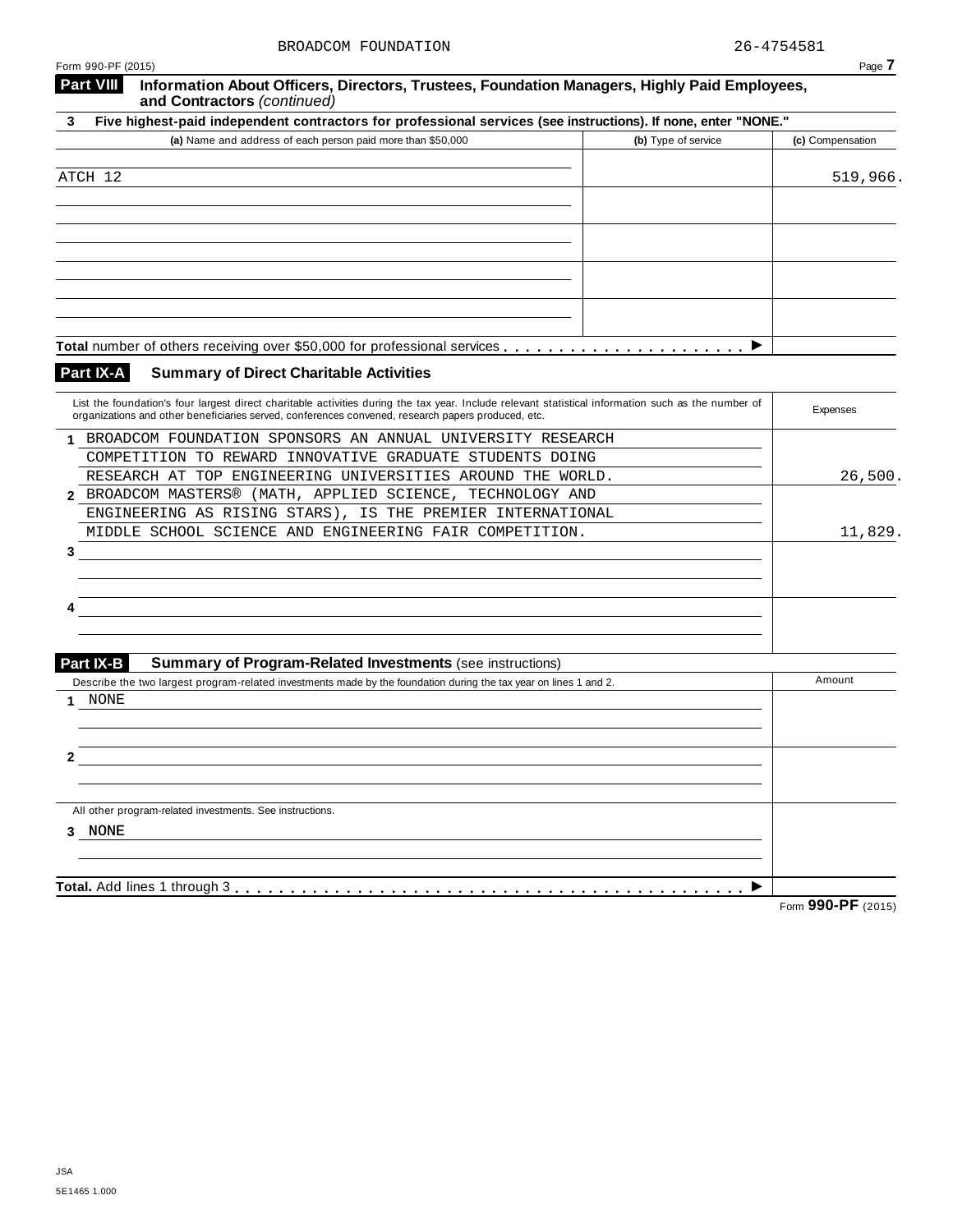|              | Form 990-PF (2015)                                                                                                                                                                                                                           |                | Page 8        |
|--------------|----------------------------------------------------------------------------------------------------------------------------------------------------------------------------------------------------------------------------------------------|----------------|---------------|
| Part X       | Minimum Investment Return (All domestic foundations must complete this part. Foreign foundations,<br>see instructions.)                                                                                                                      |                |               |
| 1            | Fair market value of assets not used (or held for use) directly in carrying out charitable, etc.,                                                                                                                                            |                |               |
|              | purposes:                                                                                                                                                                                                                                    |                |               |
| a            | Average monthly fair market value of securities                                                                                                                                                                                              | 1a             | 99, 944, 146. |
| b            |                                                                                                                                                                                                                                              | 1b             | 3,664,185.    |
| C            |                                                                                                                                                                                                                                              | 1c             |               |
| d            |                                                                                                                                                                                                                                              | 1 <sub>d</sub> | 103,608,331.  |
| е            | Reduction claimed for blockage or other factors reported on lines 1a and                                                                                                                                                                     |                |               |
|              |                                                                                                                                                                                                                                              |                |               |
| $\mathbf{2}$ |                                                                                                                                                                                                                                              | $\overline{2}$ |               |
| 3            |                                                                                                                                                                                                                                              | 3              | 103,608,331.  |
| 4            | Subtract line 2 from line 1d<br>Cash deemed held for charitable activities. Enter 1 1/2% of line 3 (for greater amount, see                                                                                                                  |                |               |
|              |                                                                                                                                                                                                                                              | 4              | 1,554,125.    |
| 5            | Net value of noncharitable-use assets. Subtract line 4 from line 3. Enter here and on Part V, line 4                                                                                                                                         | 5              | 102,054,206.  |
| 6            |                                                                                                                                                                                                                                              | 6              | 5,102,710.    |
|              | <b>Part XI</b><br>Distributable Amount (see instructions) (Section 4942(j)(3) and (j)(5) private operating foundations<br>and certain foreign organizations check here $\blacktriangleright$ $\vert \ \vert$ and do not complete this part.) |                |               |
|              |                                                                                                                                                                                                                                              |                |               |
| 1            |                                                                                                                                                                                                                                              | $\mathbf{1}$   | 5,102,710.    |
| 2a           | 2a<br>81,881.<br>Tax on investment income for 2015 from Part VI, line 5                                                                                                                                                                      |                |               |
| b            | 2 <sub>b</sub><br>Income tax for 2015. (This does not include the tax from Part VI.) [                                                                                                                                                       |                |               |
| c            |                                                                                                                                                                                                                                              | 2c             | 81,881.       |
| 3            | Distributable amount before adjustments. Subtract line 2c from line 1                                                                                                                                                                        | $\mathbf{3}$   | 5,020,829.    |
| 4            | Recoveries of amounts treated as qualifying distributions <b>Fig. 1.1.1.1.1.1.1.1.1.1.1.1.1.1.1.1.1.1.</b>                                                                                                                                   | 4              |               |
| 5            |                                                                                                                                                                                                                                              | 5              | 5,020,829.    |
| 6            |                                                                                                                                                                                                                                              | 6              |               |
| 7            | Distributable amount as adjusted. Subtract line 6 from line 5. Enter here and on Part XIII,                                                                                                                                                  |                |               |
|              |                                                                                                                                                                                                                                              | $\overline{7}$ | 5,020,829.    |
|              | <b>Part XII</b> Qualifying Distributions (see instructions)                                                                                                                                                                                  |                |               |
| 1            | Amounts paid (including administrative expenses) to accomplish charitable, etc., purposes:                                                                                                                                                   |                |               |
| a            | Expenses, contributions, gifts, etc. - total from Part I, column (d), line 26 [1] [1] [1] [1] [1] [1] [1] [1]                                                                                                                                | 1a             | 3, 164, 284.  |
| b            |                                                                                                                                                                                                                                              | 1 <sub>b</sub> |               |
| $\mathbf{2}$ | Amounts paid to acquire assets used (or held for use) directly in carrying out charitable, etc.,                                                                                                                                             |                |               |
|              |                                                                                                                                                                                                                                              | $\mathbf{2}$   |               |
| 3.           | Amounts set aside for specific charitable projects that satisfy the:                                                                                                                                                                         |                |               |
|              |                                                                                                                                                                                                                                              | 3a             |               |
| b            |                                                                                                                                                                                                                                              | 3b             |               |
| 4            | Qualifying distributions. Add lines 1a through 3b. Enter here and on Part V, line 8, and Part XIII, line 4                                                                                                                                   | 4              | 3, 164, 284.  |
| 5            | Foundations that qualify under section 4940(e) for the reduced rate of tax on net investment income.                                                                                                                                         |                |               |
|              |                                                                                                                                                                                                                                              | 5              | 0.            |
|              |                                                                                                                                                                                                                                              | 6              | 3, 164, 284.  |
| 6            |                                                                                                                                                                                                                                              |                |               |
|              | Note. The amount on line 6 will be used in Part V, column (b), in subsequent years when calculating whether the foundation<br>qualifies for the section 4940(e) reduction of tax in those years.                                             |                |               |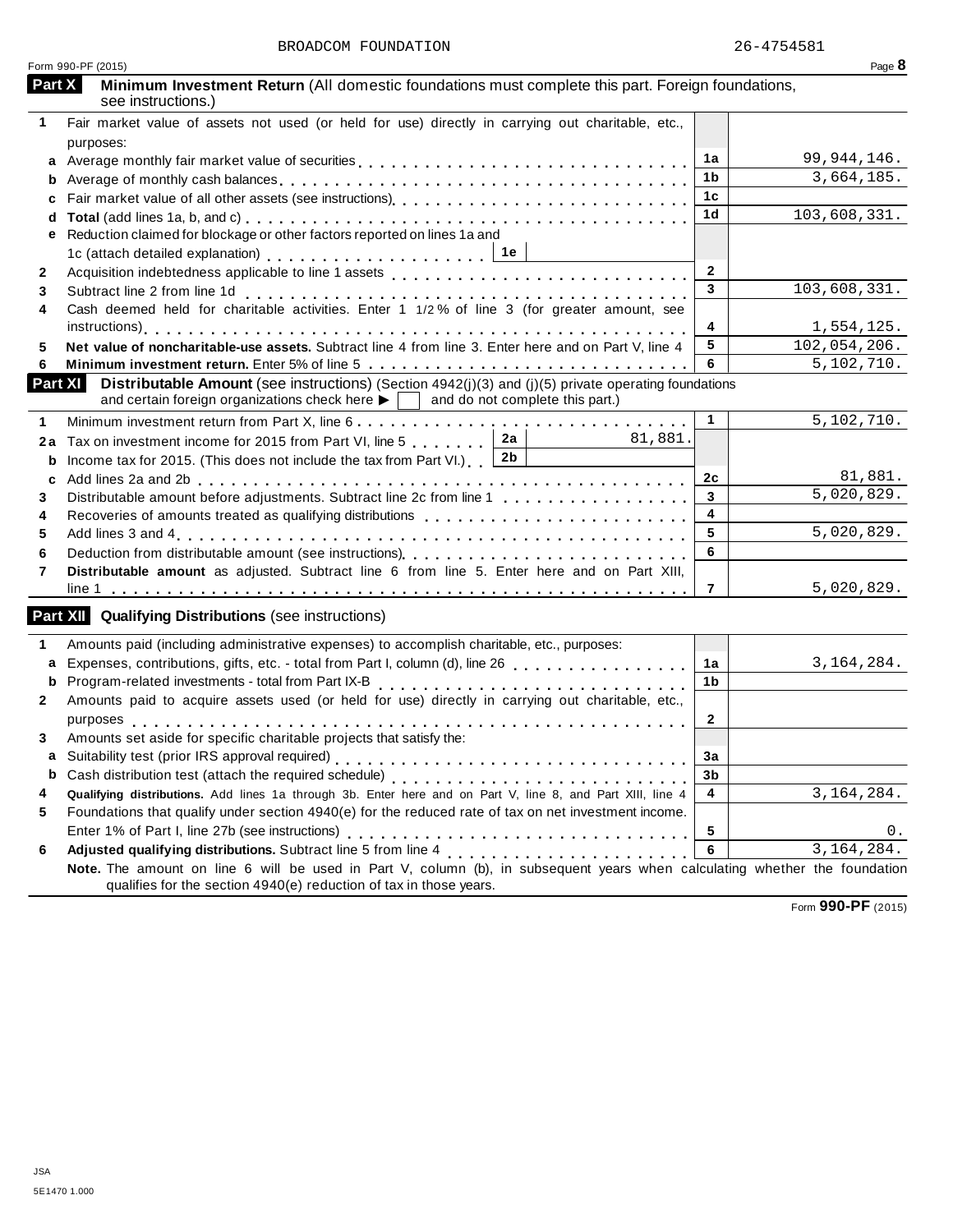#### Form 990-PF (2015) Page **9**

| Undistributed Income (see instructions)<br><b>Part XIII</b>                                                                                                                                                                    |               |                            |             |             |
|--------------------------------------------------------------------------------------------------------------------------------------------------------------------------------------------------------------------------------|---------------|----------------------------|-------------|-------------|
|                                                                                                                                                                                                                                | (a)<br>Corpus | (b)<br>Years prior to 2014 | (c)<br>2014 | (d)<br>2015 |
| 1 Distributable amount for 2015 from Part XI,                                                                                                                                                                                  |               |                            |             | 5,020,829.  |
|                                                                                                                                                                                                                                |               |                            |             |             |
| 2 Undistributed income, if any, as of the end of 2015:                                                                                                                                                                         |               |                            |             |             |
| a Enter amount for 2014 only entertainment                                                                                                                                                                                     |               |                            | 2,834,577.  |             |
| <b>b</b> Total for prior years: $20 \, 13 \, 0.2 \, 12 \, 0.2 \, 11$                                                                                                                                                           |               |                            |             |             |
| 3 Excess distributions carryover, if any, to 2015:                                                                                                                                                                             |               |                            |             |             |
| <b>a</b> From 2010                                                                                                                                                                                                             |               |                            |             |             |
| $b$ From 2011                                                                                                                                                                                                                  |               |                            |             |             |
| $c$ From 2012                                                                                                                                                                                                                  |               |                            |             |             |
| $d$ From 2013<br>the company of the company of the                                                                                                                                                                             |               |                            |             |             |
| <b>e</b> From 2014                                                                                                                                                                                                             |               |                            |             |             |
| f Total of lines 3a through e                                                                                                                                                                                                  |               |                            |             |             |
| 4 Qualifying distributions for 2015 from Part XII,<br>line 4: $\triangleright$ \$ 3, 164, 284.                                                                                                                                 |               |                            |             |             |
| a Applied to 2014, but not more than line 2a                                                                                                                                                                                   |               |                            | 2,834,577.  |             |
| <b>b</b> Applied to undistributed income of prior years<br>(Election required - see instructions)                                                                                                                              |               |                            |             |             |
| c Treated as distributions out of corpus (Election                                                                                                                                                                             |               |                            |             |             |
| required - see instructions)                                                                                                                                                                                                   |               |                            |             |             |
| <b>d</b> Applied to 2015 distributable amount                                                                                                                                                                                  |               |                            |             | 329,707.    |
| <b>e</b> Remaining amount distributed out of corpus                                                                                                                                                                            |               |                            |             |             |
| 5 Excess distributions carryover applied to 2015                                                                                                                                                                               |               |                            |             |             |
| (If an amount appears in column (d), the same                                                                                                                                                                                  |               |                            |             |             |
| amount must be shown in column (a).)<br>6 Enter the net total of each column as                                                                                                                                                |               |                            |             |             |
| indicated below:                                                                                                                                                                                                               |               |                            |             |             |
| a Corpus. Add lines 3f, 4c, and 4e. Subtract line 5                                                                                                                                                                            |               |                            |             |             |
| <b>b</b> Prior years' undistributed income. Subtract                                                                                                                                                                           |               |                            |             |             |
| line 4b from line 2b. The contract of the state of the state of the state of the state of the state of the state of the state of the state of the state of the state of the state of the state of the state of the state of th |               |                            |             |             |
| <b>c</b> Enter the amount of prior years' undistributed                                                                                                                                                                        |               |                            |             |             |
| income for which a notice of deficiency has<br>been issued, or on which the section 4942(a)                                                                                                                                    |               |                            |             |             |
| tax has been previously assessed                                                                                                                                                                                               |               |                            |             |             |
| <b>d</b> Subtract line 6c from line 6b. Taxable                                                                                                                                                                                |               |                            |             |             |
| amount - see instructions                                                                                                                                                                                                      |               |                            |             |             |
| e Undistributed income for 2014. Subtract line<br>4a from line 2a. Taxable amount - see                                                                                                                                        |               |                            |             |             |
| instructions                                                                                                                                                                                                                   |               |                            |             |             |
| f Undistributed income for 2015. Subtract lines                                                                                                                                                                                |               |                            |             |             |
| 4d and 5 from line 1. This amount must be                                                                                                                                                                                      |               |                            |             |             |
| distributed in 2016                                                                                                                                                                                                            |               |                            |             | 4,691,122.  |
| 7 Amounts treated as distributions out of corpus                                                                                                                                                                               |               |                            |             |             |
| to satisfy requirements imposed by section                                                                                                                                                                                     |               |                            |             |             |
| $170(b)(1)(F)$ or $4942(g)(3)$ (Election may be                                                                                                                                                                                |               |                            |             |             |
| required - see instructions)                                                                                                                                                                                                   |               |                            |             |             |
| 8 Excess distributions carryover from 2010 not                                                                                                                                                                                 |               |                            |             |             |
| applied on line 5 or line 7 (see instructions)                                                                                                                                                                                 |               |                            |             |             |
| 9 Excess distributions carryover to 2016.<br>Subtract lines 7 and 8 from line 6a                                                                                                                                               | 0.            |                            |             |             |
| 10 Analysis of line 9:                                                                                                                                                                                                         |               |                            |             |             |
| <b>a</b> Excess from 2011                                                                                                                                                                                                      |               |                            |             |             |
| <b>b</b> Excess from 2012                                                                                                                                                                                                      |               |                            |             |             |
| c Excess from 2013                                                                                                                                                                                                             |               |                            |             |             |
| <b>d</b> Excess from 2014                                                                                                                                                                                                      |               |                            |             |             |
| e Excess from 2015                                                                                                                                                                                                             |               |                            |             |             |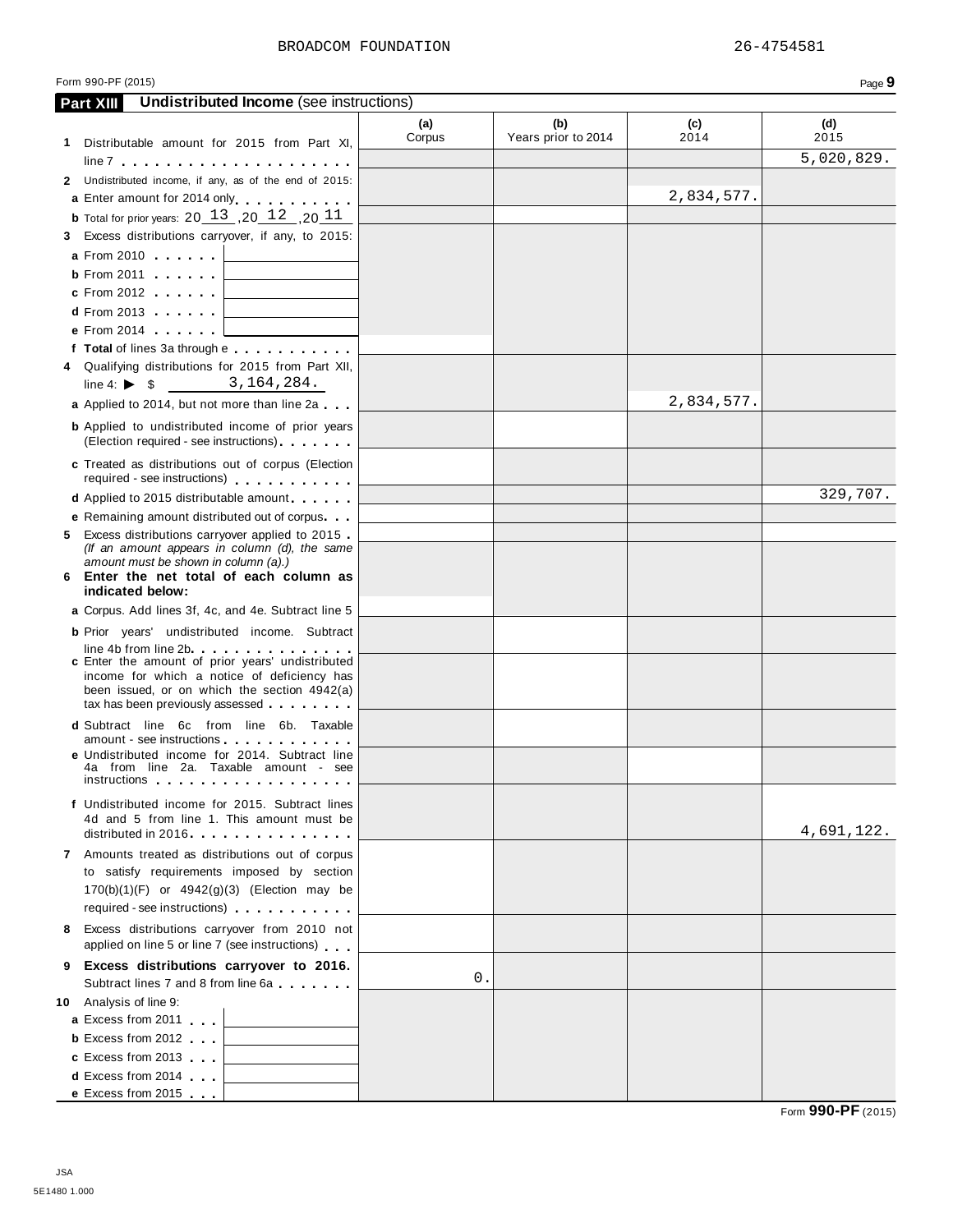|   |                 | Form 990-PF (2015)                                                                                                                                  |                                                                                                              | BROADCOM FOUNDATION |               |            | 26-4754581<br>Page 10         |
|---|-----------------|-----------------------------------------------------------------------------------------------------------------------------------------------------|--------------------------------------------------------------------------------------------------------------|---------------------|---------------|------------|-------------------------------|
|   | <b>Part XIV</b> |                                                                                                                                                     | Private Operating Foundations (see instructions and Part VII-A, question 9)                                  |                     |               |            | NOT APPLICABLE                |
|   |                 |                                                                                                                                                     | 1a If the foundation has received a ruling or determination letter that it is a private operating            |                     |               |            |                               |
|   |                 |                                                                                                                                                     | foundation, and the ruling is effective for 2015, enter the date of the ruling $\ldots \ldots \ldots$        |                     |               |            |                               |
|   |                 |                                                                                                                                                     | <b>b</b> Check box to indicate whether the foundation is a private operating foundation described in section |                     |               |            | $4942(j)(3)$ or<br>4942(j)(5) |
|   |                 | 2a Enter the lesser of the ad-                                                                                                                      | Tax year                                                                                                     |                     | Prior 3 years |            | (e) Total                     |
|   |                 | justed net income from Part                                                                                                                         | (a) 2015                                                                                                     | (b) 2014            | $(c)$ 2013    | $(d)$ 2012 |                               |
|   |                 | I or the minimum investment<br>return from Part X for each                                                                                          |                                                                                                              |                     |               |            |                               |
|   |                 | year listed experience                                                                                                                              |                                                                                                              |                     |               |            |                               |
|   |                 | $\mathbf b$ 85% of line 2a $\mathbf b$                                                                                                              |                                                                                                              |                     |               |            |                               |
|   |                 | C Qualifying distributions from Part                                                                                                                |                                                                                                              |                     |               |            |                               |
|   |                 | XII, line 4 for each year listed                                                                                                                    |                                                                                                              |                     |               |            |                               |
|   |                 | <b>d</b> Amounts included in line 2c not                                                                                                            |                                                                                                              |                     |               |            |                               |
|   |                 | used directly for active conduct<br>of exempt activities                                                                                            |                                                                                                              |                     |               |            |                               |
|   |                 | <b>e</b> Qualifying distributions made                                                                                                              |                                                                                                              |                     |               |            |                               |
|   |                 | directly for active conduct of                                                                                                                      |                                                                                                              |                     |               |            |                               |
|   |                 | exempt activities. Subtract line<br>2d from line 2c and the set of the set of the set of the set of the set of the set of the set of the set of the |                                                                                                              |                     |               |            |                               |
| 3 |                 | Complete 3a, b, or c for the                                                                                                                        |                                                                                                              |                     |               |            |                               |
|   |                 | alternative test relied upon:<br><b>a</b> "Assets" alternative test - enter:                                                                        |                                                                                                              |                     |               |            |                               |
|   |                 | (1) Value of all assets                                                                                                                             |                                                                                                              |                     |               |            |                               |
|   |                 | (2) Value of assets qualifying                                                                                                                      |                                                                                                              |                     |               |            |                               |
|   |                 | under section<br>4942(j)(3)(B)(i)                                                                                                                   |                                                                                                              |                     |               |            |                               |
|   |                 | <b>b</b> "Endowment" alternative test-                                                                                                              |                                                                                                              |                     |               |            |                               |
|   |                 | enter 2/3 of minimum invest-                                                                                                                        |                                                                                                              |                     |               |            |                               |
|   |                 | ment return shown in Part X,                                                                                                                        |                                                                                                              |                     |               |            |                               |
|   |                 | line 6 for each year listed<br>C "Support" alternative test - enter:                                                                                |                                                                                                              |                     |               |            |                               |
|   |                 | (1) Total support other than                                                                                                                        |                                                                                                              |                     |               |            |                               |
|   |                 | gross investment income                                                                                                                             |                                                                                                              |                     |               |            |                               |
|   |                 | (interest, dividends, rents,<br>payments on securities                                                                                              |                                                                                                              |                     |               |            |                               |
|   |                 | loans (section $512(a)(5)$ ),                                                                                                                       |                                                                                                              |                     |               |            |                               |
|   |                 | or royalties) and the control of the control of<br>(2) Support from general                                                                         |                                                                                                              |                     |               |            |                               |
|   |                 | public and 5 or more<br>exempt organizations as                                                                                                     |                                                                                                              |                     |               |            |                               |
|   |                 | provided in section 4942                                                                                                                            |                                                                                                              |                     |               |            |                               |
|   |                 | (j)(3)(B)(iii)<br>(3) Largest amount of sup-                                                                                                        |                                                                                                              |                     |               |            |                               |
|   |                 | port from an exempt                                                                                                                                 |                                                                                                              |                     |               |            |                               |
|   |                 | organization<br>O(1)                                                                                                                                |                                                                                                              |                     |               |            |                               |

#### Supplementary Information (Complete this part only if the foundation had \$5,000 or more in assets at **any time during the year - see instructions.) Part XV**

**1 Information Regarding Foundation Managers:**

**a** List any managers of the foundation who have contributed more than 2% of the total contributions received by the foundation before the close of any tax year (but only if they have contributed more than \$5,000). (See section 507(d)(2).)

NONE

**b** List any managers of the foundation who own 10% or more of the stock of a corporation (or an equally large portion of the ownership of a partnership or other entity) of which the foundation has a 10% or greater interest.

#### NONE

#### **2 Information Regarding Contribution, Grant, Gift, Loan, Scholarship, etc., Programs:**

Check here  $\blacktriangleright \overline{X}$  if the foundation only makes contributions to preselected charitable organizations and does not accept unsolicited requests for funds if the foundation makes gifts graphs at  $\zeta$  (see instruction unsolicited requests for funds. If the foundation makes gifts, grants, etc. (see instructions) to individuals or organizations under other conditions, complete items 2a, b, c, and d.

**a** The name, address, and telephone number or e-mail address of the person to whom applications should be addressed:

**b** The form in which applications should be submitted and information and materials they should include:

**c** Any submission deadlines:

**d** Any restrictions or limitations on awards, such as by geographical areas, charitable fields, kinds of institutions, or other factors: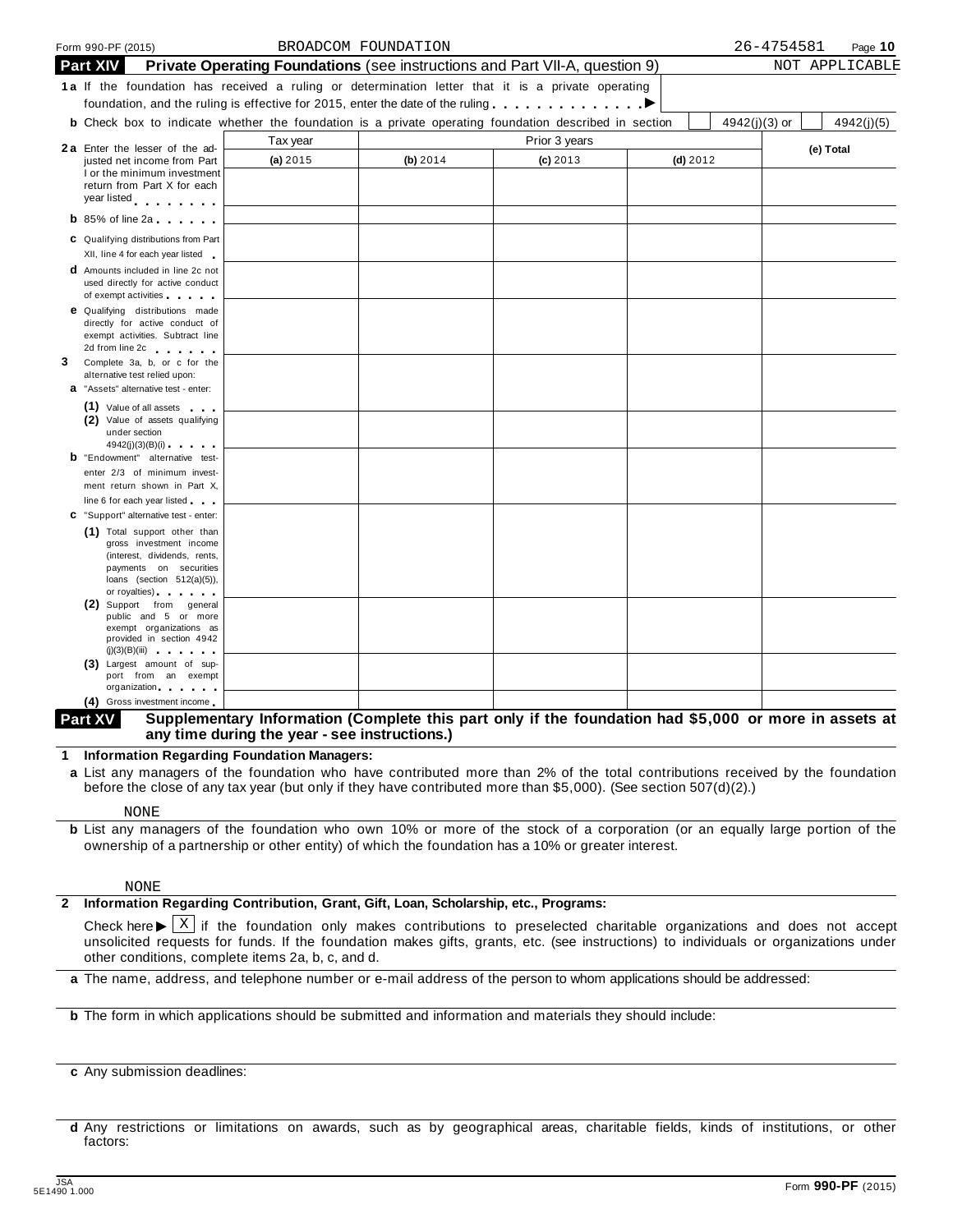| Form 990-PF (2015)                                                                                                                                                                                                                        |  |                                     | Page 11    |
|-------------------------------------------------------------------------------------------------------------------------------------------------------------------------------------------------------------------------------------------|--|-------------------------------------|------------|
| <b>Supplementary Information (continued)</b><br>Part XV                                                                                                                                                                                   |  |                                     |            |
| <b>3 Grants and Contributions Paid During the Year or Approved for Future Payment</b><br>Recipient Fecipient Stan individual, Foundation<br>Name and address (home or business) any foundation manager<br>or substantial contributor expr |  |                                     |            |
|                                                                                                                                                                                                                                           |  | Purpose of grant or<br>contribution | Amount     |
|                                                                                                                                                                                                                                           |  |                                     |            |
| a Paid during the year                                                                                                                                                                                                                    |  |                                     |            |
|                                                                                                                                                                                                                                           |  |                                     |            |
| ATCH 13                                                                                                                                                                                                                                   |  |                                     |            |
|                                                                                                                                                                                                                                           |  |                                     |            |
|                                                                                                                                                                                                                                           |  |                                     |            |
|                                                                                                                                                                                                                                           |  |                                     |            |
|                                                                                                                                                                                                                                           |  |                                     |            |
|                                                                                                                                                                                                                                           |  |                                     |            |
|                                                                                                                                                                                                                                           |  |                                     |            |
|                                                                                                                                                                                                                                           |  |                                     |            |
|                                                                                                                                                                                                                                           |  |                                     |            |
|                                                                                                                                                                                                                                           |  |                                     |            |
|                                                                                                                                                                                                                                           |  |                                     |            |
|                                                                                                                                                                                                                                           |  |                                     |            |
|                                                                                                                                                                                                                                           |  |                                     |            |
|                                                                                                                                                                                                                                           |  |                                     |            |
|                                                                                                                                                                                                                                           |  |                                     |            |
|                                                                                                                                                                                                                                           |  |                                     |            |
|                                                                                                                                                                                                                                           |  |                                     |            |
|                                                                                                                                                                                                                                           |  |                                     |            |
|                                                                                                                                                                                                                                           |  |                                     |            |
|                                                                                                                                                                                                                                           |  |                                     |            |
|                                                                                                                                                                                                                                           |  |                                     |            |
|                                                                                                                                                                                                                                           |  |                                     |            |
|                                                                                                                                                                                                                                           |  |                                     |            |
|                                                                                                                                                                                                                                           |  |                                     |            |
|                                                                                                                                                                                                                                           |  |                                     |            |
|                                                                                                                                                                                                                                           |  |                                     |            |
|                                                                                                                                                                                                                                           |  |                                     |            |
|                                                                                                                                                                                                                                           |  |                                     |            |
|                                                                                                                                                                                                                                           |  |                                     |            |
|                                                                                                                                                                                                                                           |  |                                     |            |
|                                                                                                                                                                                                                                           |  |                                     |            |
|                                                                                                                                                                                                                                           |  |                                     |            |
|                                                                                                                                                                                                                                           |  | $\rightarrow$ 3a                    | 2,739,633. |
| <b>b</b> Approved for future payment                                                                                                                                                                                                      |  | .                                   |            |
|                                                                                                                                                                                                                                           |  |                                     |            |
|                                                                                                                                                                                                                                           |  |                                     |            |
|                                                                                                                                                                                                                                           |  |                                     |            |
|                                                                                                                                                                                                                                           |  |                                     |            |
|                                                                                                                                                                                                                                           |  |                                     |            |
|                                                                                                                                                                                                                                           |  |                                     |            |
|                                                                                                                                                                                                                                           |  |                                     |            |
|                                                                                                                                                                                                                                           |  |                                     |            |
|                                                                                                                                                                                                                                           |  |                                     |            |
|                                                                                                                                                                                                                                           |  |                                     |            |
|                                                                                                                                                                                                                                           |  |                                     |            |
|                                                                                                                                                                                                                                           |  |                                     |            |
|                                                                                                                                                                                                                                           |  |                                     |            |
|                                                                                                                                                                                                                                           |  |                                     |            |
|                                                                                                                                                                                                                                           |  |                                     |            |
|                                                                                                                                                                                                                                           |  |                                     |            |
|                                                                                                                                                                                                                                           |  |                                     |            |
|                                                                                                                                                                                                                                           |  |                                     |            |

**Total** m m m m m m m m m m m m m m m m m m m m m m m m m m m m m m m m m m m m m m m m m m m m m m m m m I **3b**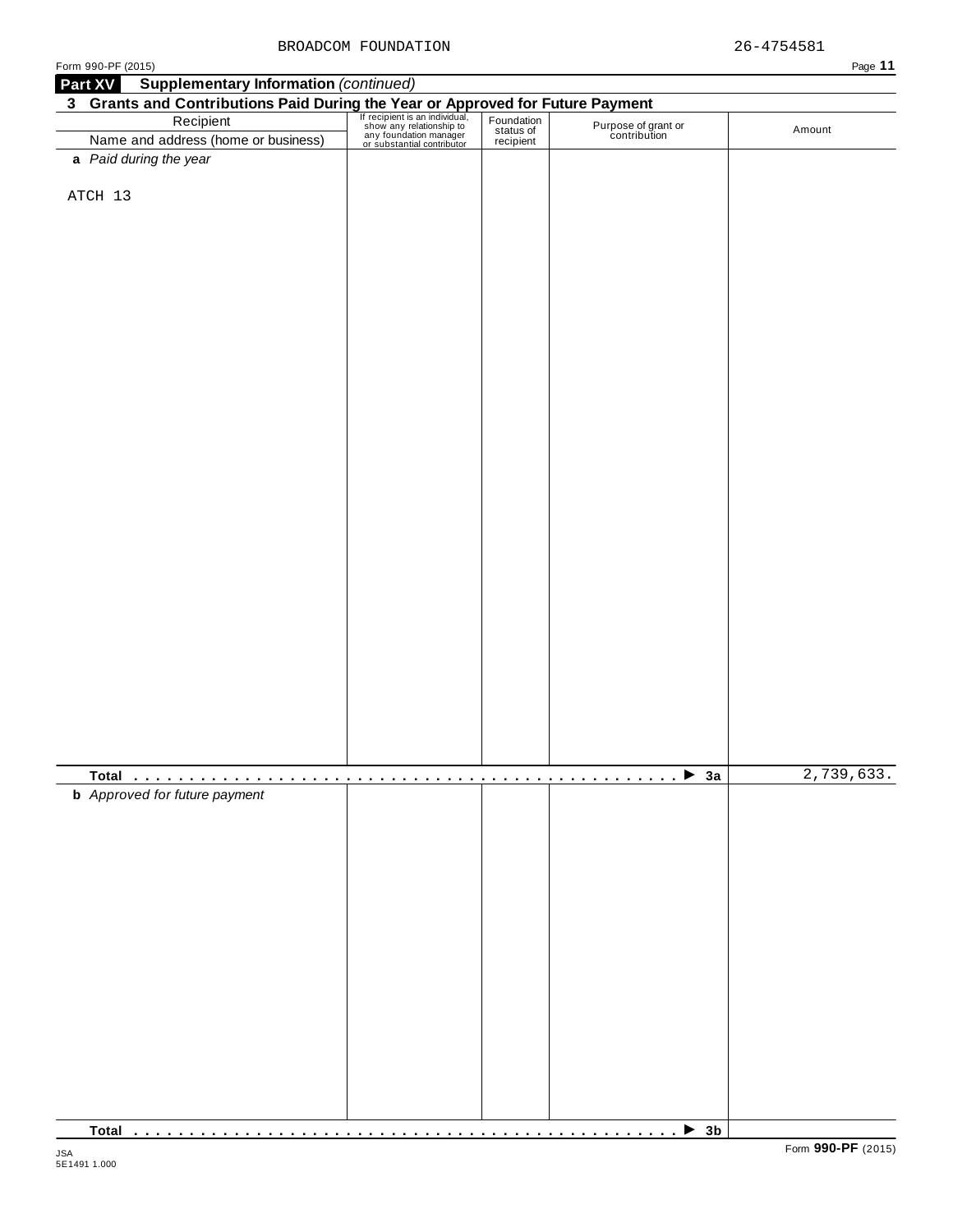#### BROADCOM FOUNDATION 26-4754581

| Form 990-PF (2015)     |                                                                                                                                                                                                                                                      |                      |                                  |                |                                             | Page 12                                     |
|------------------------|------------------------------------------------------------------------------------------------------------------------------------------------------------------------------------------------------------------------------------------------------|----------------------|----------------------------------|----------------|---------------------------------------------|---------------------------------------------|
| Part XVI-A             | <b>Analysis of Income-Producing Activities</b>                                                                                                                                                                                                       |                      |                                  |                |                                             |                                             |
|                        | Enter gross amounts unless otherwise indicated.                                                                                                                                                                                                      | (a)                  | Unrelated business income<br>(b) | (c)            | Excluded by section 512, 513, or 514<br>(d) | (e)<br>Related or exempt<br>function income |
|                        | 1 Program service revenue:                                                                                                                                                                                                                           | <b>Business code</b> | Amount                           | Exclusion code | Amount                                      | (See instructions.)                         |
| a                      | <u> The Communication of the Communication</u>                                                                                                                                                                                                       |                      |                                  |                |                                             |                                             |
| b<br>c                 | <u> 1989 - Johann John Stone, markin f</u>                                                                                                                                                                                                           |                      |                                  |                |                                             |                                             |
| d                      | <u> 1980 - Andrea Andrew Maria (h. 1980).</u><br><u> Alexandria de la contexta de la contexta de la contexta de la contexta de la contexta de la contexta de la c</u>                                                                                |                      |                                  |                |                                             |                                             |
| е                      |                                                                                                                                                                                                                                                      |                      |                                  |                |                                             |                                             |
| f                      |                                                                                                                                                                                                                                                      |                      |                                  |                |                                             |                                             |
| g                      | Fees and contracts from government agencies                                                                                                                                                                                                          |                      |                                  |                |                                             |                                             |
|                        | 2 Membership dues and assessments                                                                                                                                                                                                                    |                      |                                  |                |                                             |                                             |
|                        | 3 Interest on savings and temporary cash investments                                                                                                                                                                                                 |                      |                                  | 14<br>14       | 371.<br>3,044,063.                          |                                             |
|                        | 4 Dividends and interest from securities                                                                                                                                                                                                             |                      |                                  |                |                                             |                                             |
|                        | 5 Net rental income or (loss) from real estate:                                                                                                                                                                                                      |                      |                                  |                |                                             |                                             |
| a                      | Debt-financed property entering the set of<br><b>b</b> Not debt-financed property                                                                                                                                                                    |                      |                                  |                |                                             |                                             |
|                        | 6 Net rental income or (loss) from personal property.                                                                                                                                                                                                |                      |                                  |                |                                             |                                             |
|                        | 7 Other investment income                                                                                                                                                                                                                            |                      |                                  |                |                                             |                                             |
|                        | 8 Gain or (loss) from sales of assets other than inventory                                                                                                                                                                                           |                      |                                  | 18             | 1,474,663.                                  |                                             |
|                        | 9 Net income or (loss) from special events                                                                                                                                                                                                           |                      |                                  |                |                                             |                                             |
|                        | 10 Gross profit or (loss) from sales of inventory                                                                                                                                                                                                    |                      |                                  |                |                                             |                                             |
|                        | ATCH 14                                                                                                                                                                                                                                              |                      |                                  |                | 28,974.                                     |                                             |
| b                      | <u> 1989 - Andrea Station, amerikansk politik (</u>                                                                                                                                                                                                  |                      |                                  |                |                                             |                                             |
| c                      |                                                                                                                                                                                                                                                      |                      |                                  |                |                                             |                                             |
|                        |                                                                                                                                                                                                                                                      |                      |                                  |                |                                             |                                             |
| d                      | <u> 1999 - Johann Marie Barn, mars eta inperiodo</u>                                                                                                                                                                                                 |                      |                                  |                |                                             |                                             |
| е<br><b>Part XVI-B</b> | 12 Subtotal. Add columns (b), (d), and (e)<br>(See worksheet in line 13 instructions to verify calculations.)<br>Relationship of Activities to the Accomplishment of Exempt Purposes                                                                 |                      |                                  |                | 4,548,071.                                  |                                             |
| Line No.<br>▼          | Explain below how each activity for which income is reported in column (e) of Part XVI-A contributed importantly to the<br>accomplishment of the foundation's exempt purposes (other than by providing funds for such purposes). (See instructions.) |                      |                                  |                |                                             | 4,548,071.                                  |
|                        |                                                                                                                                                                                                                                                      |                      |                                  |                |                                             |                                             |
|                        |                                                                                                                                                                                                                                                      |                      |                                  |                |                                             |                                             |
|                        |                                                                                                                                                                                                                                                      |                      |                                  |                |                                             |                                             |
|                        |                                                                                                                                                                                                                                                      |                      |                                  |                |                                             |                                             |
|                        |                                                                                                                                                                                                                                                      |                      |                                  |                |                                             |                                             |
|                        |                                                                                                                                                                                                                                                      |                      |                                  |                |                                             |                                             |
|                        |                                                                                                                                                                                                                                                      |                      |                                  |                |                                             |                                             |
|                        |                                                                                                                                                                                                                                                      |                      |                                  |                |                                             |                                             |
|                        |                                                                                                                                                                                                                                                      |                      |                                  |                |                                             |                                             |
|                        |                                                                                                                                                                                                                                                      |                      |                                  |                |                                             |                                             |
|                        |                                                                                                                                                                                                                                                      |                      |                                  |                |                                             |                                             |
|                        |                                                                                                                                                                                                                                                      |                      |                                  |                |                                             |                                             |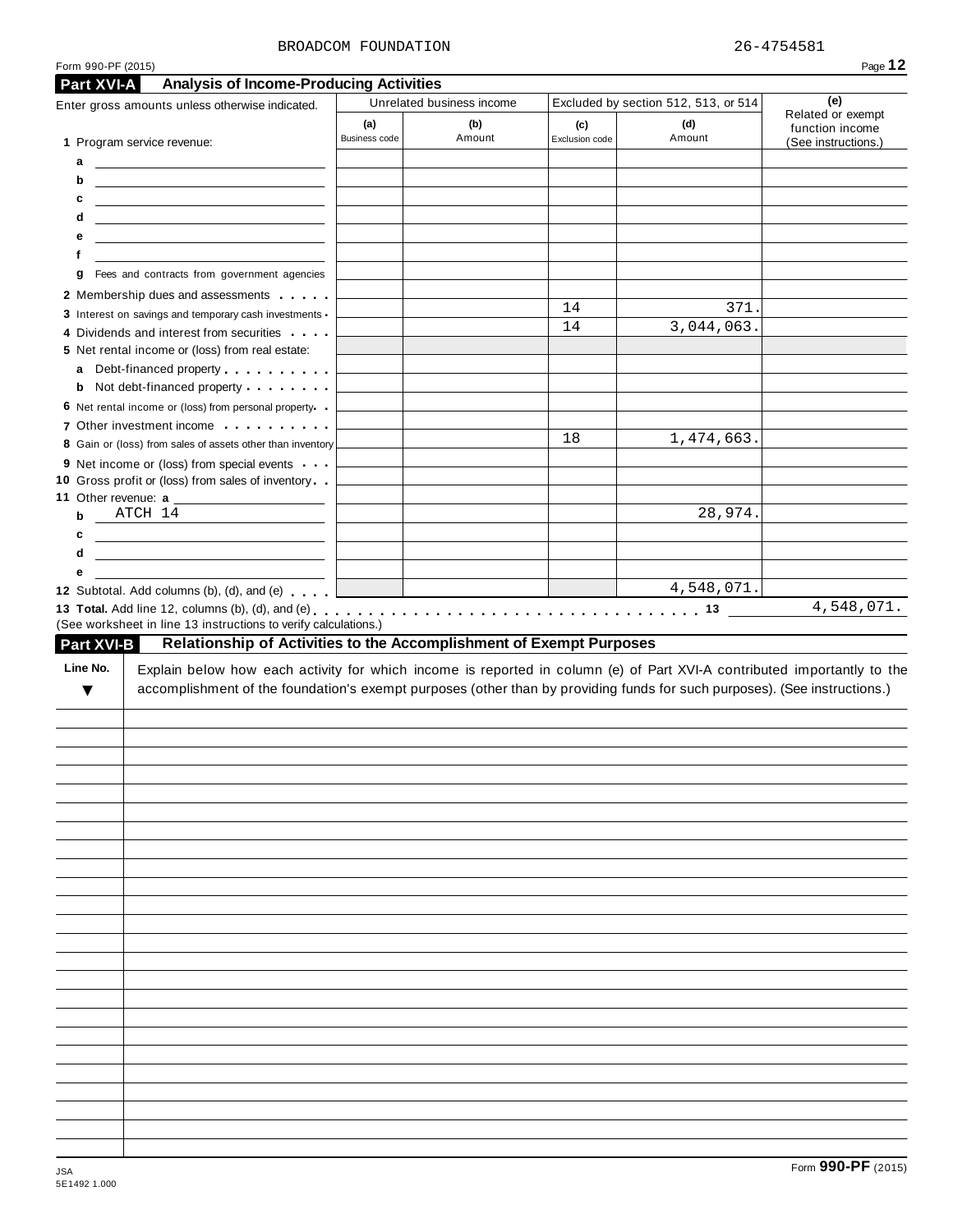| Form 990-PF (2015)                                                                   |  |                                                                                                                                                                                                                                                                                                                           |                          | BROADCOM FOUNDATION                           |                          |       |      |                                                                      | 26-4754581                      |                      | Page 13 |
|--------------------------------------------------------------------------------------|--|---------------------------------------------------------------------------------------------------------------------------------------------------------------------------------------------------------------------------------------------------------------------------------------------------------------------------|--------------------------|-----------------------------------------------|--------------------------|-------|------|----------------------------------------------------------------------|---------------------------------|----------------------|---------|
| Part XVII                                                                            |  | Information Regarding Transfers To and Transactions and Relationships With Noncharitable                                                                                                                                                                                                                                  |                          |                                               |                          |       |      |                                                                      |                                 |                      |         |
| $\mathbf{1}$                                                                         |  | <b>Exempt Organizations</b><br>Did the organization directly or indirectly engage in any of the following with any other organization described                                                                                                                                                                           |                          |                                               |                          |       |      |                                                                      |                                 | Yes                  | No      |
|                                                                                      |  | in section 501(c) of the Code (other than section 501(c)(3) organizations) or in section 527, relating to political                                                                                                                                                                                                       |                          |                                               |                          |       |      |                                                                      |                                 |                      |         |
|                                                                                      |  | organizations?                                                                                                                                                                                                                                                                                                            |                          |                                               |                          |       |      |                                                                      |                                 |                      |         |
| a Transfers from the reporting foundation to a noncharitable exempt organization of: |  |                                                                                                                                                                                                                                                                                                                           |                          |                                               |                          |       |      |                                                                      |                                 |                      |         |
|                                                                                      |  |                                                                                                                                                                                                                                                                                                                           |                          |                                               |                          |       |      |                                                                      |                                 |                      | X       |
|                                                                                      |  |                                                                                                                                                                                                                                                                                                                           |                          |                                               |                          |       |      |                                                                      |                                 |                      | X       |
|                                                                                      |  | <b>b</b> Other transactions:                                                                                                                                                                                                                                                                                              |                          |                                               |                          |       |      |                                                                      |                                 |                      |         |
|                                                                                      |  |                                                                                                                                                                                                                                                                                                                           |                          |                                               |                          |       |      |                                                                      |                                 |                      | X<br>X  |
|                                                                                      |  | (3) Rental of facilities, equipment, or other assets et all contacts of the contact of the state of the state of the state of the state of the state of the state of the state of the state of the state of the state of the s                                                                                            |                          |                                               |                          |       |      |                                                                      | 1 <sub>b</sub> (2)              |                      | X       |
|                                                                                      |  |                                                                                                                                                                                                                                                                                                                           |                          |                                               |                          |       |      |                                                                      |                                 |                      | X       |
|                                                                                      |  |                                                                                                                                                                                                                                                                                                                           |                          |                                               |                          |       |      |                                                                      |                                 |                      | X       |
|                                                                                      |  |                                                                                                                                                                                                                                                                                                                           |                          |                                               |                          |       |      |                                                                      |                                 |                      | X       |
|                                                                                      |  |                                                                                                                                                                                                                                                                                                                           |                          |                                               |                          |       |      |                                                                      | 1c                              |                      | X       |
|                                                                                      |  | d If the answer to any of the above is "Yes," complete the following schedule. Column (b) should always show the fair market                                                                                                                                                                                              |                          |                                               |                          |       |      |                                                                      |                                 |                      |         |
|                                                                                      |  | value of the goods, other assets, or services given by the reporting foundation. If the foundation received less than fair market<br>value in any transaction or sharing arrangement, show in column (d) the value of the goods, other assets, or services received.                                                      |                          |                                               |                          |       |      |                                                                      |                                 |                      |         |
| (a) Line no.                                                                         |  | (b) Amount involved                                                                                                                                                                                                                                                                                                       |                          | (c) Name of noncharitable exempt organization |                          |       |      | (d) Description of transfers, transactions, and sharing arrangements |                                 |                      |         |
|                                                                                      |  | N/A                                                                                                                                                                                                                                                                                                                       |                          |                                               |                          | N/A   |      |                                                                      |                                 |                      |         |
|                                                                                      |  |                                                                                                                                                                                                                                                                                                                           |                          |                                               |                          |       |      |                                                                      |                                 |                      |         |
|                                                                                      |  |                                                                                                                                                                                                                                                                                                                           |                          |                                               |                          |       |      |                                                                      |                                 |                      |         |
|                                                                                      |  |                                                                                                                                                                                                                                                                                                                           |                          |                                               |                          |       |      |                                                                      |                                 |                      |         |
|                                                                                      |  |                                                                                                                                                                                                                                                                                                                           |                          |                                               |                          |       |      |                                                                      |                                 |                      |         |
|                                                                                      |  |                                                                                                                                                                                                                                                                                                                           |                          |                                               |                          |       |      |                                                                      |                                 |                      |         |
|                                                                                      |  |                                                                                                                                                                                                                                                                                                                           |                          |                                               |                          |       |      |                                                                      |                                 |                      |         |
|                                                                                      |  |                                                                                                                                                                                                                                                                                                                           |                          |                                               |                          |       |      |                                                                      |                                 |                      |         |
|                                                                                      |  |                                                                                                                                                                                                                                                                                                                           |                          |                                               |                          |       |      |                                                                      |                                 |                      |         |
|                                                                                      |  |                                                                                                                                                                                                                                                                                                                           |                          |                                               |                          |       |      |                                                                      |                                 |                      |         |
|                                                                                      |  |                                                                                                                                                                                                                                                                                                                           |                          |                                               |                          |       |      |                                                                      |                                 |                      |         |
|                                                                                      |  |                                                                                                                                                                                                                                                                                                                           |                          |                                               |                          |       |      |                                                                      |                                 |                      |         |
|                                                                                      |  |                                                                                                                                                                                                                                                                                                                           |                          |                                               |                          |       |      |                                                                      |                                 |                      |         |
|                                                                                      |  |                                                                                                                                                                                                                                                                                                                           |                          |                                               |                          |       |      |                                                                      |                                 |                      |         |
|                                                                                      |  | 2a Is the foundation directly or indirectly affiliated with, or related to, one or more tax-exempt organizations                                                                                                                                                                                                          |                          |                                               |                          |       |      |                                                                      |                                 |                      |         |
|                                                                                      |  | described in section 501(c) of the Code (other than section 501(c)(3)) or in section 527?                                                                                                                                                                                                                                 |                          |                                               |                          |       |      |                                                                      |                                 | $Yes \mid X \mid No$ |         |
|                                                                                      |  | b If "Yes," complete the following schedule.                                                                                                                                                                                                                                                                              |                          |                                               |                          |       |      |                                                                      |                                 |                      |         |
|                                                                                      |  | (a) Name of organization                                                                                                                                                                                                                                                                                                  |                          |                                               | (b) Type of organization |       |      | (c) Description of relationship                                      |                                 |                      |         |
|                                                                                      |  |                                                                                                                                                                                                                                                                                                                           |                          |                                               |                          |       |      |                                                                      |                                 |                      |         |
|                                                                                      |  |                                                                                                                                                                                                                                                                                                                           |                          |                                               |                          |       |      |                                                                      |                                 |                      |         |
|                                                                                      |  |                                                                                                                                                                                                                                                                                                                           |                          |                                               |                          |       |      |                                                                      |                                 |                      |         |
|                                                                                      |  |                                                                                                                                                                                                                                                                                                                           |                          |                                               |                          |       |      |                                                                      |                                 |                      |         |
|                                                                                      |  | Under penalties of perjury, I declare that I have examined this return, including accompanying schedules and statements, and to the best of my knowledge and belief, it is true,<br>correct, and complete. Declaration of preparer (other than taxpayer) is based on all information of which preparer has any knowledge. |                          |                                               |                          |       |      |                                                                      |                                 |                      |         |
| Sign                                                                                 |  |                                                                                                                                                                                                                                                                                                                           |                          |                                               |                          |       |      |                                                                      | May the IRS discuss this return |                      |         |
| Here                                                                                 |  |                                                                                                                                                                                                                                                                                                                           |                          |                                               |                          |       |      | with                                                                 | the preparer shown below        | X Yes                | No      |
|                                                                                      |  | Signature of officer or trustee                                                                                                                                                                                                                                                                                           |                          | Date                                          |                          | Title |      |                                                                      | (see instructions)?             |                      |         |
|                                                                                      |  | Print/Type preparer's name                                                                                                                                                                                                                                                                                                |                          | Preparer's signature                          |                          |       | Date | Check                                                                | PTIN<br>if                      |                      |         |
| Paid                                                                                 |  | JEFFREY D HASKELL                                                                                                                                                                                                                                                                                                         |                          | JEFFREY D HASKELL                             |                          |       |      | 09/15/2016 self-employed                                             |                                 | P01345770            |         |
| Preparer                                                                             |  | Firm's name                                                                                                                                                                                                                                                                                                               | FOUNDATION SOURCE        |                                               |                          |       |      | Firm's EIN                                                           | $\blacktriangleright$ 510398347 |                      |         |
| <b>Use Only</b>                                                                      |  | Firm's address                                                                                                                                                                                                                                                                                                            | > ONE HOLLOW LN, STE 212 |                                               |                          |       |      |                                                                      | 8008391754                      |                      |         |
|                                                                                      |  |                                                                                                                                                                                                                                                                                                                           | LAKE SUCCESS,            | ΝY                                            |                          | 11042 |      | Phone no.                                                            |                                 |                      |         |

 $\hat{\mathcal{L}}$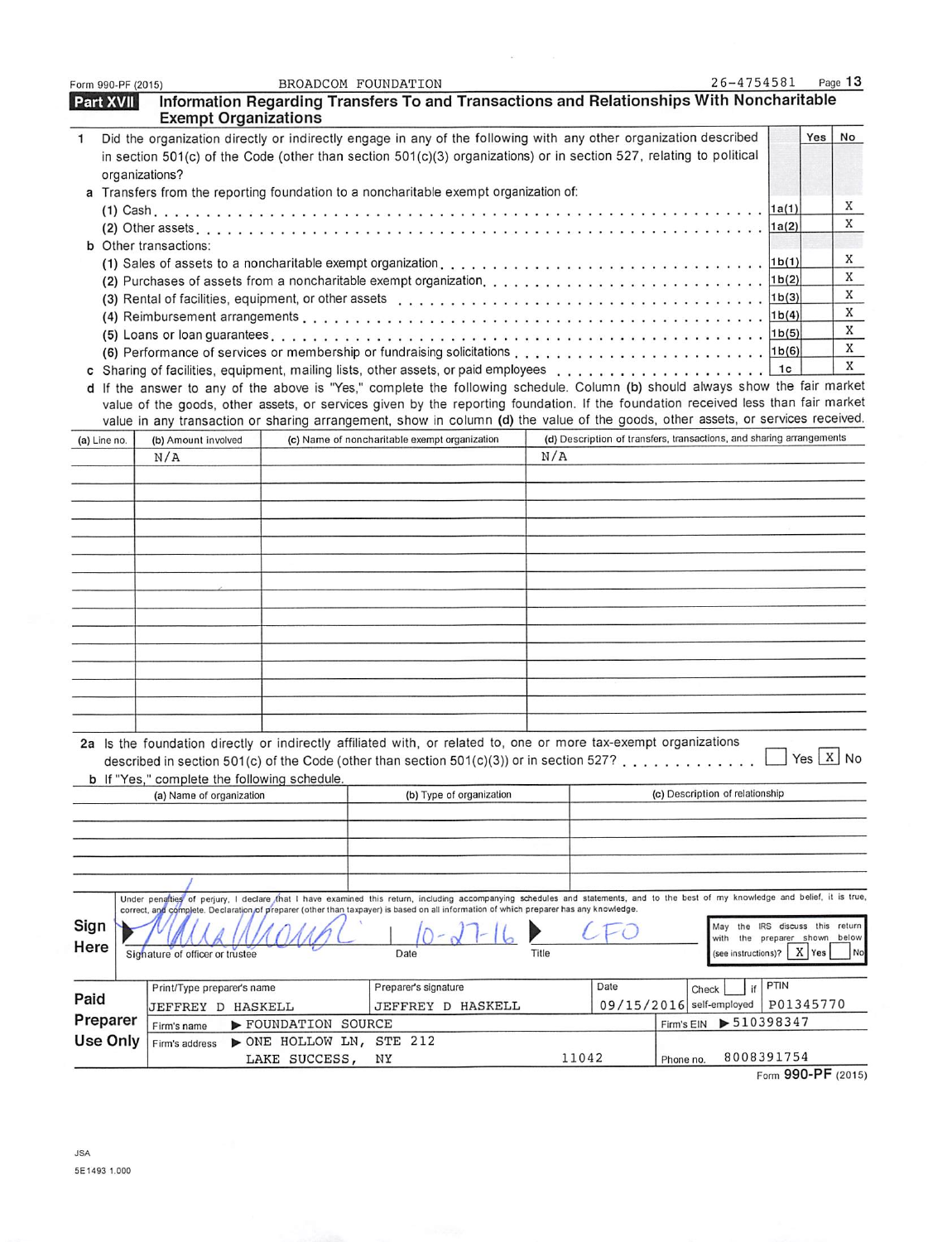| Form<br>$\leftarrow$                                          |  |
|---------------------------------------------------------------|--|
| Department of the Treasury<br><b>Internal Revenue Service</b> |  |

## **Underpayment of Estimated Tax by Corporations**  $\frac{1}{2}$  OMB No. 1545-0123

<sup>D</sup> I **Attach to the corporation's tax return.** epartment of the Treasury Internal Revenue Service I**Information about Form <sup>2220</sup> and its separate instructions is at** *www.irs.gov/form2220***.** À¾µ¹

| Name                                                                                                                                         | <b>Employer identification number</b> |
|----------------------------------------------------------------------------------------------------------------------------------------------|---------------------------------------|
| BROADCOM FOUNDATION                                                                                                                          | 26-4754581                            |
| Note: Generally the cornoration is not required to file Form 2220 (see Part II helow for exceptions) hecause the IRS will figure any penalty |                                       |

**Note:** Generally, the corporation is not required to file Form 2220 (see Part II below for exceptions) because the IRS will figure any penalty owed and bill the corporation. However, the corporation may still use Form 2220 to figure the penalty. If so, enter the amount from page 2, line 38 on the estimated tax penalty line of the corporation's income tax return, but **do not** attach Form 2220. **Part I Required Annual Payment**

| Part I    | Regulied Annual Favillent                                                                                                                                                  |    |    |         |
|-----------|----------------------------------------------------------------------------------------------------------------------------------------------------------------------------|----|----|---------|
|           |                                                                                                                                                                            |    |    | 81,881. |
| 2a        | Personal holding company tax (Schedule PH (Form 1120), line 26) included on line 1.                                                                                        | 2a |    |         |
| b         | Look-back interest included on line 1 under section $460(b)(2)$ for completed long-term<br>contracts or section $167(g)$ for depreciation under the income forecast method | 2b |    |         |
| c         |                                                                                                                                                                            |    |    |         |
| d         |                                                                                                                                                                            |    | 2d |         |
| 3         | Subtract line 2d from line 1. If the result is less than \$500, do not complete or file this form. The corporation                                                         |    |    |         |
|           |                                                                                                                                                                            |    |    | 81,881. |
| 4         | Enter the tax shown on the corporation's 2014 income tax return (see instructions). Caution: If the tax is zero or                                                         |    |    |         |
|           | the tax year was for less than 12 months, skip this line and enter the amount from line 3 on line 5 $\ldots$ .                                                             |    |    | 32,016. |
| 5         | Required annual payment. Enter the smaller of line 3 or line 4. If the corporation is required to skip line 4, enter                                                       |    |    |         |
|           |                                                                                                                                                                            |    | -5 | 32,016. |
| Part II I | <b>Reasons for Filing -</b> Check the boxes below that apply. If any boxes are checked, the corporation must file                                                          |    |    |         |

| Form 2220 even if it does not owe a penalty (see instructions). |  |
|-----------------------------------------------------------------|--|

|                 |   | The corporation is using the adjusted seasonal installment method.                                              |                 |          |          |
|-----------------|---|-----------------------------------------------------------------------------------------------------------------|-----------------|----------|----------|
|                 | Χ | The corporation is using the annualized income installment method.                                              |                 |          |          |
|                 |   | The corporation is a "large corporation" figuring its first required installment based on the prior year's tax. |                 |          |          |
| <b>Part III</b> |   | <b>Figuring the Underpayment</b>                                                                                |                 |          |          |
|                 |   |                                                                                                                 | $\cdot$ $\cdot$ | $\cdots$ | $\cdots$ |

|          |                                                                                                                                                                                                                                                                                                                                                           |    | (a)        | (b)        | (c)        | (d)        |
|----------|-----------------------------------------------------------------------------------------------------------------------------------------------------------------------------------------------------------------------------------------------------------------------------------------------------------------------------------------------------------|----|------------|------------|------------|------------|
| 9        | Installment due dates. Enter in columns (a)<br>through (d) the 15th day of the 4th (Form 990-PF<br>filers: Use 5th month), 6th, 9th, and 12th months<br>of the corporation's tax year                                                                                                                                                                     | 9  | 05/15/2015 | 06/15/2015 | 09/15/2015 | 12/15/2015 |
| 10       | Required installments. If the box on line 6<br>and/or line 7 above is checked, enter the<br>amounts from Schedule A, line 38. If the box on<br>line 8 (but not 6 or 7) is checked, see instructions<br>for the amounts to enter. If none of these boxes<br>are checked, enter 25% of line 5 above in each<br>$column \dots \dots \dots \dots \dots \dots$ | 10 | 7,685.     | 18,667.    | 35,058.    | 20,471.    |
| 11       | Estimated tax paid or credited for each period<br>(see instructions). For column (a) only, enter the<br>amount from line 11 on line 15 11<br>Complete lines 12 through 18 of one column<br>before going to the next column.                                                                                                                               |    | 43,900.    | 20,100.    | 44,300.    |            |
| 12       | Enter amount, if any, from line 18 of the preceding column                                                                                                                                                                                                                                                                                                | 12 |            | 36, 215.   | 37,648.    | 46,890.    |
| 13       | Add lines 11 and 12                                                                                                                                                                                                                                                                                                                                       | 13 |            | 56,315.    | 81,948.    | 46,890.    |
| 14       | Add amounts on lines 16 and 17 of the preceding column 14                                                                                                                                                                                                                                                                                                 |    |            |            |            |            |
| 15       | Subtract line 14 from line 13. If zero or less, enter -0-                                                                                                                                                                                                                                                                                                 | 15 | 43,900.    | 56,315.    | 81,948.    | 46,890.    |
| 16       | If the amount on line 15 is zero, subtract line 13<br>from line 14. Otherwise, enter -0-                                                                                                                                                                                                                                                                  | 16 |            |            |            |            |
| 17<br>18 | Underpayment. If line 15 is less than or equal to<br>line 10, subtract line 15 from line 10. Then go to<br>line 12 of the next column. Otherwise, go to<br>$line 18 + 18 + 12 + 12 + 12 + 12 + 12 + 12$<br>Overpayment. If line 10 is less than line 15,<br>subtract line 10 from line 15. Then go to line                                                | 17 |            |            |            |            |
|          | 12 of the next column 18                                                                                                                                                                                                                                                                                                                                  |    | 36, 215.   | 37,648.    | 46,890.    |            |

Go to Part IV on page 2 to figure the penalty. Do not go to Part IV if there are no entries on line 17 - no penalty is owed.

**For Paperwork Reduction Act Notice, see separate instructions.** Form **2220** (2015)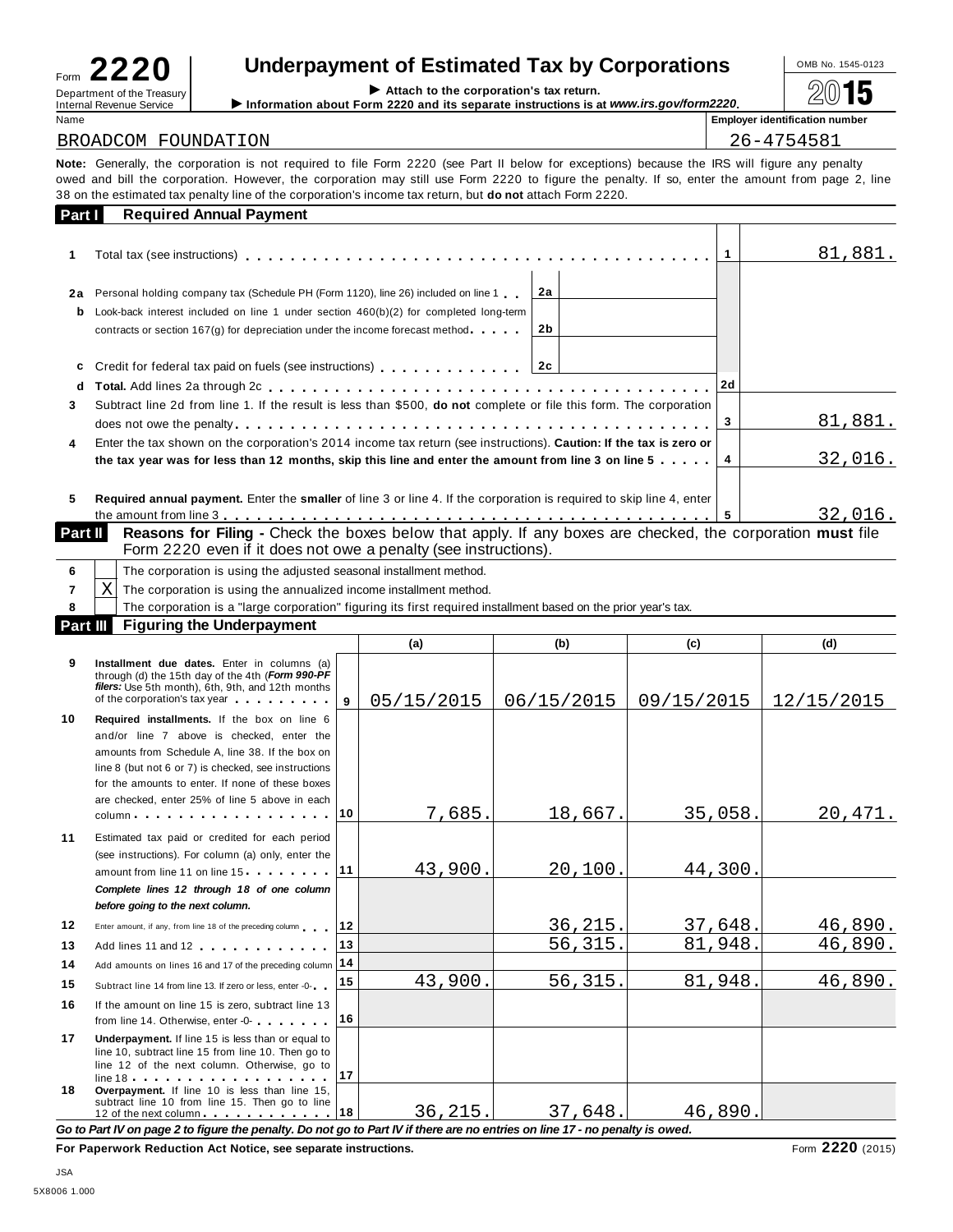#### Form <sup>2220</sup> (2015) Page **2**

| (a)<br>(d)<br>(b)<br>(c)<br>19 Enter the date of payment or the 15th day of the 3rd month after<br>the close of the tax year, whichever is earlier (see instructions).<br>(Form 990-PF and Form 990-T filers: Use 5th month instead of<br>19<br>3rd month.) Contact the Contract of the Contract of the Contract of the Contract of the Contract of the Contract of the Contract of the Contract of the Contract of the Contract of the Contract of the Contract of the Contra<br>20 Number of days from due date of installment on line 9 to the<br>date shown on line 19<br>20<br>21<br>21 Number of days on line 20 after 4/15/2015 and before 7/1/2015<br>22 Underpayment on line 17 x $\frac{\text{Number of days on line 21}}{365}$ x 3%<br>22 S<br>\$<br>\$<br>S<br>23<br>23 Number of days on line 20 after 6/30/2015 and before 10/1/2015<br>24 Underpayment on line $17 \times \frac{\text{Number of days on line 23}}{365} \times 3\%$<br>24 S<br>\$<br>\$<br>S<br>25<br>25 Number of days on line 20 after 9/30/2015 and before 1/1/2016<br>26 Underpayment on line $17 \times \frac{\text{Number of days on line } 25}{365} \times 3\%$<br>26 S<br>\$<br>\$<br>S<br>27 Number of days on line 20 after 12/31/2015 and before 4/1/2016<br>27<br>28 Underpayment on line $17 \times \frac{\text{Number of days on line } 27}{366} \times 3\%$<br>28 S<br>\$<br>\$<br>S<br>29<br>29 Number of days on line 20 after 3/31/2016 and before 7/1/2016<br>30 Underpayment on line 17 x $\frac{\text{Number of days on line 29}}{366}$ x *%<br>30 S<br>\$<br>\$<br>\$ | <b>Figuring the Penalty</b><br><b>Part IV</b> |  |  |  |
|---------------------------------------------------------------------------------------------------------------------------------------------------------------------------------------------------------------------------------------------------------------------------------------------------------------------------------------------------------------------------------------------------------------------------------------------------------------------------------------------------------------------------------------------------------------------------------------------------------------------------------------------------------------------------------------------------------------------------------------------------------------------------------------------------------------------------------------------------------------------------------------------------------------------------------------------------------------------------------------------------------------------------------------------------------------------------------------------------------------------------------------------------------------------------------------------------------------------------------------------------------------------------------------------------------------------------------------------------------------------------------------------------------------------------------------------------------------------------------------------------------------------------------------------------------------------------|-----------------------------------------------|--|--|--|
|                                                                                                                                                                                                                                                                                                                                                                                                                                                                                                                                                                                                                                                                                                                                                                                                                                                                                                                                                                                                                                                                                                                                                                                                                                                                                                                                                                                                                                                                                                                                                                           |                                               |  |  |  |
|                                                                                                                                                                                                                                                                                                                                                                                                                                                                                                                                                                                                                                                                                                                                                                                                                                                                                                                                                                                                                                                                                                                                                                                                                                                                                                                                                                                                                                                                                                                                                                           |                                               |  |  |  |
|                                                                                                                                                                                                                                                                                                                                                                                                                                                                                                                                                                                                                                                                                                                                                                                                                                                                                                                                                                                                                                                                                                                                                                                                                                                                                                                                                                                                                                                                                                                                                                           |                                               |  |  |  |
|                                                                                                                                                                                                                                                                                                                                                                                                                                                                                                                                                                                                                                                                                                                                                                                                                                                                                                                                                                                                                                                                                                                                                                                                                                                                                                                                                                                                                                                                                                                                                                           |                                               |  |  |  |
|                                                                                                                                                                                                                                                                                                                                                                                                                                                                                                                                                                                                                                                                                                                                                                                                                                                                                                                                                                                                                                                                                                                                                                                                                                                                                                                                                                                                                                                                                                                                                                           |                                               |  |  |  |
|                                                                                                                                                                                                                                                                                                                                                                                                                                                                                                                                                                                                                                                                                                                                                                                                                                                                                                                                                                                                                                                                                                                                                                                                                                                                                                                                                                                                                                                                                                                                                                           |                                               |  |  |  |
|                                                                                                                                                                                                                                                                                                                                                                                                                                                                                                                                                                                                                                                                                                                                                                                                                                                                                                                                                                                                                                                                                                                                                                                                                                                                                                                                                                                                                                                                                                                                                                           |                                               |  |  |  |
|                                                                                                                                                                                                                                                                                                                                                                                                                                                                                                                                                                                                                                                                                                                                                                                                                                                                                                                                                                                                                                                                                                                                                                                                                                                                                                                                                                                                                                                                                                                                                                           |                                               |  |  |  |
|                                                                                                                                                                                                                                                                                                                                                                                                                                                                                                                                                                                                                                                                                                                                                                                                                                                                                                                                                                                                                                                                                                                                                                                                                                                                                                                                                                                                                                                                                                                                                                           |                                               |  |  |  |
|                                                                                                                                                                                                                                                                                                                                                                                                                                                                                                                                                                                                                                                                                                                                                                                                                                                                                                                                                                                                                                                                                                                                                                                                                                                                                                                                                                                                                                                                                                                                                                           |                                               |  |  |  |
|                                                                                                                                                                                                                                                                                                                                                                                                                                                                                                                                                                                                                                                                                                                                                                                                                                                                                                                                                                                                                                                                                                                                                                                                                                                                                                                                                                                                                                                                                                                                                                           |                                               |  |  |  |
|                                                                                                                                                                                                                                                                                                                                                                                                                                                                                                                                                                                                                                                                                                                                                                                                                                                                                                                                                                                                                                                                                                                                                                                                                                                                                                                                                                                                                                                                                                                                                                           |                                               |  |  |  |
|                                                                                                                                                                                                                                                                                                                                                                                                                                                                                                                                                                                                                                                                                                                                                                                                                                                                                                                                                                                                                                                                                                                                                                                                                                                                                                                                                                                                                                                                                                                                                                           |                                               |  |  |  |
|                                                                                                                                                                                                                                                                                                                                                                                                                                                                                                                                                                                                                                                                                                                                                                                                                                                                                                                                                                                                                                                                                                                                                                                                                                                                                                                                                                                                                                                                                                                                                                           |                                               |  |  |  |
|                                                                                                                                                                                                                                                                                                                                                                                                                                                                                                                                                                                                                                                                                                                                                                                                                                                                                                                                                                                                                                                                                                                                                                                                                                                                                                                                                                                                                                                                                                                                                                           |                                               |  |  |  |
|                                                                                                                                                                                                                                                                                                                                                                                                                                                                                                                                                                                                                                                                                                                                                                                                                                                                                                                                                                                                                                                                                                                                                                                                                                                                                                                                                                                                                                                                                                                                                                           |                                               |  |  |  |
|                                                                                                                                                                                                                                                                                                                                                                                                                                                                                                                                                                                                                                                                                                                                                                                                                                                                                                                                                                                                                                                                                                                                                                                                                                                                                                                                                                                                                                                                                                                                                                           |                                               |  |  |  |
|                                                                                                                                                                                                                                                                                                                                                                                                                                                                                                                                                                                                                                                                                                                                                                                                                                                                                                                                                                                                                                                                                                                                                                                                                                                                                                                                                                                                                                                                                                                                                                           |                                               |  |  |  |
|                                                                                                                                                                                                                                                                                                                                                                                                                                                                                                                                                                                                                                                                                                                                                                                                                                                                                                                                                                                                                                                                                                                                                                                                                                                                                                                                                                                                                                                                                                                                                                           |                                               |  |  |  |
|                                                                                                                                                                                                                                                                                                                                                                                                                                                                                                                                                                                                                                                                                                                                                                                                                                                                                                                                                                                                                                                                                                                                                                                                                                                                                                                                                                                                                                                                                                                                                                           |                                               |  |  |  |
|                                                                                                                                                                                                                                                                                                                                                                                                                                                                                                                                                                                                                                                                                                                                                                                                                                                                                                                                                                                                                                                                                                                                                                                                                                                                                                                                                                                                                                                                                                                                                                           |                                               |  |  |  |
|                                                                                                                                                                                                                                                                                                                                                                                                                                                                                                                                                                                                                                                                                                                                                                                                                                                                                                                                                                                                                                                                                                                                                                                                                                                                                                                                                                                                                                                                                                                                                                           |                                               |  |  |  |
|                                                                                                                                                                                                                                                                                                                                                                                                                                                                                                                                                                                                                                                                                                                                                                                                                                                                                                                                                                                                                                                                                                                                                                                                                                                                                                                                                                                                                                                                                                                                                                           |                                               |  |  |  |
|                                                                                                                                                                                                                                                                                                                                                                                                                                                                                                                                                                                                                                                                                                                                                                                                                                                                                                                                                                                                                                                                                                                                                                                                                                                                                                                                                                                                                                                                                                                                                                           |                                               |  |  |  |
|                                                                                                                                                                                                                                                                                                                                                                                                                                                                                                                                                                                                                                                                                                                                                                                                                                                                                                                                                                                                                                                                                                                                                                                                                                                                                                                                                                                                                                                                                                                                                                           |                                               |  |  |  |
|                                                                                                                                                                                                                                                                                                                                                                                                                                                                                                                                                                                                                                                                                                                                                                                                                                                                                                                                                                                                                                                                                                                                                                                                                                                                                                                                                                                                                                                                                                                                                                           |                                               |  |  |  |
|                                                                                                                                                                                                                                                                                                                                                                                                                                                                                                                                                                                                                                                                                                                                                                                                                                                                                                                                                                                                                                                                                                                                                                                                                                                                                                                                                                                                                                                                                                                                                                           |                                               |  |  |  |
| 31 Number of days on line 20 after 6/30/2016 and before 10/1/2016<br>31                                                                                                                                                                                                                                                                                                                                                                                                                                                                                                                                                                                                                                                                                                                                                                                                                                                                                                                                                                                                                                                                                                                                                                                                                                                                                                                                                                                                                                                                                                   |                                               |  |  |  |
|                                                                                                                                                                                                                                                                                                                                                                                                                                                                                                                                                                                                                                                                                                                                                                                                                                                                                                                                                                                                                                                                                                                                                                                                                                                                                                                                                                                                                                                                                                                                                                           |                                               |  |  |  |
| 32 Underpayment on line $17 \times \frac{\text{Number of days on line 31}}{366} \times \frac{1}{100}$<br>32 S<br>\$<br>\$<br>\$                                                                                                                                                                                                                                                                                                                                                                                                                                                                                                                                                                                                                                                                                                                                                                                                                                                                                                                                                                                                                                                                                                                                                                                                                                                                                                                                                                                                                                           |                                               |  |  |  |
|                                                                                                                                                                                                                                                                                                                                                                                                                                                                                                                                                                                                                                                                                                                                                                                                                                                                                                                                                                                                                                                                                                                                                                                                                                                                                                                                                                                                                                                                                                                                                                           |                                               |  |  |  |
| 33 Number of days on line 20 after 9/30/2016 and before 1/1/2017<br>33                                                                                                                                                                                                                                                                                                                                                                                                                                                                                                                                                                                                                                                                                                                                                                                                                                                                                                                                                                                                                                                                                                                                                                                                                                                                                                                                                                                                                                                                                                    |                                               |  |  |  |
|                                                                                                                                                                                                                                                                                                                                                                                                                                                                                                                                                                                                                                                                                                                                                                                                                                                                                                                                                                                                                                                                                                                                                                                                                                                                                                                                                                                                                                                                                                                                                                           |                                               |  |  |  |
| 34 Underpayment on line 17 x Number of days on line 33 $x *$ %<br>34   \$<br>\$<br>\$<br>\$                                                                                                                                                                                                                                                                                                                                                                                                                                                                                                                                                                                                                                                                                                                                                                                                                                                                                                                                                                                                                                                                                                                                                                                                                                                                                                                                                                                                                                                                               |                                               |  |  |  |
| 366                                                                                                                                                                                                                                                                                                                                                                                                                                                                                                                                                                                                                                                                                                                                                                                                                                                                                                                                                                                                                                                                                                                                                                                                                                                                                                                                                                                                                                                                                                                                                                       |                                               |  |  |  |
| 35<br>35 Number of days on line 20 after 12/31/2016 and before 2/16/2017                                                                                                                                                                                                                                                                                                                                                                                                                                                                                                                                                                                                                                                                                                                                                                                                                                                                                                                                                                                                                                                                                                                                                                                                                                                                                                                                                                                                                                                                                                  |                                               |  |  |  |
|                                                                                                                                                                                                                                                                                                                                                                                                                                                                                                                                                                                                                                                                                                                                                                                                                                                                                                                                                                                                                                                                                                                                                                                                                                                                                                                                                                                                                                                                                                                                                                           |                                               |  |  |  |
| 36 Underpayment on line 17 x $\frac{Number\ of\ days\ on\ line\ 35}{x\ *w\ }$<br>\$<br>\$<br>36 \$<br>\$                                                                                                                                                                                                                                                                                                                                                                                                                                                                                                                                                                                                                                                                                                                                                                                                                                                                                                                                                                                                                                                                                                                                                                                                                                                                                                                                                                                                                                                                  |                                               |  |  |  |
| 365                                                                                                                                                                                                                                                                                                                                                                                                                                                                                                                                                                                                                                                                                                                                                                                                                                                                                                                                                                                                                                                                                                                                                                                                                                                                                                                                                                                                                                                                                                                                                                       |                                               |  |  |  |
| \$<br>\$<br>\$<br>37 Add lines 22, 24, 26, 28, 30, 32, 34, and 36 37 37 \$                                                                                                                                                                                                                                                                                                                                                                                                                                                                                                                                                                                                                                                                                                                                                                                                                                                                                                                                                                                                                                                                                                                                                                                                                                                                                                                                                                                                                                                                                                |                                               |  |  |  |
| 38 Penalty. Add columns (a) through (d) of line 37. Enter the total here and on Form 1120, line 33; or the comparable                                                                                                                                                                                                                                                                                                                                                                                                                                                                                                                                                                                                                                                                                                                                                                                                                                                                                                                                                                                                                                                                                                                                                                                                                                                                                                                                                                                                                                                     |                                               |  |  |  |
| 38 S                                                                                                                                                                                                                                                                                                                                                                                                                                                                                                                                                                                                                                                                                                                                                                                                                                                                                                                                                                                                                                                                                                                                                                                                                                                                                                                                                                                                                                                                                                                                                                      |                                               |  |  |  |

\*Use the penalty interest rate for each calendar quarter, which the IRS will determine during the first month in the preceding quarter. These rates are published quarterly in an IRS News Release and in a revenue ruling in the Internal Revenue Bulletin. To obtain this information on the Internet, access the IRS website at *www.irs.gov***.** You can also call 1-800-829-4933 to get interest rate information.

Form **2220** (2015)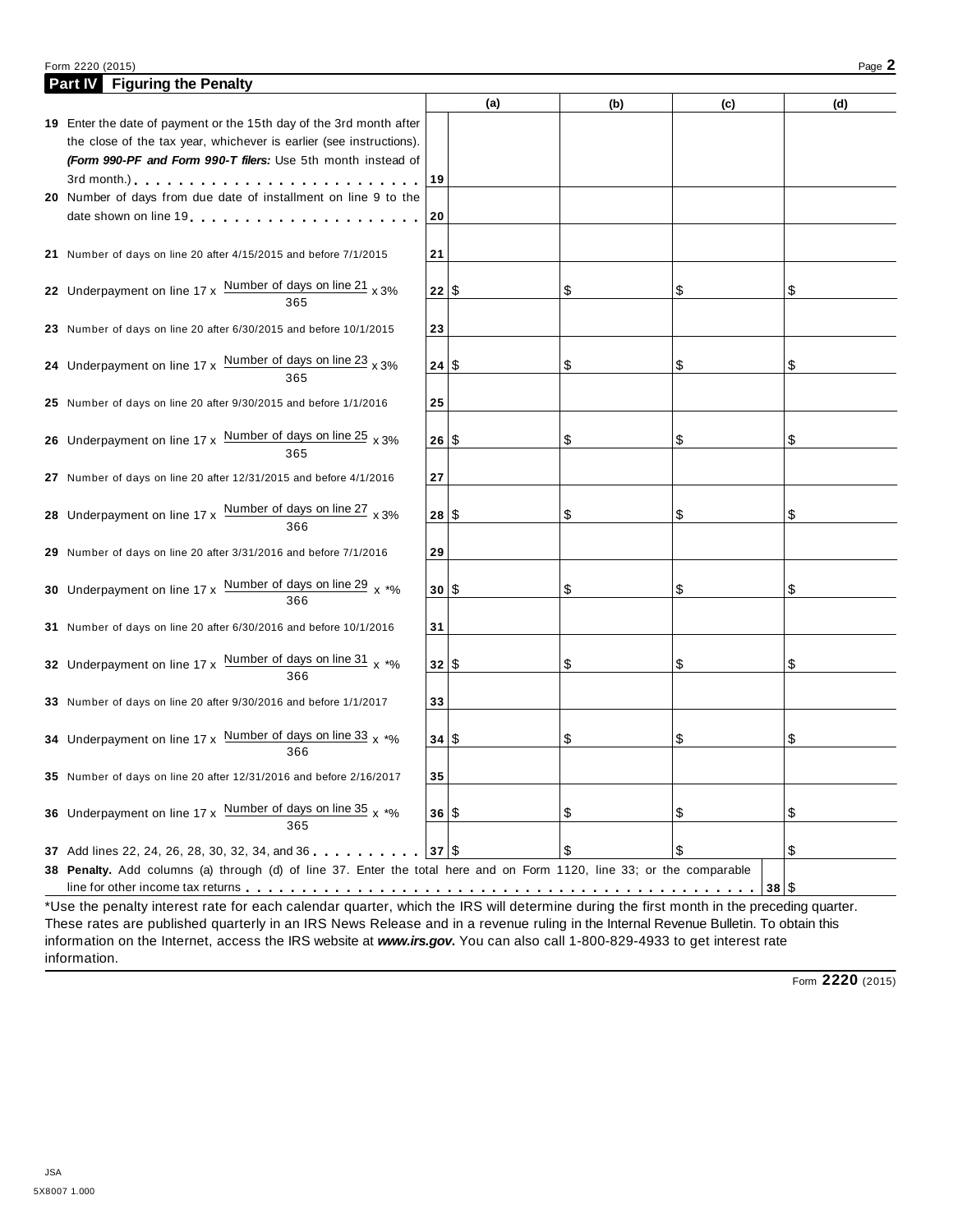|     | Form 2220 (2015)                                                                                                                                                                                                                                                                                                                                                              |     |                     |                      |                      | Page 4                      |
|-----|-------------------------------------------------------------------------------------------------------------------------------------------------------------------------------------------------------------------------------------------------------------------------------------------------------------------------------------------------------------------------------|-----|---------------------|----------------------|----------------------|-----------------------------|
|     | Annualized Income Installment Method<br>Part II                                                                                                                                                                                                                                                                                                                               |     |                     |                      |                      |                             |
|     |                                                                                                                                                                                                                                                                                                                                                                               |     | (a)                 | (b)                  | (c)                  | (d)                         |
| 20  | Annualization periods (see instructions)                                                                                                                                                                                                                                                                                                                                      | 20  | First $2$<br>months | 3<br>First<br>months | 6<br>First<br>months | 9<br>First<br>months        |
| 21  | Enter taxable income for each annualization period<br>(see instructions for the treatment of extraordinary<br>$items)$ , $\cdots$ , $\cdots$ , $\cdots$                                                                                                                                                                                                                       | 21  | 256,163.            | 521,090.             | 1,238,390.           | 1,959,947.                  |
| 22  | Annualization amounts (see instructions)                                                                                                                                                                                                                                                                                                                                      | 22  | 6.00000             | 4.00000              | 2.00000              | 1.33333                     |
|     | 23 a Annualized taxable income. Multiply line 21<br>by line $22$                                                                                                                                                                                                                                                                                                              | 23а | 1,536,978.          | 2,084,360.           | 2,476,780.           | 2,613,256.                  |
|     | <b>b</b> Extraordinary items (see instructions)                                                                                                                                                                                                                                                                                                                               | 23b |                     | 550,858.             | 2,289,597.           | 1,762,875.                  |
| 24  | c Add lines 23a and 23b<br>Figure the tax on the amount on line 23c using the                                                                                                                                                                                                                                                                                                 | 23c | 1,536,978.          | 2,635,218.           | 4,766,377.           | 4,376,131.                  |
| 25  | instructions for Form 1120, Schedule J, line 2 (or<br>comparable line of corporation's return)<br>Enter any alternative minimum tax for each                                                                                                                                                                                                                                  | 24  | 30,740.             | 52,704.              | 95,328.              | 87,523.                     |
|     | payment period (see instructions)                                                                                                                                                                                                                                                                                                                                             | 25  |                     |                      |                      |                             |
| 26  | Enter any other taxes for each payment<br>period (see instructions)                                                                                                                                                                                                                                                                                                           | 26  |                     |                      |                      |                             |
| 27  | Total tax. Add lines 24 through 26                                                                                                                                                                                                                                                                                                                                            | 27  | 30,740.             | 52,704.              | 95,328.              | 87,523.                     |
| 28  | For each period, enter the same type of credits as<br>allowed on Form 2220, lines 1 and 2c (see<br>instructions) and the set of the set of the set of the set of the set of the set of the set of the set of the                                                                                                                                                              | 28  |                     |                      |                      |                             |
| 29  | Total tax after credits. Subtract line 28 from<br>line 27. If zero or less, enter -0-                                                                                                                                                                                                                                                                                         | 29  | 30,740.             | 52,704.              | 95,328.              | 87,523.                     |
| 30  | Applicable percentage                                                                                                                                                                                                                                                                                                                                                         | 30  | 25%                 | 50%                  | 75%                  | 100%                        |
|     | 31 Multiply line 29 by line 30                                                                                                                                                                                                                                                                                                                                                | 31  | 7,685.              | 26,352.              | 71,496.              | 87,523.                     |
|     | <b>Part III</b> Required Installments                                                                                                                                                                                                                                                                                                                                         |     |                     |                      |                      |                             |
|     | Note: Complete lines 32 through 38 of one<br>column before completing the next column.                                                                                                                                                                                                                                                                                        |     | 1st<br>installment  | 2nd<br>installment   | 3rd<br>installment   | 4th<br>installment          |
| 32  | If only Part I or Part II is completed, enter the<br>amount in each column from line 19 or line 31. If<br>both parts are completed, enter the smaller of the                                                                                                                                                                                                                  |     |                     |                      |                      |                             |
|     | amounts in each column from line 19 or line 31                                                                                                                                                                                                                                                                                                                                | 32  | <u>7,685.</u>       | <u>26,352.</u>       | <u>71,496.</u>       | <u>87,523.</u>              |
| 33  | Add the amounts in all preceding columns<br>of line 38 (see instructions)                                                                                                                                                                                                                                                                                                     | 33  |                     | 7,685.               | <u>26,352</u>        | 61,410.                     |
| 34  | Adjusted seasonal or annualized income<br>installments. Subtract line 33 from line 32.<br>If zero or less, enter -0-                                                                                                                                                                                                                                                          | 34  | 7,685.              | 18,667.              | 45,144.              | <u>26,113.</u>              |
| 35  | Enter 25% of line 5 on page 1 of Form 2220<br>in each column. Note: "Large corporations,"<br>see the instructions for line 10 for the<br>amounts to enter <b>and the state of the state of the state of the state of the state of the state of the state of the state of the state of the state of the state of the state of the state of the state of the state of the s</b> | 35  | 8,004.              | 32,936.              | 20,470.              | 20,471.                     |
| 36. | Subtract line 38 of the preceding column<br>from line 37 of the preceding column                                                                                                                                                                                                                                                                                              | 36  |                     | 319.                 | 14,588               |                             |
| 37  | Add lines 35 and 36                                                                                                                                                                                                                                                                                                                                                           | 37  | 8,004.              | 33,255               | 35,058               | 20,471.                     |
| 38  | Required installments. Enter the smaller of<br>line 34 or line 37 here and on page 1 of                                                                                                                                                                                                                                                                                       |     |                     |                      |                      |                             |
|     | Form 2220, line 10 (see instructions)                                                                                                                                                                                                                                                                                                                                         | 38  | 7,685.              | <u>18,667.</u>       | 35,058.              | 20,471.<br>Form 2220 (2015) |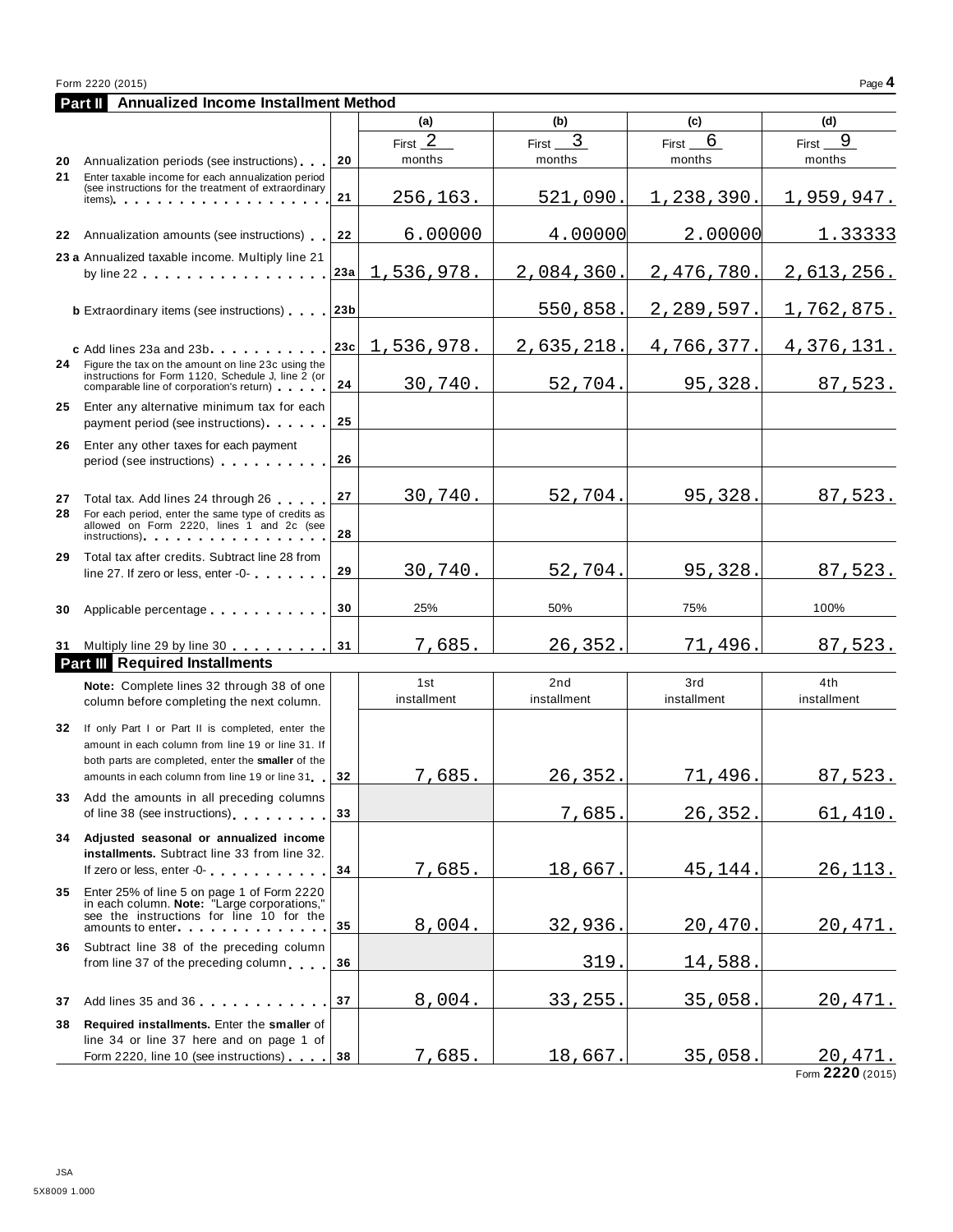| Form 8865                                                                                                                                                                               |                                                     |                                                                                                                                                                                                                                                                                                                     | <b>Return of U.S. Persons With Respect to</b> |                                                                                                   |                                                               |                                               |             |                                                    | OMB No. 1545-1668                                                                                |                       |
|-----------------------------------------------------------------------------------------------------------------------------------------------------------------------------------------|-----------------------------------------------------|---------------------------------------------------------------------------------------------------------------------------------------------------------------------------------------------------------------------------------------------------------------------------------------------------------------------|-----------------------------------------------|---------------------------------------------------------------------------------------------------|---------------------------------------------------------------|-----------------------------------------------|-------------|----------------------------------------------------|--------------------------------------------------------------------------------------------------|-----------------------|
|                                                                                                                                                                                         |                                                     | Information about Form 8865 and its separate instructions is at www.irs.gov/form8865.                                                                                                                                                                                                                               |                                               | <b>Certain Foreign Partnerships</b><br>Attach to your tax return.                                 |                                                               |                                               |             |                                                    | 2015                                                                                             |                       |
| Department of the Treasury<br>Internal Revenue Service                                                                                                                                  |                                                     | beginning                                                                                                                                                                                                                                                                                                           |                                               | Information furnished for the foreign partnership's tax year<br>01/01/2015, and ending 12/31/2015 |                                                               |                                               |             |                                                    | Attachment<br>Sequence No. 118                                                                   |                       |
| Name of person filing this return                                                                                                                                                       |                                                     |                                                                                                                                                                                                                                                                                                                     |                                               |                                                                                                   |                                                               | Filer's identifying number                    |             |                                                    |                                                                                                  |                       |
| BROADCOM FOUNDATION                                                                                                                                                                     |                                                     |                                                                                                                                                                                                                                                                                                                     |                                               |                                                                                                   |                                                               |                                               | 26-4754581  |                                                    |                                                                                                  |                       |
|                                                                                                                                                                                         |                                                     | Filer's address (if you are not filing this form with your tax return)                                                                                                                                                                                                                                              |                                               |                                                                                                   |                                                               |                                               |             |                                                    | A Category of filer (see Categories of Filers in the instructions and check applicable box(es)): |                       |
|                                                                                                                                                                                         |                                                     |                                                                                                                                                                                                                                                                                                                     |                                               | $\mathbf{1}$                                                                                      | 2                                                             | 3                                             | $\mathbf x$ | 4                                                  |                                                                                                  |                       |
|                                                                                                                                                                                         |                                                     |                                                                                                                                                                                                                                                                                                                     |                                               |                                                                                                   | <b>B</b> Filer's tax year beginning                           |                                               | 01/01/2015  | , and ending                                       | 12/31/2015                                                                                       |                       |
| C                                                                                                                                                                                       |                                                     | Filer's share of liabilities: Nonrecourse \$                                                                                                                                                                                                                                                                        |                                               |                                                                                                   | Qualified nonrecourse financing \$                            |                                               |             | Other \$                                           |                                                                                                  |                       |
| D<br>Name                                                                                                                                                                               |                                                     | If filer is a member of a consolidated group but not the parent, enter the following information about the parent:                                                                                                                                                                                                  |                                               |                                                                                                   | EIN                                                           |                                               |             |                                                    |                                                                                                  |                       |
| Address                                                                                                                                                                                 |                                                     |                                                                                                                                                                                                                                                                                                                     |                                               |                                                                                                   |                                                               |                                               |             |                                                    |                                                                                                  |                       |
|                                                                                                                                                                                         |                                                     |                                                                                                                                                                                                                                                                                                                     |                                               |                                                                                                   |                                                               |                                               |             |                                                    |                                                                                                  |                       |
| Е                                                                                                                                                                                       |                                                     | Check if any excepted specified foreign financial assets are reported on this form (see instructions)                                                                                                                                                                                                               |                                               |                                                                                                   |                                                               |                                               |             |                                                    |                                                                                                  |                       |
| F                                                                                                                                                                                       |                                                     | Information about certain other partners (see instructions)                                                                                                                                                                                                                                                         |                                               |                                                                                                   |                                                               |                                               |             |                                                    |                                                                                                  |                       |
|                                                                                                                                                                                         |                                                     |                                                                                                                                                                                                                                                                                                                     |                                               |                                                                                                   |                                                               |                                               |             |                                                    | (4) Check applicable box(es)                                                                     |                       |
|                                                                                                                                                                                         | $(1)$ Name                                          |                                                                                                                                                                                                                                                                                                                     |                                               | (2) Address                                                                                       |                                                               | (3) Identifying number                        |             | Category 1                                         | Category 2                                                                                       | Constructive<br>owner |
|                                                                                                                                                                                         |                                                     |                                                                                                                                                                                                                                                                                                                     |                                               |                                                                                                   |                                                               |                                               |             |                                                    |                                                                                                  |                       |
|                                                                                                                                                                                         |                                                     |                                                                                                                                                                                                                                                                                                                     |                                               |                                                                                                   |                                                               |                                               |             |                                                    |                                                                                                  |                       |
|                                                                                                                                                                                         |                                                     |                                                                                                                                                                                                                                                                                                                     |                                               |                                                                                                   |                                                               |                                               |             |                                                    |                                                                                                  |                       |
|                                                                                                                                                                                         |                                                     | G1 Name and address of foreign partnership                                                                                                                                                                                                                                                                          |                                               |                                                                                                   |                                                               |                                               |             | 2(a) EIN (if any)                                  |                                                                                                  |                       |
| LAZARD LTD                                                                                                                                                                              |                                                     |                                                                                                                                                                                                                                                                                                                     |                                               |                                                                                                   |                                                               |                                               |             | 98-0437848                                         | 2(b) Reference ID number (see instr.)                                                            |                       |
| HAMILTON                                                                                                                                                                                |                                                     | CLARENDON HOUSE, 2 CHURCH STREET                                                                                                                                                                                                                                                                                    |                                               |                                                                                                   |                                                               |                                               |             | LAZL00000                                          |                                                                                                  |                       |
| BD, HM 11                                                                                                                                                                               |                                                     |                                                                                                                                                                                                                                                                                                                     |                                               |                                                                                                   |                                                               |                                               |             |                                                    | 3 Country under whose laws organized                                                             |                       |
|                                                                                                                                                                                         |                                                     |                                                                                                                                                                                                                                                                                                                     |                                               |                                                                                                   |                                                               |                                               |             | <b>BD</b>                                          |                                                                                                  |                       |
| Date of<br>4<br>organization                                                                                                                                                            |                                                     | 5 Principal place of<br>business                                                                                                                                                                                                                                                                                    | 6 Principal business                          | activity code number                                                                              | 7 Principal business<br>activity                              |                                               |             | 8a Functional currency<br>USD                      | 8b Exchange rate<br>(see instr.)                                                                 |                       |
| 10/25/2004                                                                                                                                                                              |                                                     |                                                                                                                                                                                                                                                                                                                     | 525990                                        |                                                                                                   | INVESTMENTS                                                   |                                               |             |                                                    |                                                                                                  |                       |
|                                                                                                                                                                                         |                                                     | H Provide the following information for the foreign partnership's tax year:                                                                                                                                                                                                                                         |                                               |                                                                                                   |                                                               |                                               |             |                                                    |                                                                                                  |                       |
| 1.                                                                                                                                                                                      |                                                     | Name, address, and identifying number of agent (if any) in the                                                                                                                                                                                                                                                      |                                               |                                                                                                   |                                                               | 2 Check if the foreign partnership must file: |             |                                                    |                                                                                                  |                       |
| <b>United States</b><br><b>UNKNOWN</b>                                                                                                                                                  |                                                     |                                                                                                                                                                                                                                                                                                                     |                                               |                                                                                                   |                                                               | Form 1042                                     |             | Form 8804                                          | $\mathbf X$                                                                                      | Form 1065 or 1065-B   |
|                                                                                                                                                                                         |                                                     |                                                                                                                                                                                                                                                                                                                     |                                               |                                                                                                   |                                                               |                                               |             | Service Center where Form 1065 or 1065-B is filed: |                                                                                                  |                       |
|                                                                                                                                                                                         |                                                     |                                                                                                                                                                                                                                                                                                                     |                                               |                                                                                                   | OGDEN                                                         |                                               |             |                                                    |                                                                                                  |                       |
|                                                                                                                                                                                         |                                                     |                                                                                                                                                                                                                                                                                                                     |                                               |                                                                                                   |                                                               |                                               |             |                                                    |                                                                                                  |                       |
|                                                                                                                                                                                         |                                                     | Name and address of foreign partnership's agent in country of                                                                                                                                                                                                                                                       |                                               |                                                                                                   | 4 Name and address of person(s) with custody of the books and |                                               |             |                                                    |                                                                                                  |                       |
|                                                                                                                                                                                         | organization, if any                                |                                                                                                                                                                                                                                                                                                                     |                                               |                                                                                                   | UNKNOWN                                                       | and records, if different                     |             |                                                    | records of the foreign partnership, and the location of such books                               |                       |
|                                                                                                                                                                                         |                                                     |                                                                                                                                                                                                                                                                                                                     |                                               |                                                                                                   |                                                               |                                               |             |                                                    |                                                                                                  |                       |
|                                                                                                                                                                                         |                                                     |                                                                                                                                                                                                                                                                                                                     |                                               |                                                                                                   |                                                               |                                               |             |                                                    |                                                                                                  |                       |
|                                                                                                                                                                                         |                                                     |                                                                                                                                                                                                                                                                                                                     |                                               |                                                                                                   |                                                               |                                               |             |                                                    |                                                                                                  |                       |
|                                                                                                                                                                                         |                                                     |                                                                                                                                                                                                                                                                                                                     |                                               |                                                                                                   |                                                               |                                               |             |                                                    | Yes                                                                                              | No                    |
|                                                                                                                                                                                         |                                                     | Enter the number of Forms 8858, Information Return of U.S. Persons With Respect To Foreign Disregarded Entities,                                                                                                                                                                                                    |                                               |                                                                                                   |                                                               |                                               |             |                                                    |                                                                                                  |                       |
|                                                                                                                                                                                         |                                                     | attached to this return (see instructions) enterpretation of the state of the state of the state of the state of the state of the state of the state of the state of the state of the state of the state of the state of the s                                                                                      |                                               |                                                                                                   |                                                               |                                               |             | unknown                                            |                                                                                                  |                       |
|                                                                                                                                                                                         |                                                     | 7 How is this partnership classified under the law of the country in which it is organized?<br>8a Does the filer have an interest in the foreign partnership, or an interest indirectly through the foreign partnership, that is a separate                                                                         |                                               |                                                                                                   |                                                               |                                               |             |                                                    |                                                                                                  |                       |
|                                                                                                                                                                                         |                                                     | unit under Reg. 1.1503(d)-1(b)(4) or part of a combined separate unit under Reg. 1.1503(d)-1(b)(4)(ii)? If "No," skip question 8b.                                                                                                                                                                                  |                                               |                                                                                                   |                                                               |                                               |             |                                                    | Χ<br>Yes                                                                                         | No                    |
|                                                                                                                                                                                         |                                                     | <b>b</b> If "Yes," does the separate unit or combined separate unit have a dual consolidated loss as defined in Reg. 1.1503(d)-1(b)(5)(ii)?                                                                                                                                                                         |                                               |                                                                                                   |                                                               |                                               |             |                                                    | Yes                                                                                              | Χ<br>No               |
|                                                                                                                                                                                         |                                                     | Does this partnership meet both of the following requirements?                                                                                                                                                                                                                                                      |                                               |                                                                                                   |                                                               |                                               |             |                                                    |                                                                                                  |                       |
|                                                                                                                                                                                         |                                                     | • The partnership's total receipts for the tax year were less than \$250,000 and<br>• The value of the partnership's total assets at the end of the tax year was less than \$1 million.                                                                                                                             |                                               |                                                                                                   |                                                               |                                               |             |                                                    | Yes                                                                                              | Χ<br>No               |
|                                                                                                                                                                                         |                                                     | If "Yes," do not complete Schedules L, M-1, and M-2.                                                                                                                                                                                                                                                                |                                               |                                                                                                   |                                                               |                                               |             |                                                    |                                                                                                  |                       |
|                                                                                                                                                                                         |                                                     | Under penalties of perjury, I declare that I have examined this return, including accompanying schedules and statements, and to the best of my knowledge<br>and belief, it is true, correct, and complete. Declaration of preparer (other than general partner or limited liability company member) is based on all |                                               |                                                                                                   |                                                               |                                               |             |                                                    |                                                                                                  |                       |
|                                                                                                                                                                                         |                                                     | information of which preparer has any knowledge.                                                                                                                                                                                                                                                                    |                                               |                                                                                                   |                                                               |                                               |             |                                                    |                                                                                                  |                       |
|                                                                                                                                                                                         |                                                     |                                                                                                                                                                                                                                                                                                                     |                                               |                                                                                                   |                                                               |                                               |             |                                                    |                                                                                                  |                       |
|                                                                                                                                                                                         |                                                     | Signature of general partner or limited liability company member                                                                                                                                                                                                                                                    |                                               |                                                                                                   |                                                               |                                               | Date        |                                                    |                                                                                                  |                       |
|                                                                                                                                                                                         |                                                     | Print/Type preparer's name                                                                                                                                                                                                                                                                                          |                                               | Preparer's signature                                                                              |                                                               |                                               | Date        | Check                                              | PTIN<br>if                                                                                       |                       |
|                                                                                                                                                                                         |                                                     |                                                                                                                                                                                                                                                                                                                     |                                               |                                                                                                   |                                                               |                                               |             | self-employed                                      |                                                                                                  |                       |
| 3<br><b>UNKNOWN</b><br>6<br>9<br>Sign Here<br>Only If You<br>Are Filing<br>This Form<br>Separately<br>and Not With<br>Your Tax<br>Return.<br>Paid<br><b>Preparer</b><br><b>Use Only</b> | Firm's name<br>Firm's address $\blacktriangleright$ |                                                                                                                                                                                                                                                                                                                     |                                               |                                                                                                   |                                                               |                                               |             | Firm's $EIN$<br>Phone no.                          |                                                                                                  |                       |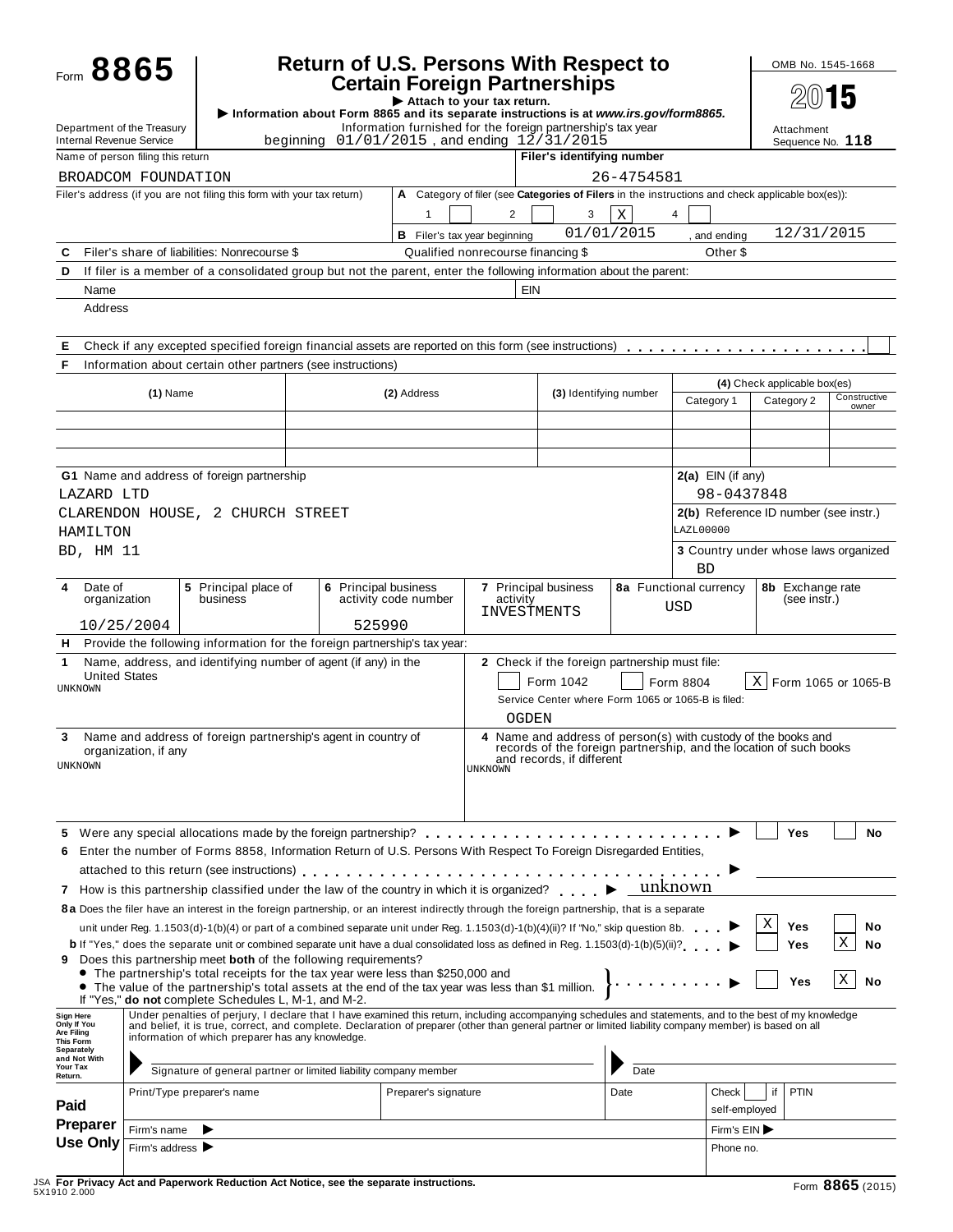| LAZARD LTD       |  |
|------------------|--|
| Form 8865 (2015) |  |

| Form 8865 (2015)<br><b>Schedule A</b>               |                                   | <b>Constructive Ownership of Partnership Interest.</b> Check the boxes that apply to the filer. If you check box <b>b</b> , enter the name, address, and U.S. taxpayer identifying number (if any) of the person(s) whose interest you co  |    |                              |                   |                             |                                  | Page 2                             |
|-----------------------------------------------------|-----------------------------------|--------------------------------------------------------------------------------------------------------------------------------------------------------------------------------------------------------------------------------------------|----|------------------------------|-------------------|-----------------------------|----------------------------------|------------------------------------|
|                                                     | $X$ Owns a direct interest<br>a l |                                                                                                                                                                                                                                            | b  | Owns a constructive interest |                   |                             |                                  |                                    |
|                                                     | Name                              | Address                                                                                                                                                                                                                                    |    | Identifying number (if any)  |                   |                             | Check if<br>foreign<br>person    | Check if<br>direct<br>partner      |
|                                                     |                                   |                                                                                                                                                                                                                                            |    |                              |                   |                             |                                  |                                    |
| Schedule A-1                                        |                                   | Certain Partners of Foreign Partnership (see instructions)                                                                                                                                                                                 |    |                              |                   |                             |                                  |                                    |
|                                                     | Name                              | Address                                                                                                                                                                                                                                    |    |                              |                   | Identifying number (if any) |                                  | Check if<br>foreign<br>person      |
|                                                     |                                   |                                                                                                                                                                                                                                            |    |                              |                   |                             |                                  |                                    |
| <b>Schedule A-2</b>                                 |                                   | Does the partnership have any other foreign person as a direct partner?<br>Affiliation Schedule. List all partnerships (foreign or domestic) in which the foreign partnership owns a<br>direct interest or indirectly owns a 10% interest. |    |                              |                   |                             | Yes                              | <b>No</b>                          |
|                                                     | Name                              | Address                                                                                                                                                                                                                                    |    | EIN<br>$($ if any $)$        |                   |                             | Total ordinary<br>income or loss | Check if<br>foreign<br>partnership |
|                                                     |                                   |                                                                                                                                                                                                                                            |    |                              |                   |                             |                                  |                                    |
|                                                     |                                   |                                                                                                                                                                                                                                            |    |                              |                   |                             |                                  |                                    |
|                                                     |                                   |                                                                                                                                                                                                                                            |    |                              |                   |                             |                                  |                                    |
| <b>Schedule B</b>                                   |                                   | Income Statement - Trade or Business Income                                                                                                                                                                                                |    |                              |                   |                             |                                  |                                    |
|                                                     |                                   | Caution: Include only trade or business income and expenses on lines 1a through 22 below. See the instructions for more information.                                                                                                       |    |                              |                   |                             |                                  |                                    |
|                                                     |                                   |                                                                                                                                                                                                                                            |    |                              |                   |                             |                                  |                                    |
|                                                     |                                   | 1a Gross receipts or sales                                                                                                                                                                                                                 | 1a |                              | 1 <sub>c</sub>    |                             |                                  |                                    |
|                                                     |                                   | <b>b</b> Less returns and allowances entitled as a set of the label                                                                                                                                                                        |    |                              |                   |                             |                                  |                                    |
|                                                     |                                   |                                                                                                                                                                                                                                            |    |                              | $\mathbf{2}$<br>3 |                             |                                  |                                    |
| 3                                                   |                                   |                                                                                                                                                                                                                                            |    |                              | 4                 |                             |                                  |                                    |
| 4                                                   |                                   | Ordinary income (loss) from other partnerships, estates, and trusts (attach statement)                                                                                                                                                     |    |                              | 5                 |                             |                                  |                                    |
| 5                                                   |                                   | Net farm profit (loss) (attach Schedule F (Form 1040))                                                                                                                                                                                     |    |                              | 6                 |                             |                                  |                                    |
| 6<br>7                                              |                                   |                                                                                                                                                                                                                                            |    |                              | $\overline{7}$    |                             |                                  |                                    |
| 8                                                   |                                   |                                                                                                                                                                                                                                            |    |                              | 8                 |                             |                                  |                                    |
| 9                                                   |                                   | Salaries and wages (other than to partners) (less employment credits)                                                                                                                                                                      |    |                              | 9                 |                             |                                  |                                    |
| 10                                                  |                                   | Guaranteed payments to partners<br>included: interactional contraction of the payments of partners in the contraction of the contraction of the contraction of the contraction of the contraction of the contraction of the cont           |    |                              | 10                |                             |                                  |                                    |
| 11                                                  |                                   |                                                                                                                                                                                                                                            |    |                              | 11                |                             |                                  |                                    |
| 12                                                  |                                   |                                                                                                                                                                                                                                            |    |                              | 12                |                             |                                  |                                    |
| 13                                                  |                                   |                                                                                                                                                                                                                                            |    |                              | 13                |                             |                                  |                                    |
| 14                                                  |                                   |                                                                                                                                                                                                                                            |    |                              | 14                |                             |                                  |                                    |
| 15                                                  |                                   |                                                                                                                                                                                                                                            |    |                              | 15                |                             |                                  |                                    |
|                                                     |                                   | 16a Depreciation (if required, attach Form 4562) [16a]                                                                                                                                                                                     |    |                              |                   |                             |                                  |                                    |
|                                                     |                                   | <b>b</b> Less depreciation reported elsewhere on return 16b                                                                                                                                                                                |    |                              | 16c               |                             |                                  |                                    |
| 17                                                  |                                   |                                                                                                                                                                                                                                            |    |                              | 17                |                             |                                  |                                    |
| 18                                                  |                                   |                                                                                                                                                                                                                                            |    |                              | 18                |                             |                                  |                                    |
| 19                                                  |                                   |                                                                                                                                                                                                                                            |    |                              | 19                |                             |                                  |                                    |
| Deductions (see instructions for limitations)<br>20 |                                   |                                                                                                                                                                                                                                            |    |                              | 20                |                             |                                  |                                    |
| 21                                                  |                                   | Total deductions. Add the amounts shown in the far right column for lines 9 through 20                                                                                                                                                     |    |                              | 21                |                             |                                  |                                    |
| 22                                                  |                                   | Ordinary business income (loss) from trade or business activities. Subtract line 21 from line 8                                                                                                                                            |    |                              | 22                |                             |                                  |                                    |

\*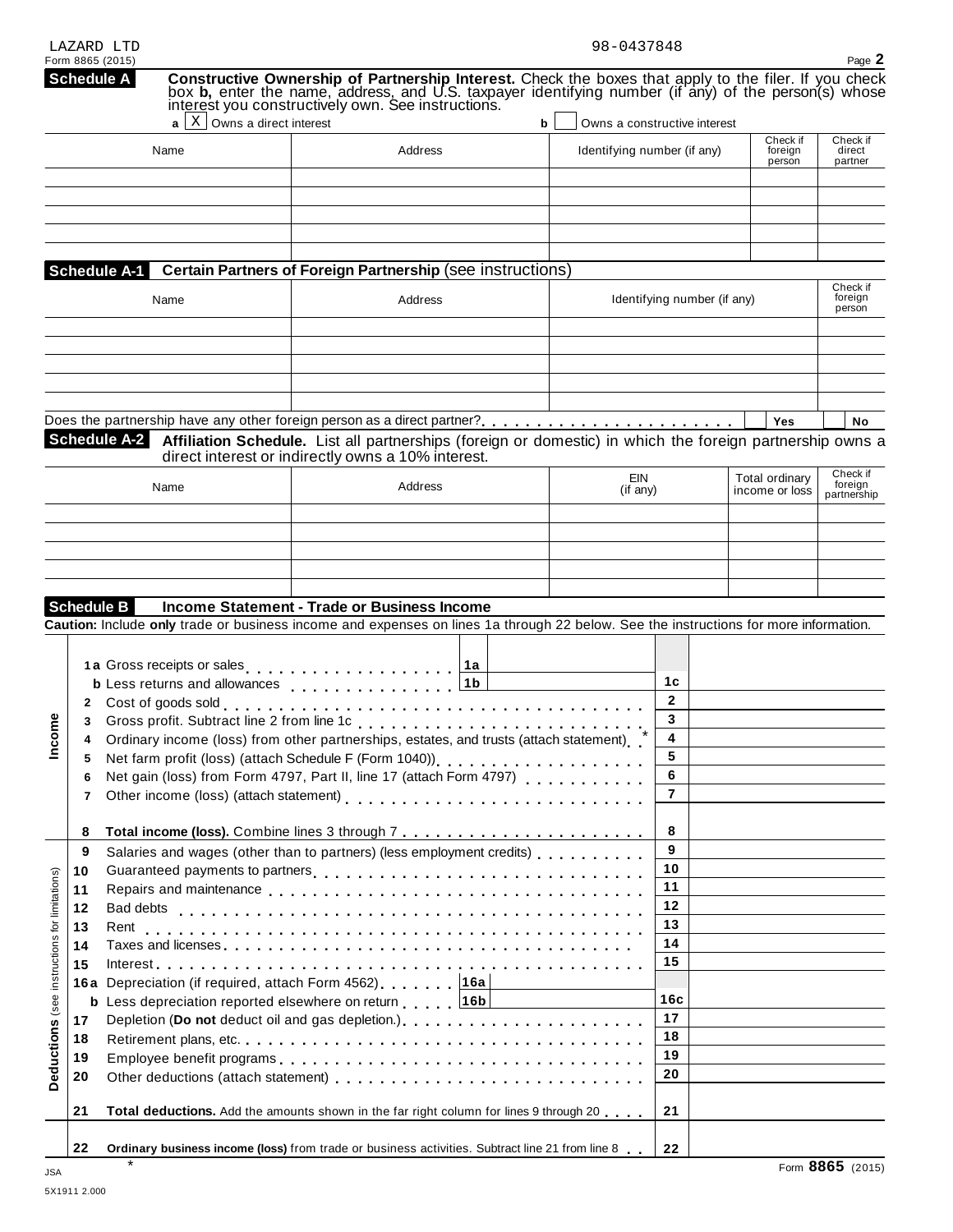## Form 8865 (2015)<br> **Schedule K** Partners' Distributive Share Items<br> **Example 2** Total amount **Partners' Distributive Share Items** m m m m m m m m m m m m m m m m m m m m m m m m m m m m m m m m m m m m m m m **3a 3b** )ss) (attach Form 8825)<br>. . . . . . . . . . . . . . . . . m m m m m m m m m m m m m m m m m m m m m m m m m m m m m m m m m m m m m m m m m m m m m m m m m m m m m m m m m m m m m m m m m m m m m m m m m m m m m m m m m m m m m m m m m m m **6b** m m m m m m m m m m m m

| LAZARD LTD  |  | 98-0437848 |
|-------------|--|------------|
|             |  |            |
| $\sim$<br>. |  |            |

|                                           | <b>OUTEDRE</b> IV | <b>I altrets Distributive Origie Refils</b>                                                                                                                                                                                    |                         |                  |
|-------------------------------------------|-------------------|--------------------------------------------------------------------------------------------------------------------------------------------------------------------------------------------------------------------------------|-------------------------|------------------|
|                                           | 1                 | Ordinary business income (loss) (page 2, line 22)                                                                                                                                                                              | $\mathbf{1}$            |                  |
|                                           | $\mathbf{2}$      |                                                                                                                                                                                                                                | $\overline{2}$          |                  |
|                                           | 3a                | Other gross rental income (loss) example and a set of the state of the state of the state of the state of the state of the state of the state of the state of the state of the state of the state of the state of the state of |                         |                  |
|                                           |                   |                                                                                                                                                                                                                                |                         |                  |
|                                           | b                 | Expenses from other rental activities (attach statement) 3b                                                                                                                                                                    |                         |                  |
|                                           | C                 | Other net rental income (loss). Subtract line 3b from line 3a                                                                                                                                                                  | 3 <sub>c</sub>          |                  |
|                                           | 4                 |                                                                                                                                                                                                                                | $\overline{\mathbf{4}}$ |                  |
| Income (Loss)                             | 5                 | Interest income enterpresent resources in the contract to the contract to the contract of the contract of the contract of the contract of the contract of the contract of the contract of the contract of the contract of the  | 5                       |                  |
|                                           | 6                 |                                                                                                                                                                                                                                | 6a                      |                  |
|                                           |                   | <b>b</b> Qualified dividends $\begin{bmatrix} 1 & 1 & 1 \\ 0 & 1 & 1 \end{bmatrix}$ 6b<br><u> 1990 - Andrea Station Books, amerikansk politik (</u>                                                                            |                         |                  |
|                                           | 7                 |                                                                                                                                                                                                                                | $\overline{7}$          |                  |
|                                           | 8                 |                                                                                                                                                                                                                                | 8                       |                  |
|                                           |                   |                                                                                                                                                                                                                                |                         |                  |
|                                           | 9а                | Net long-term capital gain (loss) (attach Schedule D (Form 1065))                                                                                                                                                              | 9a                      |                  |
|                                           | b                 | Collectibles (28%) gain (loss) collectibles (28%) gain (loss)                                                                                                                                                                  |                         |                  |
|                                           | c                 | Unrecaptured section 1250 gain (attach statement)   9c                                                                                                                                                                         |                         |                  |
|                                           | 10                |                                                                                                                                                                                                                                | 10                      |                  |
|                                           | 11                | Other income (loss) (see instructions) Type ▶<br><u> 1989 - Johann Barn, mars ann an t-Amhain ann an t-Amhain an t-Amhain an t-Amhain an t-Amhain an t-Amhain an t-</u>                                                        | 11                      |                  |
|                                           | 12                |                                                                                                                                                                                                                                | 12                      |                  |
|                                           |                   |                                                                                                                                                                                                                                | 13a                     |                  |
| <b>Deductions</b>                         |                   |                                                                                                                                                                                                                                | 13 <sub>b</sub>         |                  |
|                                           |                   |                                                                                                                                                                                                                                |                         |                  |
|                                           | c                 |                                                                                                                                                                                                                                |                         |                  |
|                                           |                   | d Other deductions (see instructions) Type ▶<br><u> 1980 - Johann Barbara, martxa alemaniar amerikan baratzaren 1980an (h. 1980).</u>                                                                                          | 13d                     |                  |
| Employ-                                   |                   |                                                                                                                                                                                                                                | 14a                     |                  |
| Self-                                     |                   |                                                                                                                                                                                                                                | 14b                     |                  |
|                                           |                   |                                                                                                                                                                                                                                |                         |                  |
|                                           |                   | <b>15a</b> Low-income housing credit (section $42(j)(5)$ )                                                                                                                                                                     | 15a                     |                  |
| Credits                                   |                   |                                                                                                                                                                                                                                | 15 <sub>b</sub>         |                  |
|                                           | c                 | Qualified rehabilitation expenditures (rental real estate) (attach Form 3468)                                                                                                                                                  | 15c                     |                  |
|                                           |                   | d Other rental real estate credits (see instructions) Type ▶ ___________________                                                                                                                                               | 15d                     |                  |
|                                           |                   | Other rental credits (see instructions)                                                                                                                                                                                        | 15e                     |                  |
|                                           | е                 | $Type \triangleright$                                                                                                                                                                                                          | 15f                     |                  |
|                                           | f                 | Other credits (see instructions)<br>Type                                                                                                                                                                                       |                         |                  |
|                                           |                   |                                                                                                                                                                                                                                |                         |                  |
|                                           |                   |                                                                                                                                                                                                                                | 16b                     |                  |
|                                           |                   |                                                                                                                                                                                                                                | 16c                     |                  |
| Transactions                              |                   | Foreign gross income sourced at partnership level                                                                                                                                                                              |                         |                  |
|                                           |                   | d Passive category be entitled by the Ceneral category be entitled by the Central category of Other (attach statement)                                                                                                         | 16f                     |                  |
|                                           |                   | Deductions allocated and apportioned at partner level                                                                                                                                                                          |                         |                  |
|                                           | q                 | Interest expense > _______________<br>▶                                                                                                                                                                                        | 16h                     |                  |
|                                           |                   | Deductions allocated and apportioned at partnership level to foreign source income                                                                                                                                             |                         |                  |
|                                           |                   |                                                                                                                                                                                                                                |                         |                  |
| Foreign                                   | i                 | Passive category<br>j General category<br><b>k</b> Other (attach statement) $\blacktriangleright$                                                                                                                              | 16k                     |                  |
|                                           | ı                 | Total foreign taxes (check one): $\blacktriangleright$   Paid<br>Accrued                                                                                                                                                       | <b>16I</b>              |                  |
|                                           |                   | m Reduction in taxes available for credit (attach statement)                                                                                                                                                                   | 16m                     |                  |
|                                           | n.                | Other foreign tax information (attach statement)<br><u> 1989 - Johann Barn, mars et al. 1989 - Anna ann an t-Anna ann an t-Anna ann an t-Anna ann an t-Anna ann an t-</u>                                                      |                         |                  |
|                                           | 17a               |                                                                                                                                                                                                                                | 17a                     |                  |
| Alternative<br>Minimum Tax<br>(AMT) Items |                   |                                                                                                                                                                                                                                | 17 <sub>b</sub>         |                  |
|                                           | c                 |                                                                                                                                                                                                                                | 17c                     |                  |
|                                           | d                 |                                                                                                                                                                                                                                | 17d                     |                  |
|                                           | е                 | Oil, gas, and geothermal properties - deductions [1] [1] $\ldots$ [1] $\ldots$ [1] $\ldots$ [1] $\ldots$ [1] $\ldots$ [1]                                                                                                      | 17e                     |                  |
|                                           | f                 |                                                                                                                                                                                                                                | 17f                     |                  |
|                                           |                   |                                                                                                                                                                                                                                |                         |                  |
|                                           | 18 a              |                                                                                                                                                                                                                                | 18a                     |                  |
|                                           | b                 |                                                                                                                                                                                                                                | 18b                     |                  |
|                                           | c                 |                                                                                                                                                                                                                                | 18c                     |                  |
|                                           | 19 a              | Distributions of cash and marketable securities                                                                                                                                                                                | 19a                     |                  |
|                                           | b                 |                                                                                                                                                                                                                                | 19 <sub>b</sub>         |                  |
| Other Information                         | 20a               |                                                                                                                                                                                                                                | 20a                     |                  |
|                                           | b                 |                                                                                                                                                                                                                                | 20b                     |                  |
|                                           | c                 | Other items and amounts (attach statement)                                                                                                                                                                                     |                         |                  |
|                                           |                   |                                                                                                                                                                                                                                |                         | Form 8865 (2015) |
|                                           |                   |                                                                                                                                                                                                                                |                         |                  |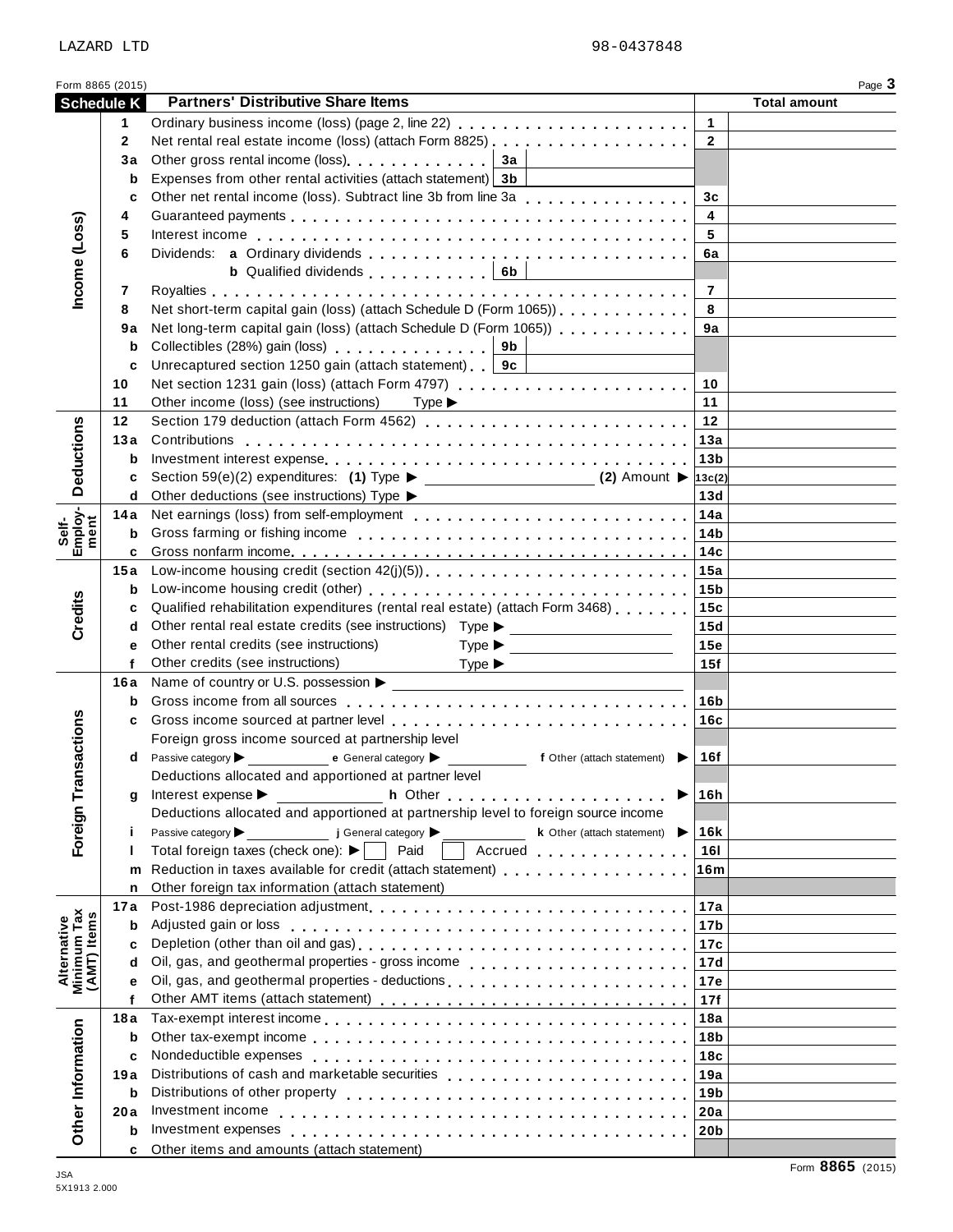|     | Form 8865 (2015)                                                                                                                                                                                                               |     |                       |     | Page 4          |
|-----|--------------------------------------------------------------------------------------------------------------------------------------------------------------------------------------------------------------------------------|-----|-----------------------|-----|-----------------|
|     | <b>Schedule L</b><br>Balance Sheets per Books. (Not required if Item H9, page 1, is answered "Yes.")                                                                                                                           |     |                       |     |                 |
|     |                                                                                                                                                                                                                                |     | Beginning of tax year |     | End of tax year |
|     | <b>Assets</b>                                                                                                                                                                                                                  | (a) | (b)                   | (c) | (d)             |
| 1.  | Cash                                                                                                                                                                                                                           |     |                       |     |                 |
| 2 a | Trade notes and accounts receivable                                                                                                                                                                                            |     |                       |     |                 |
| b   | Less allowance for bad debts                                                                                                                                                                                                   |     |                       |     |                 |
| 3   | Inventories experience and the set of the set of the set of the set of the set of the set of the set of the set of the set of the set of the set of the set of the set of the set of the set of the set of the set of the set  |     |                       |     |                 |
| 4   | U.S. government obligations                                                                                                                                                                                                    |     |                       |     |                 |
| 5   | Tax-exempt securities                                                                                                                                                                                                          |     |                       |     |                 |
| 6   | Other current assets (attach statement)                                                                                                                                                                                        |     |                       |     |                 |
|     | 7a Loans to partners (or persons related to                                                                                                                                                                                    |     |                       |     |                 |
|     | partners) extensive the set of the set of the set of the set of the set of the set of the set of the set of the                                                                                                                |     |                       |     |                 |
|     | <b>b</b> Mortgage and real estate loans                                                                                                                                                                                        |     |                       |     |                 |
| 8   | Other investments (attach statement)                                                                                                                                                                                           |     |                       |     |                 |
|     | 9 a Buildings and other depreciable assets                                                                                                                                                                                     |     |                       |     |                 |
|     | <b>b</b> Less accumulated depreciation                                                                                                                                                                                         |     |                       |     |                 |
|     | 10 a Depletable assets                                                                                                                                                                                                         |     |                       |     |                 |
|     | <b>b</b> Less accumulated depletion                                                                                                                                                                                            |     |                       |     |                 |
| 11  | Land (net of any amortization)                                                                                                                                                                                                 |     |                       |     |                 |
|     | <b>12 a</b> Intangible assets (amortizable only)                                                                                                                                                                               |     |                       |     |                 |
|     | <b>b</b> Less accumulated amortization                                                                                                                                                                                         |     |                       |     |                 |
| 13  | Other assets (attach statement)                                                                                                                                                                                                |     |                       |     |                 |
| 14  | Total assets <b>All According to the Contract of Table 1.</b>                                                                                                                                                                  |     |                       |     |                 |
|     | <b>Liabilities and Capital</b>                                                                                                                                                                                                 |     |                       |     |                 |
| 15  | Accounts payable experience and the set of the set of the set of the set of the set of the set of the set of the set of the set of the set of the set of the set of the set of the set of the set of the set of the set of the |     |                       |     |                 |
| 16  | Mortgages, notes, bonds payable in less than 1 year                                                                                                                                                                            |     |                       |     |                 |
| 17  | Other current liabilities (attach statement)                                                                                                                                                                                   |     |                       |     |                 |
| 18  | All nonrecourse loans experiences                                                                                                                                                                                              |     |                       |     |                 |
|     | 19 a Loans from partners (or persons related to partners)                                                                                                                                                                      |     |                       |     |                 |
|     | <b>b</b> Mortgages, notes, bonds payable in 1 year or more                                                                                                                                                                     |     |                       |     |                 |
| 20  | Other liabilities (attach statement)                                                                                                                                                                                           |     |                       |     |                 |
| 21  | Partners' capital accounts                                                                                                                                                                                                     |     |                       |     |                 |
| 22  | Total liabilities and capital                                                                                                                                                                                                  |     |                       |     |                 |

Form **8865** (2015)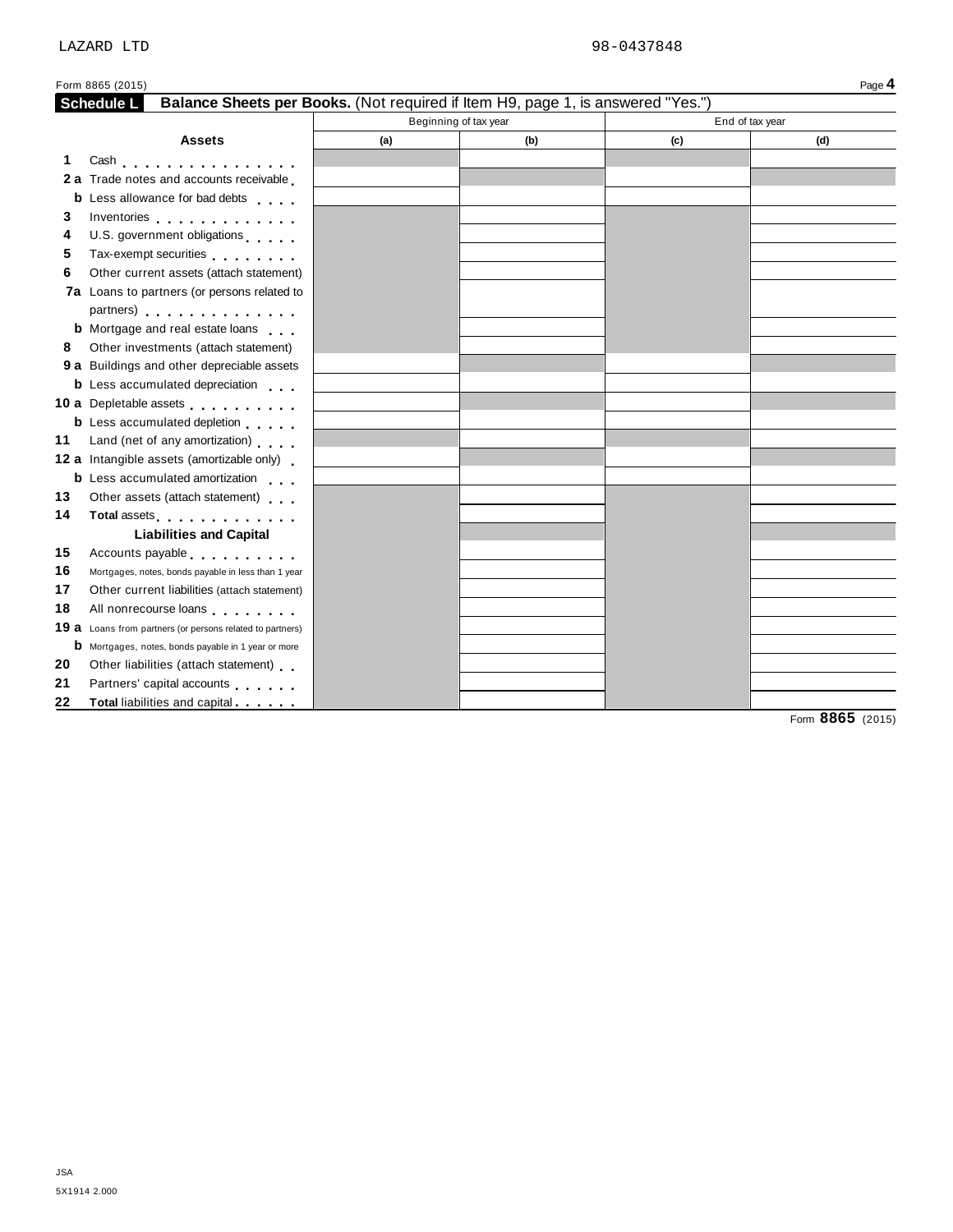|              | LAZARD LTD                                                                                                                                     |                                                   | 98-0437848                                                                                                                                                                                                                     |                           |
|--------------|------------------------------------------------------------------------------------------------------------------------------------------------|---------------------------------------------------|--------------------------------------------------------------------------------------------------------------------------------------------------------------------------------------------------------------------------------|---------------------------|
|              | Form 8865 (2015)                                                                                                                               |                                                   |                                                                                                                                                                                                                                | Page 5                    |
|              | <b>Schedule M</b><br><b>Balance Sheets for Interest Allocation</b>                                                                             |                                                   |                                                                                                                                                                                                                                |                           |
|              |                                                                                                                                                |                                                   | (a)<br>Beginning of<br>tax year                                                                                                                                                                                                | (b)<br>End of<br>tax year |
| 1            |                                                                                                                                                |                                                   |                                                                                                                                                                                                                                |                           |
| $\mathbf{2}$ | Total foreign assets:                                                                                                                          |                                                   |                                                                                                                                                                                                                                |                           |
|              |                                                                                                                                                |                                                   |                                                                                                                                                                                                                                |                           |
|              |                                                                                                                                                |                                                   |                                                                                                                                                                                                                                |                           |
|              |                                                                                                                                                |                                                   |                                                                                                                                                                                                                                |                           |
|              | Schedule M-1 Reconciliation of Income (Loss) per Books With Income (Loss) per Return. (Not required if Item H9, page<br>1, is answered "Yes.") |                                                   |                                                                                                                                                                                                                                |                           |
|              |                                                                                                                                                | 6                                                 | Income recorded on books this                                                                                                                                                                                                  |                           |
| 1            | Net income (loss) per books                                                                                                                    |                                                   | year not included on Schedule K,                                                                                                                                                                                               |                           |
| $\mathbf{2}$ | Income included on Schedule K,                                                                                                                 |                                                   | lines 1 through 11 (itemize):                                                                                                                                                                                                  |                           |
|              | lines 1, 2, 3c, 5, 6a, 7, 8, 9a, 10,                                                                                                           |                                                   | a Tax-exempt interest \$                                                                                                                                                                                                       |                           |
|              | and 11 not recorded on books                                                                                                                   |                                                   |                                                                                                                                                                                                                                |                           |
|              | this year (itemize):                                                                                                                           | $\overline{7}$                                    | Deductions included on Schedule                                                                                                                                                                                                |                           |
| 3            | Guaranteed payments (other                                                                                                                     |                                                   | K, lines 1 through 13d, and 16l not                                                                                                                                                                                            |                           |
|              | than health insurance)                                                                                                                         |                                                   | charged against book income this                                                                                                                                                                                               |                           |
| 4            | Expenses recorded on books                                                                                                                     |                                                   | year (itemize): expansion of the set of the set of the set of the set of the set of the set of the set of the set of the set of the set of the set of the set of the set of the set of the set of the set of the set of the se |                           |
|              | this year not included on                                                                                                                      |                                                   | a Depreciation \$                                                                                                                                                                                                              |                           |
|              | Schedule K, lines 1 through                                                                                                                    |                                                   |                                                                                                                                                                                                                                |                           |
|              | 13d, and 16I (itemize):                                                                                                                        |                                                   |                                                                                                                                                                                                                                |                           |
|              | a Depreciation \$                                                                                                                              |                                                   |                                                                                                                                                                                                                                |                           |
|              | <b>b</b> Travel and entertainment \$                                                                                                           | 8                                                 | Add lines 6 and 7                                                                                                                                                                                                              |                           |
|              |                                                                                                                                                | 9                                                 | Income (loss). Subtract line 8                                                                                                                                                                                                 |                           |
| 5            | Add lines 1 through 4                                                                                                                          |                                                   |                                                                                                                                                                                                                                |                           |
|              | Schedule M-2 Analysis of Partners' Capital Accounts. (Not required if Item H9, page 1, is answered "Yes.")                                     |                                                   |                                                                                                                                                                                                                                |                           |
| 1            | Balance at beginning of year                                                                                                                   | 6                                                 |                                                                                                                                                                                                                                |                           |
| $\mathbf{2}$ | Capital contributed:                                                                                                                           |                                                   | <b>b</b> Property                                                                                                                                                                                                              |                           |
|              | <b>a</b> Cash <b>1997</b>                                                                                                                      | $\overline{7}$                                    | Other decreases (itemize): _____                                                                                                                                                                                               |                           |
|              | <b>b</b> Property                                                                                                                              | <u> 1989 - Andrea State Barbara, amerikan per</u> |                                                                                                                                                                                                                                |                           |
| 3            | Net income (loss) per books                                                                                                                    |                                                   |                                                                                                                                                                                                                                |                           |
| 4            | Other increases (itemize): _____                                                                                                               |                                                   |                                                                                                                                                                                                                                |                           |
|              |                                                                                                                                                | 8                                                 | Add lines 6 and 7                                                                                                                                                                                                              |                           |
|              |                                                                                                                                                | 9                                                 | Balance at end of year. Subtract                                                                                                                                                                                               |                           |
| 5            | Add lines 1 through 4                                                                                                                          |                                                   | line 8 from line $5$                                                                                                                                                                                                           |                           |

Form **8865** (2015)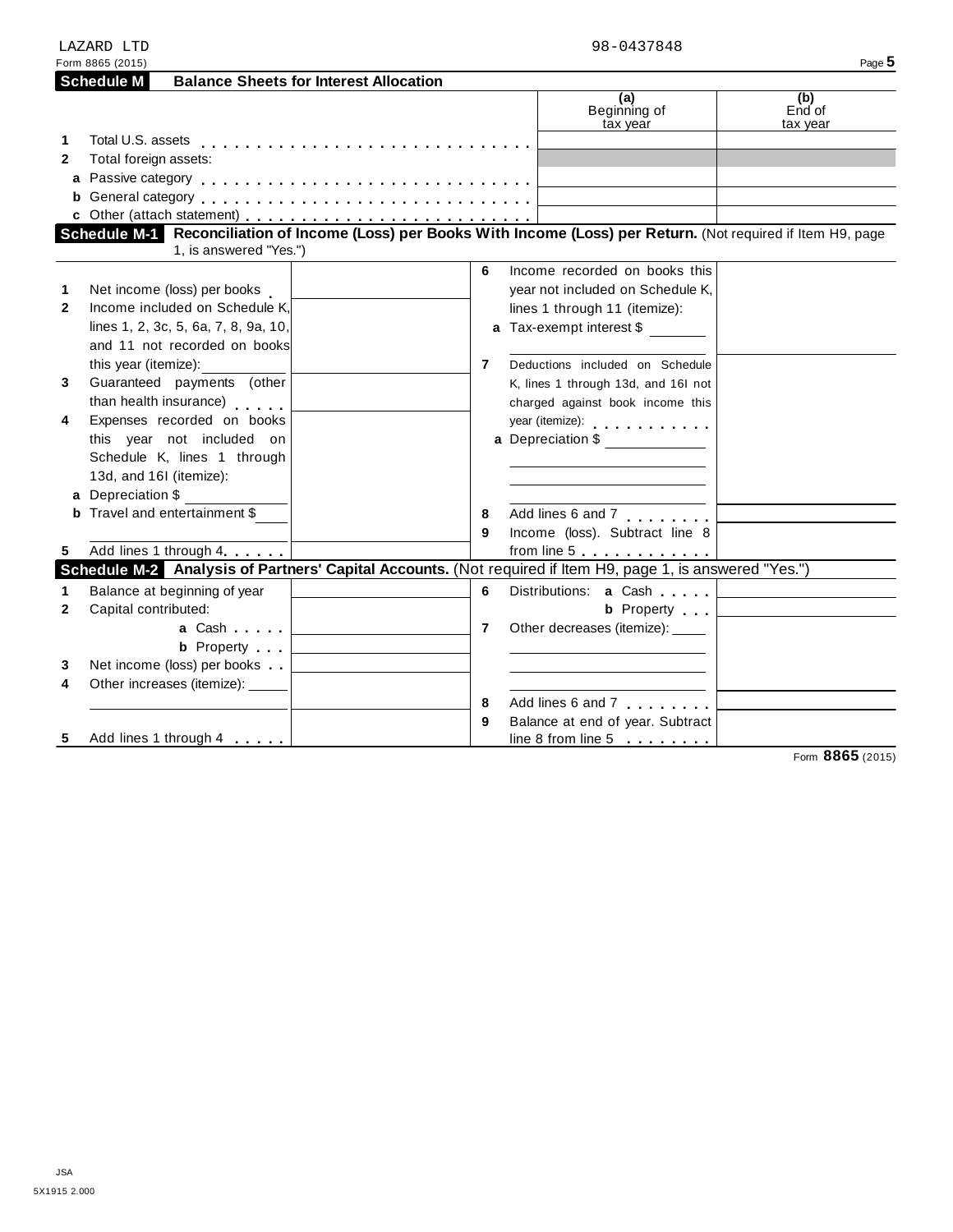| LAZARD LTD       | 98-0437848                                                                                 |          |
|------------------|--------------------------------------------------------------------------------------------|----------|
| Form 8865 (2015) |                                                                                            | Page $6$ |
| Schedule N       | Transactions Between Controlled Foreign Partnership and Partners or Other Related Entities |          |

**Important:** Complete a separate Form 8865 and Schedule N for each controlled foreign partnership. Enter the totals for each type of transaction that occurred between the foreign partnership and the persons listed in columns (a) through (d).

|    | Transactions<br>of<br>foreign partnership                                                                                                                                                                                                                               | (a) U.S. person<br>filing this return | (b) Any domestic<br>corporation or partnership<br>controlling or controlled<br>by the U.S. person filing<br>this return | (c) Any other foreign<br>corporation or partnership<br>controlling or controlled<br>by the U.S. person filing<br>this return | (d) Any U.S. person with a<br>10% or more direct interest<br>in the controlled foreign<br>partnership (other than the<br>U.S. person filing this return) |
|----|-------------------------------------------------------------------------------------------------------------------------------------------------------------------------------------------------------------------------------------------------------------------------|---------------------------------------|-------------------------------------------------------------------------------------------------------------------------|------------------------------------------------------------------------------------------------------------------------------|----------------------------------------------------------------------------------------------------------------------------------------------------------|
|    | 1 Sales of inventory <b>contains the Sales</b>                                                                                                                                                                                                                          |                                       |                                                                                                                         |                                                                                                                              |                                                                                                                                                          |
|    | 2 Sales of property rights<br>(patents, trademarks, etc.)                                                                                                                                                                                                               |                                       |                                                                                                                         |                                                                                                                              |                                                                                                                                                          |
|    | 3 Compensation received for<br>technical, managerial,<br>engineering, construction, or<br>like services                                                                                                                                                                 |                                       |                                                                                                                         |                                                                                                                              |                                                                                                                                                          |
|    | 4 Commissions received                                                                                                                                                                                                                                                  |                                       |                                                                                                                         |                                                                                                                              |                                                                                                                                                          |
|    | 5 Rents, royalties, and license<br>fees received <b>the contract of the set of the set of the set of the set of the set of the set of the set of the set of the set of the set of the set of the set of the set of the set of the set of the set of the set of the </b> |                                       |                                                                                                                         |                                                                                                                              |                                                                                                                                                          |
|    | 6 Distributions received                                                                                                                                                                                                                                                |                                       |                                                                                                                         |                                                                                                                              |                                                                                                                                                          |
|    | 7 Interest received                                                                                                                                                                                                                                                     |                                       |                                                                                                                         |                                                                                                                              |                                                                                                                                                          |
|    | 8 Other                                                                                                                                                                                                                                                                 |                                       |                                                                                                                         |                                                                                                                              |                                                                                                                                                          |
|    | 9 Add lines 1 through 8                                                                                                                                                                                                                                                 |                                       |                                                                                                                         |                                                                                                                              |                                                                                                                                                          |
|    | 10 Purchases of inventory                                                                                                                                                                                                                                               |                                       |                                                                                                                         |                                                                                                                              |                                                                                                                                                          |
|    | 11 Purchases of tangible<br>property other than inventory                                                                                                                                                                                                               |                                       |                                                                                                                         |                                                                                                                              |                                                                                                                                                          |
|    | 12 Purchases of property rights<br>(patents, trademarks, etc.)                                                                                                                                                                                                          |                                       |                                                                                                                         |                                                                                                                              |                                                                                                                                                          |
|    | 13 Compensation paid for                                                                                                                                                                                                                                                |                                       |                                                                                                                         |                                                                                                                              |                                                                                                                                                          |
|    | technical, managerial,                                                                                                                                                                                                                                                  |                                       |                                                                                                                         |                                                                                                                              |                                                                                                                                                          |
|    | engineering, construction, or                                                                                                                                                                                                                                           |                                       |                                                                                                                         |                                                                                                                              |                                                                                                                                                          |
|    | like services experience and the services                                                                                                                                                                                                                               |                                       |                                                                                                                         |                                                                                                                              |                                                                                                                                                          |
|    | 14 Commissions paid                                                                                                                                                                                                                                                     |                                       |                                                                                                                         |                                                                                                                              |                                                                                                                                                          |
|    | 15 Rents, royalties, and license<br>fees paid experience and the set of the set of the set of the set of the set of the set of the set of the set of the set of the set of the set of the set of the set of the set of the set of the set of the set of the set of      |                                       |                                                                                                                         |                                                                                                                              |                                                                                                                                                          |
|    | 16 Distributions paid                                                                                                                                                                                                                                                   |                                       |                                                                                                                         |                                                                                                                              |                                                                                                                                                          |
|    | 17 Interest paid                                                                                                                                                                                                                                                        |                                       |                                                                                                                         |                                                                                                                              |                                                                                                                                                          |
|    | <b>18</b> Other                                                                                                                                                                                                                                                         |                                       |                                                                                                                         |                                                                                                                              |                                                                                                                                                          |
|    | 19 Add lines 10 through 18                                                                                                                                                                                                                                              |                                       |                                                                                                                         |                                                                                                                              |                                                                                                                                                          |
|    | 20 Amounts borrowed (enter                                                                                                                                                                                                                                              |                                       |                                                                                                                         |                                                                                                                              |                                                                                                                                                          |
|    | the maximum loan balance                                                                                                                                                                                                                                                |                                       |                                                                                                                         |                                                                                                                              |                                                                                                                                                          |
|    | during the year). See                                                                                                                                                                                                                                                   |                                       |                                                                                                                         |                                                                                                                              |                                                                                                                                                          |
|    | instructions                                                                                                                                                                                                                                                            |                                       |                                                                                                                         |                                                                                                                              |                                                                                                                                                          |
| 21 | Amounts loaned (enter the                                                                                                                                                                                                                                               |                                       |                                                                                                                         |                                                                                                                              |                                                                                                                                                          |
|    | maximum loan balance                                                                                                                                                                                                                                                    |                                       |                                                                                                                         |                                                                                                                              |                                                                                                                                                          |
|    | during the year). See<br>instructions                                                                                                                                                                                                                                   |                                       |                                                                                                                         |                                                                                                                              |                                                                                                                                                          |
|    |                                                                                                                                                                                                                                                                         |                                       |                                                                                                                         |                                                                                                                              |                                                                                                                                                          |

Form **8865** (2015)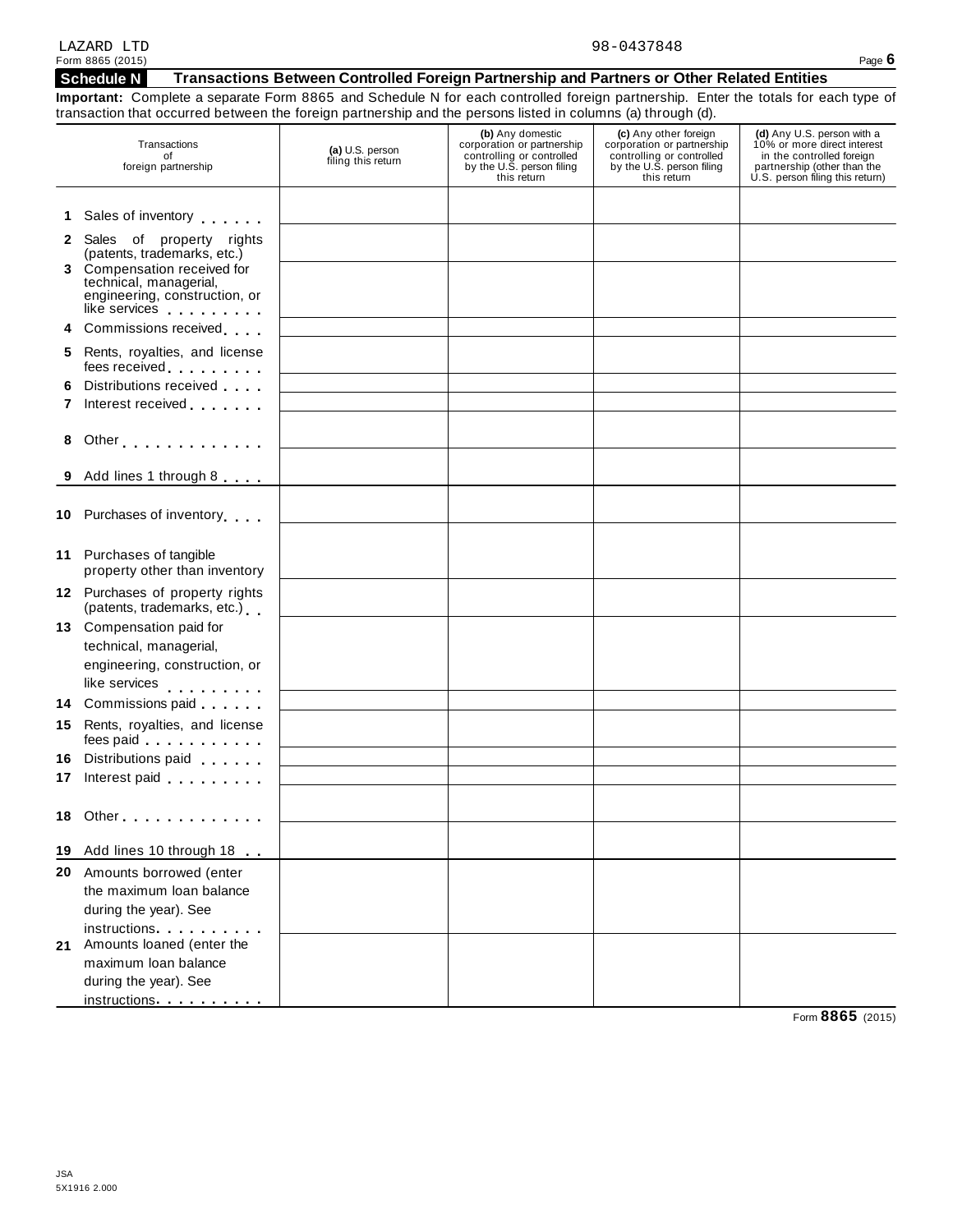**(Form 8865)**

## **SCHEDULE** O **Transfer of Property to a Foreign Partnership COMB No. 1545-1668**

(Form 8865)<br>
Department of the Treasury **Department of the Treasury Department of the Treasury Department of the Treasury Department of the Treasury <b>Department of the Treasury Department of the Treasury Department of the** 

| Name of transferor          | Filer's identifying number |                                        |  |
|-----------------------------|----------------------------|----------------------------------------|--|
| BROADCOM FOUNDATION         | 26-4754581                 |                                        |  |
| Name of foreign partnership | EIN (if any)               | Reference ID number (see instructions) |  |
| LAZARD LTD                  | 98-0437848                 | LAZL00000                              |  |

## **Part I Transfers Reportable Under Section 6038B**

| Type of<br>property                                                | (a)<br>Date of<br>transfer | (b)<br>Number of<br>items<br>transferred | (c)<br>Fair market<br>value on date<br>of transfer | (d)<br>Cost or other<br>basis | $(e)$<br>Section 704(c)<br>allocation<br>method | (f)<br>Gain recognized on<br>transfer | (g)<br>Percentage interest<br>in partnership after<br>transfer |
|--------------------------------------------------------------------|----------------------------|------------------------------------------|----------------------------------------------------|-------------------------------|-------------------------------------------------|---------------------------------------|----------------------------------------------------------------|
| Cash                                                               | 03/11/2015                 |                                          | 49,171.                                            |                               |                                                 |                                       | .009                                                           |
| Stock, notes<br>receivable and<br>payable, and<br>other securities |                            |                                          |                                                    |                               |                                                 |                                       |                                                                |
| Inventory                                                          |                            |                                          |                                                    |                               |                                                 |                                       |                                                                |
| Tangible<br>property<br>used in trade<br>or business               |                            |                                          |                                                    |                               |                                                 |                                       |                                                                |
| Intangible<br>property                                             |                            |                                          |                                                    |                               |                                                 |                                       |                                                                |
| Other<br>property                                                  |                            |                                          |                                                    |                               |                                                 |                                       |                                                                |

**Supplemental Information Required To Be Reported** (see instructions)**:**

#### **Part II Dispositions Reportable Under Section 6038B**

| (a)<br>Type of<br>property                                              | (b)<br>Date of<br>original<br>transfer | (c)<br>Date of<br>disposition | (d)<br>Manner of<br>disposition | <b>(e)</b><br>Gain<br>recognized by<br>partnership                                                 | Depreciation<br>recapture<br>recognized<br>by partnership | (g)<br>Gain allocated<br>to partner | (h)<br>Depreciation<br>recapture allocated<br>to partner |
|-------------------------------------------------------------------------|----------------------------------------|-------------------------------|---------------------------------|----------------------------------------------------------------------------------------------------|-----------------------------------------------------------|-------------------------------------|----------------------------------------------------------|
|                                                                         |                                        |                               |                                 |                                                                                                    |                                                           |                                     |                                                          |
| Part III                                                                |                                        |                               |                                 | Is any transfer reported on this schedule subject to gain recognition under section $904(f)(3)$ or |                                                           |                                     |                                                          |
| For Paperwork Reduction Act Notice, see the Instructions for Form 8865. |                                        |                               |                                 |                                                                                                    |                                                           |                                     | X<br>No<br>Yes<br>Schedule O (Form 8865) 2015            |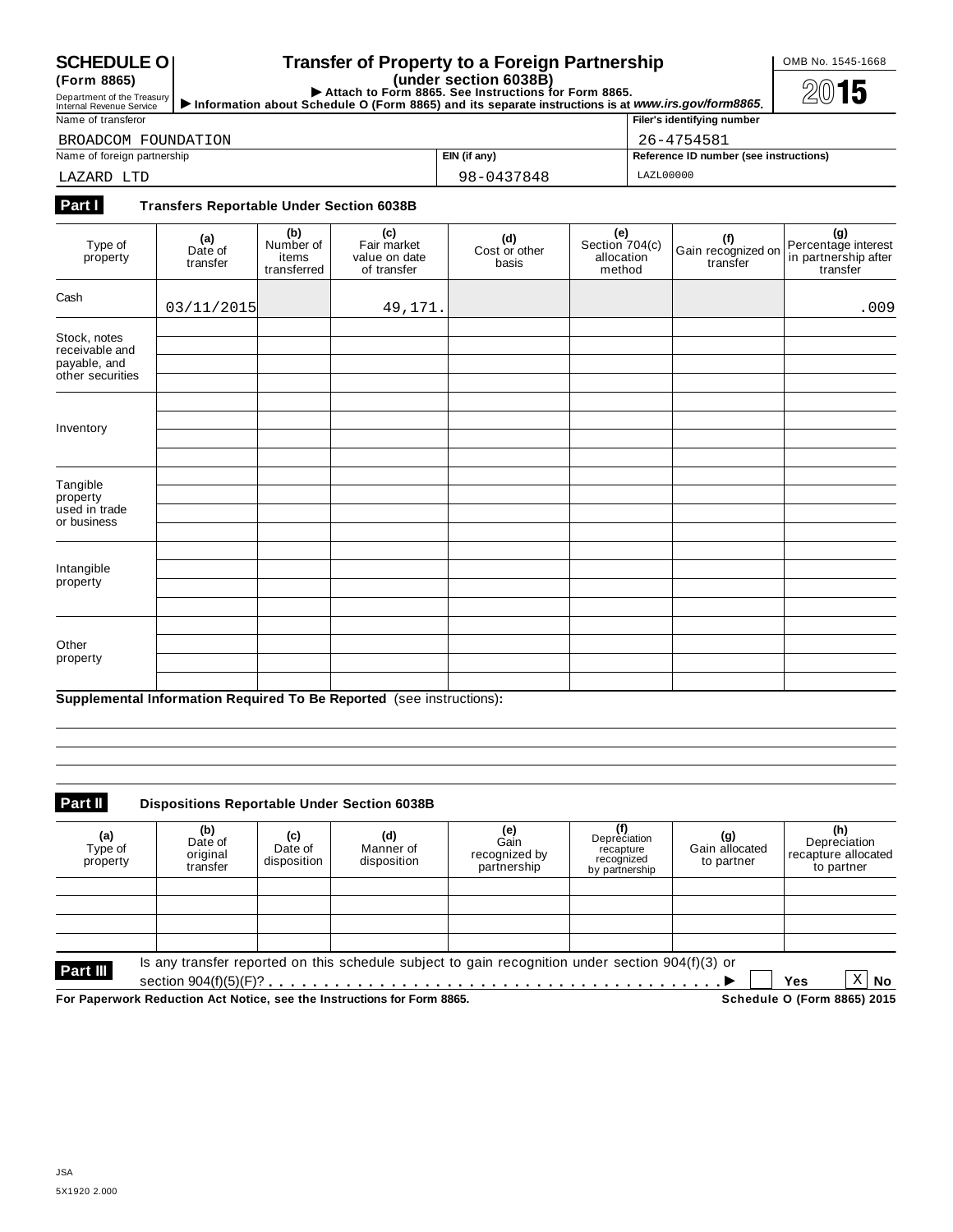## **Form 8865**

The Foundation has prepared this form to the best of its ability based on the limited information provided to it by the investment on which the Foundation is reporting. Any missing or incomplete information is due to the Foundation's inability to obtain such information and is not a willful attempt to withhold such information.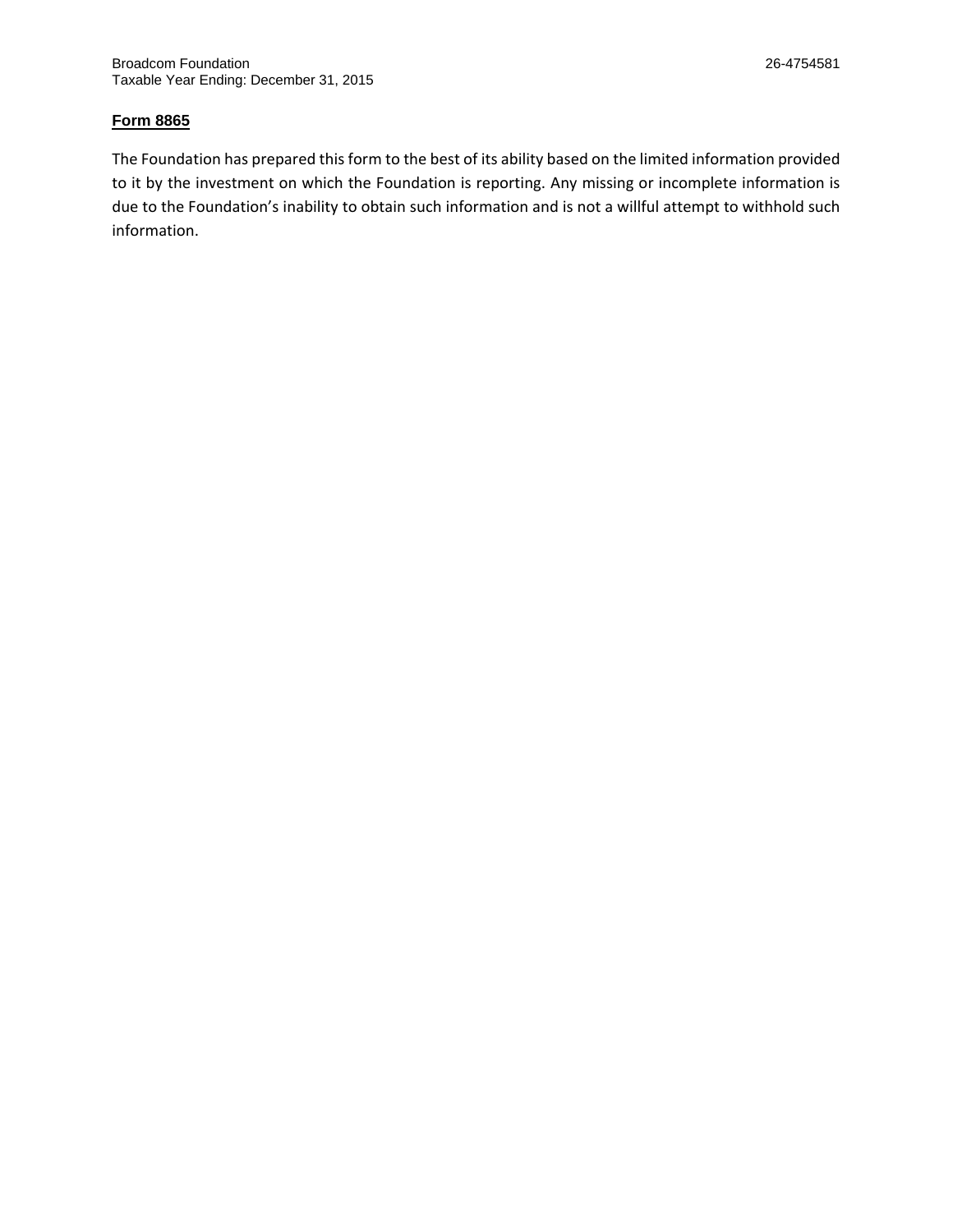### FORM 990PF, PART I - OTHER INCOME

<span id="page-24-0"></span>

|                         |        | REVENUE   |            |
|-------------------------|--------|-----------|------------|
|                         |        | AND       | NET        |
|                         |        | EXPENSES  | INVESTMENT |
| DESCRIPTION             |        | PER BOOKS | INCOME     |
| K-1 INC/LOSS LAZARD LTD |        | 18,502.   | 18,502.    |
| FEDERAL TAX REFUND      |        | 10,472.   |            |
|                         | TOTALS | 28,974.   | 18,502.    |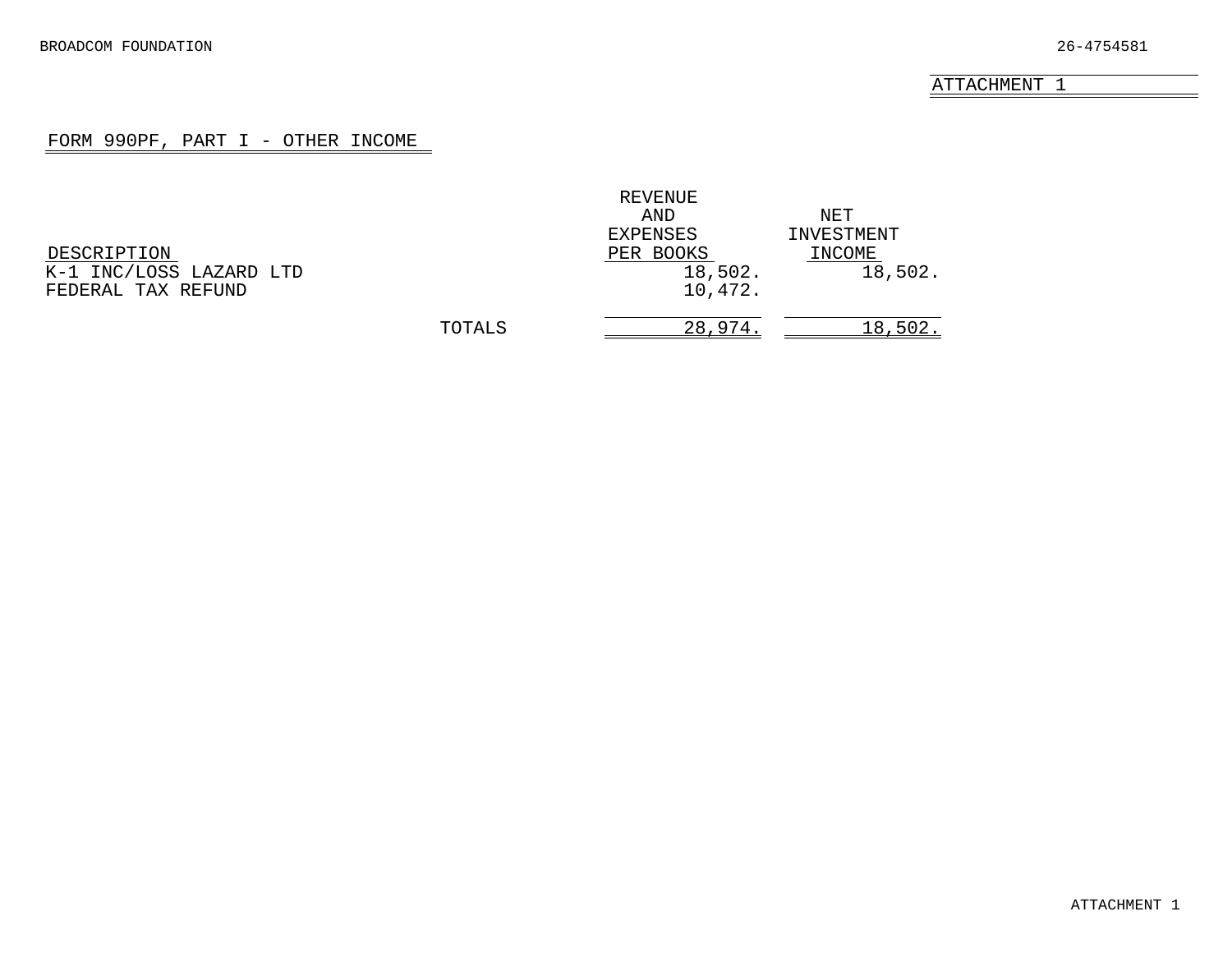#### FORM 990PF, PART I - LEGAL FEES

<span id="page-25-0"></span>

| DESCRIPTION           |        | REVENUE<br>AND<br>EXPENSES<br>PER BOOKS | NET<br>INVESTMENT<br>INCOME | ADJUSTED<br>NET<br>INCOME | CHARITABLE<br>PURPOSES |
|-----------------------|--------|-----------------------------------------|-----------------------------|---------------------------|------------------------|
| GENERAL CONSULTATIONS |        | 2,882.                                  |                             |                           | 2,882.                 |
|                       | TOTALS | 2,882.                                  |                             |                           | 2,882.                 |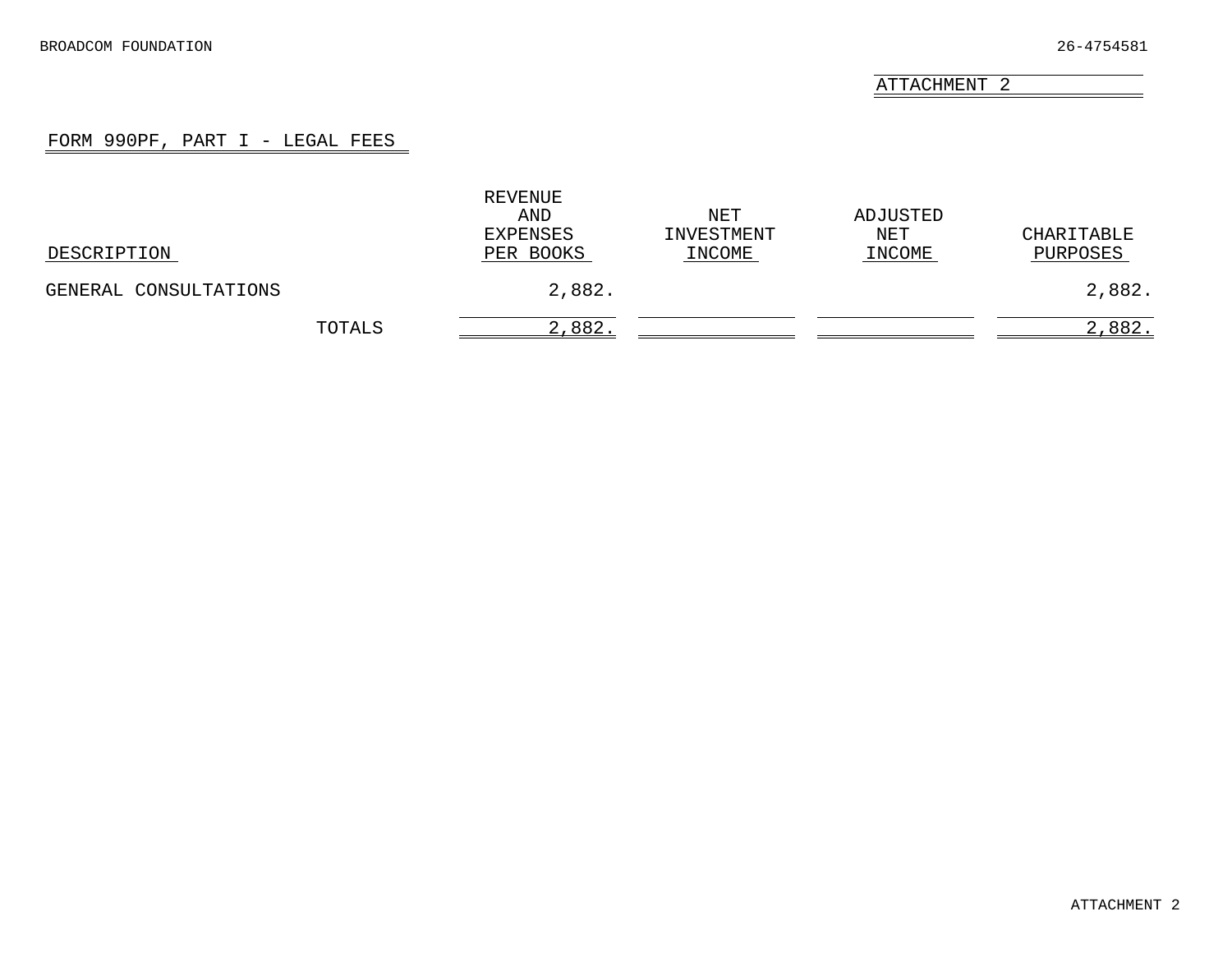### FORM 990PF, PART I - ACCOUNTING FEES

<span id="page-26-0"></span>

| DESCRIPTION |        | REVENUE<br>AND<br>EXPENSES<br>PER BOOKS | NET<br>INVESTMENT<br>INCOME | ADJUSTED<br>NET<br>INCOME | CHARITABLE<br>PURPOSES |
|-------------|--------|-----------------------------------------|-----------------------------|---------------------------|------------------------|
| AUDIT FEES  |        | 16,000.                                 |                             |                           | 16,000.                |
|             | TOTALS | 16,000                                  |                             |                           | 16,000.                |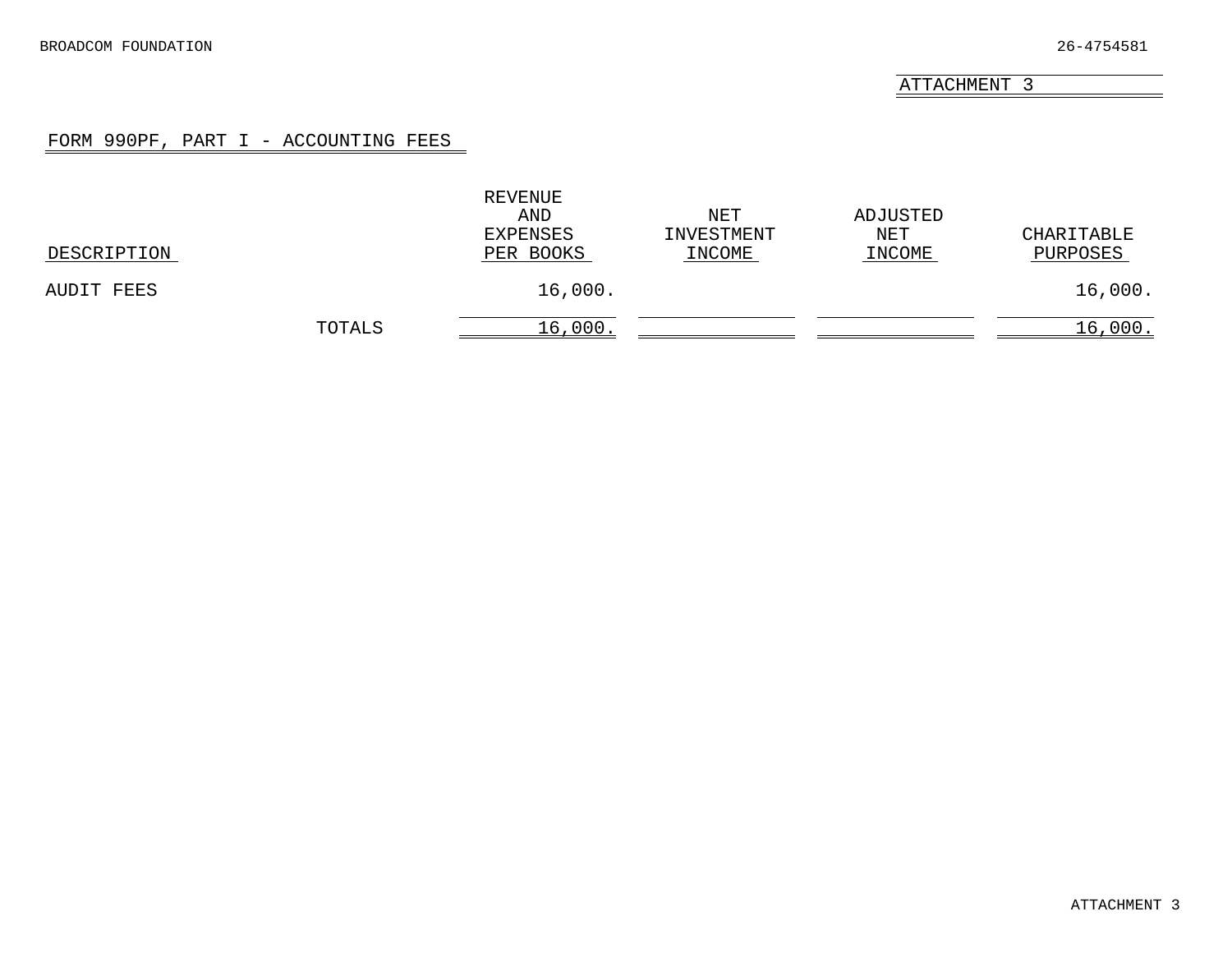## FORM 990PF, PART I - OTHER PROFESSIONAL FEES

<span id="page-27-0"></span>

|                                                                                                         | REVENUE<br>AND<br>EXPENSES            | NET<br>INVESTMENT | CHARITABLE                |
|---------------------------------------------------------------------------------------------------------|---------------------------------------|-------------------|---------------------------|
| DESCRIPTION                                                                                             | PER BOOKS                             | INCOME            | PURPOSES                  |
| INVESTMENT MANAGEMENT SERVICES<br>EVENT PHOTOGRAPHY<br>MASTERS PROGRAM APP UPDATE<br>EVENT COORDINATION | 423,466.<br>636.<br>9,800.<br>20,000. | 423,466.          | 636.<br>9,800.<br>20,000. |
| TOTALS                                                                                                  | 453,902.                              | 423,466.          | 30, 436.                  |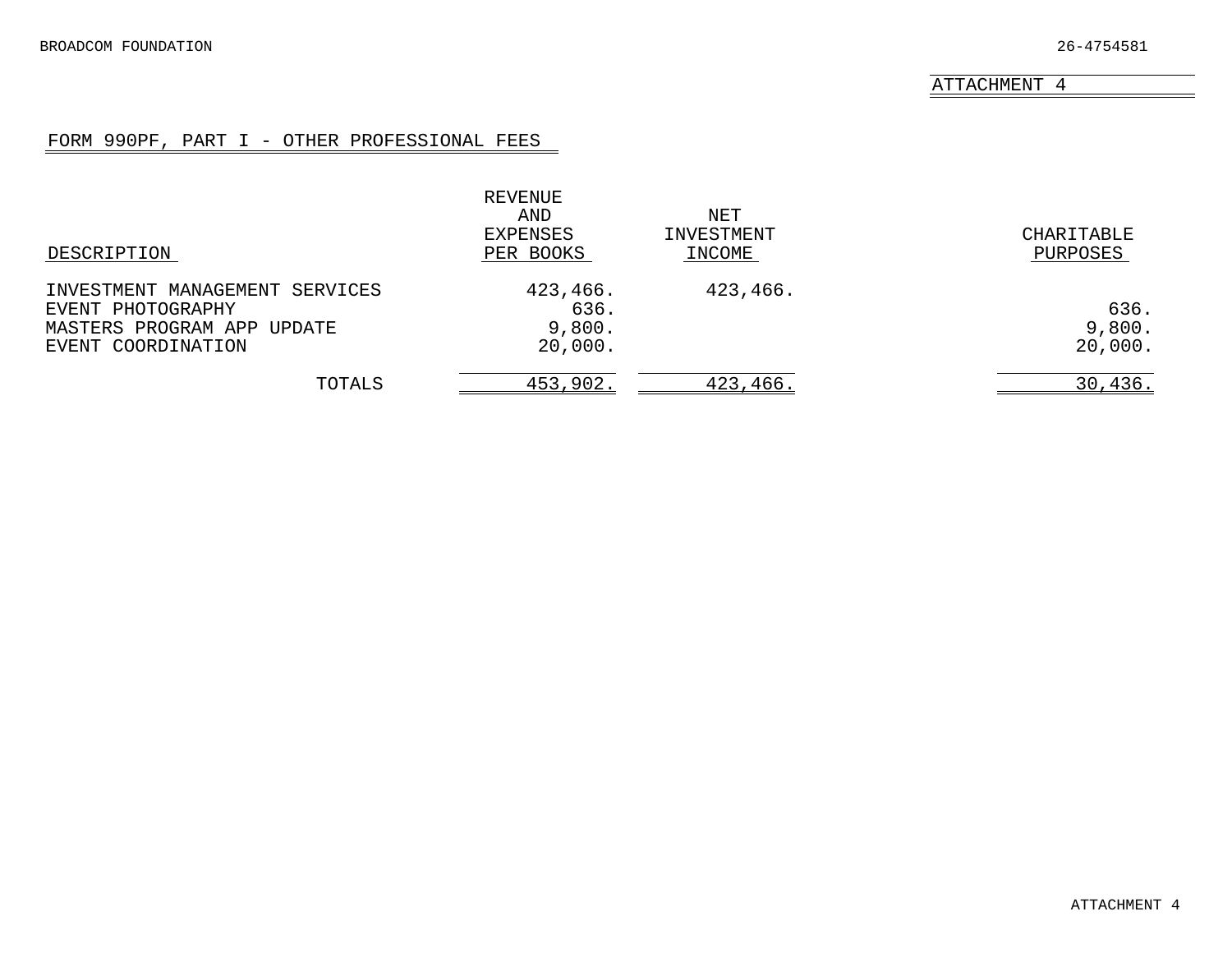## FORM 990PF, PART I - TAXES

<span id="page-28-0"></span>

|                               | REVENUE   |            |
|-------------------------------|-----------|------------|
|                               | AND       | NET        |
|                               | EXPENSES  | INVESTMENT |
| DESCRIPTION                   | PER BOOKS | INCOME     |
| 990-PF ESTIMATED TAX FOR 2015 | 76,200.   |            |
| FOREIGN TAX                   | 18,809.   | 18,809.    |
| TOTALS                        | 95,009.   | 18,809.    |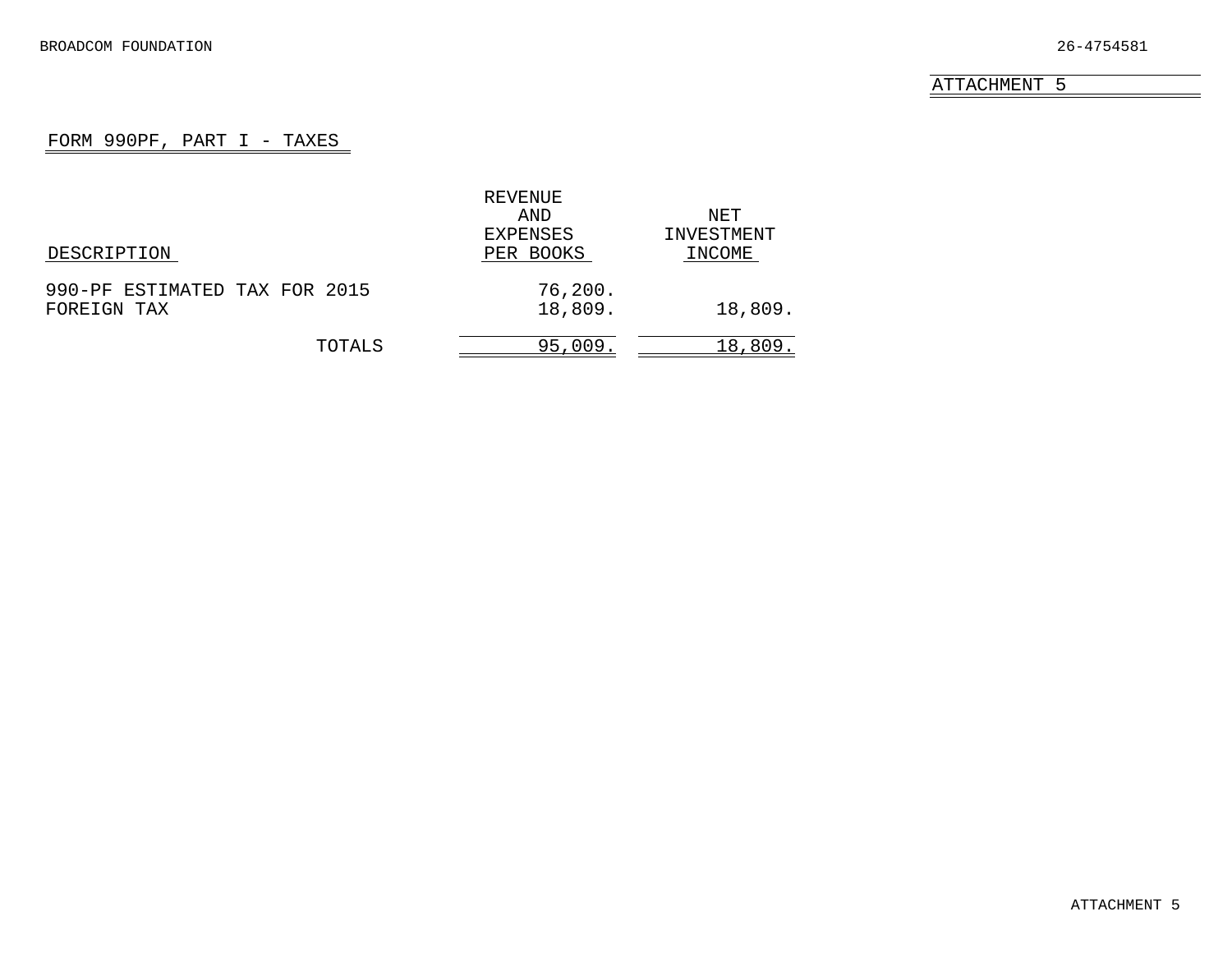## FORM 990PF, PART I - OTHER EXPENSES

<span id="page-29-0"></span>

|                               | REVENUE   |            |            |
|-------------------------------|-----------|------------|------------|
|                               | AND       | NET        |            |
|                               | EXPENSES  | INVESTMENT | CHARITABLE |
| DESCRIPTION                   | PER BOOKS | INCOME     | PURPOSES   |
| ADMINISTRATIVE FEES           | 96,500.   |            | 96,500.    |
| <b>BANK CHARGES</b>           | 1,216.    | 1,216.     |            |
| K-1 EXP LAZARD LTD            | 53.       | 53.        |            |
| PLAQUES - MASTERS COMPETITION | 2,029.    |            | 2,029.     |
| TOTALS                        | 99,798.   | 1,269.     | 98,529.    |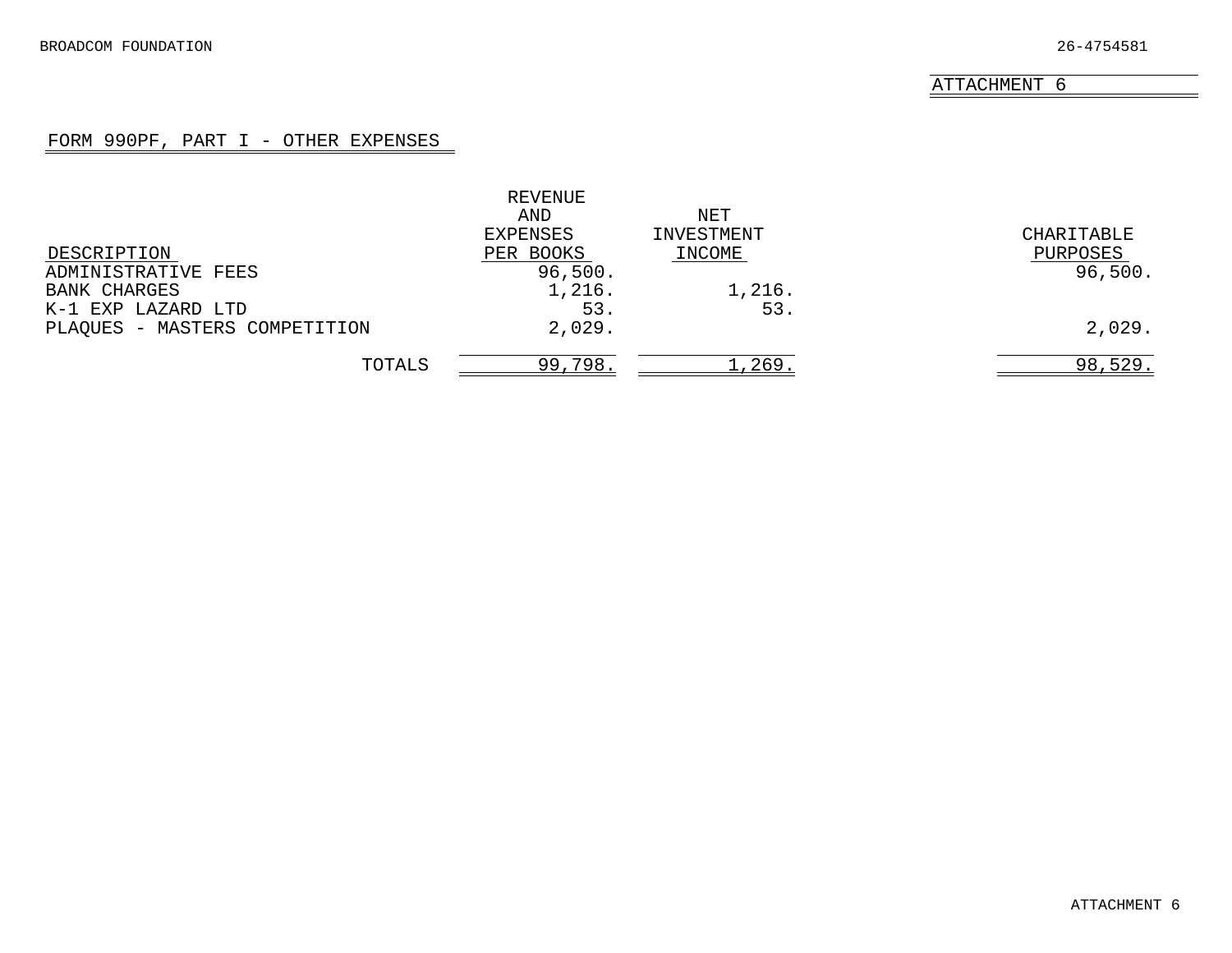## FORM 990PF, PART II - U.S. AND STATE OBLIGATIONS

<span id="page-30-0"></span>

|                                                                                                                                                                                                                                                                                                              | ATTACHMENT 7                                                                                                            |                                                                                                                      |  |  |
|--------------------------------------------------------------------------------------------------------------------------------------------------------------------------------------------------------------------------------------------------------------------------------------------------------------|-------------------------------------------------------------------------------------------------------------------------|----------------------------------------------------------------------------------------------------------------------|--|--|
| DESCRIPTION                                                                                                                                                                                                                                                                                                  | ENDING<br>BOOK VALUE                                                                                                    | ENDING<br>FMV                                                                                                        |  |  |
| FEDERAL HOME LOAN BANKS - 0.85<br>FEDERAL HOME LOAN BANKS - 0.85<br>FFCB CONS BD - 1.890% - 08/20/<br>US T NOTE - 1.750% - 05/15/202<br>US T NT - 1.625% - 08/31/2019<br>US T NTS - 1.375% - 05/31/2020<br>US T NTS - 1.875% - 08/31/2022<br>US TIPS - 0.125% - 01/15/2023<br>US TURY NOTE - 1.375% - 09/30/ | 1, 412, 524.<br>486,487.<br>544,046.<br>1,455,470.<br>1,517,884.<br>1,496,426.<br>227, 245.<br>1,540,360.<br>1,591,365. | 1,406,878.<br>486,516.<br>538,934.<br>1,460,859.<br>1,504,275.<br>1,478,445.<br>222,408.<br>1,486,982.<br>1,579,929. |  |  |
| US OBLIGATIONS TOTAL                                                                                                                                                                                                                                                                                         | 10, 271, 807.                                                                                                           | 10, 165, 226.                                                                                                        |  |  |
| ALAMEDA FING-B - 4.482% - 07/0<br>CUYAHOGA ECON TXB G - 5.000% -<br>LOS ANGELES CALIF $-5.081$ <sup>8</sup> - 0<br>NEW YORK N Y SER. 2010 D-1 - 4<br>NEW YORK ST DORM AUTH REV TXBL<br>PIERCE SWR-TXB-B-BABS - 2.625%<br>UNIVERSITY NC CHAPEL HILL REV                                                       | 400,000.<br>586,500.<br>1,058,680.<br>451,340.<br>800,000.<br>708,442.<br>1,000,000.                                    | 415,660.<br>639,330.<br>985,933.<br>434,572.<br>808,320.<br>705,173.<br>1,004,840.                                   |  |  |
| STATE OBLIGATIONS TOTAL                                                                                                                                                                                                                                                                                      | 5,004,962.                                                                                                              | 4,993,828.                                                                                                           |  |  |
| US AND STATE OBLIGATIONS TOTAL                                                                                                                                                                                                                                                                               | 15, 276, 769.                                                                                                           | 15, 159, 054.                                                                                                        |  |  |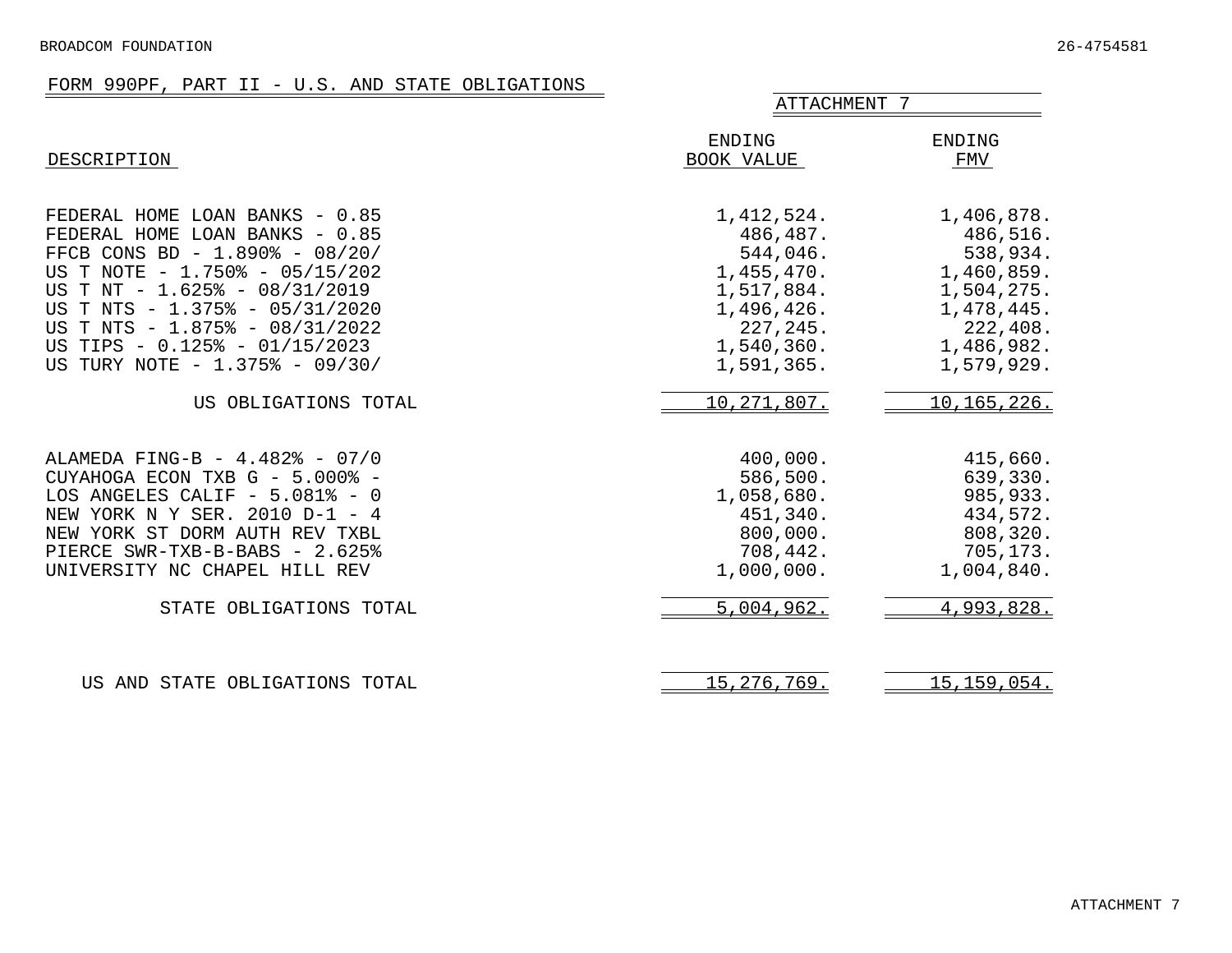## FORM 990PF, PART II - CORPORATE STOCK

<span id="page-31-0"></span>

|                                | ENDING     | ENDING    |
|--------------------------------|------------|-----------|
| DESCRIPTION                    | BOOK VALUE | FMV       |
|                                |            |           |
| 3M CO                          | 326,681.   | 602,560.  |
| ABBOTT LABS                    | 370,258.   | 538,920.  |
| ACCENTURE PLC                  | 385,514.   | 627,000.  |
| ACE LTD                        | 380,522.   | 701,100.  |
| AIR PRODS & CHEM INC           | 326,530.   | 520, 440. |
| AMERICAN WATER WORKS COMPANY I | 418,136.   | 597,500.  |
| AMGEN INC                      | 478,887.   | 649,320.  |
| ANALOG DEVICES INC             | 376, 105.  | 514,089.  |
| AUTOMATIC DATA PROCESSING INC  | 370,470.   | 508,320.  |
| BECTON DICKINSON & CO          | 347,131.   | 616, 360. |
| BERKSHIRE HATHAWAY INC. CLASS  | 594,024.   | 660,200.  |
| BLACKROCK INC                  | 311,350.   | 595,910.  |
| BOEING CO                      | 360, 551.  | 722,950.  |
| BRISTOL-MYERS SQUIBB CO        | 518,402.   | 550,320.  |
| CHARLES SCHWAB CORP            | 550,115.   | 658,600.  |
| CHEVRON CORP                   | 560,385.   | 539,760.  |
| CHINA MOBILE HGK LTD           | 419,054.   | 450,640.  |
| CLOROX CO                      | 337,933.   | 570,735.  |
| COLGATE-PALMOLIVE COMPANY      | 335,449.   | 532,960.  |
| CONOCOPHILLIPS                 | 492,311.   | 443,555.  |
| CUMMINS INC                    | 722,517.   | 528,060.  |
| CVS CAREMARK CORP              | 411,456.   | 684,390.  |
| DOMINION RESOURCES INC         | 414,780.   | 541,120.  |
| DOUBLELINE TOTAL RETURN BOND   | 289,505.   | 275,523.  |
| DU PONT DE NEMOURS             | 337,905.   | 466,200.  |
| DUKE ENERGY CO                 | 461,127.   | 464,035.  |
| EAST WEST BANCORP, INC         | 451,269.   | 540,280.  |
| EMERSON ELECTRIC CO            | 515, 412.  | 478,300.  |
| EXXON MOBIL CORP               | 563,145.   | 584,625.  |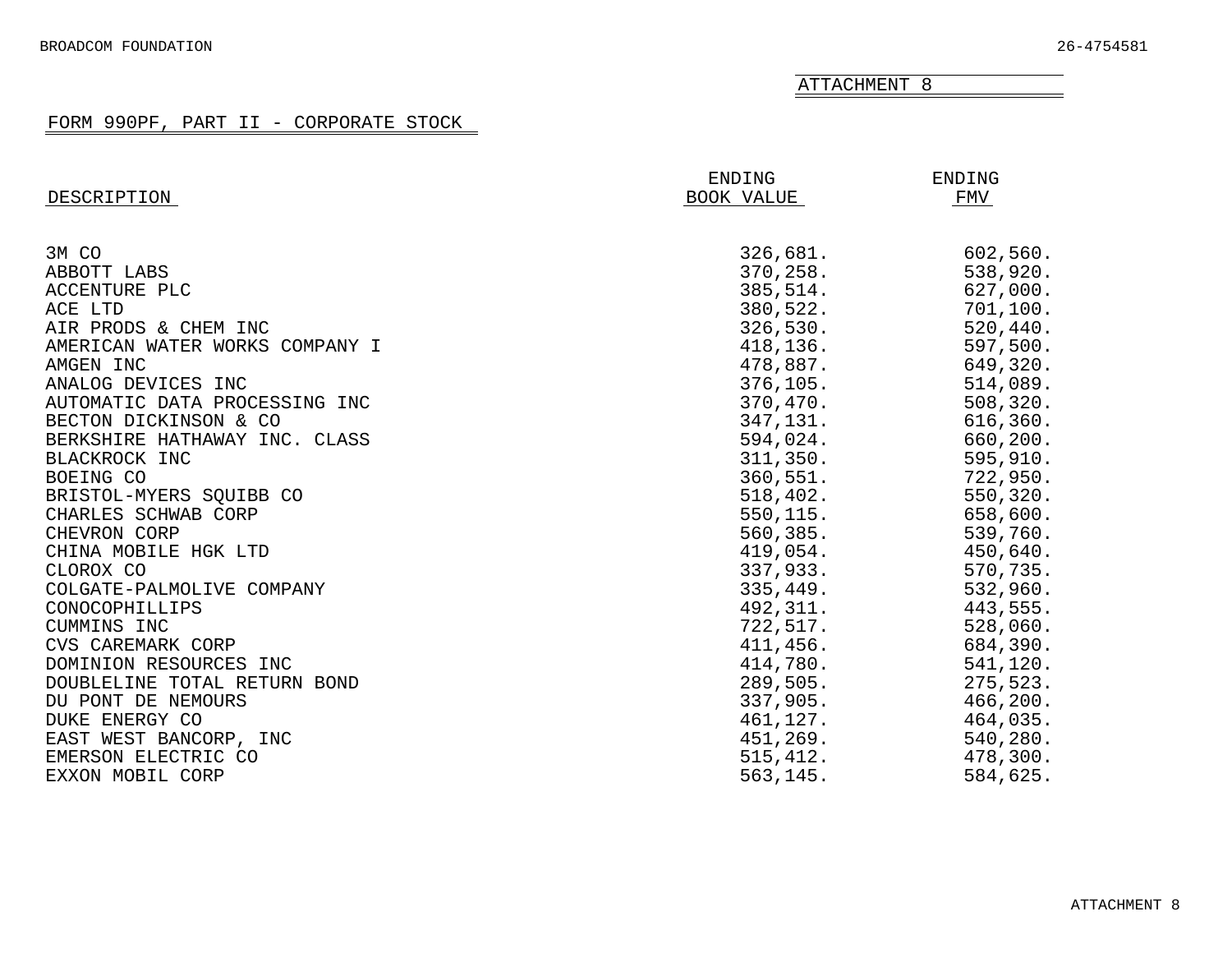ATTACHMENT 8 (CONT'D)

## FORM 990PF, PART II - CORPORATE STOCK

| DESCRIPTION                    | ENDING<br>BOOK VALUE | <b>ENDING</b><br>FMV |
|--------------------------------|----------------------|----------------------|
|                                |                      |                      |
| FASTENAL COMPANY               | 507,820.             | 510, 250.            |
| FIRST REP BK SAN FRANCISCO CAL | 249,500.             | 251, 200.            |
| FLAHERTY&CRUMRINE CLAYMORE P   | 1,024,802.           | 1,203,000.           |
| FORD MOTOR COMPANY             | 617, 143.            | 563,600.             |
| GANNETT CO INC                 | 304, 100.            | 407,250.             |
| GENERAL ELECTRIC CO            | 482,643.             | 763,175.             |
| GILEAD SCIENCES INC            | 468,367.             | 455,355.             |
| GOLDMAN SACHS GROUP PFD SER J  | 260,000.             | 258,900.             |
| HOLLYFRONTIER CORP             | 496,201.             | 418,845.             |
| HOME DEPOT INC                 | 467,177.             | 793,500.             |
| INT'L FLAVORS & FRAGRANCES INC | 511,596.             | 538,380.             |
| ISHARE SP SMALL CAP 600 INDEX  | 527,750.             | 495,495.             |
| JOHNSON & JOHNSON              | 390,840.             | 616,320.             |
| JOHNSON CONTROLS INC           | 400,127.             | 473,880.             |
| JP MORGAN CHASE                | 543,856.             | 759,345.             |
| MERCK & CO INC                 | 366,748.             | 528, 200.            |
| MICROSOFT CORP                 | 410,939.             | 768,065.             |
| MONDELEZ INTERNATIONAL INC     | 341,070.             | 448,400.             |
| NESTLE S.A                     | 494,982.             | 520,940.             |
| NEXTERA ENERGY, INC            | 309,956.             | 571,395.             |
| NIKE INC-CL B                  | 330,322.             | 812,500.             |
| NOVARTIS AG ADR                | 591,762.             | 602,280.             |
| NOVO NORDISK A S               | 467,745.             | 798,600.             |
| ORACLE CORP                    | 361,942.             | 456,625.             |
| PAYCHEX                        | 412,676.             | 528,900.             |
| PAYPAL HOLDINGS, INC           | 450,073.             | 452,500.             |
| PENSKE AUTOMOTIVE GROUP, INC   | 518,097.             | 444,570.             |
| PEPSICO INC                    | 409,151.             | 599,520.             |
| PIMCO FUNDS FOREIGN BOND FUND  | 2,000,000.           | 1,818,349.           |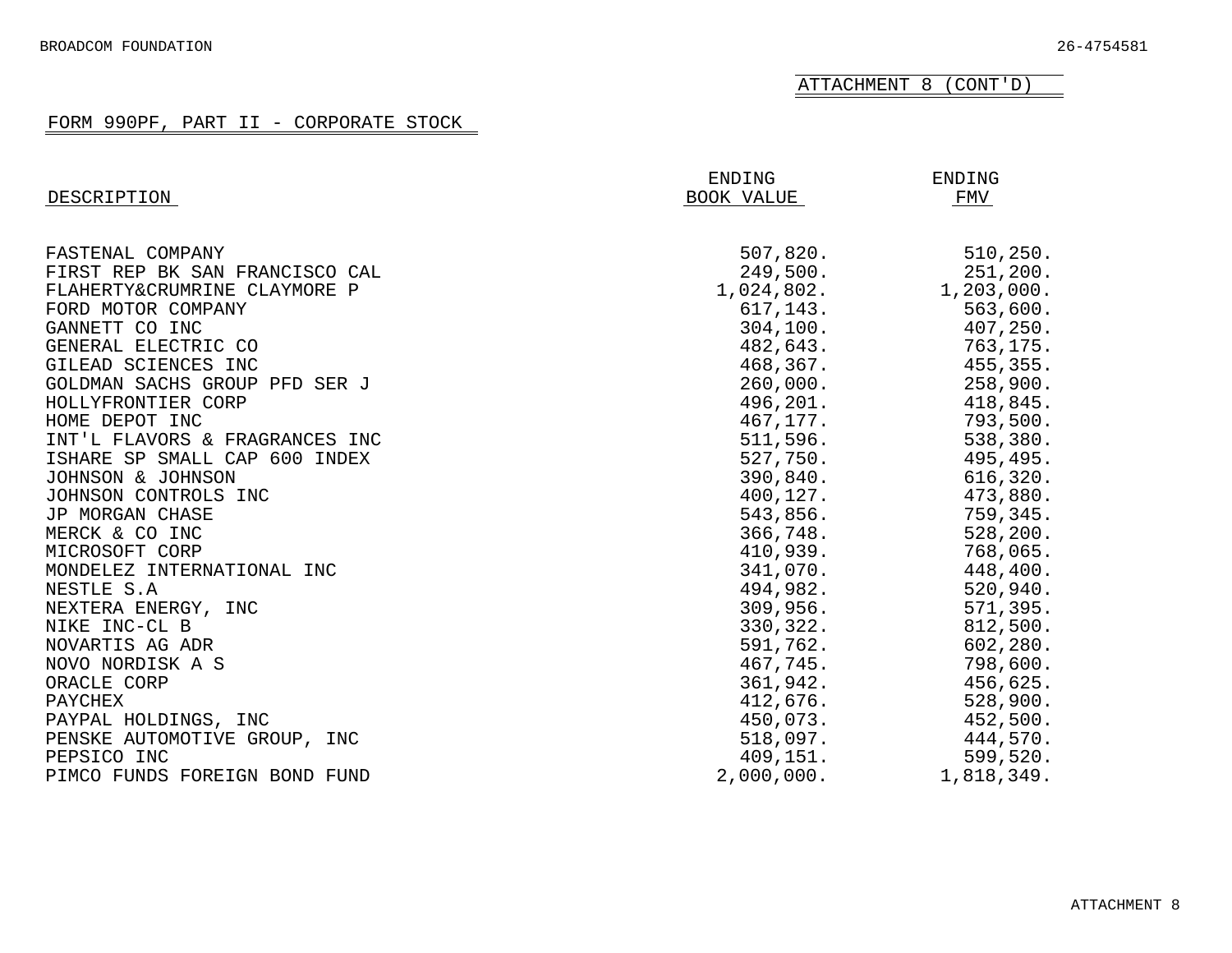ATTACHMENT 8 (CONT'D)

## FORM 990PF, PART II - CORPORATE STOCK

|                                | ENDING       | ENDING      |
|--------------------------------|--------------|-------------|
| DESCRIPTION                    | BOOK VALUE   | FMV         |
| PIMCO INCOME FUND              | 2,705,234.   | 2,550,887.  |
| POWERSHARES CEF INCOME COMPOSI | 520,746.     | 448,140.    |
| POWERSHARES II PFD             | 1, 125, 214. | 1,196,000.  |
| PROCTER GAMBLE CO              | 501,724.     | 595,575.    |
| REGAL ENTERTAINMENT            | 468,224.     | 424,575.    |
| ROCHE HOLDING LTD ADR          | 382,653.     | 568,755.    |
| STRYKER CORPORATION            | 261,309.     | 464,700.    |
| TAIWAN SEMICONDUCTOR MFG CO LT | 398,335.     | 520,429.    |
| TARGET CORPORATION             | 490,505.     | 617,185.    |
| TCP CAPITAL CORPORATION        | 440,771.     | 348,250.    |
| TIME WARNER INC                | 603,577.     | 549,695.    |
| TJX COMPANIES INC              | 264,768.     | 265,913.    |
| UNILEVER PLC AMER              | 478,533.     | 517,440.    |
| UNION PACIFIC                  | 330,138.     | 469,200.    |
| UNITED PARCEL SERVICE          | 472,430.     | 577,380.    |
| UNITED TECHNOLOGIES CORP       | 466,457.     | 528,385.    |
| UNITEDHEALTH GROUP INC         | 540,260.     | 529,380.    |
| V F CORP                       | 298,701.     | 622,500.    |
| VANGUARD INFORMATION TECHNOLOG | 3, 232, 737. | 3,519,424.  |
| VANGUARD MSCI EUROPEAN ETF     | 138,227.     | 124,700.    |
| VERIZON COMMUNICATIONS         | 482,096.     | 577,750.    |
| VISA INC                       | 471,428.     | 542,850.    |
| WALT DISNEY HOLDINGS CO        | 290,246.     | 630,480.    |
| WELLS FARGO & CO               | 460,179.     | 679,500.    |
| WELLS FARGO PF CL A            | 248,250.     | 258,310.    |
| WILLIAMS COS                   | 288,005.     | 269,850.    |
| WISDOMTREE EM MKTS             | 359,908.     | 262,950.    |
| TOTALS                         | 43,864,964.  | 52,683,314. |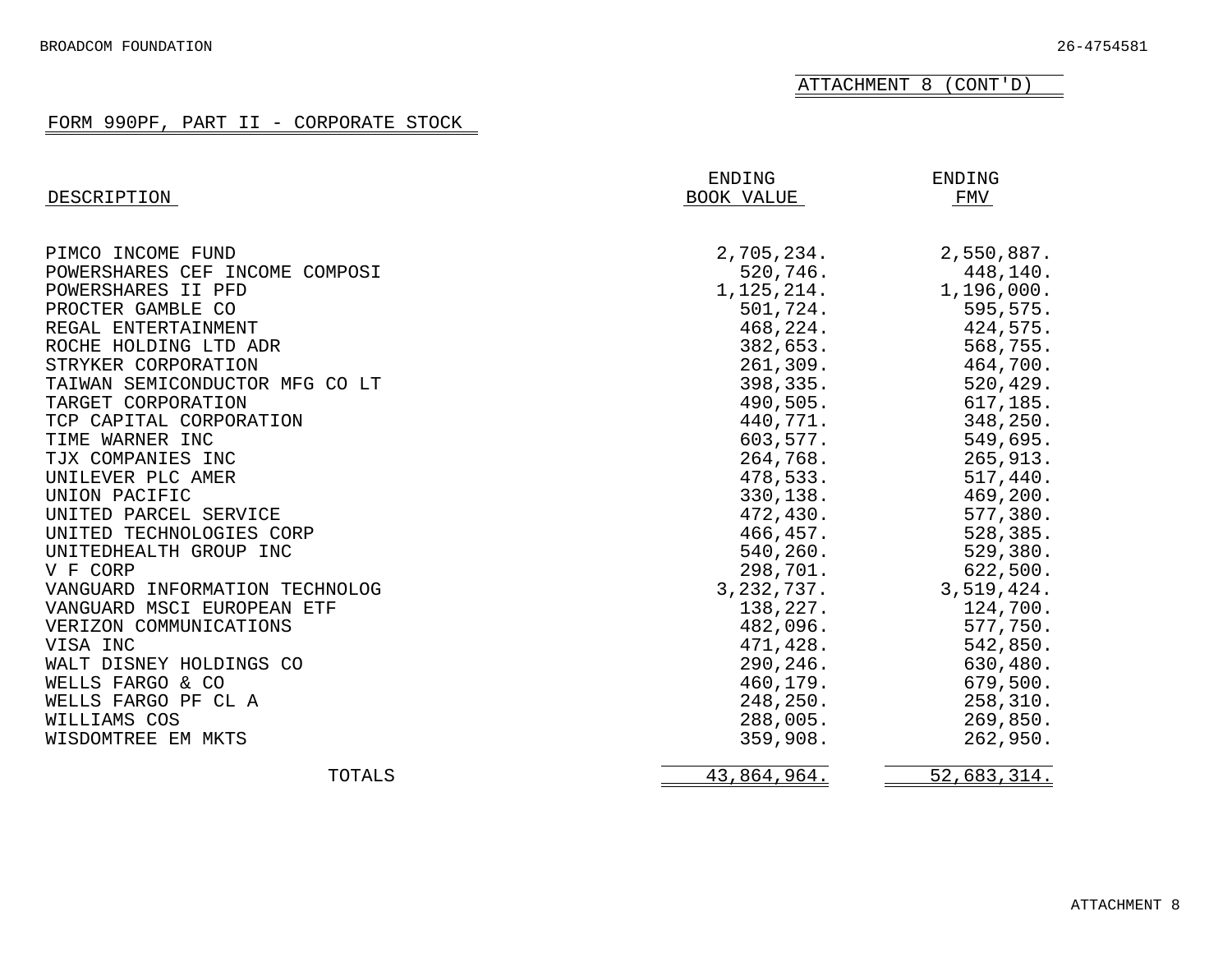#### FORM 990PF, PART II - CORPORATE BONDS

<span id="page-34-0"></span>

| DESCRIPTION                             | <b>ENDING</b><br>BOOK VALUE | <b>ENDING</b><br>FMV |
|-----------------------------------------|-----------------------------|----------------------|
| ACTAVIS FUNDING BD - 3.450% -           | 1,715,759.                  | 1,701,853.           |
| AMGEN INC - 3.450% - 10/01/202          | 1,562,750.                  | 1,543,755.           |
| AMGEN INC BOND - 2.125% - 05/1          | 698,747.                    | 704,270.             |
| BANK OF AMERICA SR NTS - 6.000          | 1,618,875.                  | 1,596,315.           |
| BANK OF MONTREAL - 0.879% - 04          | 501, 425.                   | 500, 545.            |
| CAPITAL ONE BND - 2.250% - 02/          | 974,739.                    | 970,720.             |
| CITIGROUP INC - $4.450\%$ - 01/10       | 329,278.                    | 314, 199.            |
| CITIGROUP INC - 5.950% - 12/31          | 253,750.                    | 244,625.             |
| CVS CAREMARK CORP - 3.500% - 0          | 1,660,415.                  | 1,613,836.           |
| FORD MOTOR CREDIT - $1.500\text{*}$ - 0 | 501,325.                    | 496,495.             |
| FORD MOTOR CREDIT CO - 3.000%           | 1,821,379.                  | 1,767,009.           |
| GENERAL ELEC CAP CORP - 1.138%          | 793,080.                    | 801,520.             |
| GOLDMAN SACHS GROUP - 2.625% -          | 1,521,720.                  | 1,510,725.           |
| INTL PAPER CO - 5.250% - 04/01          | 274,050.                    | 252,313.             |
| JPMORGAN CHASE & CO - 1.800% -          | 14,988.                     | 14,980.              |
| JPMORGAN CHASE & CO - 3.200% -          | 1,523,970.                  | 1,495,110.           |
| JPMORGAN CHASE & CO - 5.150% -          | 252,500.                    | 236,875.             |
| JPMORGAN CHASE & CO SR NT - 6.          | 166,395.                    | 162,009.             |
| KINDER MORGAN ENER PARTNERS -           | 1,426,867.                  | 1,289,905.           |
| MICROSOFT CORP - 1.625% - 12/0          | 496,047.                    | 503, 190.            |
| MORGAN STANLEY - $5.450\%$ - 01/0       | 1,558,938.                  | 1,557,075.           |
| MORGAN STANLEY - $6.000\%$ - 01/2       | 593,559.                    | 605, 250.            |
| OCCIDENTAL PETE CORP - 1.500%           | 849,303.                    | 839,562.             |
| PROGRESS ENERGY INC - 4.875% -          | 1,806,394.                  | 1,715,471.           |
| RIO TINTO FIN USA LTD NOTE - 3          | 1,000,063.                  | 931,238.             |
| SCHWAB CHARLES CORP - 0.000% -          | 265,000.                    | 283,750.             |
| STARWOOD HOTELS & RESORTS - 6.          | 877,200.                    | 820,560.             |
| TEXAS INSTRS INC NT - 2.375% -          | 499,465.                    | 502,765.             |
| TIME WARNER INC - 4.750% - 03/          | 1,090,580.                  | 1,074,890.           |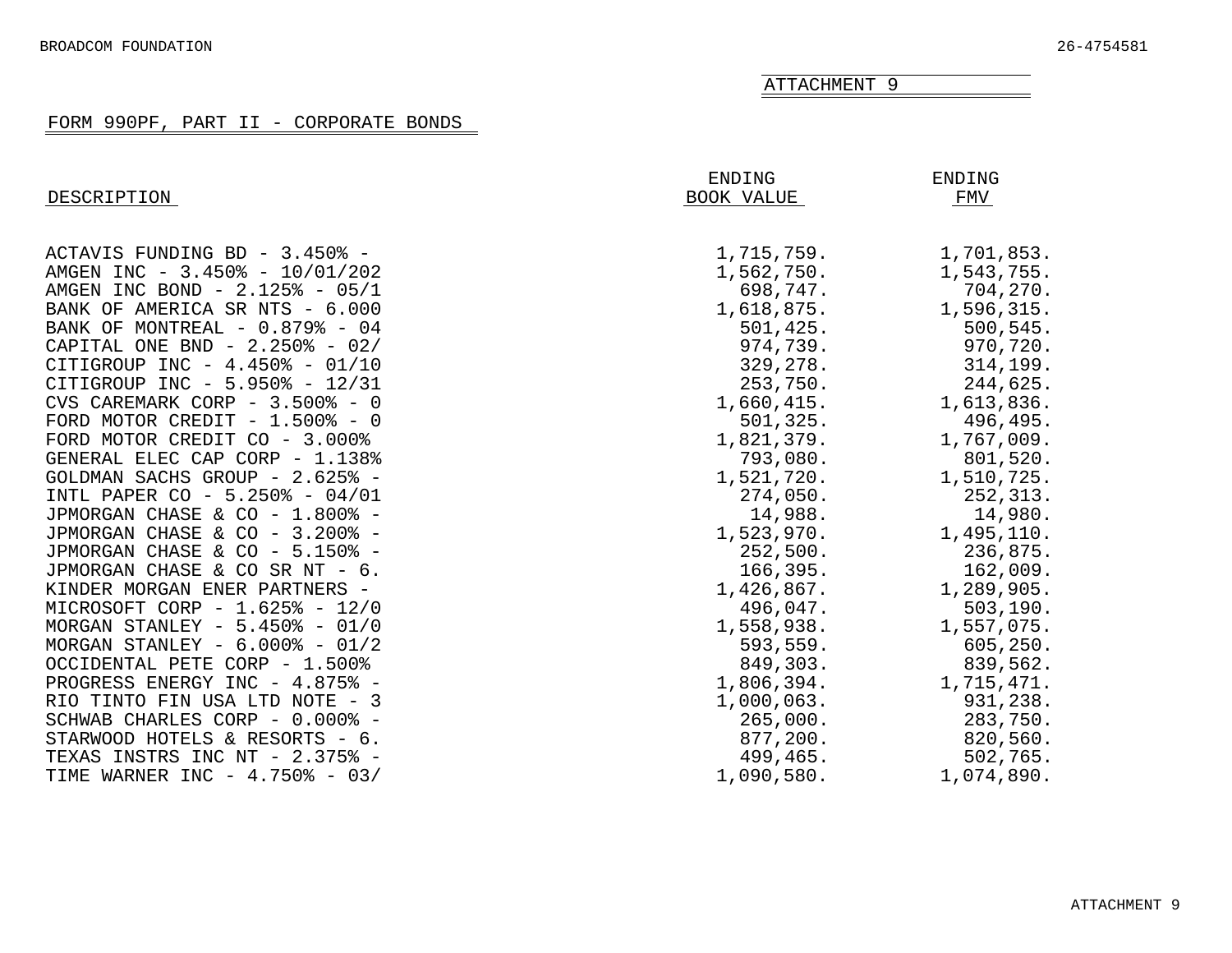ATTACHMENT 9 (CONT'D)

## FORM 990PF, PART II - CORPORATE BONDS

| DESCRIPTION                                                                                       | ENDING<br>BOOK VALUE               | ENDING<br>FMV                      |
|---------------------------------------------------------------------------------------------------|------------------------------------|------------------------------------|
| UNITED PARCEL SERVICE - 5.125%<br>VERIZON - 3.450% - 03/15/2021<br>WELLS FARGO - 2.100% - 05/08/2 | 518,189.<br>1,559,850.<br>498,630. | 496,562.<br>1,534,635.<br>504,960. |
| TOTALS                                                                                            | 29, 225, 230.                      | 28,586,967.                        |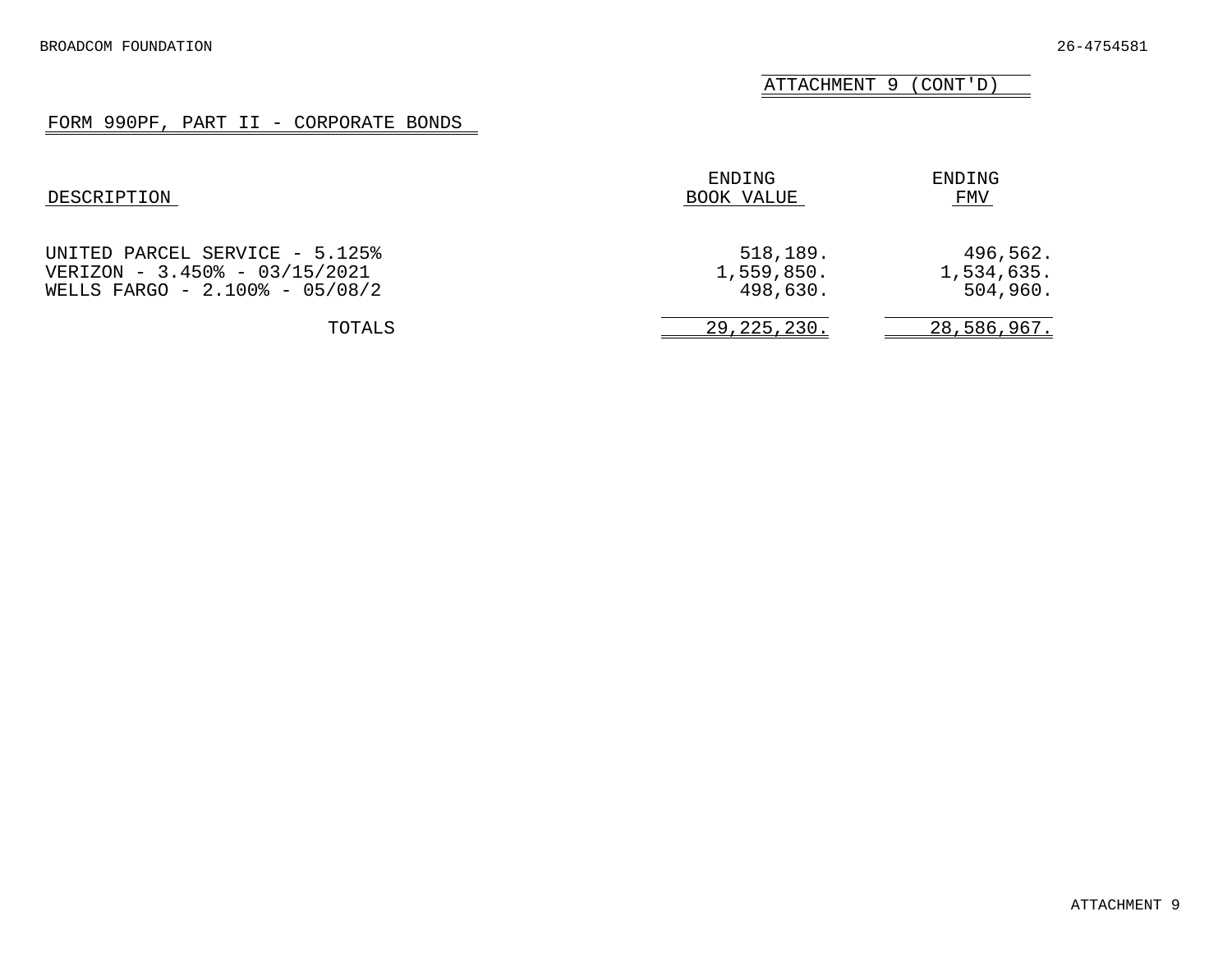## **FORM 990-PF - PART IV CAPITAL GAINS AND LOSSES FOR TAX ON INVESTMENT INCOME**

| Kind of Property                             |                                       | Description               |                                            | $\frac{P}{Q}$<br>Date<br>acquired |                                    | Date sold |                      |  |
|----------------------------------------------|---------------------------------------|---------------------------|--------------------------------------------|-----------------------------------|------------------------------------|-----------|----------------------|--|
| Gross sale<br>price less<br>expenses of sale | Depreciation<br>allowed/<br>allowable | Cost or<br>other<br>basis | <b>FMV</b><br>as of<br>$\frac{12/31/69}{}$ | Adj. basis<br>as of<br>12/31/69   | Excess of<br>FMV over<br>adj basis |           | Gain<br>or<br>(loss) |  |
|                                              |                                       |                           | PUBLICLY-TRADED SECURITIES                 |                                   |                                    |           |                      |  |
| 35097872.                                    |                                       | 33623209.                 |                                            |                                   |                                    |           | 1,474,663.           |  |
|                                              |                                       |                           |                                            |                                   |                                    |           |                      |  |
| TOTAL GAIN(LOSS)                             | .                                     | .                         |                                            | .                                 | .                                  |           | 1,474,663.           |  |
|                                              |                                       |                           |                                            |                                   |                                    |           |                      |  |
|                                              |                                       |                           |                                            |                                   |                                    |           |                      |  |
|                                              |                                       |                           |                                            |                                   |                                    |           |                      |  |
|                                              |                                       |                           |                                            |                                   |                                    |           |                      |  |
|                                              |                                       |                           |                                            |                                   |                                    |           |                      |  |
|                                              |                                       |                           |                                            |                                   |                                    |           |                      |  |
|                                              |                                       |                           |                                            |                                   |                                    |           |                      |  |
|                                              |                                       |                           |                                            |                                   |                                    |           |                      |  |
|                                              |                                       |                           |                                            |                                   |                                    |           |                      |  |
|                                              |                                       |                           |                                            |                                   |                                    |           |                      |  |
|                                              |                                       |                           |                                            |                                   |                                    |           |                      |  |
|                                              |                                       |                           |                                            |                                   |                                    |           |                      |  |
|                                              |                                       |                           |                                            |                                   |                                    |           |                      |  |
|                                              |                                       |                           |                                            |                                   |                                    |           |                      |  |
|                                              |                                       |                           |                                            |                                   |                                    |           |                      |  |
|                                              |                                       |                           |                                            |                                   |                                    |           |                      |  |
|                                              |                                       |                           |                                            |                                   |                                    |           |                      |  |
|                                              |                                       |                           |                                            |                                   |                                    |           |                      |  |
|                                              |                                       |                           |                                            |                                   |                                    |           |                      |  |
|                                              |                                       |                           |                                            |                                   |                                    |           |                      |  |
|                                              |                                       |                           |                                            |                                   |                                    |           |                      |  |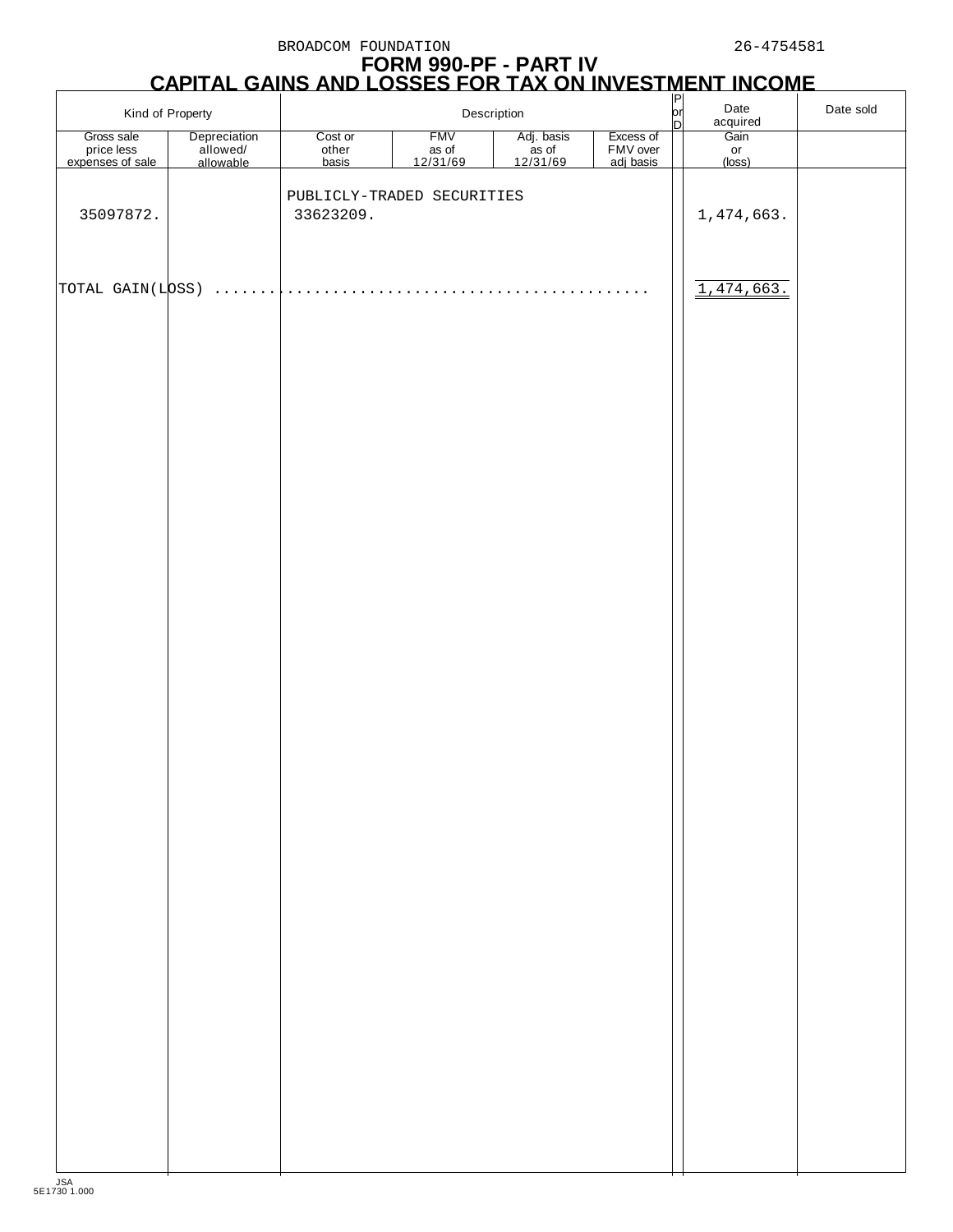<span id="page-37-0"></span>FORM 990PF, PART VII-B, LINE 5C-EXPENDITURE RESPONSIBILITY STATEMENT

GRANTEE'S NAME: UNIVERSITA DEGLI STUDI DI PAVIA GRANTEE'S ADDRESS: CORSO STRADA NUOVA 65 CITY, STATE & ZIP: PAVIA FOREIGN COUNTRY: ITALY GRANT DATE: 11/20/2012<br>GRANT AMOUNT: 25 GRANT AMOUNT: 25,000. GRANT PURPOSE: TO SUPPORT SCIENTIFIC RESEARCH AMOUNT EXPENDED: 25,000. ANY DIVERSION? NO DATES OF REPORTS: 1/10/14, 9/12/14, 5/15/15 VERIFICATION DATE: RESULTS OF VERIFICATION: NONE NECESSARY GRANTEE'S NAME: UK ELECTRONICS SKILLS FOUNDATION GRANTEE'S ADDRESS: STE 47, GEDDES HOUSE, KIRKTON N. CITY, STATE & ZIP: LIVINGSTON W LOTHIAN FOREIGN COUNTRY: UNITED KINGDOM EH546GU GRANT DATE: 01/22/2014 GRANT AMOUNT: 7,500. GRANT PURPOSE: TO SUPPORT UK ELECTRONICS SKILLS FOUNDATION SUMMER SCHOOL PROJECT AMOUNT EXPENDED: 6,092. ANY DIVERSION? NO DATES OF REPORTS: 2/23/15 VERIFICATION DATE: RESULTS OF VERIFICATION: NONE NECESSARY GRANTEE'S NAME: UK ELECTRONICS SKILLS FOUNDATION GRANTEE'S ADDRESS: STE 47, GEDDES HOUSE, KIRKTON N. CITY, STATE & ZIP: LIVINGSTON W LOTHIAN FOREIGN COUNTRY: UNITED KINGDOM EH546GU GRANT DATE: 04/30/2015 GRANT AMOUNT: 15,000.<br>GRANT PURPOSE: TO SUPPORT UK E TO SUPPORT UK ELECTRONICS SKILLS FOUNDATION SUMMER SCHOOL PRJECT AMOUNT EXPENDED: ANY DIVERSION? NO DATES OF REPORTS: EXPECTED IN 2016 VERIFICATION DATE: RESULTS OF VERIFICATION: NONE NECESSARY GRANTEE'S NAME: WESTED GRANTEE'S ADDRESS: 730 HARRISON STREET CITY, STATE & ZIP: SAN FRANCISCO, CA 94107 GRANT DATE: 01/22/2014 GRANT AMOUNT: 14,000. GRANT PURPOSE: TO SUPPORT THE ENGINEERING IN ELEMENTARY PROJECT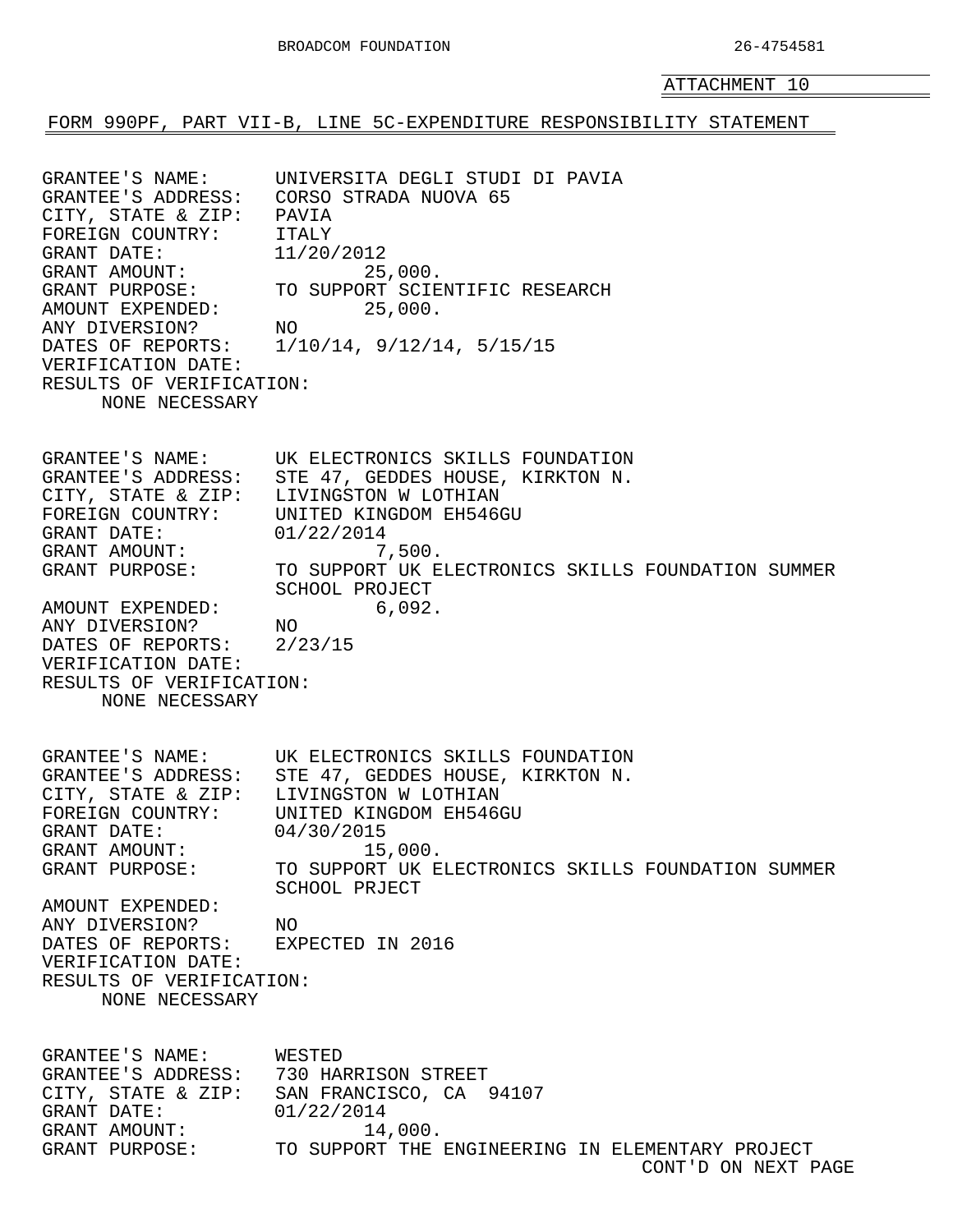ATTACHMENT 10 (CONT'D)

#### FORM 990PF, PART VII-B, LINE 5C-EXPENDITURE RESPONSIBILITY STATEMENT

AMOUNT EXPENDED: 14,000. ANY DIVERSION? NO DATES OF REPORTS: 3/25/15 VERIFICATION DATE: RESULTS OF VERIFICATION: NONE NECESSARY GRANTEE'S NAME: WESTED GRANTEE'S ADDRESS: 730 HARRISON STREET CITY, STATE & ZIP: SAN FRANCISCO, CA 94107 GRANT DATE: 04/30/2015 GRANT AMOUNT:  $10,000$ . GRANT PURPOSE: TO SUPPORT OC STEM ECOSYSTEM INITIATIVE, A PROJECT OF VOLUNTEER CENTER OF GREATER ORANGE COUNTY AMOUNT EXPENDED: 10,000. ANY DIVERSION? NO DATES OF REPORTS: 7/8/16 VERIFICATION DATE: RESULTS OF VERIFICATION: NONE NECESSARY GRANTEE'S NAME: CAMBRIDGE UNIVERSITY-COMPUTER LABORATORY GRANTEE'S ADDRESS: W GATES BLDG 15 JJ THOMSON AVE CITY, STATE & ZIP: CAMBRIDGE FOREIGN COUNTRY: UNITED KINGDOM CB3 OFD GRANT DATE: 11/10/2014 GRANT AMOUNT: 25,000. GRANT PURPOSE: TO SUPPORT THE RASPBERRY PI COMPUTER PROJECT AMOUNT EXPENDED: 25,000. ANY DIVERSION? NO DATES OF REPORTS: 2/25/16 VERIFICATION DATE: RESULTS OF VERIFICATION: NONE NECESSARY GRANTEE'S NAME: NATIONAL INST OF TECH - TIRUCHIRAPPALLI GRANTEE'S ADDRESS: TANJORE MAIN RD, NATIONAL HWY 67 CITY, STATE & ZIP: TIRUCHIRAPPALLI FOREIGN PROVINCE: TAMIL NADU FOREIGN COUNTRY: INDIA GRANT DATE: 10/21/2014 GRANT AMOUNT: 5,000.<br>GRANT PURPOSE: TO SUPPORT SCIE TO SUPPORT SCIENTIFIC RESEARCH AMOUNT EXPENDED: 1,136. ANY DIVERSION? NO DATES OF REPORTS: 7/20/16 VERIFICATION DATE: RESULTS OF VERIFICATION: NONE NECESSARY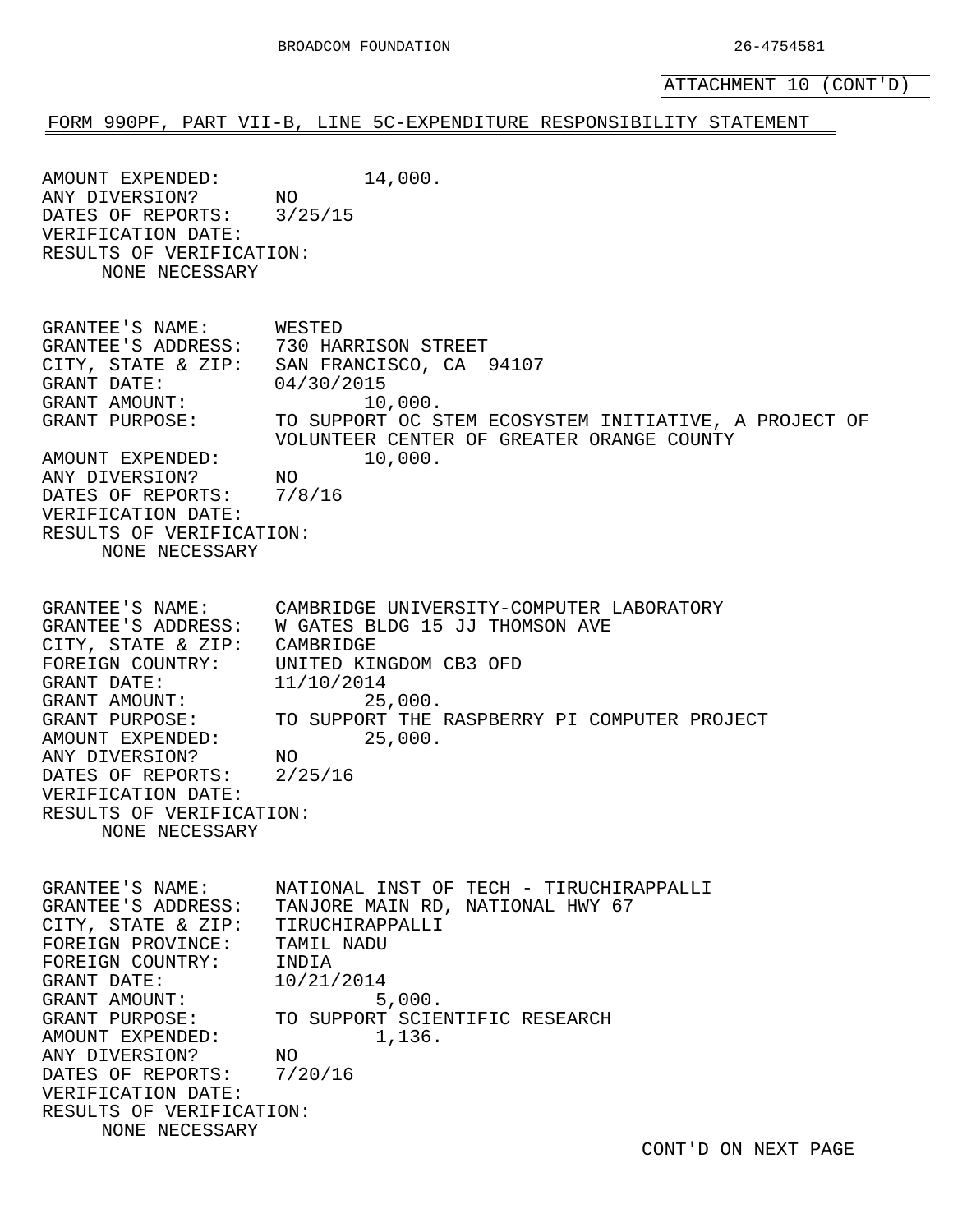ATTACHMENT 10 (CONT'D)

FORM 990PF, PART VII-B, LINE 5C-EXPENDITURE RESPONSIBILITY STATEMENT

GRANTEE'S NAME: INST OF COMMUNIC & COMP SYS OF NTUA GRANTEE'S ADDRESS: IROON POLITECHNIOU 9 CITY, STATE & ZIP: ATHENS FOREIGN COUNTRY: GREECE 157 73 GRANT DATE: 12/11/2013 GRANT AMOUNT: 25,000. GRANT PURPOSE: TO SUPPORT THE DEVELOPMENT OF HIGH DR AND SFDR DAC-LESS DIRECT DIGITAL FREQUENCY SYNTHESIZERS (DDS) AMOUNT EXPENDED: 25,000. ANY DIVERSION? NO DATES OF REPORTS: 11/7/14, 8/7/15 VERIFICATION DATE: RESULTS OF VERIFICATION: NONE NECESSARY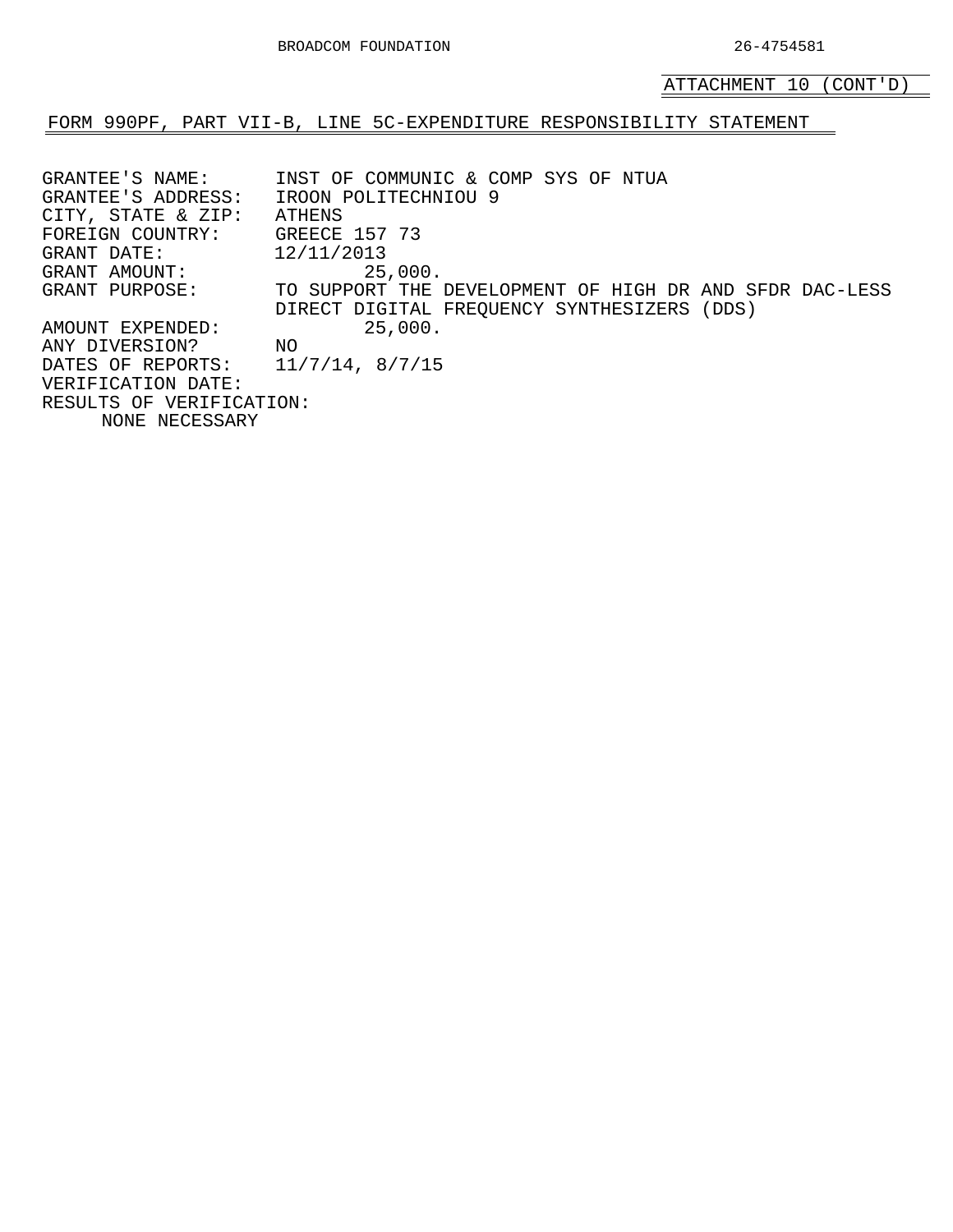## **Part VII-B, Line 5c (990-PF) – Expenditure Responsibility**

Pursuant to IRC Regulation 53.4945-5(d)(2), Broadcom Foundation (the "Foundation") provides the following information for one grant:

| (i)           | <b>Grantee</b>                                                                    | Technion Research and Development Foundation (the "Grantee")<br><b>Technion City</b><br>Haifa, Israel 32000                                                                                                                                                                                                                                                                                                                                                                                                                                                                                                                                                                                                                                                                                                                                                                                                                                                                                                                                                                                                             |
|---------------|-----------------------------------------------------------------------------------|-------------------------------------------------------------------------------------------------------------------------------------------------------------------------------------------------------------------------------------------------------------------------------------------------------------------------------------------------------------------------------------------------------------------------------------------------------------------------------------------------------------------------------------------------------------------------------------------------------------------------------------------------------------------------------------------------------------------------------------------------------------------------------------------------------------------------------------------------------------------------------------------------------------------------------------------------------------------------------------------------------------------------------------------------------------------------------------------------------------------------|
| (ii)          | Date of<br>Grant                                                                  | 12/23/2013                                                                                                                                                                                                                                                                                                                                                                                                                                                                                                                                                                                                                                                                                                                                                                                                                                                                                                                                                                                                                                                                                                              |
|               | Amount of<br>Grant                                                                | \$25,000                                                                                                                                                                                                                                                                                                                                                                                                                                                                                                                                                                                                                                                                                                                                                                                                                                                                                                                                                                                                                                                                                                                |
| (iii)         | <b>Purpose of</b><br>Grant                                                        | To support the Wii Kinect Enhanced Active Vision Project.                                                                                                                                                                                                                                                                                                                                                                                                                                                                                                                                                                                                                                                                                                                                                                                                                                                                                                                                                                                                                                                               |
| $(iv) - (vi)$ | <b>Reports of</b><br><b>Amounts</b><br><b>Expended &amp;</b><br><b>Diversions</b> | The Grantee has not submitted any annual reports<br>regarding the December 2013. The Foundation has made numerous good<br>faith attempts on multiple dates to contact the Grantee and<br>request the annual report with respect to the grant funds, which attempts have<br>been documented by the Foundation, but has not been able to obtain such<br>report. Per Section 53.4945-5(e)(2) of the Treasury Regulations, the failure of<br>Grantee to submit the annual report will not result in a taxable expenditure for the<br>Foundation because the Foundation (i) made the grant in accordance with<br>paragraph (b) of said section of the Regulations, (ii) has complied with the<br>reporting requirements contained in paragraph (d) of said section of the<br>Regulations, (iii) made a reasonable effort to obtain the required report, and (iv)<br>will withhold all future payments on any grant to this Grantee until such report is<br>furnished.<br>To the knowledge of the Foundation, no funds have been diverted to any activity<br>other than the activity for which the grant was originally made. |
| (vii)         | Verification<br>of Reports                                                        | The Foundation has not received any reports from the Grantee; therefore, the<br>foundation has been unable to verify a report.                                                                                                                                                                                                                                                                                                                                                                                                                                                                                                                                                                                                                                                                                                                                                                                                                                                                                                                                                                                          |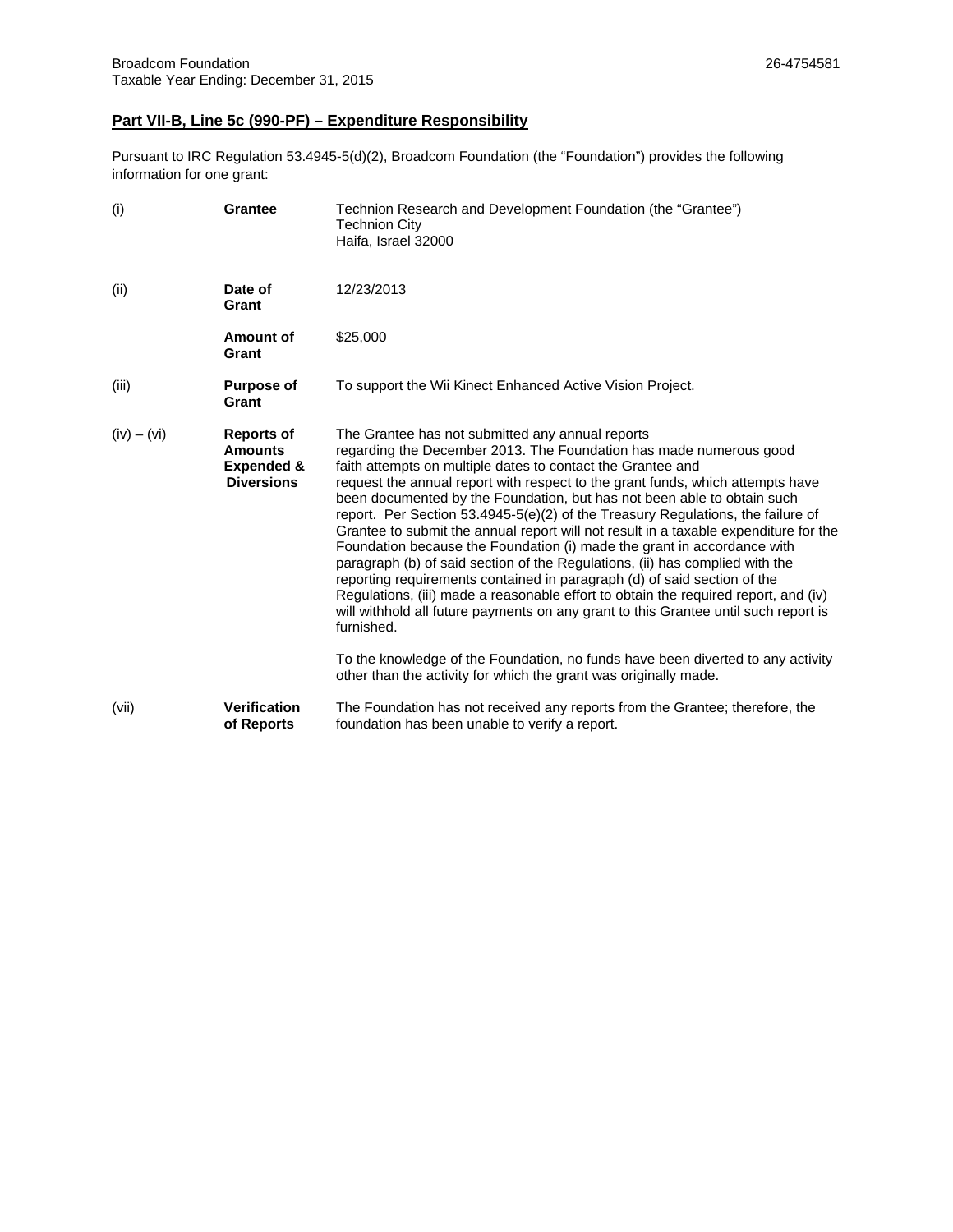| BROADCOM FOUNDATION | 26-4754581 |
|---------------------|------------|
|                     |            |

#### FORM 990PF, PART VIII - LIST OF OFFICERS, DIRECTORS, AND TRUSTEES ATTACHMENT 11

<span id="page-41-0"></span>

| NAME AND ADDRESS                                                       | TITLE AND AVERAGE HOURS PER<br>WEEK DEVOTED TO POSITION | COMPENSATION | CONTRIBUTIONS<br>TO EMPLOYEE<br>BENEFIT PLANS | EXPENSE ACCT<br>AND OTHER<br>ALLOWANCES |
|------------------------------------------------------------------------|---------------------------------------------------------|--------------|-----------------------------------------------|-----------------------------------------|
| ERIC K BRANDT<br>4041 MACARTHUR BLVD<br>510<br>NEWPORT BEACH, CA 92660 | DIRECTOR<br>1.00                                        | $0$ .        | $0$ .                                         | $0$ .                                   |
| ARTHUR CHONG<br>4041 MACARTHUR BLVD<br>510<br>NEWPORT BEACH, CA 92660  | DIRECTOR<br>1.00                                        | $0$ .        | $0$ .                                         | $0$ .                                   |
| LAURI FISCHER<br>4041 MACARTHUR BLVD<br>510<br>NEWPORT BEACH, CA 92660 | SECRETARY<br>1.00                                       | $0$ .        | $0$ .                                         | $0$ .                                   |
| PAULA GOLDEN<br>4041 MACARTHUR BLVD<br>510<br>NEWPORT BEACH, CA 92660  | PRES / EXECUTIVE DIR<br>40.00                           | 265,000.     | $0$ .                                         | $0$ .                                   |
| KAREN H KAHN<br>4041 MACARTHUR BLVD<br>510<br>NEWPORT BEACH, CA 92660  | DIRECTOR<br>1.00                                        | $0$ .        | $0$ .                                         | $0$ .                                   |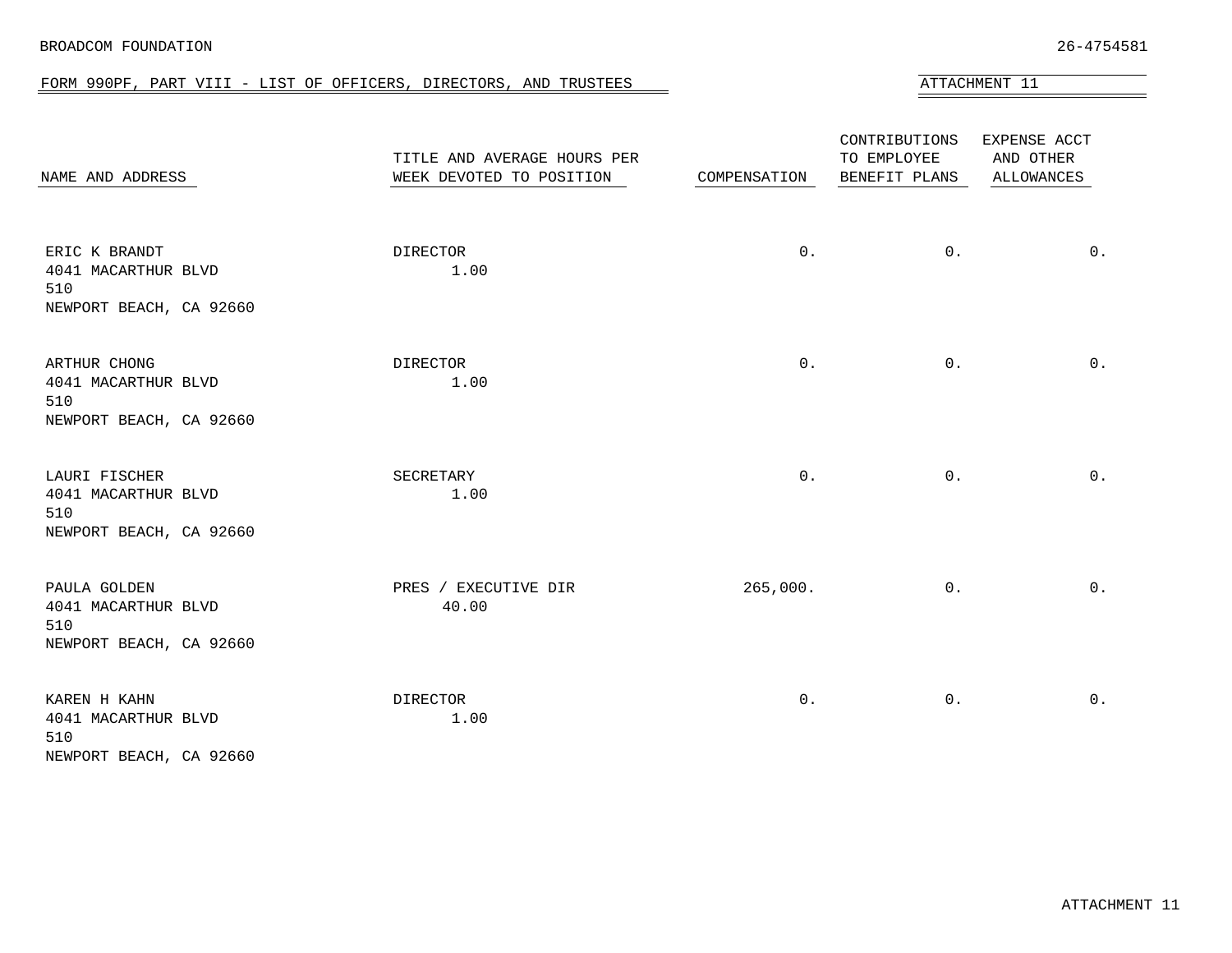#### BROADCOM FOUNDATION 26-4754581

FORM 990PF, PART VIII - LIST OF OFFICERS, DIRECTORS, AND TRUSTEES AT TALL ATTACHMENT 11 (CONT'D)

| NAME AND ADDRESS                                                          | TITLE AND AVERAGE HOURS PER<br>WEEK DEVOTED TO POSITION | COMPENSATION        | CONTRIBUTIONS<br>TO EMPLOYEE<br>BENEFIT PLANS | EXPENSE ACCT<br>AND OTHER<br>ALLOWANCES |
|---------------------------------------------------------------------------|---------------------------------------------------------|---------------------|-----------------------------------------------|-----------------------------------------|
| SCOTT A MCGREGOR<br>4041 MACARTHUR BLVD<br>510<br>NEWPORT BEACH, CA 92660 | CHAIRMAN/DIRECTOR<br>1.00                               | $0$ .               | $0$ .                                         | $0$ .                                   |
| GREGG S MORRISON<br>4041 MACARTHUR BLVD<br>510<br>NEWPORT BEACH, CA 92660 | CHIEF FINANCIAL OFFICER<br>1.00                         | $0$ .               | $0$ .                                         | $0$ .                                   |
| NANCY PHILLIPS<br>4041 MACARTHUR BLVD<br>510<br>NEWPORT BEACH, CA 92660   | DIRECTOR<br>1.00                                        | $0$ .               | $0$ .                                         | $0$ .                                   |
| HENRY SAMUELI<br>4041 MACARTHUR BLVD<br>510<br>NEWPORT BEACH, CA 92660    | DIRECTOR<br>1.00                                        | $0$ .               | $0$ .                                         | $0$ .                                   |
| MARIA WRONSKI<br>4041 MACARTHUR BLVD<br>510<br>NEWPORT BEACH, CA 92660    | TREASURER<br>20.00                                      | $0$ .               | $0$ .                                         | $0$ .                                   |
|                                                                           | <b>GRAND TOTALS</b>                                     | $265,000.$ $\qquad$ | 0.                                            | $0$ .                                   |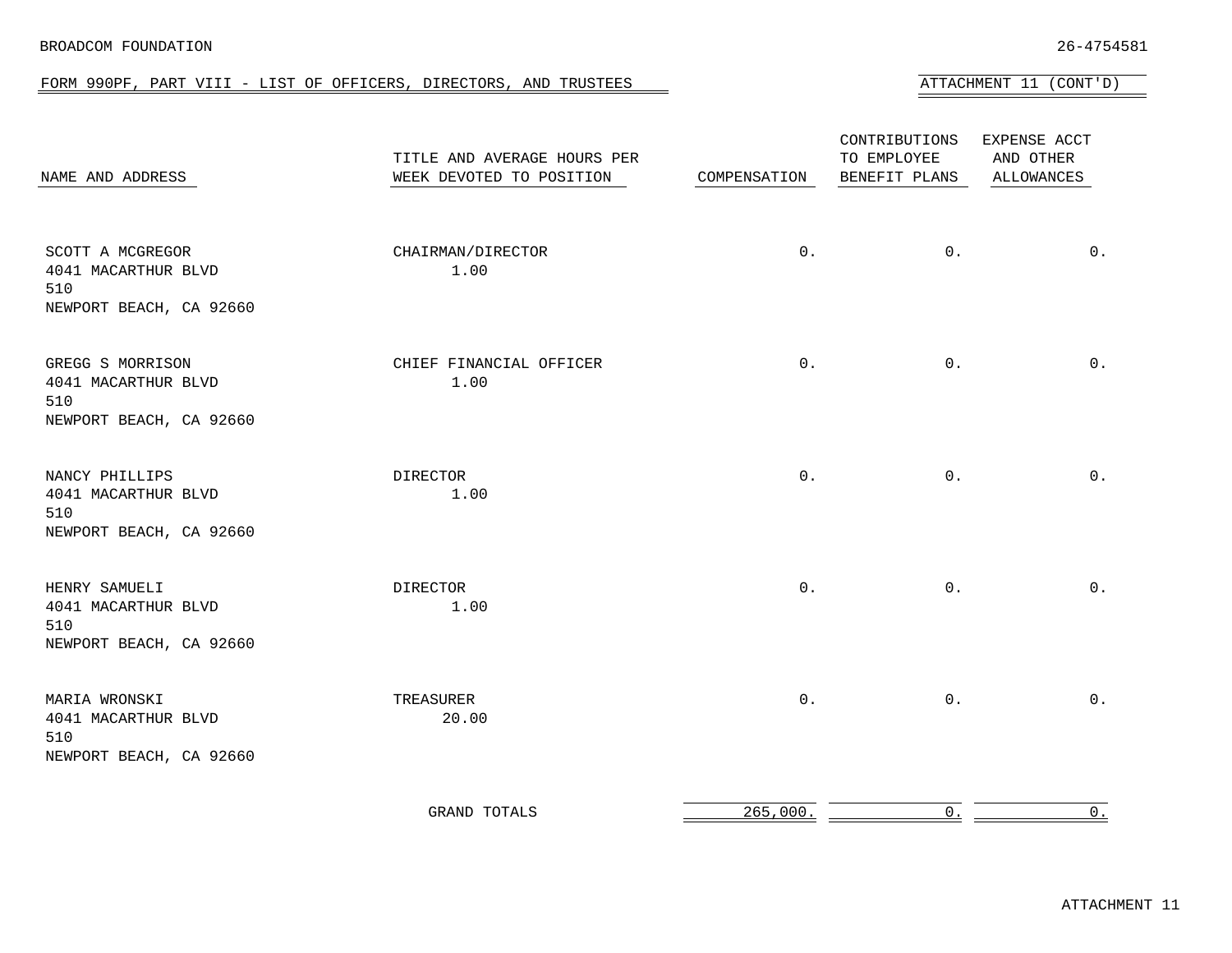<span id="page-43-0"></span>

| 990PF, PART VIII- COMPENSATION OF THE FIVE HIGHEST PAID PROFESSIONALS                    |                 |              |
|------------------------------------------------------------------------------------------|-----------------|--------------|
|                                                                                          | ATTACHMENT 12   |              |
| NAME AND ADDRESS                                                                         | TYPE OF SERVICE | COMPENSATION |
| COVINGTON CAPITAL MANAGEMENT<br>601 SOUTH FIGUEROA ST, STE 2000<br>LOS ANGELES, CA 90017 | INVESTMENT MGMT | 423,466.     |
| FOUNDATION SOURCE<br>55 WALLS DRIVE, SUITE 302<br>FAIRFIELD, CT 06824                    | ADMINISTRATIVE  | 96,500.      |

TOTAL COMPENSATION 519,966.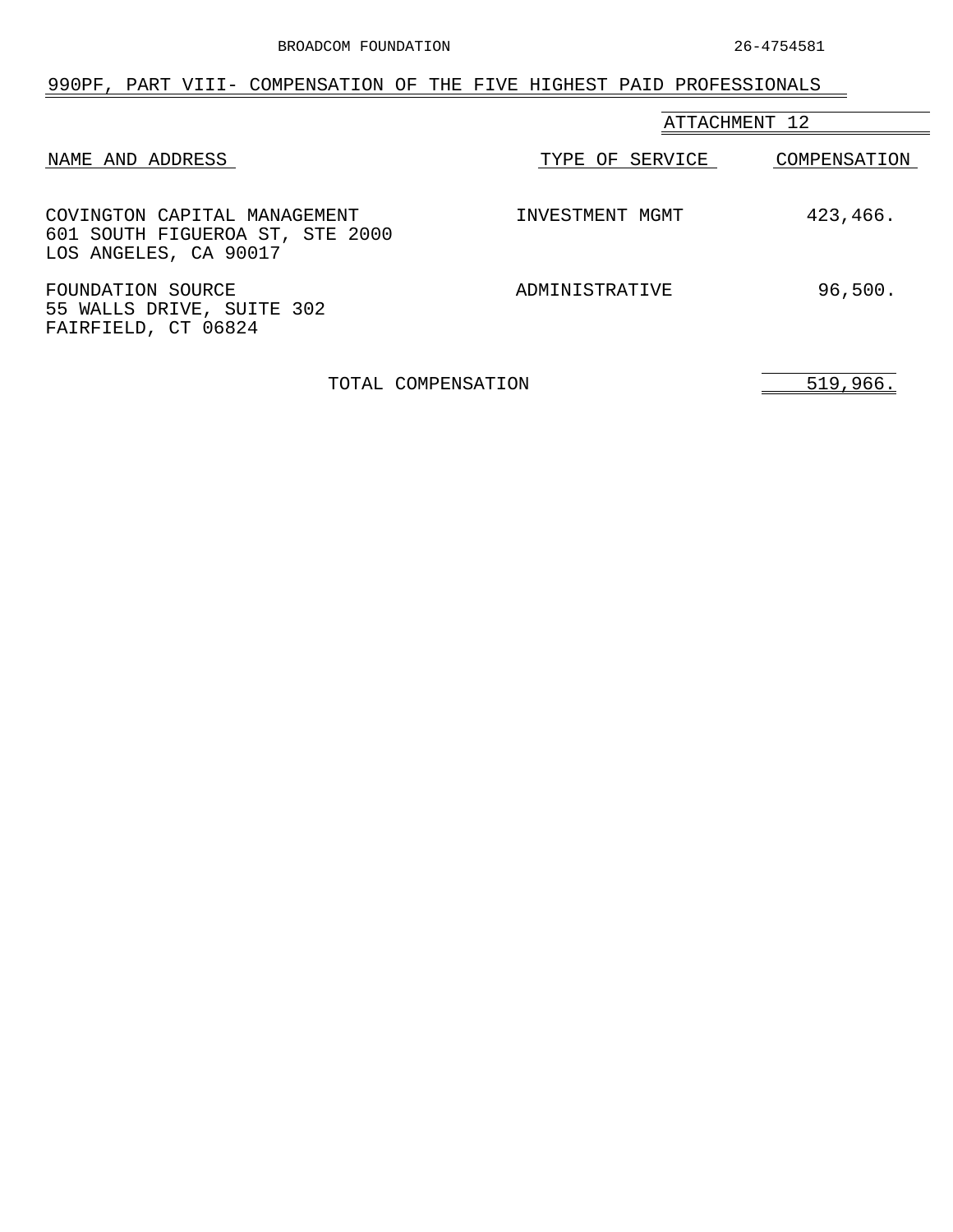<span id="page-44-0"></span>

|                                                    |                                         | ATTACHMENT 13                                      |         |
|----------------------------------------------------|-----------------------------------------|----------------------------------------------------|---------|
|                                                    | RELATIONSHIP TO SUBSTANTIAL CONTRIBUTOR |                                                    |         |
|                                                    | AND                                     |                                                    |         |
| RECIPIENT NAME AND ADDRESS                         | FOUNDATION STATUS OF RECIPIENT          | PURPOSE OF GRANT OR CONTRIBUTION                   | AMOUNT  |
| ACHIEVEMENT REWARDS FOR COLLEGE SCIENTISTS FOUNDAT | N/A                                     | 2015 SCHOLARSHIP FUND                              | 10,000. |
| PO BOX 10942                                       | PC                                      |                                                    |         |
| NEWPORT BEACH, CA 92658                            |                                         |                                                    |         |
| AKSHAYA PATRA FOUNDATION USA                       | N/A                                     | GENERAL & UNRESTRICTED                             | 500.    |
| 92 MONTVALE AVE STE 2500                           | PC                                      |                                                    |         |
| STONEHAM, MA 02180                                 |                                         |                                                    |         |
| ALEARN                                             | N/A                                     | YEAR-ROUND MATH ACCELERATION PROGRAM (MAP/MAP+)    | 2,500.  |
| 3777 STEVENS CREEK BLVD STE 330                    | PC                                      |                                                    |         |
| SANTA CLARA, CA 95051                              |                                         |                                                    |         |
| AMERICAN FRIENDS OF THE ASSOCIATION FOR THE ADV OF | N/A                                     | GENERAL & UNRESTRICTED                             | 3,000.  |
| C/O STATEN ISLAND JCC 1466 MANOR RD                | PC                                      |                                                    |         |
| STATEN ISLAND, NY 10314                            |                                         |                                                    |         |
| AMERICAN FRIENDS OF THE HEBREW UNIVERSITY INC      | N/A                                     | ISRAELI NATIONAL MIDDLE SCHOOL FAIR AT HEBREW UNIV | 28,169. |
| ONE BATTERY PARK PLZ, 25TH FL                      | PC                                      |                                                    |         |
| NEW YORK, NY 10004                                 |                                         |                                                    |         |
| AMERICAN FRIENDS OF THE TEL AVIV UNIVERSITY INC    | N/A                                     | SUPPORT OF TAU 60 YEARS OF PURSUING THE UNKNOWN    | 1,000.  |
| 39 BROADWAY                                        | PC                                      |                                                    |         |
| NEW YORK, NY 10006                                 |                                         |                                                    |         |
|                                                    |                                         |                                                    |         |

 $\qquad \qquad =$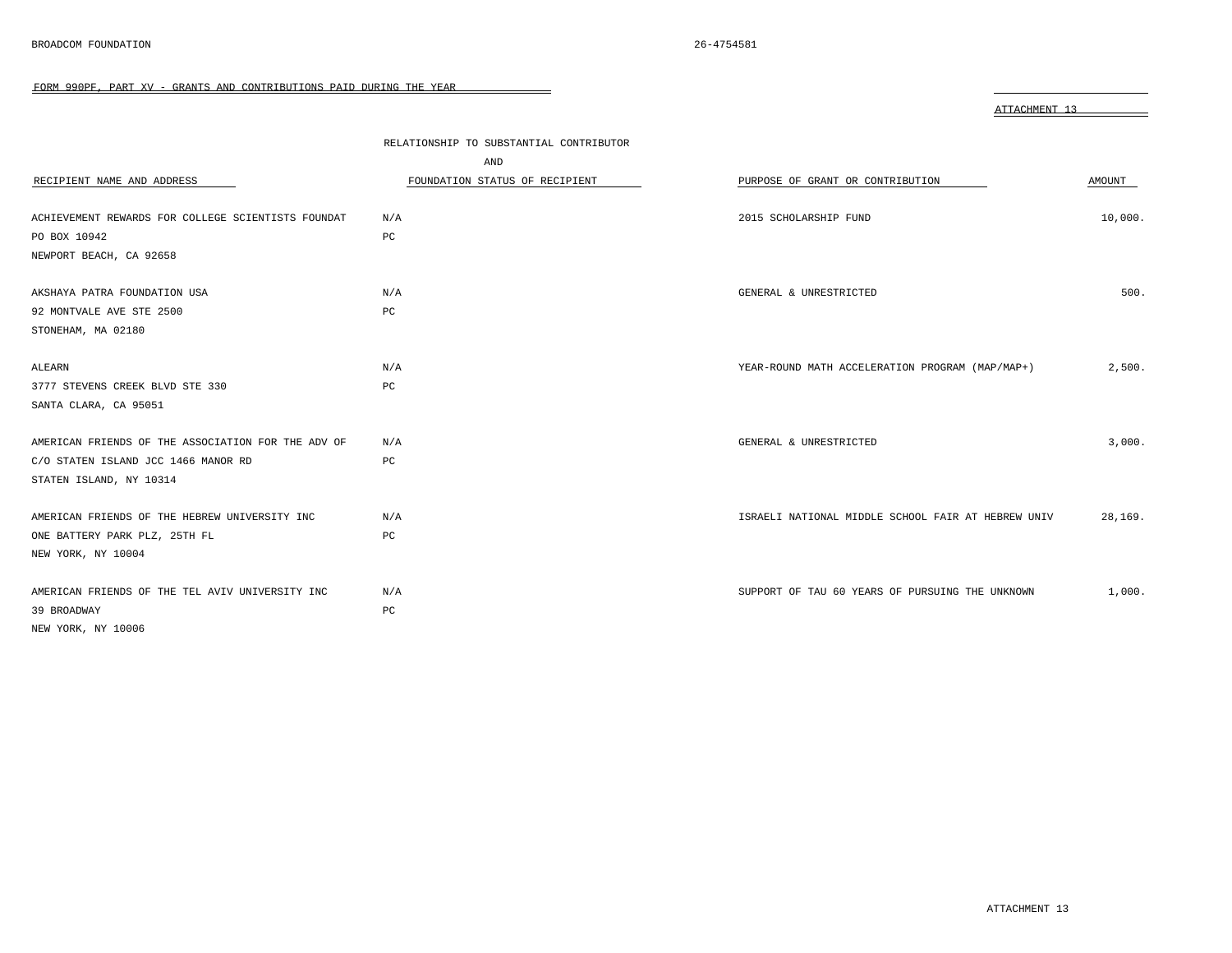| RECIPIENT NAME AND ADDRESS                         | RELATIONSHIP TO SUBSTANTIAL CONTRIBUTOR<br>AND<br>FOUNDATION STATUS OF RECIPIENT | PURPOSE OF GRANT OR CONTRIBUTION           | AMOUNT  |
|----------------------------------------------------|----------------------------------------------------------------------------------|--------------------------------------------|---------|
| AMERICAN FRIENDS OF THE TEL AVIV UNIVERSITY INC    | N/A                                                                              | TEL AVIV UNIVERSITY'S MADATECH PARTNERSHIP | 2,500.  |
| 39 BROADWAY                                        | PC                                                                               |                                            |         |
| NEW YORK, NY 10006                                 |                                                                                  |                                            |         |
|                                                    |                                                                                  |                                            |         |
| AMERICAN HEART ASSOCIATION INC - ORANGE COUNTY DIV | N/A                                                                              | SOCAL PROJECT                              | 10,000. |
| 4600 CAMPUS DR                                     | $_{\rm PC}$                                                                      |                                            |         |
| IRVINE, CA 92617                                   |                                                                                  |                                            |         |
|                                                    |                                                                                  |                                            |         |
| AMERICAN RED CROSS - ORANGE COUNTY CHAPTER         | N/A                                                                              | THE PILLOWCASE PROJECT                     | 2,000.  |
| 601 N GOLDEN CIR                                   | $_{\rm PC}$                                                                      |                                            |         |
| SANTA ANA, CA 92705                                |                                                                                  |                                            |         |
|                                                    |                                                                                  |                                            |         |
| ARIZONA SCIENCE CENTER                             | N/A                                                                              | ARIZONA SCIENCE & ENGINEERING FAIR PROGRAM | 2,500.  |
| 600 E WASHINGTON ST                                | $_{\rm PC}$                                                                      |                                            |         |
| PHOENIX, AZ 85004                                  |                                                                                  |                                            |         |
|                                                    |                                                                                  |                                            |         |
| ASHA FOR EDUCATION                                 | N/A                                                                              | GENERAL & UNRESTRICTED                     | 3,000.  |
| PO BOX 322                                         | $_{\rm PC}$                                                                      |                                            |         |
| NEW YORK, NY 10040                                 |                                                                                  |                                            |         |
|                                                    |                                                                                  |                                            |         |
| ASSOCIATION FOR INDIAS DEVELOPMENT INC             | N/A                                                                              | GENERAL & UNRESTRICTED                     | 500.    |
| 5011 TECUMSEH ST                                   | $_{\rm PC}$                                                                      |                                            |         |
| COLLEGE PARK, MD 20740                             |                                                                                  |                                            |         |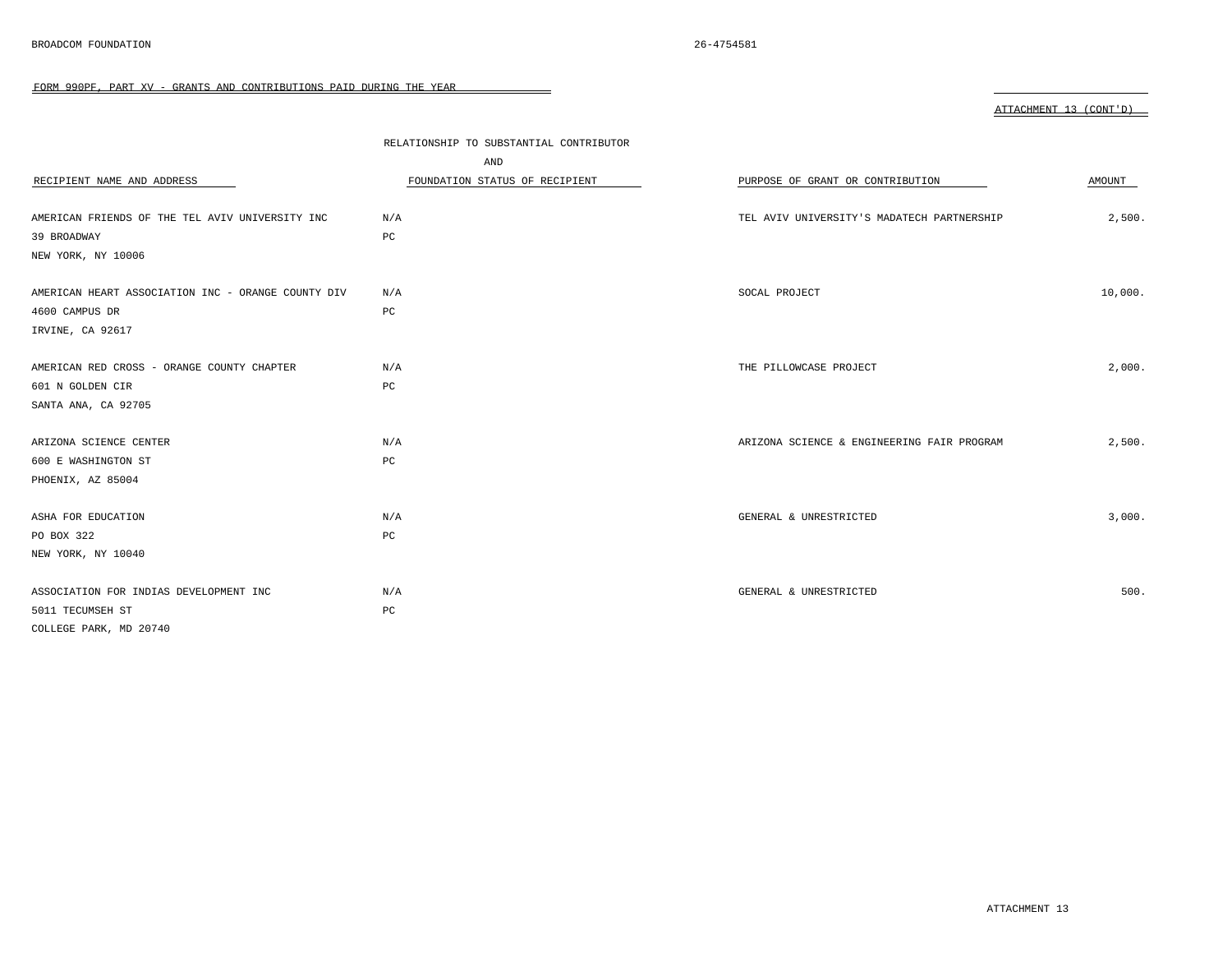|                                                    | RELATIONSHIP TO SUBSTANTIAL CONTRIBUTOR |                                  |         |
|----------------------------------------------------|-----------------------------------------|----------------------------------|---------|
|                                                    | AND                                     |                                  |         |
| RECIPIENT NAME AND ADDRESS                         | FOUNDATION STATUS OF RECIPIENT          | PURPOSE OF GRANT OR CONTRIBUTION | AMOUNT  |
|                                                    |                                         |                                  |         |
| AUSTIN SCIENCE EDUCATION FOUNDATION                | N/A                                     | SCIENCE AND ENGINEERING FAIR     | 2,500.  |
| 704 W GIBSON ST                                    | PC                                      |                                  |         |
| AUSTIN, TX 78704                                   |                                         |                                  |         |
|                                                    |                                         |                                  |         |
| BAPS CHARITIES INC                                 | N/A                                     | GENERAL & UNRESTRICTED           | 500.    |
| 81 SUTTONS LN                                      | PC                                      |                                  |         |
| PISCATAWAY, NJ 08854                               |                                         |                                  |         |
|                                                    |                                         |                                  |         |
| BEIJING TSINGHUA UNIVERSITY                        | N/A                                     | GENERAL & UNRESTRICTED           | 10,000. |
| NO. 1 TSINGHUA YUAN, HAIDIAN DISTRICT              | $_{\rm PC}$                             |                                  |         |
| BEIJING,                                           |                                         |                                  |         |
|                                                    |                                         |                                  |         |
| BIG BROTHERS BIG SISTERS OF ORANGE COUNTY          | N/A                                     | MENTORING FOR SUCCESS            | 2,000.  |
| 1801 E EDINGER AVE STE 101                         | PC                                      |                                  |         |
| SANTA ANA, CA 92705                                |                                         |                                  |         |
|                                                    |                                         |                                  |         |
| BREAKTHROUGH SILICON VALLEY                        | N/A                                     | STEM CONNECTIONS                 | 2,500.  |
| 1635 PARK AVE                                      | $_{\rm PC}$                             |                                  |         |
| SAN JOSE, CA 95126                                 |                                         |                                  |         |
|                                                    |                                         |                                  |         |
| BUSINESSES UNITED IN INVESTING LENDING AND DEVELOP | N/A                                     | GENERAL & UNRESTRICTED           | 500.    |
| 2385 BAY RD                                        | PC                                      |                                  |         |
| REDWOOD CITY, CA 94063                             |                                         |                                  |         |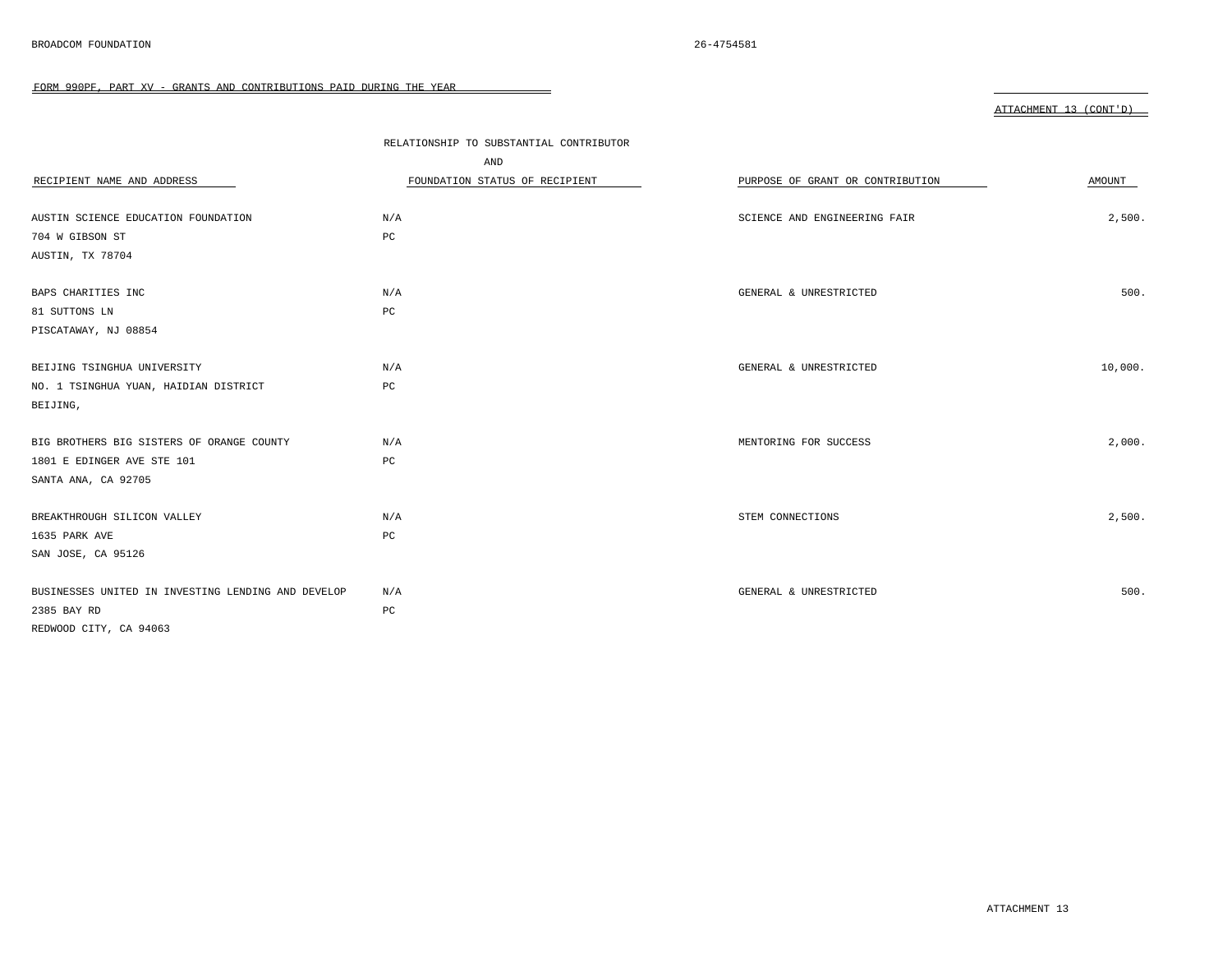|                                                    | RELATIONSHIP TO SUBSTANTIAL CONTRIBUTOR |                                                   |        |
|----------------------------------------------------|-----------------------------------------|---------------------------------------------------|--------|
|                                                    | AND                                     |                                                   |        |
| RECIPIENT NAME AND ADDRESS                         | FOUNDATION STATUS OF RECIPIENT          | PURPOSE OF GRANT OR CONTRIBUTION                  | AMOUNT |
|                                                    |                                         |                                                   |        |
| CHILDRENS HOPE INTERNATIONAL LITERACY & DEVELOPMEN | N/A                                     | GENERAL & UNRESTRICTED                            | 500.   |
| 1526 BROOKHOLLOW DR                                | PC                                      |                                                   |        |
| SANTA ANA, CA 92705                                |                                         |                                                   |        |
|                                                    |                                         |                                                   |        |
| CHOC FOUNDATION DBA CHOC CHILDREN'S                | N/A                                     | CHOC FOUNDATION PROGRAM                           | 2,500. |
| PO BOX 10061                                       | PC                                      |                                                   |        |
| NEWPORT BEACH, CA 92658                            |                                         |                                                   |        |
|                                                    |                                         |                                                   |        |
| CIDA FOUNDATION                                    | N/A                                     | COMMUNIVERSITY OF SOUTH AFRICA COMPUTER EDUCATION | 1,000. |
| 1107 LAKEVIEW DR                                   | $_{\rm PC}$                             |                                                   |        |
| FAIRFIELD, IA 52556                                |                                         |                                                   |        |
|                                                    |                                         |                                                   |        |
| CIDA FOUNDATION                                    | N/A                                     | COMMUNIVERSITY OF SOUTH AFRICA COMPUTER EDUCATION | 3,500. |
| 1107 LAKEVIEW DR                                   | PC                                      |                                                   |        |
| FAIRFIELD, IA 52556                                |                                         |                                                   |        |
|                                                    |                                         |                                                   |        |
| CITY OF IRVINE                                     | N/A                                     | GENERAL & UNRESTRICTED                            | 3,000. |
| PO BOX 19575                                       | $_{\rm PC}$                             |                                                   |        |
| IRVINE, CA 92623                                   |                                         |                                                   |        |
|                                                    |                                         |                                                   |        |
| COMMUNITY ACTION PARTNERSHIP OF ORANGE COUNTY      | N/A                                     | CHARITABLE EVENT                                  | 5,000. |
| 11870 MONARCH ST                                   | PC                                      |                                                   |        |
| GARDEN GROVE, CA 92841                             |                                         |                                                   |        |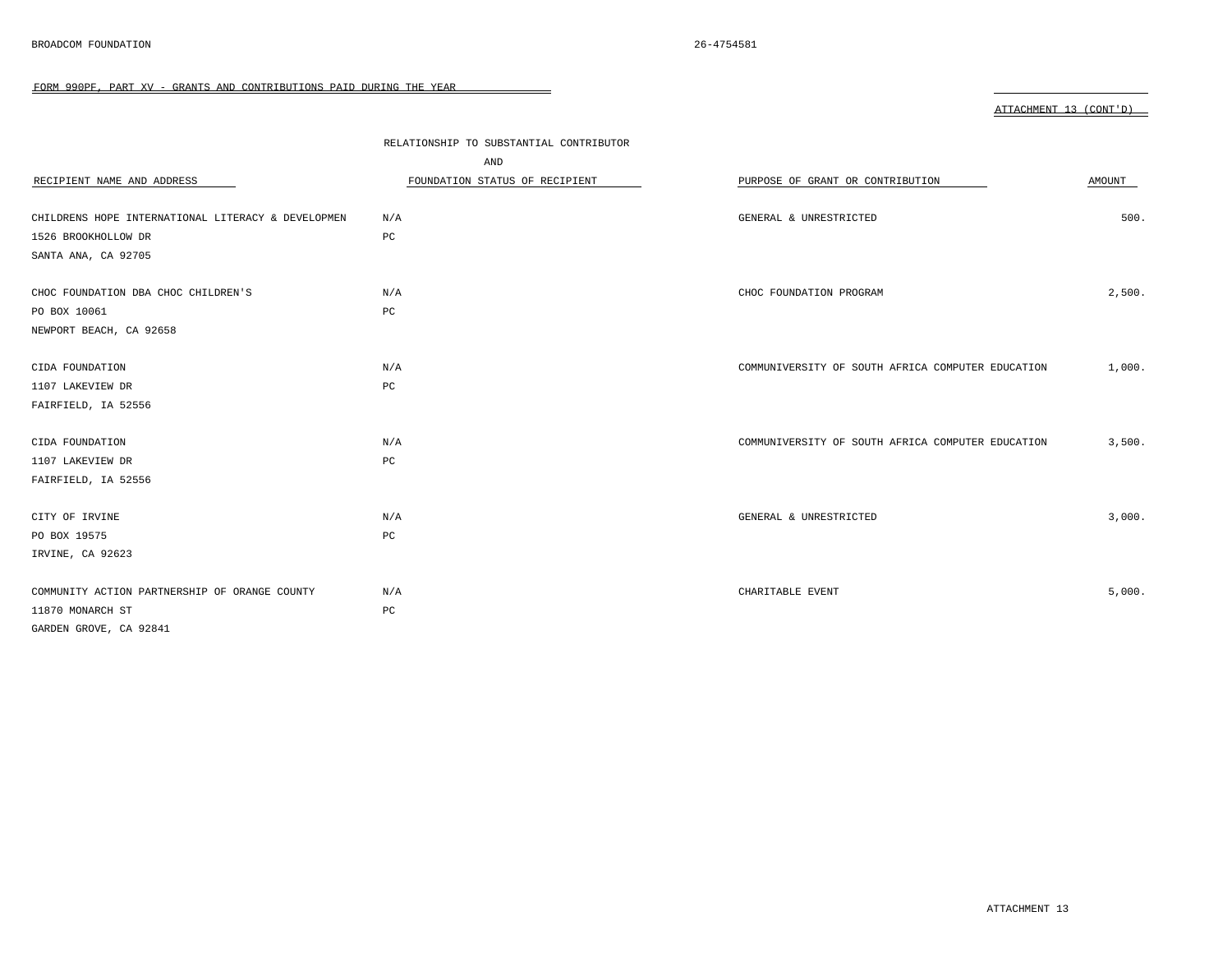|                                           | RELATIONSHIP TO SUBSTANTIAL CONTRIBUTOR |                                     |          |
|-------------------------------------------|-----------------------------------------|-------------------------------------|----------|
|                                           | AND                                     |                                     |          |
| RECIPIENT NAME AND ADDRESS                | FOUNDATION STATUS OF RECIPIENT          | PURPOSE OF GRANT OR CONTRIBUTION    | AMOUNT   |
|                                           |                                         |                                     |          |
| COMPUTER HISTORY MUSEUM                   | N/A                                     | BROADCOM PRESENTS DESIGN_CODE_BUILD | 50,000.  |
| 1401 N SHORELINE BLVD                     | $_{\rm PC}$                             |                                     |          |
| MOUNTAIN VIEW, CA 94043                   |                                         |                                     |          |
|                                           |                                         |                                     |          |
| COMPUTER HISTORY MUSEUM                   | N/A                                     | BROADCOM PRESENTS DESIGN_CODE_BUILD | 400,000. |
| 1401 N SHORELINE BLVD                     | PC                                      |                                     |          |
| MOUNTAIN VIEW, CA 94043                   |                                         |                                     |          |
|                                           |                                         |                                     |          |
| CORAZON DE VIDA FOUNDATION                | N/A                                     | GENERAL & UNRESTRICTED              | 500.     |
| 1919 ALTON PKWY                           | PC                                      |                                     |          |
| IRVINE, CA 92606                          |                                         |                                     |          |
|                                           |                                         |                                     |          |
| DANA FARBER CANCER INSTITUTE INC.         | N/A                                     | GENERAL & UNRESTRICTED              | 500.     |
| 10 BROOKLINE PL W, 6TH FL                 | $_{\rm PC}$                             |                                     |          |
| BROOKLINE, MA 02445                       |                                         |                                     |          |
|                                           |                                         |                                     |          |
| DELAWARE VALLEY SCIENCE FAIRS INC         | N/A                                     | SCIENCE AND ENGINEERING FAIR (PA)   | 2,500.   |
| 236 RANDELL HALL 3141 CHESTNUT ST         | PC                                      |                                     |          |
| PHILADELPHIA, PA 19104                    |                                         |                                     |          |
|                                           |                                         |                                     |          |
| DISCOVERY SCIENCE CENTER OF ORANGE COUNTY | N/A                                     | STEM EDUCATION                      | 10,000.  |
| 2500 N MAIN ST                            | PC                                      |                                     |          |
| SANTA ANA, CA 92705                       |                                         |                                     |          |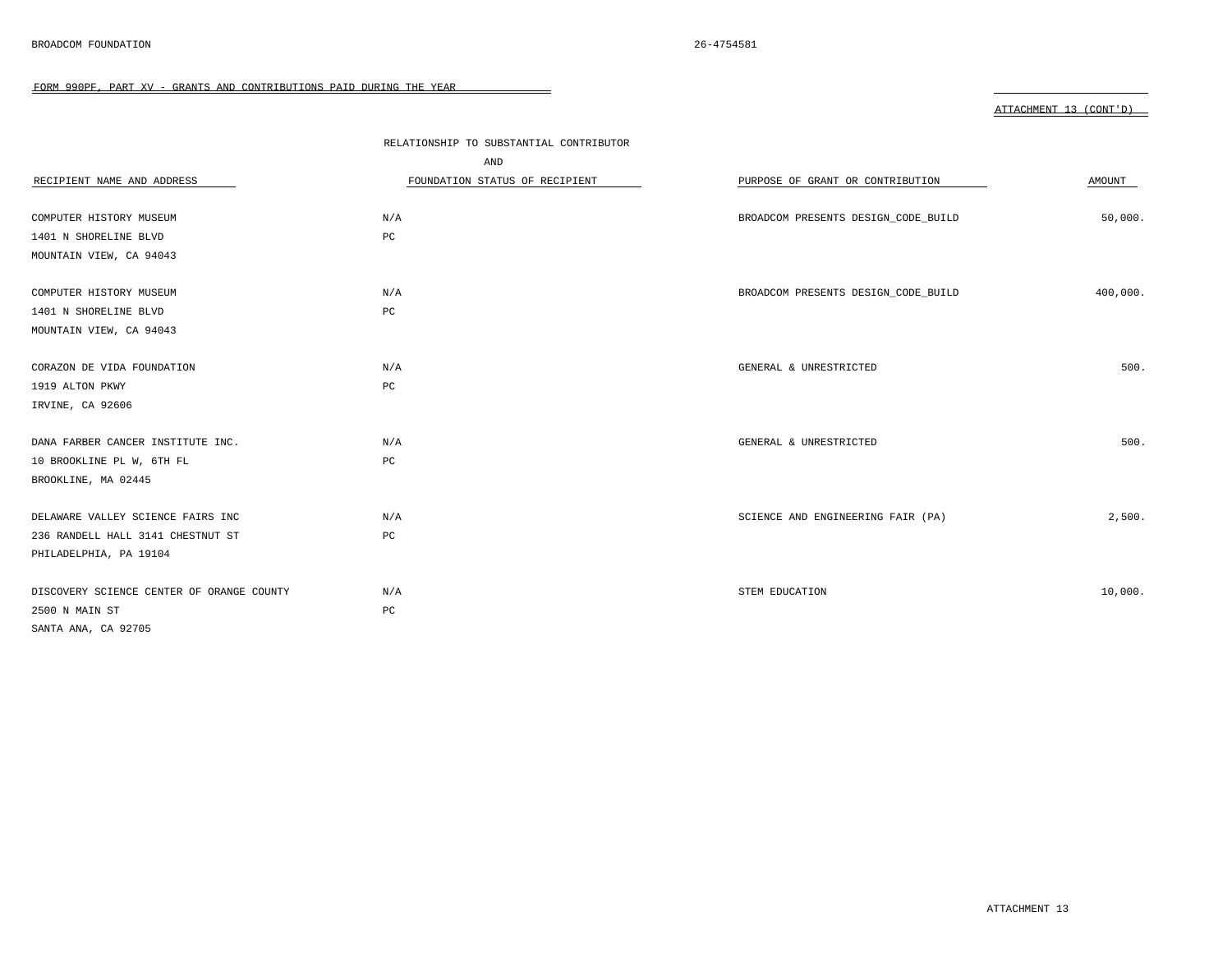| . .<br>u. |  |
|-----------|--|
|-----------|--|

|                                           | RELATIONSHIP TO SUBSTANTIAL CONTRIBUTOR |                                                  |         |
|-------------------------------------------|-----------------------------------------|--------------------------------------------------|---------|
|                                           | AND                                     |                                                  |         |
| RECIPIENT NAME AND ADDRESS                | FOUNDATION STATUS OF RECIPIENT          | PURPOSE OF GRANT OR CONTRIBUTION                 | AMOUNT  |
|                                           |                                         |                                                  |         |
| DISCOVERY SCIENCE CENTER OF ORANGE COUNTY | N/A                                     | SUPPORT FOR STEM INSTITUTE                       | 25,000. |
| 2500 N MAIN ST                            | PC                                      |                                                  |         |
| SANTA ANA, CA 92705                       |                                         |                                                  |         |
| DISCOVERY SCIENCE CENTER OF ORANGE COUNTY | N/A                                     | OC DISCOVERY CUBE PILOT PROJECT FOR ON-SITE CHIP | 25,000. |
| 2500 N MAIN ST                            | PC                                      | WORKSHOP FOR THE AFTER SCHOOL AT SATELLITE DSC   |         |
| SANTA ANA, CA 92705                       |                                         |                                                  |         |
|                                           |                                         |                                                  | 500.    |
| EKAL VIDYALAYA FOUNDATION OF USA INC      | N/A                                     | GENERAL & UNRESTRICTED                           |         |
| 1712 HWY 6 S STE A                        | $_{\rm PC}$                             |                                                  |         |
| HOUSTON, TX 77077                         |                                         |                                                  |         |
| ENGINEERING CENTER EDUCATION TRUST        | N/A                                     | THE DIGITS PROJECT                               | 5,000.  |
| ONE WALNUT ST                             | PC                                      |                                                  |         |
| BOSTON, MA 02108                          |                                         |                                                  |         |
| ENVISION EXCELLENCE IN STEM EDUCATION     | N/A                                     | STEM FUNDERS NETWORK                             | 15,000. |
| 2108 LAMBERTON RD                         | PC                                      |                                                  |         |
|                                           |                                         |                                                  |         |
| CLEVELAND HEIGHTS, OH 44118               |                                         |                                                  |         |
| ENVISION EXCELLENCE IN STEM EDUCATION     | N/A                                     | BAY AREA STEM ECOSYSTEM 2015-2016 INITIATIVE     | 20,000. |
| 2108 LAMBERTON RD                         | $_{\rm PC}$                             |                                                  |         |
| CLEVELAND HEIGHTS, OH 44118               |                                         |                                                  |         |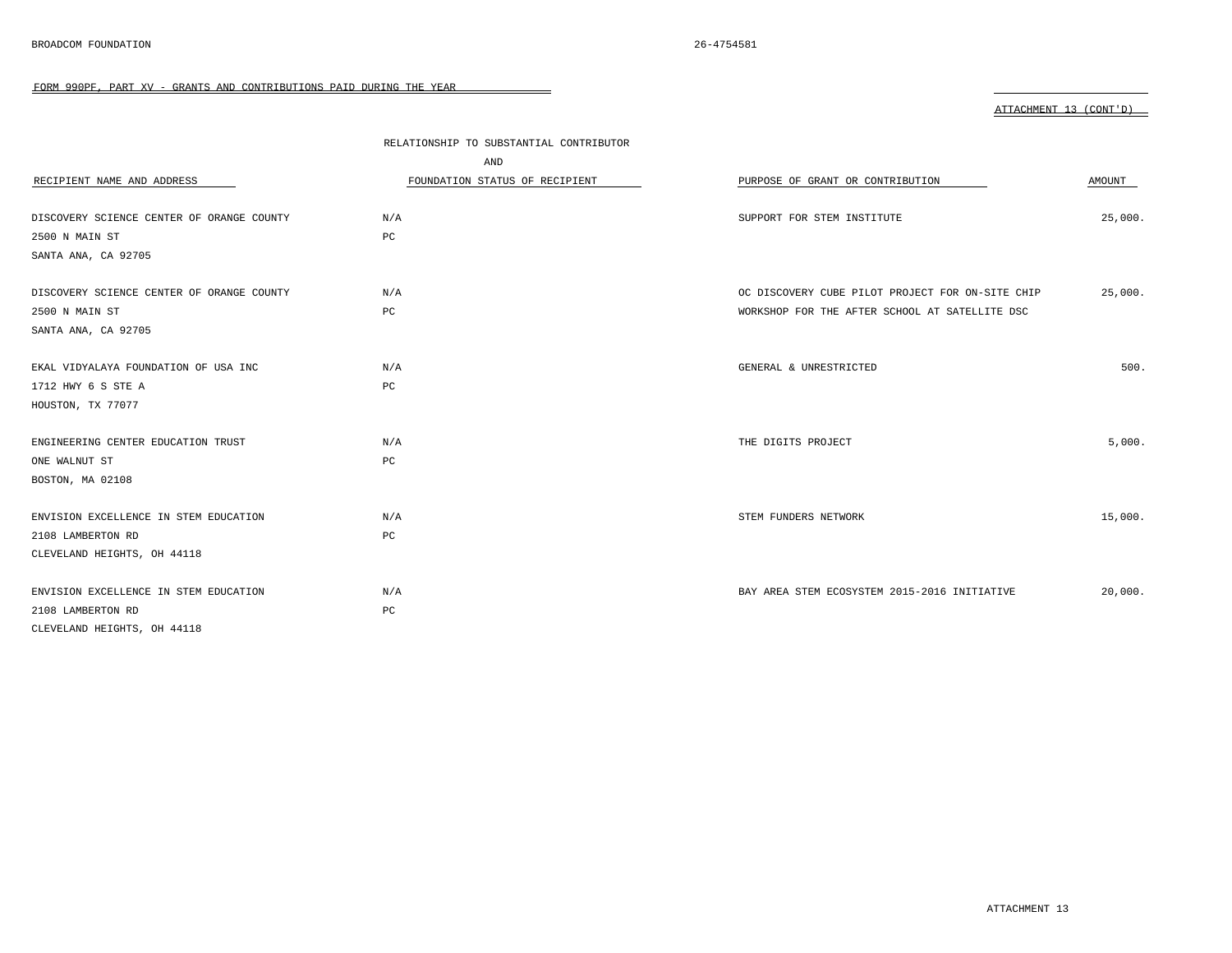|                                                    | RELATIONSHIP TO SUBSTANTIAL CONTRIBUTOR |                                             |         |
|----------------------------------------------------|-----------------------------------------|---------------------------------------------|---------|
|                                                    | AND                                     |                                             |         |
| RECIPIENT NAME AND ADDRESS                         | FOUNDATION STATUS OF RECIPIENT          | PURPOSE OF GRANT OR CONTRIBUTION            | AMOUNT  |
|                                                    |                                         |                                             |         |
| GAINS PROGRAM - SANTA CLARA UNIFIED SCHOOL DISTRIC | N/A                                     | GIRLS ACHIEVING IN NON-TRADITIONAL SUBJECTS | 2,500.  |
| 1889 LAWRENCE RD                                   | PC                                      |                                             |         |
| SANTA CLARA, CA 95052                              |                                         |                                             |         |
|                                                    |                                         |                                             |         |
| GARDEN ROAD ELEMENTARY SCHOOL FOUNDATION INC       | N/A                                     | GENERAL & UNRESTRICTED                      | 500.    |
| 14614 GARDEN RD                                    | $_{\rm PC}$                             |                                             |         |
| POWAY, CA 92064                                    |                                         |                                             |         |
|                                                    |                                         |                                             |         |
| GIRL SCOUTS OF EASTERN MASSACHUSETTS INC           | N/A                                     | GIRLS BUILDING SELF-ESTEEM PROGRAM          | 2,500.  |
| 95 BERKELEY ST                                     | $_{\rm PC}$                             |                                             |         |
| BOSTON, MA 02116                                   |                                         |                                             |         |
|                                                    |                                         |                                             |         |
| GIRL SCOUTS OF ORANGE COUNTY                       | N/A                                     | GIRL SCOUT STEM PARTNERSHIP                 | 25,000. |
| 9500 TOLEDO WAY                                    | $_{\rm PC}$                             |                                             |         |
| IRVINE, CA 92618                                   |                                         |                                             |         |
|                                                    |                                         |                                             |         |
| GIRLS INCORPORATED OF ORANGE COUNTY                | N/A                                     | STEM CLUB                                   | 5,000.  |
| 1815 ANAHEIM AVE                                   | $_{\rm PC}$                             |                                             |         |
| COSTA MESA, CA 92627                               |                                         |                                             |         |
|                                                    |                                         |                                             |         |
| GIVE2ASIA                                          | N/A                                     | KEIO UNIVERSITY FOR THE 2015 KKT WORKSHOP   | 10,000. |
| 340 PINE ST, STE 501                               | $_{\rm PC}$                             |                                             |         |
| SAN FRANCISCO, CA 94104                            |                                         |                                             |         |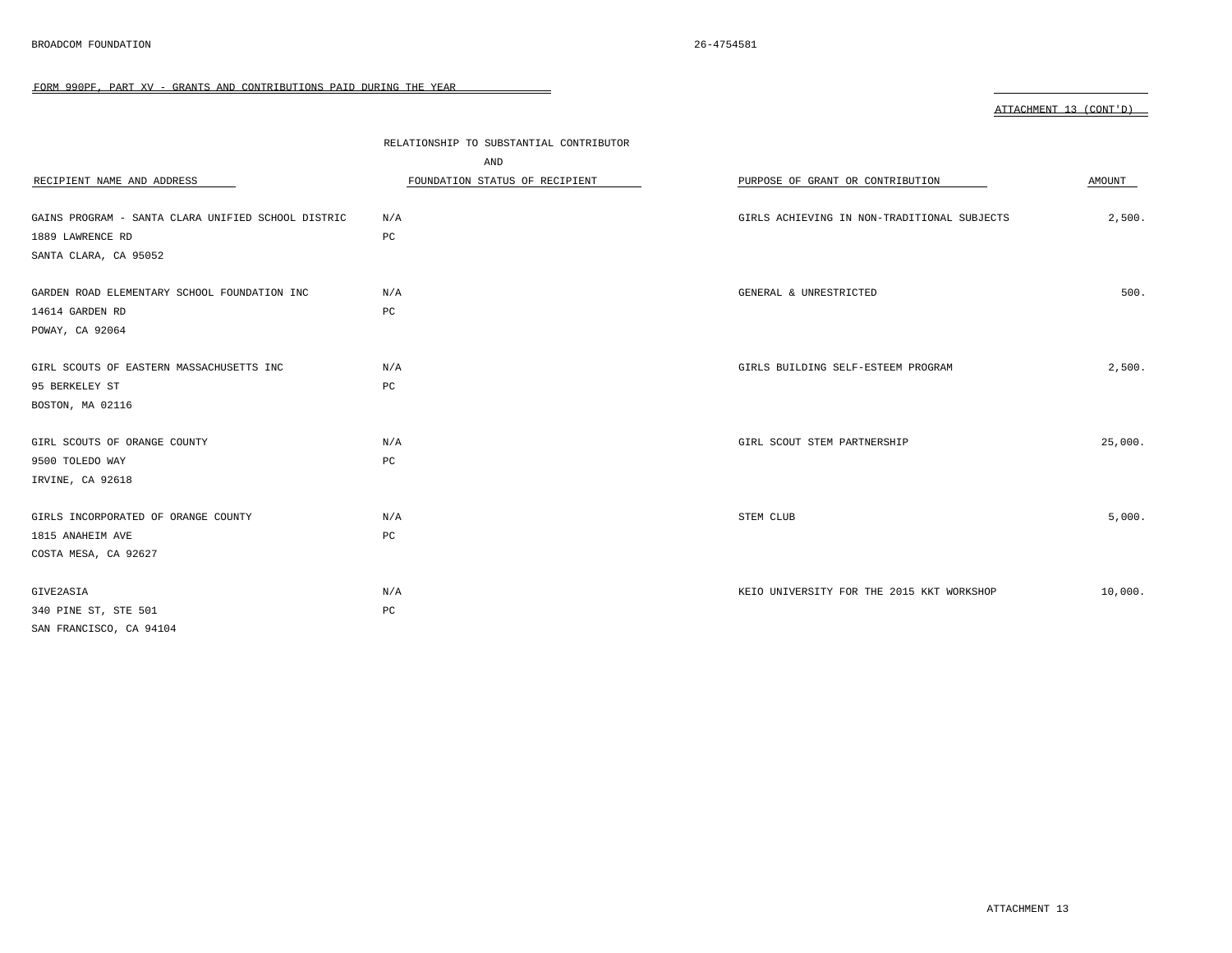| RECIPIENT NAME AND ADDRESS                         | RELATIONSHIP TO SUBSTANTIAL CONTRIBUTOR<br>AND<br>FOUNDATION STATUS OF RECIPIENT | PURPOSE OF GRANT OR CONTRIBUTION            | AMOUNT  |
|----------------------------------------------------|----------------------------------------------------------------------------------|---------------------------------------------|---------|
| GREATER SAN DIEGO SCIENCE AND ENGINEERING FAIR INC | N/A                                                                              | BROADCOM MASTERS! AFFILIATED SCIENCE FAIR   | 2,500.  |
| PO BOX 15547                                       | $_{\rm PC}$                                                                      |                                             |         |
| SAN DIEGO, CA 92175                                |                                                                                  |                                             |         |
|                                                    |                                                                                  |                                             |         |
| GWINNETT COUNTY PUBLIC SCHOOLS FOUNDATION FUND INC | N/A                                                                              | SCIENCE AND ENGINEERING FAIR                | 2,500.  |
| 437 OLD PEACHTREE RD NW                            | PC                                                                               |                                             |         |
| SUWANEE, GA 30024                                  |                                                                                  |                                             |         |
|                                                    |                                                                                  |                                             |         |
| HISPANIC FOUNDATION OF SILICON VALLEY              | N/A                                                                              | STEPPING UP TO ALGEBRA PLUS (SUTA+) PROGRAM | 10,000. |
| 1922 THE ALAMEDA STE 217                           | PC                                                                               |                                             |         |
| SAN JOSE, CA 95126                                 |                                                                                  |                                             |         |
|                                                    |                                                                                  |                                             |         |
| HOAG HOSPITAL FOUNDATION                           | N/A                                                                              | NURSING SCHOLARSHIP FUND                    | 5,000.  |
| 500 SUPERIOR AVE, STE 350                          | PC                                                                               |                                             |         |
| NEWPORT BEACH, CA 92663                            |                                                                                  |                                             |         |
|                                                    |                                                                                  |                                             |         |
| HOPE WORLDWIDE LTD                                 | N/A                                                                              | GENERAL & UNRESTRICTED                      | 500.    |
| 650 N CANNON AVE # 115                             | $_{\rm PC}$                                                                      |                                             |         |
| LANSDALE, PA 19446                                 |                                                                                  |                                             |         |
|                                                    |                                                                                  |                                             |         |
| INTERNATIONAL MEDICAL CORPS                        | N/A                                                                              | NEPAL EARTHQUAKE RELIEF FUND                | 10,000. |
| 12400 WILSHIRE BLVD STE 1500                       | PC                                                                               |                                             |         |
| LOS ANGELES, CA 90025                              |                                                                                  |                                             |         |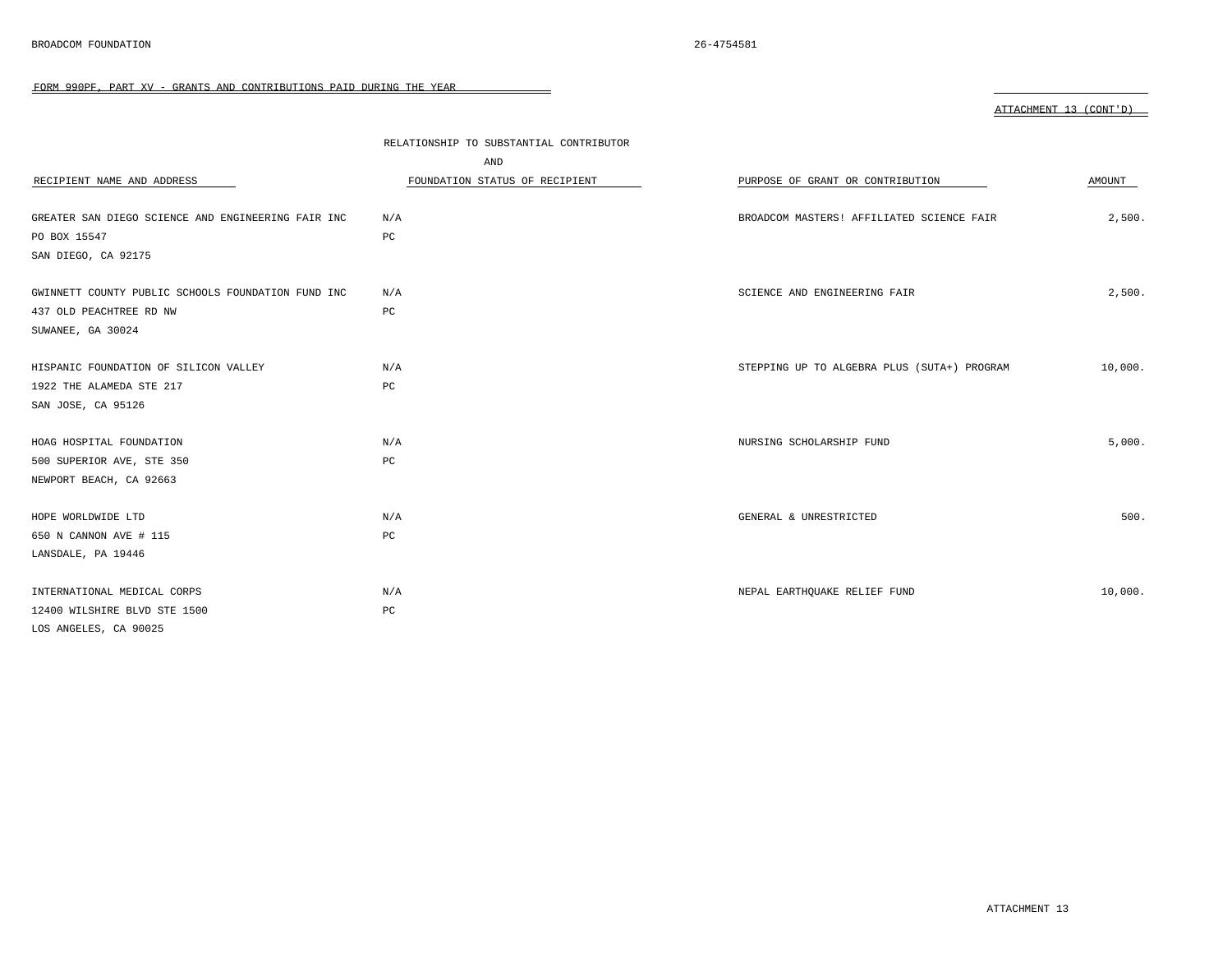|                                                    | RELATIONSHIP TO SUBSTANTIAL CONTRIBUTOR |                                  |         |
|----------------------------------------------------|-----------------------------------------|----------------------------------|---------|
|                                                    | AND                                     |                                  |         |
| RECIPIENT NAME AND ADDRESS                         | FOUNDATION STATUS OF RECIPIENT          | PURPOSE OF GRANT OR CONTRIBUTION | AMOUNT  |
|                                                    |                                         |                                  |         |
| INTERNATIONAL ORPHAN AID INC                       | N/A                                     | GENERAL & UNRESTRICTED           | 500.    |
| 3804 W UTICA ST                                    | PC                                      |                                  |         |
| BROKEN ARROW, OK 74011                             |                                         |                                  |         |
|                                                    |                                         |                                  |         |
| IRVINE PUBLIC SCHOOLS FOUNDATION                   | N/A                                     | CHARITABLE EVENT                 | 17,000. |
| 1 POST STE 250                                     | PC                                      |                                  |         |
| IRVINE, CA 92618                                   |                                         |                                  |         |
|                                                    |                                         |                                  |         |
| KAIST U S FOUNDATION INC                           | N/A                                     | KAIST UNIVERSITY KKT WORKSHOP    | 20,000. |
| C/O CKP 3435 WILSHIRE BLVD NO 2240                 | SO I                                    |                                  |         |
| LOS ANGELES, CA 90010                              |                                         |                                  |         |
|                                                    |                                         |                                  |         |
| LAWRENCE BOYS AND GIRLS CLUB, INC.                 | N/A                                     | GENERAL & UNRESTRICTED           | 500.    |
| 136 WATER ST                                       | PC                                      |                                  |         |
| LAWRENCE, MA 01841                                 |                                         |                                  |         |
|                                                    |                                         |                                  |         |
| MALARIA CONSORTIUM                                 | N/A                                     | GENERAL & UNRESTRICTED           | 500.    |
| 56-64 LEONARD ST                                   | $_{\rm PC}$                             |                                  |         |
| LONDON, EC2A                                       |                                         |                                  |         |
|                                                    |                                         |                                  |         |
| MASSACHUSETTS STATE SCIENCE & ENGINEERING FAIR INC | N/A                                     | SCIENCE AND ENGINEERING FAIR     | 3,000.  |
| PO BOX 350                                         | PC                                      |                                  |         |
| CAMBRIDGE, MA 02139                                |                                         |                                  |         |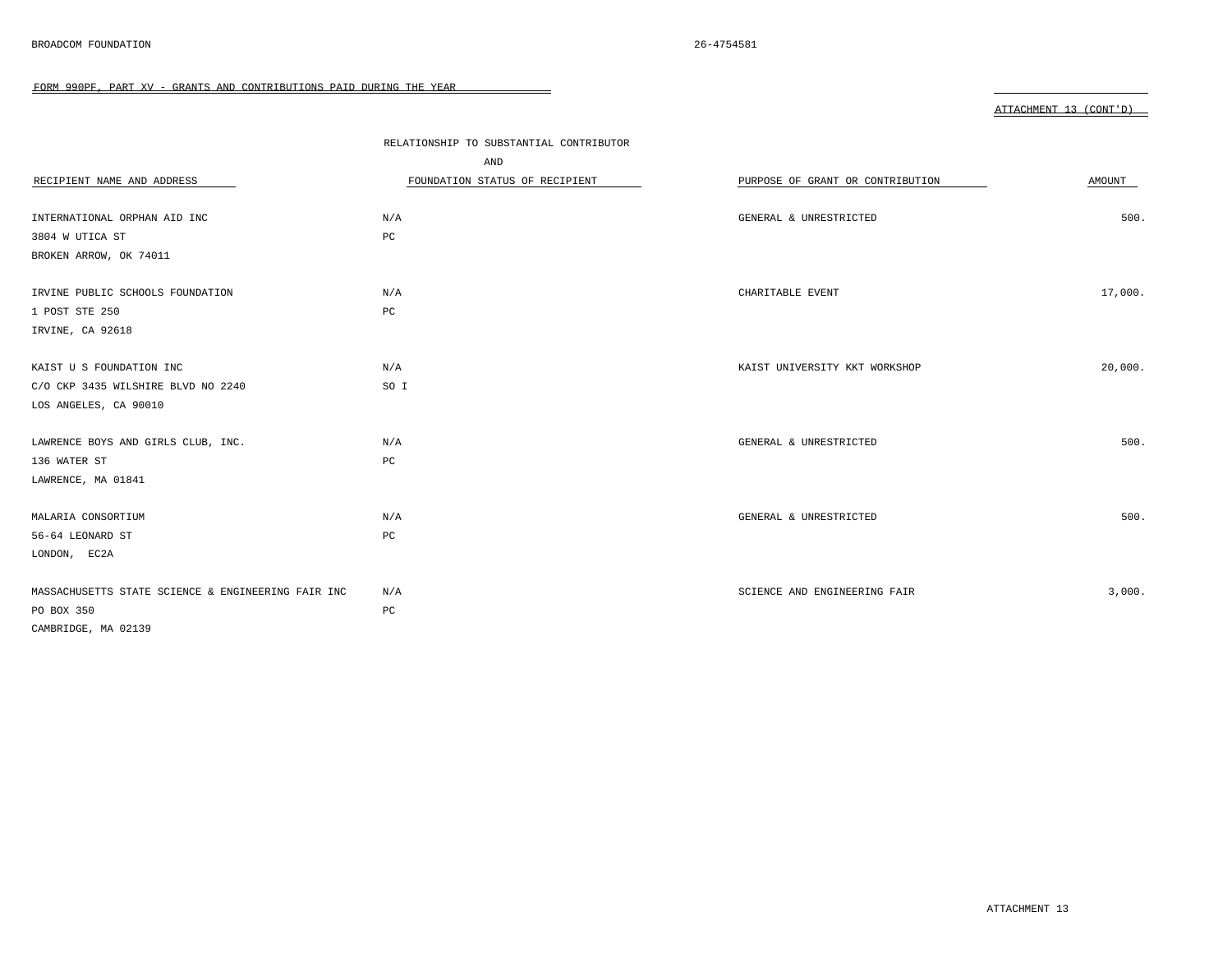|                                                   | RELATIONSHIP TO SUBSTANTIAL CONTRIBUTOR |                                           |         |
|---------------------------------------------------|-----------------------------------------|-------------------------------------------|---------|
|                                                   | AND                                     |                                           |         |
| RECIPIENT NAME AND ADDRESS                        | FOUNDATION STATUS OF RECIPIENT          | PURPOSE OF GRANT OR CONTRIBUTION          | AMOUNT  |
|                                                   |                                         |                                           |         |
| MINNESOTA ACADEMY OF SCIENCE                      | N/A                                     | 2015 MINNESOTA SCIENCE FAIR               | 2,500.  |
| 8700 W 36TH ST STE 114W                           | $_{\rm PC}$                             |                                           |         |
| ST LOUIS PARK, MN 55426                           |                                         |                                           |         |
|                                                   |                                         |                                           |         |
| NATIONAL FOUNDATION FOR AUTISM RESEARCH           | N/A                                     | CHARITABLE EVENT                          | 2,500.  |
| 9815 CARROLL CANYON RD STE 203                    | $_{\rm PC}$                             |                                           |         |
| SAN DIEGO, CA 92131                               |                                         |                                           |         |
|                                                   |                                         |                                           |         |
| NATIONAL TRUST FOR PLACES OF HISTORIC INTEREST OR | N/A                                     | GENERAL & UNRESTRICTED                    | 1,000.  |
| PO BOX 574                                        | $_{\rm PC}$                             |                                           |         |
| MANVERS, RO S63 3                                 |                                         |                                           |         |
|                                                   |                                         |                                           |         |
| NORTH MUSEUM CORPORATION                          | N/A                                     | SCIENCE AND ENGINEERING FAIR              | 2,500.  |
| 400 COLLEGE AVE                                   | $_{\rm PC}$                             |                                           |         |
| LANCASTER, PA 17603                               |                                         |                                           |         |
|                                                   |                                         |                                           |         |
| ORANGE COUNTY SCIENCE AND ENGINEERING FAIR INC    | N/A                                     | PBL TRAINING OC TEACHERS AND AFTER SCHOOL | 30,000. |
| PO BOX 11151                                      | PC                                      | ADMINISTRATORS                            |         |
| SANTA ANA, CA 92711                               |                                         |                                           |         |
|                                                   |                                         |                                           |         |
| ORANGE COUNTY SCIENCE AND ENGINEERING FAIR INC    | N/A                                     | SCIENCE AND ENGINEERING FAIR              | 5,000.  |
| PO BOX 11151                                      | $_{\rm PC}$                             |                                           |         |
| SANTA ANA, CA 92711                               |                                         |                                           |         |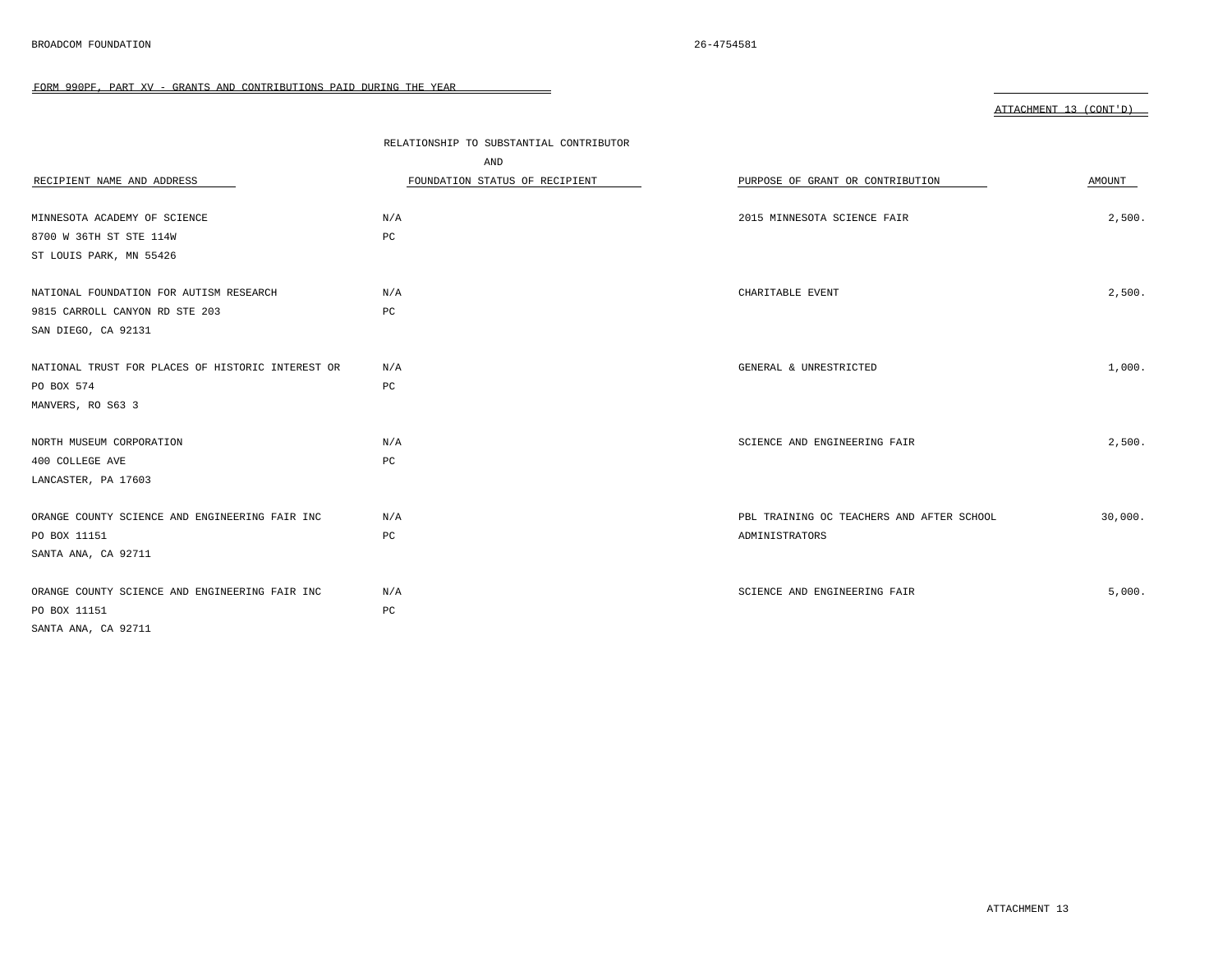| RECIPIENT NAME AND ADDRESS                        | RELATIONSHIP TO SUBSTANTIAL CONTRIBUTOR<br>AND<br>FOUNDATION STATUS OF RECIPIENT | PURPOSE OF GRANT OR CONTRIBUTION                 | AMOUNT   |
|---------------------------------------------------|----------------------------------------------------------------------------------|--------------------------------------------------|----------|
| P E F ISRAEL ENDOWMENT FUNDS INC                  | N/A                                                                              | CODEMONKEY PROJECT AT CET FOR EDUCATION OF       | 10,000.  |
| 630 3RD AVE 15TH FL                               | $_{\rm PC}$                                                                      | ISRAELI CHILDREN                                 |          |
| NEW YORK, NY 10017                                |                                                                                  |                                                  |          |
|                                                   |                                                                                  |                                                  |          |
| RADY CHILDRENS HOSPITAL FOUNDATION- SAN DIEGO     | N/A                                                                              | GENERAL & UNRESTRICTED                           | 500.     |
| 3020 CHILDRENS WAY MC 5001                        | PC                                                                               |                                                  |          |
| SAN DIEGO, CA 92123                               |                                                                                  |                                                  |          |
|                                                   |                                                                                  |                                                  |          |
| REGENTS UNIVERSITY OF CALIFORNIA LOS ANGELES      | N/A                                                                              | BROADCOM FOUNDATION THIRD/FOURTH YEAR FELLOWSHIP | 250,000. |
| UCLA HENRY SAMUELI SCHOOL OF ENGINEERING & APPLIE | PC                                                                               | <b>FUND</b>                                      |          |
| LOS ANGELES, CA 90095                             |                                                                                  |                                                  |          |
|                                                   |                                                                                  |                                                  |          |
| RESEARCH TRIANGLE PARK MAHARASHTRA MANDAL - RTPMM | N/A                                                                              | GENERAL & UNRESTRICTED                           | 500.     |
| 100 HATCHET CREEK CT                              | PC                                                                               |                                                  |          |
| MORRISVILLE, NC 27560                             |                                                                                  |                                                  |          |
|                                                   |                                                                                  |                                                  |          |
| ROCKEFELLER PHILANTHROPY ADVISORS INC             | N/A                                                                              | EDREPORTS PROJECT                                | 10,000.  |
| 6 W 48TH ST FL 10                                 | PC                                                                               |                                                  |          |
| NEW YORK, NY 10036                                |                                                                                  |                                                  |          |
|                                                   |                                                                                  |                                                  |          |
| ROCKET SCIENCE TUTORS INC                         | N/A                                                                              | ADVANCING ROCKET SCIENCE TUTORS STEM EDUCATION   | 2,500.   |
| 16027 BROOKHURST I-326                            | PC                                                                               | PROGRAM                                          |          |
| FOUNTAIN VALLEY, CA 92708                         |                                                                                  |                                                  |          |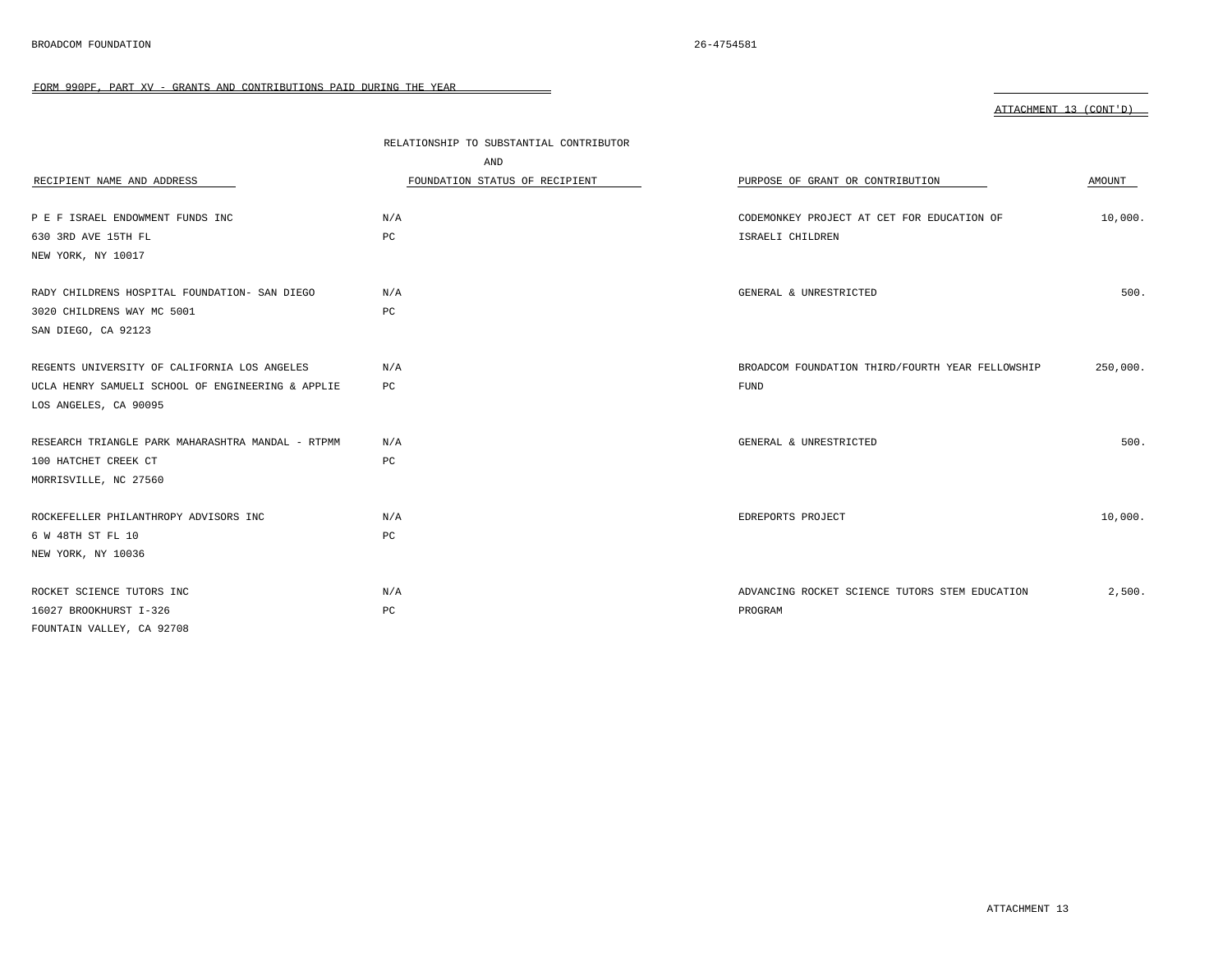|                                     | RELATIONSHIP TO SUBSTANTIAL CONTRIBUTOR |                                                |         |
|-------------------------------------|-----------------------------------------|------------------------------------------------|---------|
|                                     | AND                                     |                                                |         |
| RECIPIENT NAME AND ADDRESS          | FOUNDATION STATUS OF RECIPIENT          | PURPOSE OF GRANT OR CONTRIBUTION               | AMOUNT  |
|                                     |                                         |                                                |         |
| SAHAYA INTERNATIONAL INC            | N/A                                     | GENERAL & UNRESTRICTED                         | 500.    |
| 1504 PORTOLA ST                     | PC                                      |                                                |         |
| DAVIS, CA 95616                     |                                         |                                                |         |
|                                     |                                         |                                                |         |
| SAN DIEGO HUMANE SOCIETY & SPCA     | N/A                                     | GENERAL & UNRESTRICTED                         | 500.    |
| 5500 GAINES ST                      | $_{\rm PC}$                             |                                                |         |
| SAN DIEGO, CA 92110                 |                                         |                                                |         |
|                                     |                                         |                                                |         |
| SANTA CLARA VALLEY SCIENCE FAIR ASN | N/A                                     | SCIENCE AND ENGINEERING FAIR (AKA SYNOPSYS     | 5,000.  |
| PO BOX 307                          | PC                                      | SCIENCE AND TECH CHAMPIONSHIP PROGRAM)         |         |
| LOS ALTOS, CA 94023                 |                                         |                                                |         |
|                                     |                                         |                                                |         |
| SCHMAHL SCIENCE WORKSHOPS           | N/A                                     | IN-SCHOOL SIZZLING HANDS-ON SCIENCE WORKSHOPS  | 2,500.  |
| 171 BRANHAM LN STE 10 PMB 223       | $_{\rm PC}$                             |                                                |         |
| SAN JOSE, CA 95136                  |                                         |                                                |         |
|                                     |                                         |                                                |         |
| <b>SCIENCE BUDDIES</b>              | N/A                                     | REGIONAL SUPPORT FOR ENGINEERING PROJECT GUIDE | 10,000. |
| PO BOX 5038                         | PC                                      |                                                |         |
| CARMEL, CA 93921                    |                                         |                                                |         |
|                                     |                                         |                                                |         |
| SILICON VALLEY EDUCATION FOUNDATION | N/A                                     | STEM EDUCATION: ELEVATE PROGRAM                | 10,000. |
| 1400 PARKMOOR AVE, STE 200          | PC                                      |                                                |         |
| SAN JOSE, CA 95126                  |                                         |                                                |         |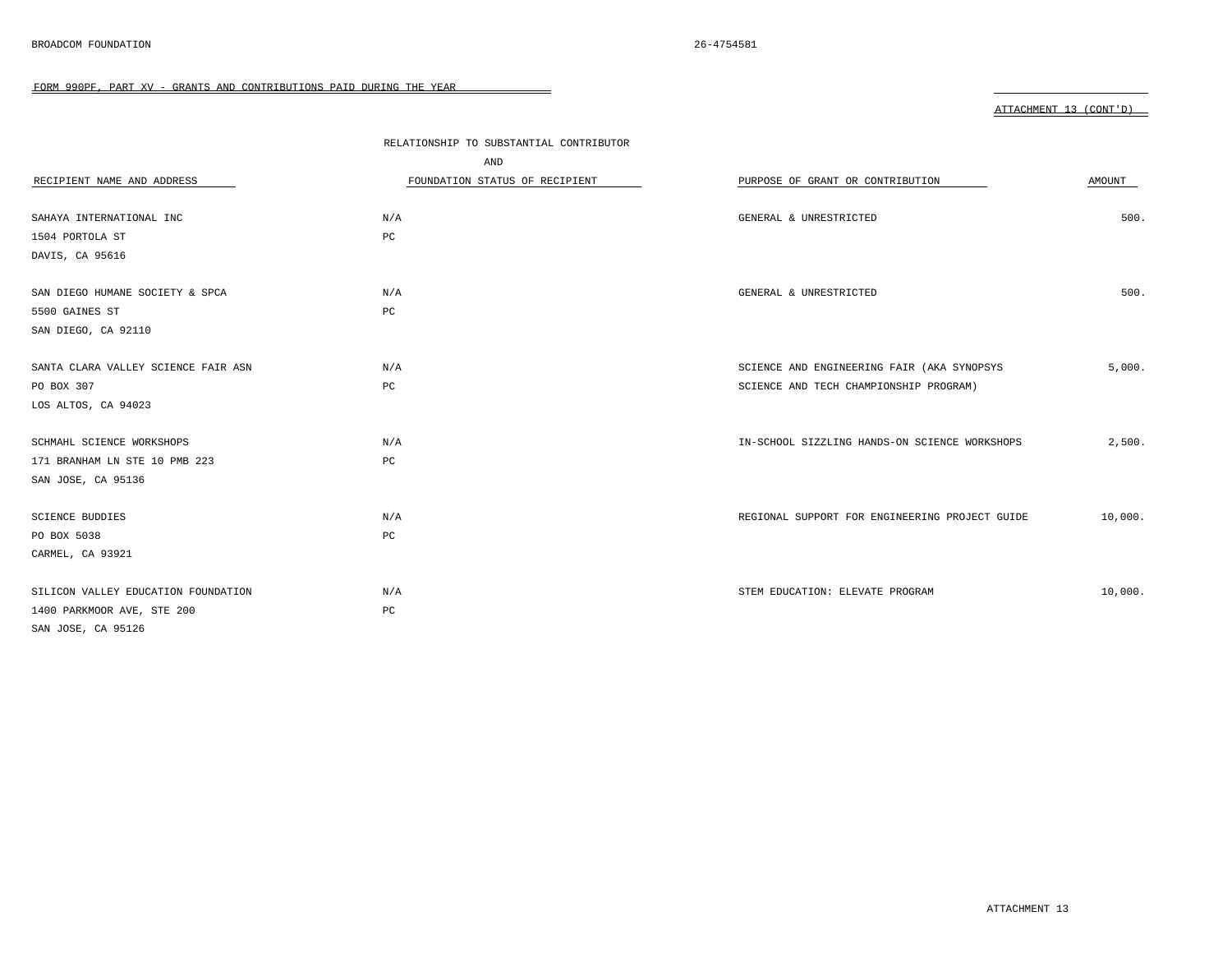|                                  | RELATIONSHIP TO SUBSTANTIAL CONTRIBUTOR |                                               |            |
|----------------------------------|-----------------------------------------|-----------------------------------------------|------------|
|                                  | AND                                     |                                               |            |
| RECIPIENT NAME AND ADDRESS       | FOUNDATION STATUS OF RECIPIENT          | PURPOSE OF GRANT OR CONTRIBUTION              | AMOUNT     |
|                                  |                                         |                                               |            |
| SOCIETY FOR SCIENCE & THE PUBLIC | N/A                                     | BROADCOM MASTERS PROGRAM                      | 1,000,000. |
| 1719 N ST NW                     | PC                                      |                                               |            |
| WASHINGTON, DC 20036             |                                         |                                               |            |
|                                  |                                         |                                               |            |
| SOCIETY FOR SCIENCE & THE PUBLIC | N/A                                     | INTERNATIONAL MASTERS PROGRAM                 | 292,464.   |
| 1719 N ST NW                     | PC                                      |                                               |            |
| WASHINGTON, DC 20036             |                                         |                                               |            |
|                                  |                                         |                                               |            |
| SOCIETY OF WOMEN ENGINEERS       | N/A                                     | GETSET PROJECT                                | 10,000.    |
| PO BOX 61333                     | PC                                      |                                               |            |
| SUNNYVALE, CA 94088              |                                         |                                               |            |
|                                  |                                         |                                               |            |
| STOP HUNGER NOW INC              | N/A                                     | 2015 FUNDING FOR IRVINE/SAN DIEGO/ATLANTA AND | 65,000.    |
| 615 HILLSBOROUGH ST STE 200      | $_{\rm PC}$                             | OTHER SITES                                   |            |
| RALEIGH, NC 27603                |                                         |                                               |            |
|                                  |                                         |                                               |            |
| STOP HUNGER NOW INC              | N/A                                     | CHENNAI FLOOD RELIEF EFFORT                   | 10,000.    |
| 615 HILLSBOROUGH ST STE 200      | PC                                      |                                               |            |
| RALEIGH, NC 27603                |                                         |                                               |            |
|                                  |                                         |                                               |            |
| STOP HUNGER NOW INC              | N/A                                     | CHARITABLE EVENT                              | 9,500.     |
| 615 HILLSBOROUGH ST STE 200      | $_{\rm PC}$                             |                                               |            |
| RALEIGH, NC 27603                |                                         |                                               |            |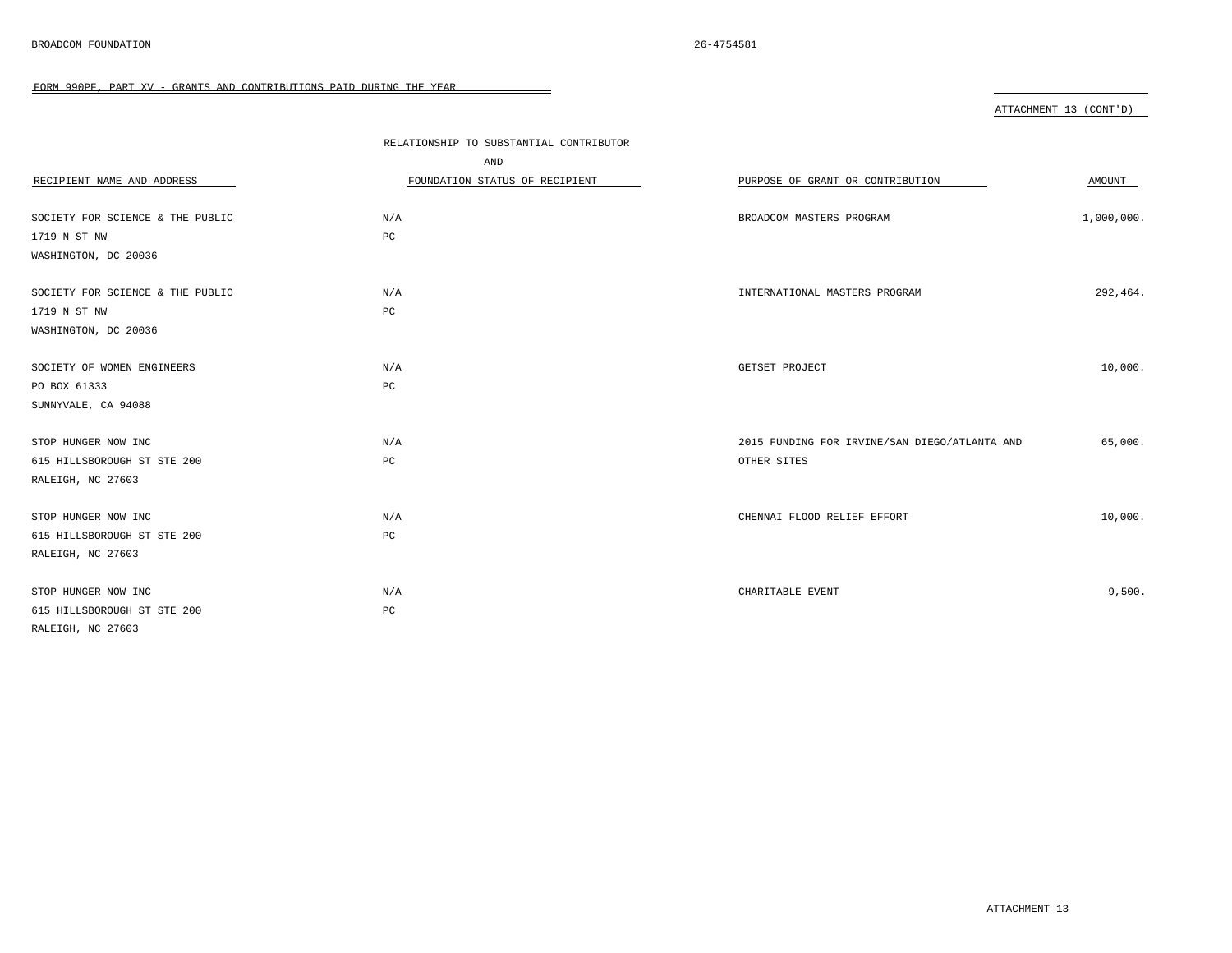|                                               | RELATIONSHIP TO SUBSTANTIAL CONTRIBUTOR |                                                  |         |
|-----------------------------------------------|-----------------------------------------|--------------------------------------------------|---------|
|                                               | AND                                     |                                                  |         |
| RECIPIENT NAME AND ADDRESS                    | FOUNDATION STATUS OF RECIPIENT          | PURPOSE OF GRANT OR CONTRIBUTION                 | AMOUNT  |
|                                               |                                         |                                                  |         |
| STOP HUNGER NOW INC                           | N/A                                     | CHARITABLE EVENT                                 | 20,000. |
| 615 HILLSBOROUGH ST STE 200                   | PC                                      |                                                  |         |
| RALEIGH, NC 27603                             |                                         |                                                  |         |
|                                               |                                         |                                                  |         |
| T H I N K TOGETHER                            | N/A                                     | PROJECT-BASED LEARNING/MASTERS JR.VARSITY        | 5,000.  |
| 2101 E 4TH ST BLDG B200                       | $_{\rm PC}$                             | (OUTREACH TBD)                                   |         |
| SANTA ANA, CA 92705                           |                                         |                                                  |         |
|                                               |                                         |                                                  |         |
| TEACH FOR AMERICA, INC. - LOS ANGELES CHAPTER | N/A                                     | EXPANDING INTO ORANGE COUNTY                     | 1,000.  |
| 606 S OLIVE ST, STE 300                       | PC                                      |                                                  |         |
| LOS ANGELES, CA 90014                         |                                         |                                                  |         |
|                                               |                                         |                                                  |         |
| TEENFORCE                                     | N/A                                     | STEM AND CODING FOR SILICON VALLEY FOSTER YOUTH  | 3,500.  |
| 344 BEAN AVE                                  | PC                                      |                                                  |         |
| LOS GATOS, CA 95030                           |                                         |                                                  |         |
|                                               |                                         |                                                  |         |
| THE EXPLORATORIUM                             | N/A                                     | GIRLS SCIENCE INSTITUTE                          | 5,000.  |
| PIERS 15/17                                   | PC                                      |                                                  |         |
| SAN FRANCISCO, CA 94111                       |                                         |                                                  |         |
|                                               |                                         |                                                  |         |
| THE TECH MUSEUM OF INNOVATION                 | N/A                                     | THE TECH AWARDS - TECHNOLOGY BENEFITING HUMANITY | 25,000. |
| 201 S MARKET ST                               | PC                                      |                                                  |         |
| SAN JOSE, CA 95113                            |                                         |                                                  |         |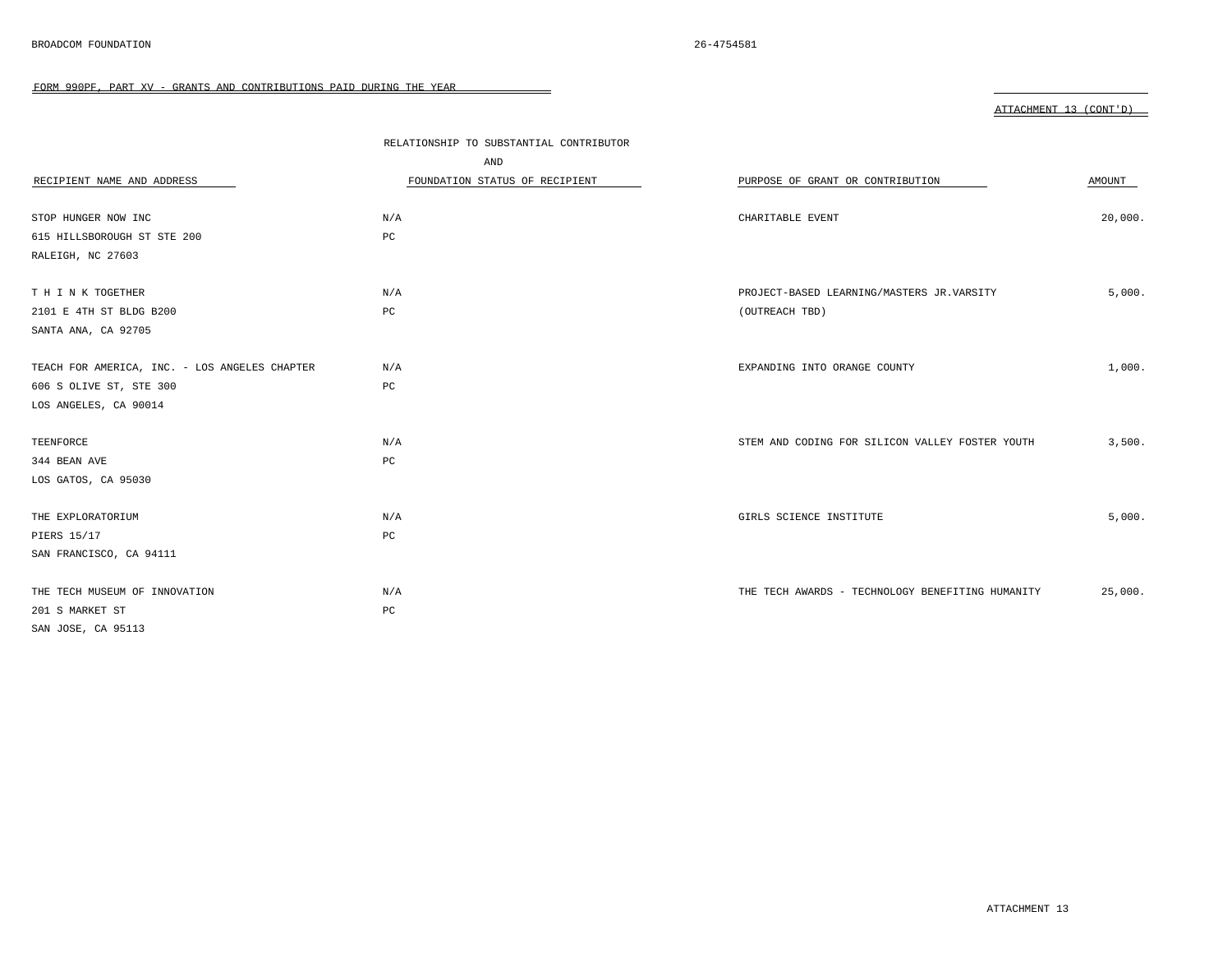|                                                    | RELATIONSHIP TO SUBSTANTIAL CONTRIBUTOR |                                                   |         |
|----------------------------------------------------|-----------------------------------------|---------------------------------------------------|---------|
|                                                    | AND                                     |                                                   |         |
| RECIPIENT NAME AND ADDRESS                         | FOUNDATION STATUS OF RECIPIENT          | PURPOSE OF GRANT OR CONTRIBUTION                  | AMOUNT  |
|                                                    |                                         |                                                   |         |
| TIGER WOODS FOUNDATION INC                         | N/A                                     | SUPPORT FOR STEM INSTITUTE                        | 5,000.  |
| ONE TIGER WOODS WAY                                | PC                                      |                                                   |         |
| ANAHEIM, CA 92801                                  |                                         |                                                   |         |
|                                                    |                                         |                                                   |         |
| UK ELECTRONICS SKILLS FOUNDATION                   | N/A                                     | EXPENDITURE RESPONSIBILITY GRANT                  | 15,000. |
| STE 47, GEDDES HOUSE, KIRKTON N                    | NC                                      |                                                   |         |
| LIVINGSTON                                         |                                         |                                                   |         |
| W LOTHIAN                                          |                                         |                                                   |         |
| UNITED KINGDOM EH54 46GU                           |                                         |                                                   |         |
|                                                    |                                         |                                                   |         |
| UNIVERSITY OF BRISTOL FOUNDATION INC               | N/A                                     | GENERAL & UNRESTRICTED                            | 500.    |
| 1000 N W ST STE 1200                               | PC                                      |                                                   |         |
| WILMINGTON, DE 19801                               |                                         |                                                   |         |
|                                                    |                                         |                                                   |         |
| UNIVERSITY OF CALIFORNIA IRVINE FOUNDATION - THE H | N/A                                     | PHASE II OF THE K-14 FUTURE INNOVATORS INITIATIVE | 75,000. |
| 5200 ENGINEERING HALL                              | $_{\rm PC}$                             | & THE ASPIRE PROGRAM                              |         |
| IRVINE, CA 92697                                   |                                         |                                                   |         |
|                                                    |                                         |                                                   |         |
| UNIVERSITY OF CALIFORNIA IRVINE FOUNDATION - THE H | N/A                                     | UCI FAB CAMP                                      | 5,000.  |
| 5200 ENGINEERING HALL                              | PC                                      |                                                   |         |
| IRVINE, CA 92697                                   |                                         |                                                   |         |
|                                                    |                                         |                                                   |         |
| VIBHA INC HELP THEM GROW                           | N/A                                     | SIKSHANA PROGRAM                                  | 10,000. |
| 1030 E EL CAMINO REAL                              | PC                                      |                                                   |         |
| SUNNYVALE, CA 94087                                |                                         |                                                   |         |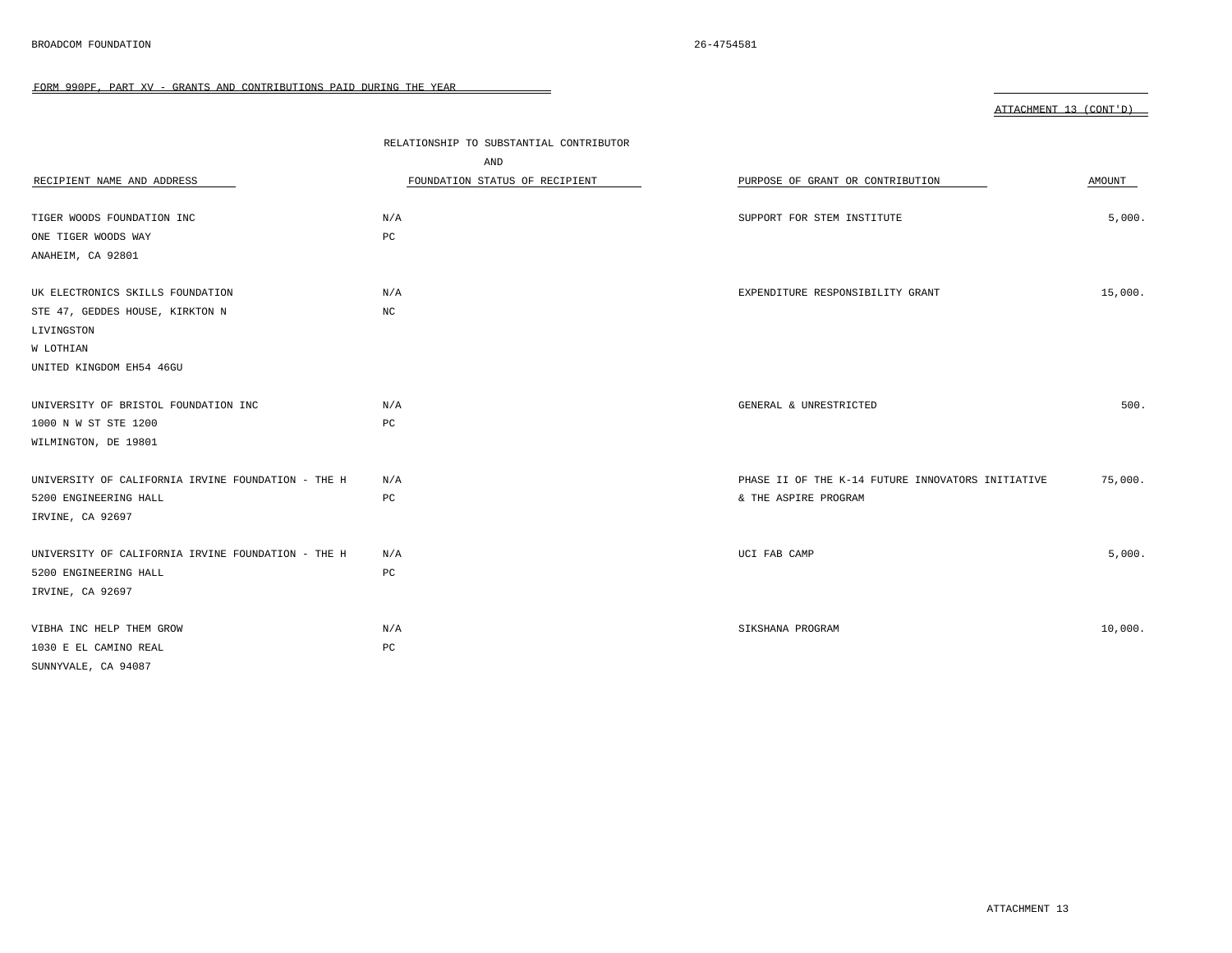| RECIPIENT NAME AND ADDRESS                         | RELATIONSHIP TO SUBSTANTIAL CONTRIBUTOR<br>AND<br>FOUNDATION STATUS OF RECIPIENT | PURPOSE OF GRANT OR CONTRIBUTION          | AMOUNT  |
|----------------------------------------------------|----------------------------------------------------------------------------------|-------------------------------------------|---------|
|                                                    |                                                                                  |                                           |         |
| VOCATIONAL VISIONS                                 | N/A                                                                              | GENERAL & UNRESTRICTED                    | 500.    |
| 26041 PALA                                         | $_{\rm PC}$                                                                      |                                           |         |
| MISSION VIEJO, CA 92691                            |                                                                                  |                                           |         |
|                                                    |                                                                                  |                                           |         |
| VOLUNTEER CENTER OF GREATER ORANGE COUNTY - DBA ON | N/A                                                                              | CONSULTING FOR SUMMER SCIENCE INSTITUTE   | 15,000. |
| 1901 E 4TH ST STE 100                              | PC                                                                               |                                           |         |
| SANTA ANA, CA 92705                                |                                                                                  |                                           |         |
|                                                    |                                                                                  |                                           |         |
| VOLUNTEER CENTER OF GREATER ORANGE COUNTY - DBA ON | N/A                                                                              | ANNUAL COMMITMENT TO STEM FUNDERS NETWORK | 10,000. |
| 1901 E 4TH ST STE 100                              | $_{\rm PC}$                                                                      |                                           |         |
| SANTA ANA, CA 92705                                |                                                                                  |                                           |         |
|                                                    |                                                                                  |                                           |         |
| WESTED                                             | N/A                                                                              | EXPENDITURE RESPONSIBILITY GRANT          | 10,000. |
| 730 HARRISON ST                                    | $_{\mathrm{NC}}$                                                                 |                                           |         |
| SAN FRANCISCO, CA 94107                            |                                                                                  |                                           |         |
|                                                    |                                                                                  |                                           |         |
| WINGS OF FREEDOM                                   | N/A                                                                              | GENERAL & UNRESTRICTED                    | 500.    |
| 613 WATERVIEW DR                                   | PC                                                                               |                                           |         |
| COPPELL, TX 75019                                  |                                                                                  |                                           |         |
|                                                    |                                                                                  |                                           |         |
| WOMEN HELPING WOMEN                                | N/A                                                                              | EMPLOYMENT SUCCESS PROGRAM                | 2,500.  |
| 1800 E MCFADDEN AVE STE 1A                         | PC                                                                               |                                           |         |
| SANTA ANA, CA 92705                                |                                                                                  |                                           |         |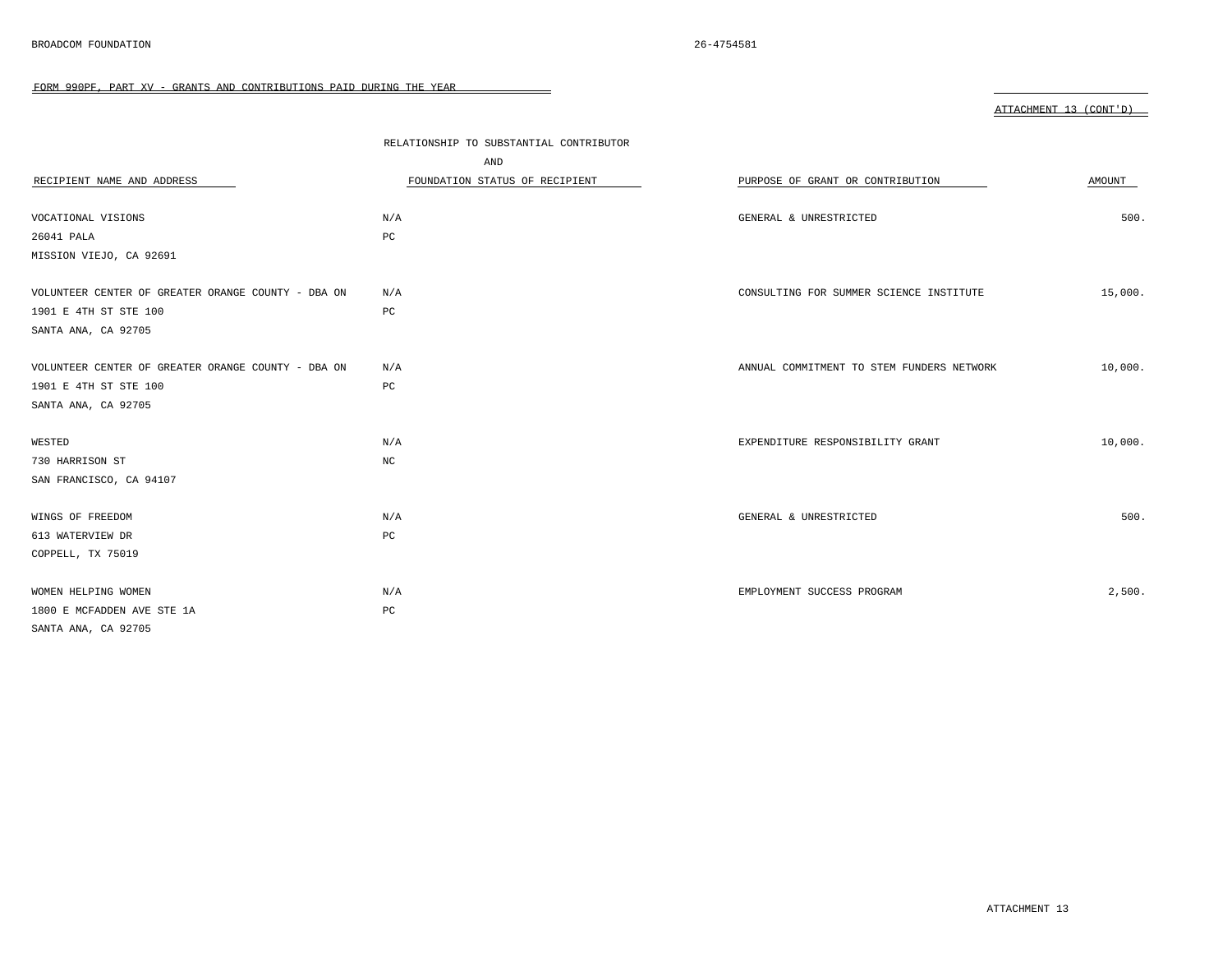FORM 990PF, PART XV - GRANTS AND CONTRIBUTIONS PAID DURING THE YEAR

|                                           |                                         |                                                 | ATTACHMENT 13 (CONT'D) |
|-------------------------------------------|-----------------------------------------|-------------------------------------------------|------------------------|
|                                           |                                         |                                                 |                        |
|                                           | RELATIONSHIP TO SUBSTANTIAL CONTRIBUTOR |                                                 |                        |
|                                           | AND                                     |                                                 |                        |
| RECIPIENT NAME AND ADDRESS                | FOUNDATION STATUS OF RECIPIENT          | PURPOSE OF GRANT OR CONTRIBUTION                | AMOUNT                 |
| WORKING WARDROBES FOR A NEW START         | N/A                                     | GENERAL & UNRESTRICTED                          | 1,500.                 |
| 3030 PULLMAN ST STE A                     | PC                                      |                                                 |                        |
| COSTA MESA, CA 92626                      |                                         |                                                 |                        |
| A. FAZELI CHAGHOOSHI                      | NONE                                    | UNIVERSITY RESEARCH COMPETITION FINALIST AWARD  | 1,000.                 |
| 8550 COSTA VERDE BLVD                     | $\mathbf{I}$                            |                                                 |                        |
| SAN DIEGO, CA 92122                       |                                         |                                                 |                        |
|                                           |                                         |                                                 |                        |
| S. SAEEDI                                 | <b>NONE</b>                             | UNIVERSITY RESEARCH COMPETITION FINALIST AWARD  | 1,000.                 |
| C/O CALIFORNIA INSTITUTE OF TECHNOLOGY    | $\mathbf{I}$                            |                                                 |                        |
| 1200 E. CALIFORNIA BLVD, RM 338 MC 136-93 |                                         |                                                 |                        |
| PASADENA, CA 91125                        |                                         |                                                 |                        |
| T. ANAND                                  | NONE                                    | UNIVERSITY RESEARCH COMPETITION 2ND PLACE AWARD | 5,000.                 |
| C/O UNIVERSITY OF ILLINOIS                | $\mathbb{I}$                            |                                                 |                        |
| 1308 W MAIN STREET, RM 422                |                                         |                                                 |                        |
| URBANA, IL 61801                          |                                         |                                                 |                        |
| A. SULEIMAN                               | <b>NONE</b>                             | UNIVERSITY RESEARCH COMPETITION 3RD PLACE AWARD | 2,500.                 |
| C/O MASSACHUSETTS INSTITUTE OF TECHNOLOGY | $\mathbf{I}$                            |                                                 |                        |
| 77 MASSACHUSETTS AVENUE, RM 38-266        |                                         |                                                 |                        |
| CAMBRIDGE, MA 02139                       |                                         |                                                 |                        |
| H. CHO                                    | NONE                                    | UNIVERSITY RESEARCH COMPETITION FINALIST AWARD  | 1,000.                 |
|                                           |                                         |                                                 |                        |

 $\sim$ 

YUSEONG-GU DAEJEON

KOREA, REPUBLIC OF (SOUTH) 305-701

C/O KOREA ADVANCED INST OF SCI I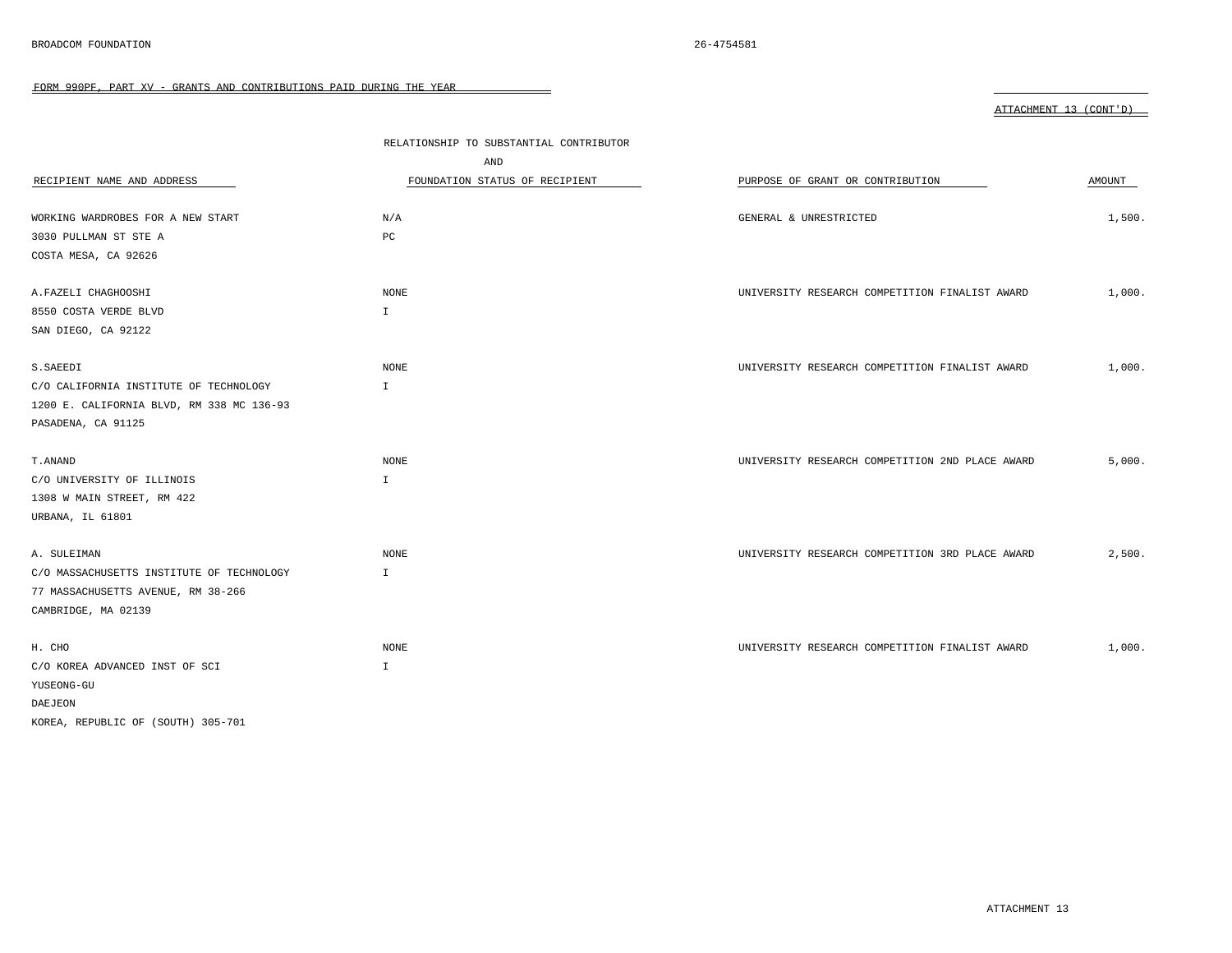FORM 990PF, PART XV - GRANTS AND CONTRIBUTIONS PAID DURING THE YEAR 

|                                       |                                         |                                                 | ATTACHMENT 13 (CONT'D) |
|---------------------------------------|-----------------------------------------|-------------------------------------------------|------------------------|
|                                       |                                         |                                                 |                        |
|                                       | RELATIONSHIP TO SUBSTANTIAL CONTRIBUTOR |                                                 |                        |
|                                       | AND                                     |                                                 |                        |
| RECIPIENT NAME AND ADDRESS            | FOUNDATION STATUS OF RECIPIENT          | PURPOSE OF GRANT OR CONTRIBUTION                | AMOUNT                 |
| B. KLEIN                              | NONE                                    | UNIVERSITY RESEARCH COMPETITION 1ST PLACE AWARD | 10,000.                |
| C/O TEL AVIV UNIVERSITY               | $\mathbbm{1}$                           |                                                 |                        |
| SHREIBER BLDG, RM 103                 |                                         |                                                 |                        |
| TEL AVIV                              |                                         |                                                 |                        |
| ISRAEL 69978                          |                                         |                                                 |                        |
|                                       |                                         |                                                 |                        |
| X. CHEN                               | NONE                                    | UNIVERSITY RESEARCH COMPETITION FINALIST AWARD  | 1,000.                 |
| C/O TSINGHUA UNIVERSITY, RM C421      | $\mathbbm{1}$                           |                                                 |                        |
| BEIJING                               |                                         |                                                 |                        |
| HAIDIAN DISTRICT                      |                                         |                                                 |                        |
| CHINA 100084                          |                                         |                                                 |                        |
| Y. LI                                 | NONE                                    | UNIVERSITY RESEARCH COMPETITION FINALIST AWARD  | 1,000.                 |
| C/O THE UNIVERSITY OF TEXAS AT AUSTIN | $\mathbbm{I}$                           |                                                 |                        |
| 1616 GUADALUPE ST, UTA 7.518          |                                         |                                                 |                        |
| AUSTIN, TX 78701                      |                                         |                                                 |                        |
| C. BRISENO-VIDRIOS                    | NONE                                    | UNIVERSITY RESEARCH COMPETITION FINALIST AWARD  | 1,000.                 |
| C/O TEXAS A&M UNIVERSITY              | $\mathbbm{I}$                           |                                                 |                        |
| 188 BIZZELL ST, RM 315-F              |                                         |                                                 |                        |
| COLLEGE STATION, TX 77840             |                                         |                                                 |                        |
| A. KOSUGE                             | <b>NONE</b>                             | UNIVERSITY RESEARCH COMPETITION FINALIST AWARD  | 1,000.                 |
| C/O KEIO UNIVERSITY, RM 07-307        | $\mathbf{I}$                            |                                                 |                        |
| YOKOHAMA                              |                                         |                                                 |                        |
| KANAGAWA                              |                                         |                                                 |                        |
| JAPAN 223-8522                        |                                         |                                                 |                        |
| J. GUO                                | <b>NONE</b>                             | UNIVERSITY RESEARCH COMPETITION FINALIST AWARD  | 1,000.                 |
| C/O XIDIAN UNIVERSITY, RM A316        | $\mathbb{I}$                            |                                                 |                        |
| XI'AN                                 |                                         |                                                 |                        |
| SHAANXI                               |                                         |                                                 |                        |

CHINA 710071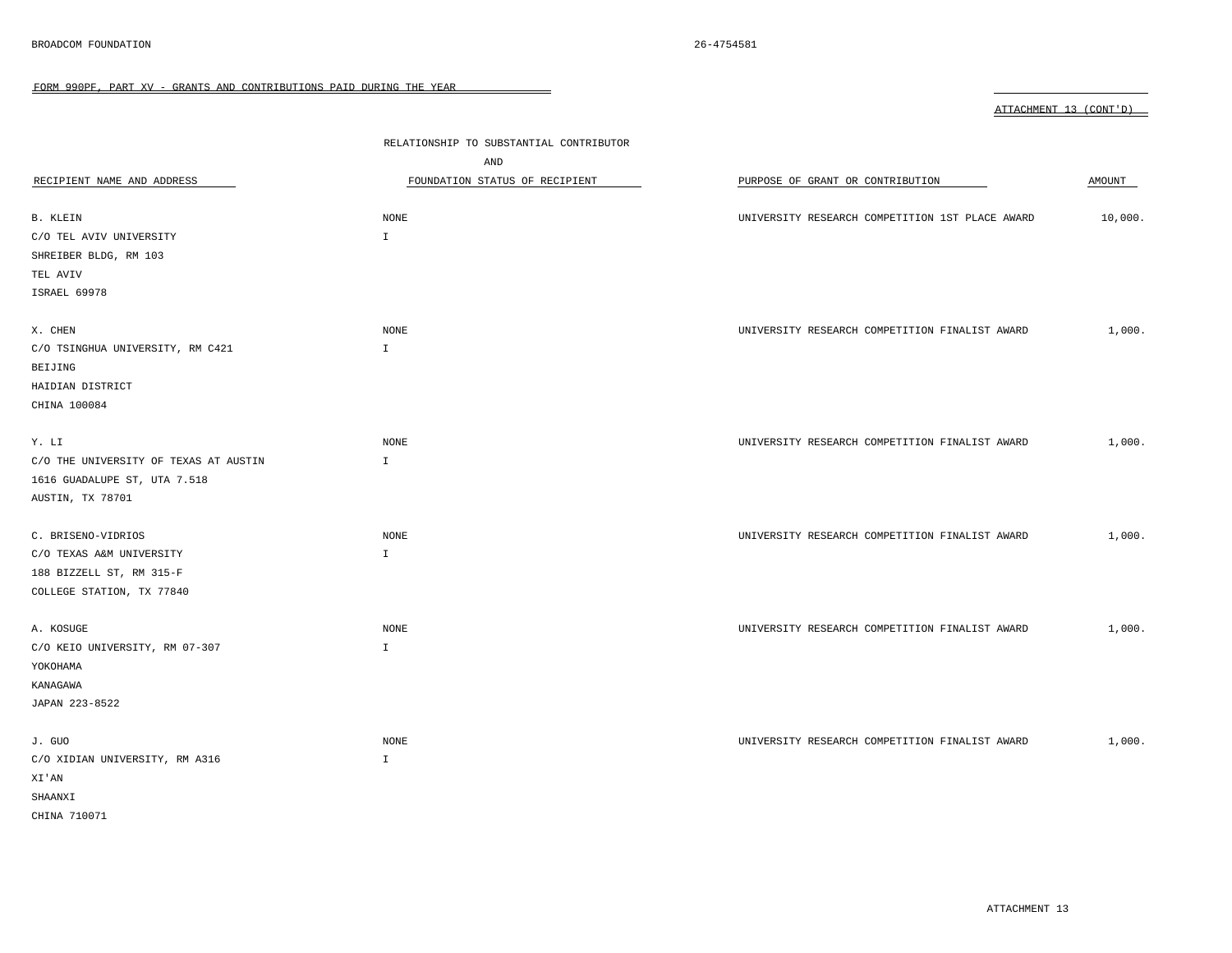RECIPIENT NAME AND ADDRESS

FORM 990PF, PART XV - GRANTS AND CONTRIBUTIONS PAID DURING THE YEAR

 $\overline{\phantom{0}}$ 

|                                         |                                  | CONT'D<br>"ACHMENT<br>ATT |
|-----------------------------------------|----------------------------------|---------------------------|
| RELATIONSHIP TO SUBSTANTIAL CONTRIBUTOR |                                  |                           |
| AND                                     |                                  |                           |
| FOUNDATION STATUS OF RECIPIENT          | PURPOSE OF GRANT OR CONTRIBUTION | AMOUNT                    |

 $\text{L.GUPTA} \qquad \qquad \text{MONE} \qquad \qquad \text{L.GUPTATION FINALIST AWARD} \qquad \qquad \text{L/O00.}$ C/O WASHINGTON UNIVERSITY IN ST LOUIS I ONE BROOKINGS DRIVE, ROOM 523 ST LOUIS, MO 63130

TOTAL CONTRIBUTIONS PAID 2,739,633.